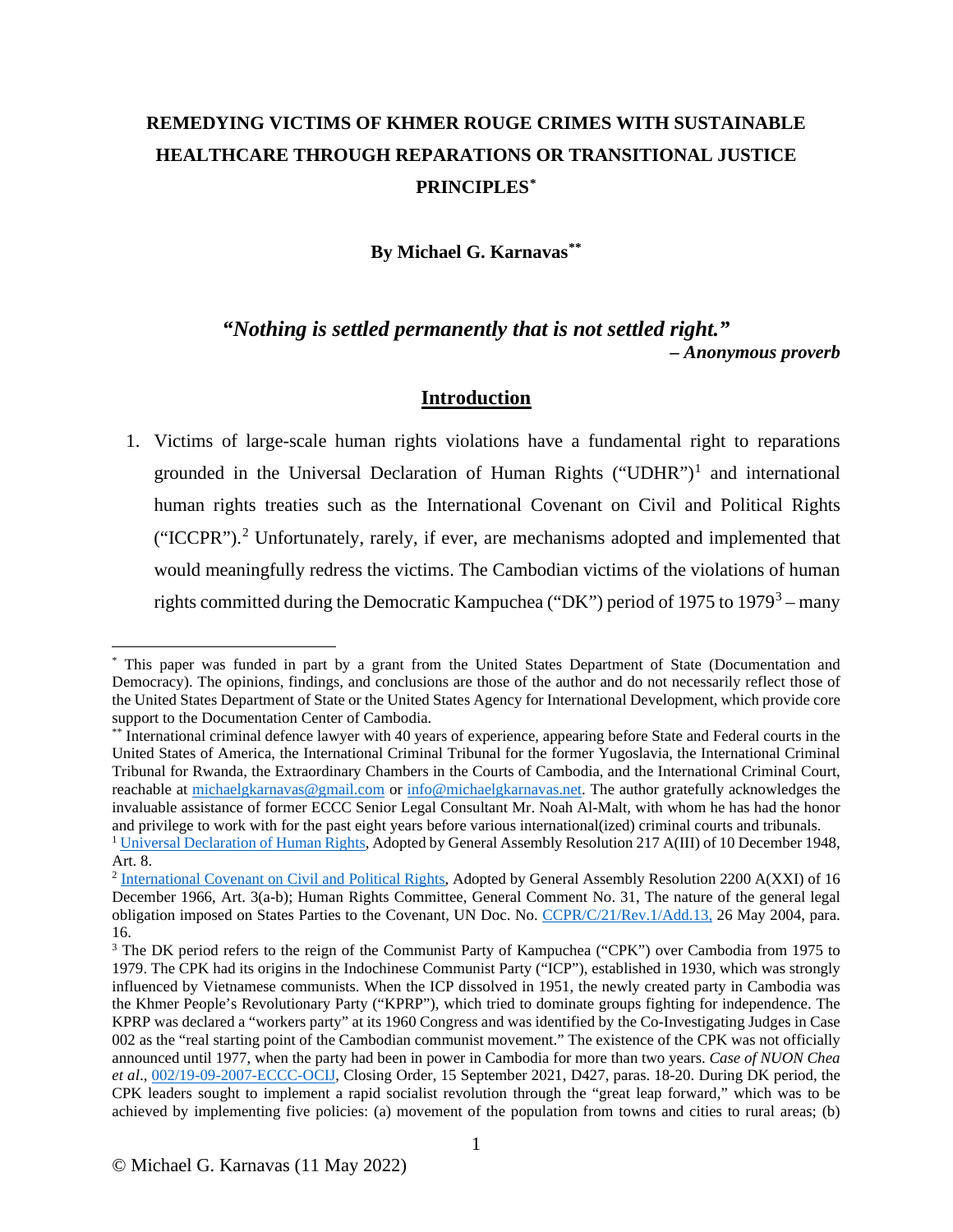of whom were admitted as Civil Parties participating in proceedings at the Extraordinary Chambers in the Courts of Cambodia ("ECCC") – are no different.

- 2. On 17 April 1975, Phnom Penh fell to Khmer Rouge forces.<sup>[4](#page-1-0)</sup> For the next three years, eight months, and 20 days, seeking to establish a "new, revolutionary State power," the Khmer Rouge pursued a policy of "completely disintegrat[ing]" Cambodia's economic and political social structures.<sup>[5](#page-1-1)</sup> Virtually the entirety of the Cambodian population suffered during the DK period. Segments of the population were targeted for political persecution, murder, extermination, and forcible population transfers, while the population at large suffered from inhumane conditions of exhaustion, disease, and malnutrition.<sup>[6](#page-1-2)</sup> Educated city people such as doctors or engineers were deprived of their political and economic status and transformed into peasants through re-education and hard labor work.[7](#page-1-3) Doctors and nurses were purged and replaced by people who had no training.<sup>[8](#page-1-4)</sup> Medical facilities and supplies were destroyed. Access to medical care depended on authorization from local authorities, who in many cases accused the sick of being "infiltrators" or "enemies."[9](#page-1-5) Effectively, what minimal healthcare existed in Cambodia disappeared.
- 3. The impact of the DK period on the Cambodian population and healthcare system continues through today. The Royal Government of Cambodia ("RGC") remains reliant on foreign funding, with about 50% of its healthcare services being covered through grants and loans.<sup>[10](#page-1-6)</sup> More worryingly, the quality of healthcare services, especially in rural areas, remains low with significant and persistent inequities.<sup>[11](#page-1-7)</sup> Many Cambodians travel overseas to obtain healthcare, while others delay potential diagnoses by making their first visits to traditional

establishment and operation of worksites and cooperatives; (c) reeducation of "bad elements" and killing "enemies," both inside and outside party ranks; (d) targeting of specific groups; and (e) the regulation of marriage." *Id*., paras.

<span id="page-1-0"></span><sup>&</sup>lt;sup>4</sup> *Case of KAING Guek Eav*, [001/18-07-2007-ECCC-OCIJ,](https://www.eccc.gov.kh/sites/default/files/documents/courtdoc/Closing_order_indicting_Kaing_Guek_Eav_ENG_0.pdf) Closing Order indicting Kaing Guek Eav alias Duch, 7 August 2008, D99 ("Case 001 Closing Order"), para. 10.<br>
<sup>5</sup> *Id.* (internal citation omitted).

<span id="page-1-1"></span>

<span id="page-1-2"></span><sup>&</sup>lt;sup>6</sup> Case of NUON Chea et al.[, 002/19-09-2007-ECCC/TC,](https://www.legal-tools.org/doc/4888de/pdf/) Case 002/01 Judgement, 7 August 2014, E313 ("Case 002/01 Judgement") paras. 568-569; *Case of NUON Chea et al.*, [002/19-09-2007/ECCC/TC,](https://www.eccc.gov.kh/en/document/court/case-00202-judgement) Case 002/02 Judgement, 16 November 2018, E465 ("Case 002/02 Judgement"), para. 1045.

<span id="page-1-3"></span> $\frac{7 \text{ Case } 002/01 \text{ Judgement}}{8 \text{ Case } 002/02 \text{ Judgement}}$ , paras. 569, 571, 574[; Case 002/02 Judgement,](https://www.eccc.gov.kh/en/document/court/case-00202-judgement) para. 1319.<br> $\frac{9 \text{ Id.}}{1 \text{ did.}}$  para. 1050.

<span id="page-1-4"></span>

<span id="page-1-5"></span>

<span id="page-1-7"></span><span id="page-1-6"></span><sup>&</sup>lt;sup>10</sup> World Health Organization[,](https://apps.who.int/iris/handle/10665/208213) *The Kingdom of Cambodia Health System Review*, 2015, p. xxii. <sup>11</sup> *Id.*, p. xix.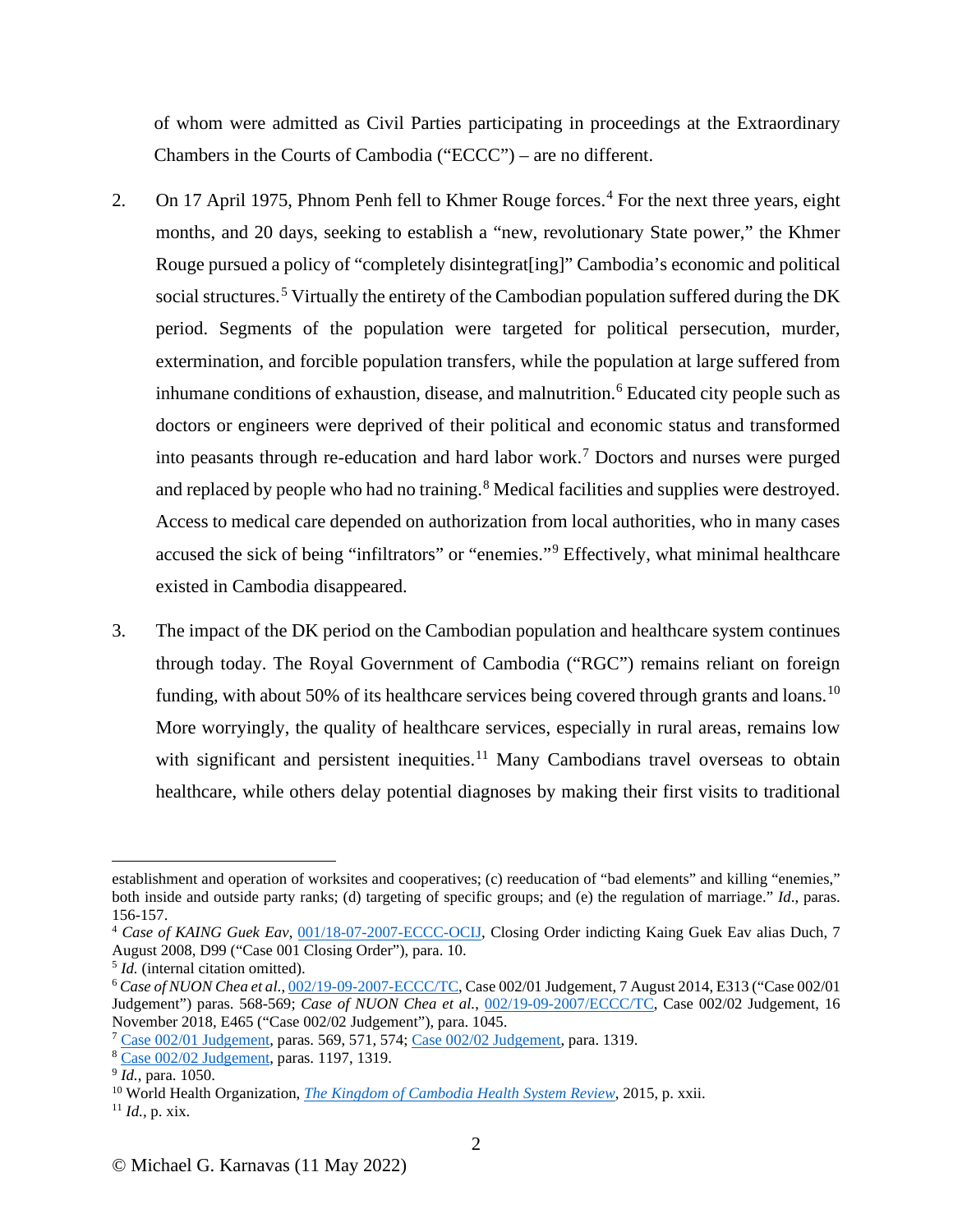medicine practitioners or spiritual healers.<sup>[12](#page-2-0)</sup> Those who seek care in provincial clinics are often misdiagnosed, with limited access to screening measures and effective treatments.<sup>[13](#page-2-1)</sup>

- 4. Although virtually the entire population was severely traumatized during the DK period,  $14$ formal mental healthcare services for the survivors, as well as others, have been either lacking or woefully inadequate to meet demand.<sup>[15](#page-2-3)</sup> According to Dr. Lor Vann Thary, who treated accused at the ECCC, from 1979 to 1992, there were effectively no mental healthcare services available in the country, but for limited services and short-term training courses on mental healthcare in the refugee camps along the Cambodian-Thai border.<sup>[16](#page-2-4)</sup> Indeed, while in the early 1990s, 26 psychiatrists, 40-45 psychiatric nurses, and 600 primary care doctors were trained through international partnerships in basic mental healthcare services, funding for the program ended in  $2006$ .<sup>[17](#page-2-5)</sup>
- 5. Simply, Cambodia's healthcare system does not have the capacity or the required expertise to address the healthcare needs of the general population, let alone the special (and sustained needs) of victims of the DK period.
- 6. The ECCC which was established by an Agreement between the United Nations ("UN") and RGC to "brin[g] to trial senior leaders of Democratic Kampuchea and those who were most responsible for the crimes and serious violations" in Cambodia between 17 April 1975 and 6 January  $1979^{18}$  $1979^{18}$  $1979^{18}$  – can only award non-compensatory and symbolic reparations.<sup>[19](#page-2-7)</sup> Neither of the ECCC's founding documents – the Agreement and Establishment Law –

<span id="page-2-0"></span><sup>12</sup> Sokummono Khan, Hean Socheata, and Phorn Bopha *[In Cambodia, Cancer Patients Face Late Diagnosis, Few](https://www.voacambodia.com/a/in-cambodia-cancer-patients-face-late-diagnosis-few-treatment-options/5739178.html)  Treatment Options*, VOA CAMBODIA, 15 January 2021. 13 *Id.*

<span id="page-2-2"></span><span id="page-2-1"></span><sup>&</sup>lt;sup>14</sup> It is estimated that 11.2% of Cambodians continue to suffer from Post-Traumatic Stress Disorder ("PTSD") as a result of the events during the DK period while others have suffered from transgenerational trauma. Jeffrey Sonis et al., *[Probable Posttraumatic Stress Disorder and Disability in Cambodia Associations With Perceived Justice, Desire](https://jamanetwork.com/journals/jama/fullarticle/184341)  [for Revenge, and Attitudes Toward the Khmer Rouge Trials](https://jamanetwork.com/journals/jama/fullarticle/184341)*, 302 JAMA 527, 532 (2009).

<span id="page-2-3"></span><sup>&</sup>lt;sup>15</sup> World Health Organization, *The Kingdom of Cambodia Health System Review* (2015), p. 117, available at https://apps.who.int/iris/handle/10665/208213.

<span id="page-2-4"></span><sup>&</sup>lt;sup>16</sup> Lor Vann Thary, *[A Review of the Transcultural Psychosocial Organization \(TPO\) the Community Mental Health](https://www.apu.ac.jp/rcaps/uploads/fckeditor/publications/journal/RJAPS_V25_Lor.pdf) <i>Program in Rural Cambodia*, 25 RCAPS 107, 108 (2009).

<span id="page-2-5"></span><sup>&</sup>lt;sup>17</sup> Sarah J. Parry et. al., *[Development of mental health care in Cambodia: barriers and opportunities](https://ijmhs.biomedcentral.com/track/pdf/10.1186/s13033-020-00385-4.pdf)*, 14 INT. J. MENT. HEALTH SYSTEM 1, 2 (2020).

<span id="page-2-6"></span><sup>&</sup>lt;sup>18</sup> Agreement between the UN and the Royal Government of Cambodia concerning the prosecution under Cambodian law of crimes committed during the period of Democratic Kampuchea, 6 June 2003 (["Agreement"](https://www.eccc.gov.kh/sites/default/files/legal-documents/Agreement_between_UN_and_RGC.pdf)), Art. 1.

<span id="page-2-7"></span><sup>&</sup>lt;sup>19</sup> Case of KAING Guek Eav[, 001/18-07-2007-ECCC/SC,](https://www.eccc.gov.kh/sites/default/files/documents/courtdoc/Case%20001AppealJudgementEn.pdf) Appeal Judgment, 3 February 2012, F28 ("Case 001 Appeal Judgment"), para. 644.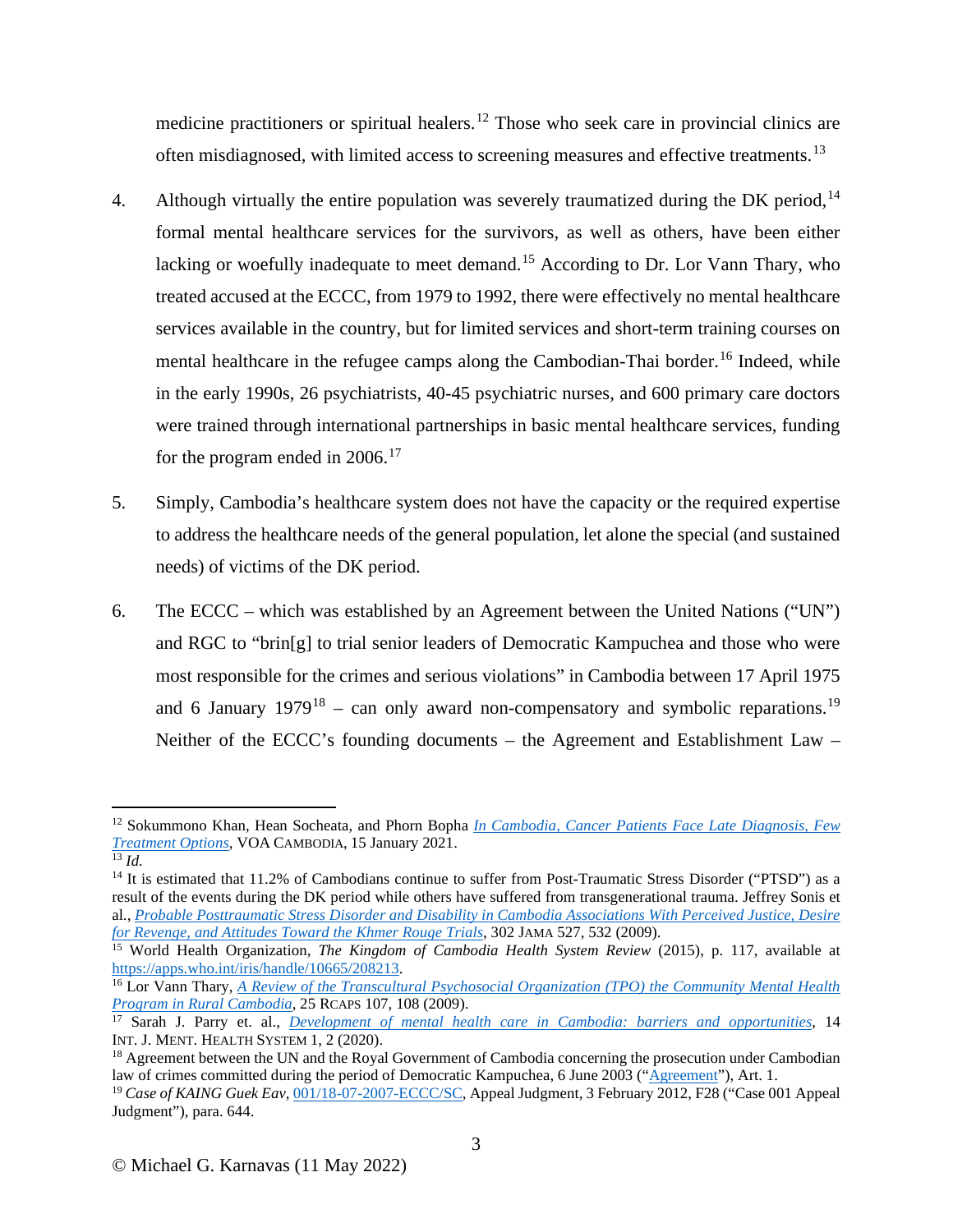provide for reparations.<sup>[20](#page-3-0)</sup> Yet, despite lacking legislative authority,<sup>[21](#page-3-1)</sup> when drafting the Internal Rules, the ECCC judges took it upon themselves to include the possibility for Civil Parties to seek reparations.<sup>[22](#page-3-2)</sup> However, what was adopted by the judges differed from existing redress provisions in the Cambodian Code of Criminal Procedure and confined reparations at the ECCC to moral and collective awards.<sup>[23](#page-3-3)</sup> Consequently, and due to the large number of victims expected to appear before the ECCC as Civil Parties – and the "inevitable difficulties of quantifying the full extent of losses suffered by an indeterminate class of victims" – unsurprisingly, the ECCC's Supreme Court Chamber held that reparations were "intended to be essentially symbolic, rather than compensatory."<sup>[24](#page-3-4)</sup>

7. Since 1995, the Documentation Center of Cambodia ("DC-Cam") has been advocating that Cambodia and the international community can and should do more to repair victims of Khmer Rouge atrocities – by providing substantive as well as symbolic reparations. For example, DC-Cam has implemented nation-wide community forums that allow for reconciliation within communities<sup>[25](#page-3-5)</sup> and supports a nation-wide genocide education program in collaboration with the Cambodian Ministry of Education, Youth and Sport.<sup>[26](#page-3-6)</sup> It also continues to secure support for a national memorial service at the end of the ECCC proceedings, which would be presided over by the King of Cambodia.<sup>[27](#page-3-7)</sup> As early as December 2010, Youk Chhang, the Executive Director of DC-Cam, has been seeking the ECCC's backing in promoting attention to mental healthcare for victims of the DK period.

<span id="page-3-0"></span><sup>&</sup>lt;sup>20</sup> [Agreement;](https://www.eccc.gov.kh/sites/default/files/legal-documents/Agreement_between_UN_and_RGC.pdf) Law on the Establishment of the Extraordinary Chambers, NS/RKM/1004/006, 27 October 2004 (["Establishment Law"](https://www.eccc.gov.kh/sites/default/files/legal-documents/KR_Law_as_amended_27_Oct_2004_Eng.pdf)).

<span id="page-3-1"></span><sup>&</sup>lt;sup>21</sup> Göran Sluiter, Due Process and Criminal Procedure in the Cambodian Extraordinary Chambers, 4 J. INT'L CIRM. JUST. 314, 320 (2006).<br><sup>22</sup> Extraordinary Chambers in the Courts of Cambodia, [Internal Rules](https://www.eccc.gov.kh/sites/default/files/legal-documents/Internal_Rules_Rev_9_Eng.pdf) (Rev. 9) ("ECCC Internal Rules"), 16 January

<span id="page-3-2"></span><sup>2015,</sup> Rule 23*quinquies.* 

<span id="page-3-3"></span><sup>&</sup>lt;sup>23</sup> Unlike the Cambodian Code of Criminal Procedure, which provides a wide range of classic civil law remedies (such as damages, return of loss of property, and restoration of damaged or destroyed property), the Internal Rules confine reparations at the ECCC to moral and collective awards. Case 001 Appeal Judgment, para. 643.

<span id="page-3-6"></span><span id="page-3-5"></span>

<span id="page-3-4"></span><sup>&</sup>lt;sup>24</sup> [Case 001 Appeal Judgment,](https://www.eccc.gov.kh/sites/default/files/documents/courtdoc/Case%20001AppealJudgementEn.pdf) para. 644.<br><sup>25</sup> See e.g., DC-Cam, <u>Public Genocide Forum</u>, last visited 8 May 2022.<br><sup>26</sup> See <u>[Memorandum of Understanding on Framework of Teaching of "A History of Democratic Kampuchea \(1975-](http://d.dccam.org/Projects/Genocide/pdf/MoU_DC-Cam_and_MoEY_2018-2022_EN.pdf)</u> [1979\)"](http://d.dccam.org/Projects/Genocide/pdf/MoU_DC-Cam_and_MoEY_2018-2022_EN.pdf) between the Ministry of Education Youth and Sport and Documentation Center of Cambodia from 2018 to 2022.

<span id="page-3-7"></span> $27$  DC-Cam suggested that the event be held at the old Cambodian capital of Udong. Thousands of monks and religious leaders would be brought to the top of the mountain to hold a ceremony dedicating their merit to the victims of DK atrocities. DC-Cam believes this ceremony would help survivors to find relief from their suffering and present a fitting national (and international) gesture to formally close the ECCC's work. *See* Letter from Youk Chhang to Rong Chhorng, Head of Victims Support Section, 9 May 2011 (on file with author).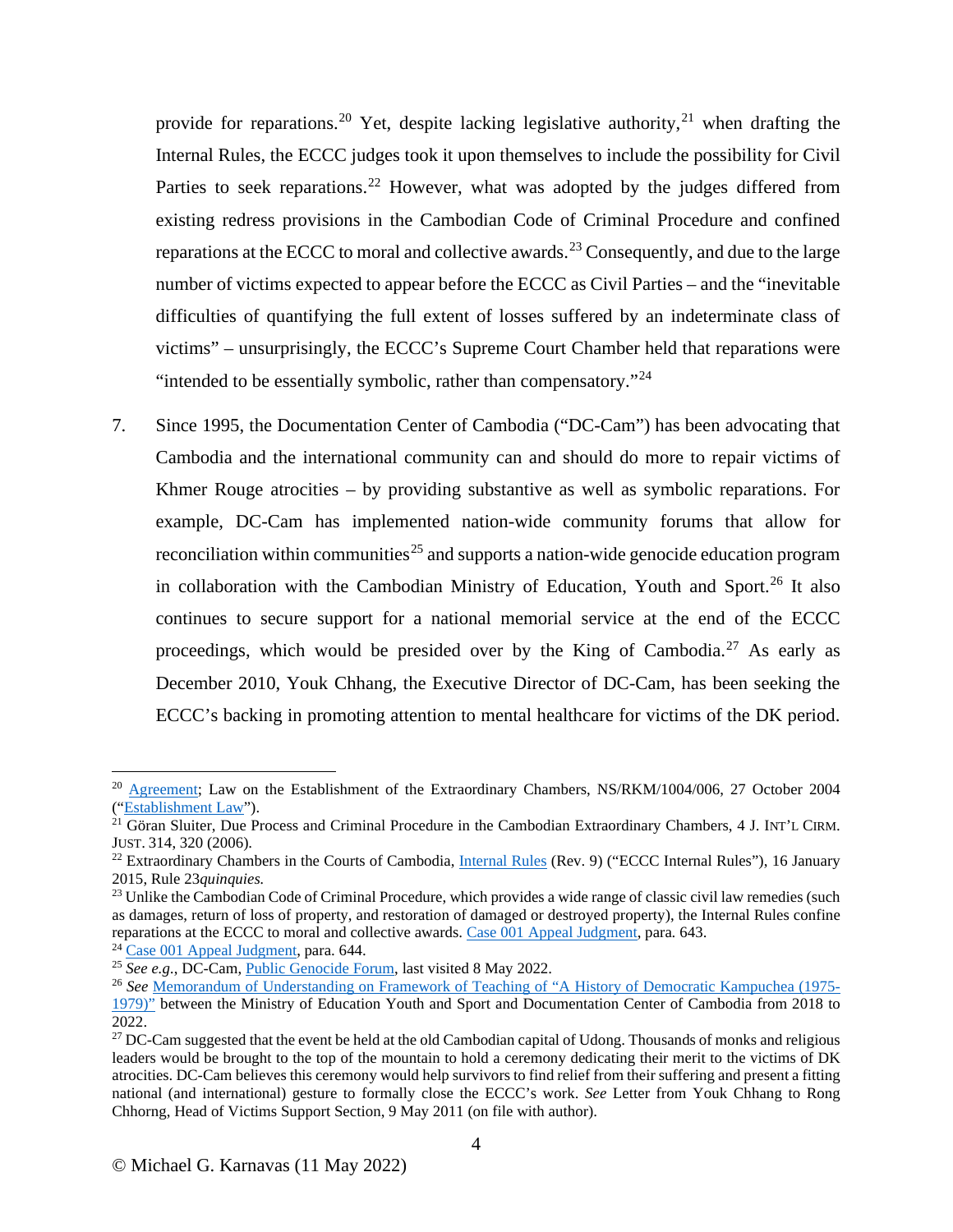In Case 002 before the ECCC, for instance, he proposed that reparations awards include "improved access to services for trauma-related mental health problems throughout the country and increased resource allocation to improve the impact of the national mental health plan."[28](#page-4-0)

- 8. As part of DC-Cam's ongoing initiative to implement a program that sustainably supports the health and welfare of survivors,  $29$  this paper explores: (a) to what extent providing healthcare services for DK period victims fits within the reparations frameworks of the international(ized) criminal courts and tribunals, including the ECCC; and (b) whether absent such possibilities, healthcare services should be provided as part of a transitional justice package designed to help Cambodian society sustainably deal with the legacy of the DK period. $30$
- 9. Part I analyzes the right to reparations from a historical perspective, States' obligations on right to reparations, and healthcare as a form of reparations. Part II analyzes the reparations provisions and jurisprudence of international(ized) criminal courts and tribunals. Part III analyzes the ECCC provisions and jurisprudence showing why providing healthcare services as a reparations measure is effectively unrealizable (as also shown in Part II). Part IV analyzes whether such sustainable healthcare services may fit as a transitional justice measure (as opposed to a form of reparations), presenting examples of recommendations on healthcare published by various truth and reconciliation commissions. After summarizing the findings in Parts I to IV, Part V provides recommendations on implementing a sustainable

<span id="page-4-0"></span><sup>&</sup>lt;sup>28</sup> Letter from Youk Chhang to Rong Chhorng, Head of Victims Support Section, 9 May 2011 (on file with author). Youk Chhang has also championed a number of other initiatives aimed at the healing and restoration of victims of the Khmer Rouge, such as assisting the Royal Government of Cambodia draft a sub-decree concerning the preservation of bodily remains of victims found throughout the entire territory of Cambodia as physical evidence of crimes committed and transformation of grave sites into memorials. *See* Royal Government of Cambodia, No. 13, Circular on Preservation of remains of the victims of the genocide committed during the regime of Democratic Kampuchea (1975-1978), and preparation of Anlong Veng to become a region for historical tourism, 14 December 2001. *See also* Interview with Youk Chhang, 6 May 2022 (on file with author).

<span id="page-4-1"></span><sup>29</sup> Youk Chhang, *[Survivors of the Khmer Rouge Regime Deserve More Than Symbolic Reparations](https://www.voacambodia.com/a/opinion-survivors-of-the-khmer-rouge-regime-deserve-more-than-symbolic-reparations-/5854334.html)*, VOA CAMBODIA, 16 April 2021.<br><sup>30</sup> UN Secretary-General, The rule of law and transitional justice in conflict and post-conflict societies, UN Doc. No.

<span id="page-4-2"></span>[S/2004/616,](https://undocs.org/S/2004/616) 23 August 2004 ("UN Secretary-General Report"), para. 8; UN Secretary General, *[Guidance Note of the](https://www.un.org/ruleoflaw/files/TJ_Guidance_Note_March_2010FINAL.pdf)  [Secretary General: UN Approach to Transitional Justice](https://www.un.org/ruleoflaw/files/TJ_Guidance_Note_March_2010FINAL.pdf)*, March 2010, p. 2; *see also* BETH VAN SCHAACK, IMAGINING JUSTICE IN SYRIA 397 (Oxford University Press, 2020) (defining transitional justice as a concept that includes "judicial and non-judicial, formal and informal, retributive and reconciliatory [measures] that may be employed by societies in response to a legacy of authoritarianism or mass violence following a period of political transition").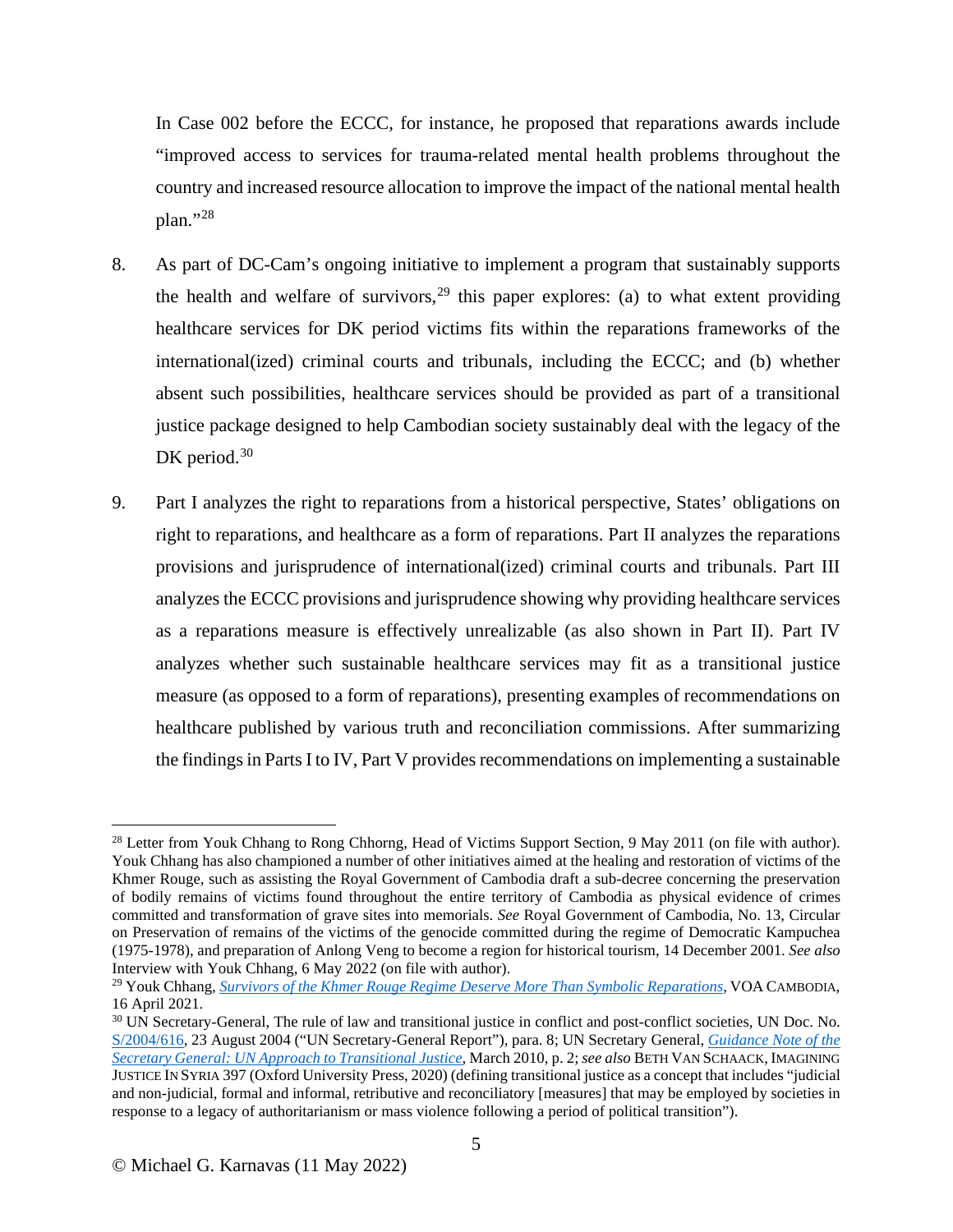healthcare initiative in Cambodia as a transitional justice measure and identifies further areas for exploration.

# **Part I: The fundamental right to reparations for victims**

# **A. Origin of the right to reparations as an effective remedy**

- 10. The right to reparations was initially inspired by the "desire to diminish the evils of war."[31](#page-5-0) In 1907, the high contracting parties to the Hague Convention IV on Regulations Concerning the Laws and Customs of War on Land States ("1907 Hague Convention IV") codified the right to an effective remedy,<sup>[32](#page-5-1)</sup> laying the foundation for what would later be codified as the right to reparations for human rights violations.<sup>[33](#page-5-2)</sup> Under Article 3, belligerents who violate the laws of war are responsible for acts committed by their armed forces and liable to pay compensation.[34](#page-5-3) Corresponding to "the general principles of law on international responsibility," the high contracting parties, in adopting Article 3, sought to provide adequate recourse to the law for victims of violations of the 1907 Hague Convention IV – a right which was considered illusory if victims were required to take legal action against the government of the perpetrators through their own government.<sup>[35](#page-5-4)</sup>
- 11. After two world wars, the drafters of the UDHR considered it paramount to codify the principle so "that all of us have an avenue for redress if our rights are violated."[36](#page-5-5) Expanding the right to an effective remedy beyond violations of the laws and customs of war articulated in the 1907 Hague Convention IV to violations of human rights committed in peace time,  $37$

<span id="page-5-0"></span> $31$  Hague Convention (IV) respecting the Laws and Customs of War on Land, Regulations concerning the Laws and Customs of War on Land, 18 October 1907. Preamble.

<span id="page-5-2"></span>

<span id="page-5-1"></span><sup>&</sup>lt;sup>32</sup> Id., Art. 3.<br><sup>33</sup> Christine Evans, The Right to Reparation in International Law for Victims of Armed Conflict 31 (Cambridge University Press 2012); INTERNATIONAL COMMISSION OF JURISTS, THE RIGHT TO A REMEDY AND REPARATIONS FOR GROSS HUMAN RIGHTS VIOLATIONS: A PRACTITIONERS' GUIDE 15, fn. 2 (revised edition, 2018) (citing the 1907 Hague Convention IV as among the international human rights instruments establishing the normative basis for the right to an effective remedy and the right to reparations for victims).

<span id="page-5-3"></span><sup>&</sup>lt;sup>34</sup> Hague Convention (IV) respecting the Laws and Customs of War on Land, Regulations concerning the Laws and Customs of War on Land, 18 October 1907, Art. 3.

<span id="page-5-4"></span><sup>35</sup> Jean Pictet et. al., *Article 91- Responsibility*, *in* COMMENTARY ON THE ADDITIONAL PROTOCOLS OF 8 JUNE 1977 TO THE GENEVA CONVENTIONS OF 12 AUGUST 1949 1053 (Yves Sandoz et al. eds., 1987), para. 3646 (discussing the purpose and intent of Article 3 of the 1907 Hague Convention IV, since Article 91 of the Additional Protocol identically reproduces Article 3).

<span id="page-5-5"></span><sup>36</sup> Human Rights Committee, *[Universal Declaration of Human Rights at 70: 30 Articles on 30 Articles -](https://www.ohchr.org/en/press-releases/2018/11/universal-declaration-human-rights-70-30-articles-30-articles-article-8?LangID=E&NewsID=23893) Article 8*, 17 November 2018.

<span id="page-5-6"></span><sup>37</sup> *See* UN, *[The Foundation of International Human Rights Law](https://www.un.org/en/about-us/udhr/foundation-of-international-human-rights-law)*, last visited 13 April 2022 (stating that the UDHR is generally agreed to be the foundation of international human rights law).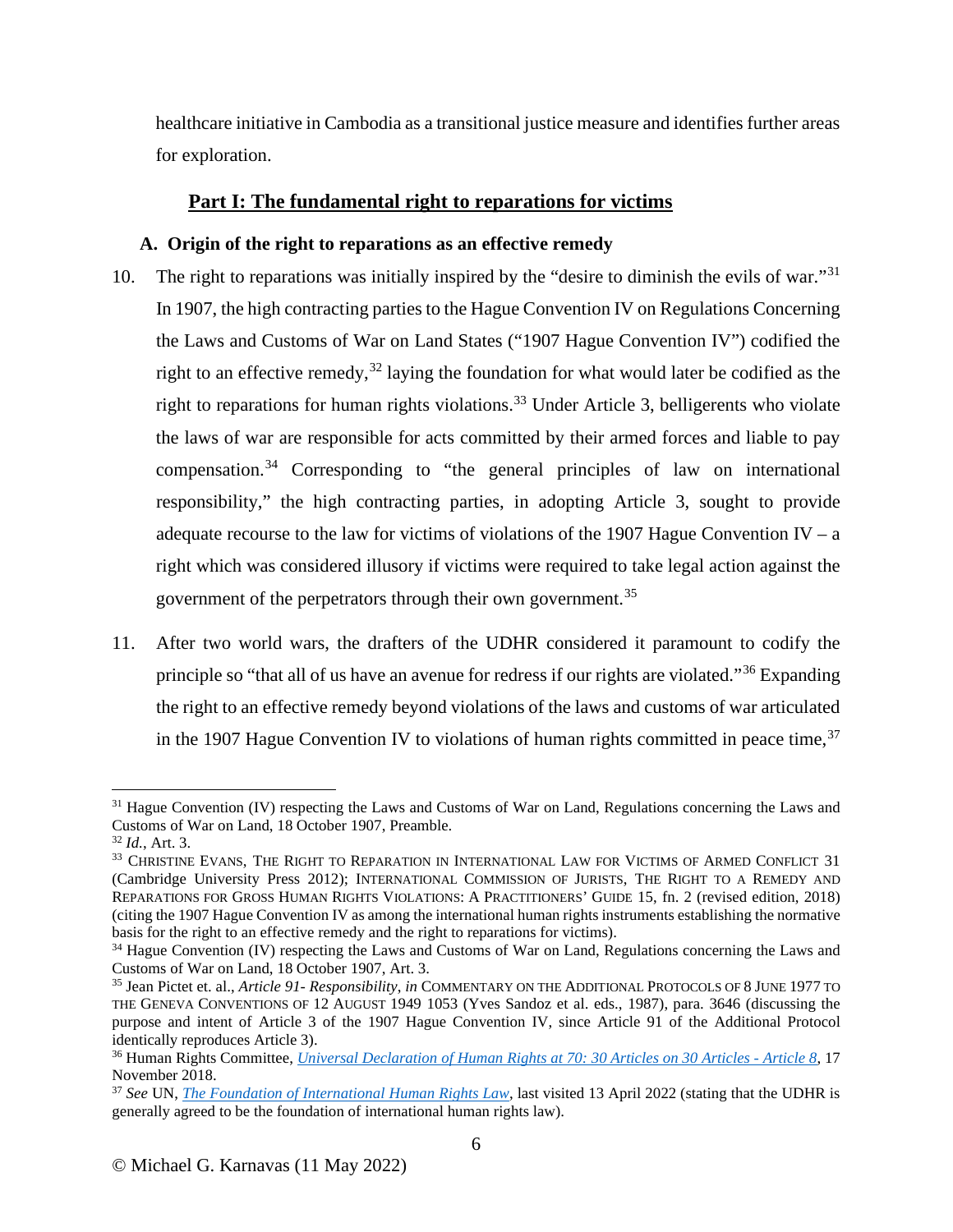Article 8 of the UDHR guarantees everyone "the right to an effective remedy for violations of fundamental rights granted ... by the constitution or by the law."[38](#page-6-0) Subsequent international human rights treaties such as the ICCPR and the Convention Against Torture and Other Cruel, Inhuman or Degrading Treatment or Punishment ("CAT") further reinforced States' obligations to provide an effective remedy for violations of international human rights and humanitarian law.<sup>[39](#page-6-1)</sup> Article  $2(3)(a)$  of the ICCPR provides that States must ensure that any person whose rights or freedoms were violated have an effective remedy, "notwithstanding that the violation has been committed by persons acting in an official capacity."[40](#page-6-2) Article 14 of the CAT obligates States to "ensure in its legal system that the victim of an act of torture obtains redress and has an enforceable right to fair and adequate compensation, including the means for as full rehabilitation as possible."[41](#page-6-3)

12. Reparations are an "essential element of the right to an effective remedy"<sup>[42](#page-6-4)</sup> and "occupy a special place" among remedies for violations of human rights because they immediately and specifically target individual victims.<sup>[43](#page-6-5)</sup> While reparations are meant to repair victims of large-scale human rights violations,  $44$  they also achieve another goal: requiring an acknowledgement of responsibility for harm caused by an individual or a State.<sup>[45](#page-6-7)</sup> The 1985

<span id="page-6-0"></span><sup>&</sup>lt;sup>38</sup> [Universal Declaration of Human Rights,](https://www.un.org/en/ga/search/view_doc.asp?symbol=A/RES/217(III)) Adopted by General Assembly Resolution 217 A(III) of 10 December 1948, Art. 8.

<span id="page-6-1"></span><sup>&</sup>lt;sup>39</sup> [International Covenant on Civil and Political Rights,](https://www.ohchr.org/en/professionalinterest/pages/ccpr.aspx) Adopted by General Assembly Resolution 2200 A(XXI) of 16 December 1966, Art. 2(3); Convention against Torture and Other Cruel, Inhuman or Degrading Treatment or Punishment, UN Doc. [A/39/41](https://www.ohchr.org/en/professionalinterest/pages/cat.aspx) (1984), entered into force on 26 June 1987, Art. 14.

<span id="page-6-2"></span><sup>&</sup>lt;sup>40</sup> [International Covenant on Civil and](https://www.ohchr.org/en/professionalinterest/pages/ccpr.aspx) Political Rights, Adopted by General Assembly Resolution 2200 A(XXI) of 16 December 1966, Art. 2(3)(a).

<span id="page-6-3"></span><sup>&</sup>lt;sup>41</sup> Convention against Torture and Other Cruel, Inhuman or Degrading Treatment or Punishment, UN Doc[. A/](https://www.ohchr.org/en/professionalinterest/pages/cat.aspx) 39/41 (1984), entered into force on 26 June 1987, Art. 14.<br><sup>42</sup> Human Rights Committee, *Commentary to the Declaration on the Right and Responsibility of Individuals, Groups* 

<span id="page-6-4"></span>*[and Organs of Society to Promote and Protect Universally Recognized Human Rights and Fundamental Freedoms,](https://www.ohchr.org/sites/default/files/Documents/Issues/Defenders/CommentarytoDeclarationondefendersJuly2011.pdf)*  July 2011, p. 90.

<span id="page-6-5"></span><sup>&</sup>lt;sup>43</sup> UN Office of the High Commissioner for Human Rights ("OHCHR"), *Rule of Law Tools for Post-Conflict States: Reparations Programmes*, 2008 ("<u>UN 2008 Rule of Law Report</u>"), p. 2-3.

<span id="page-6-6"></span><sup>&</sup>lt;sup>44</sup> Human Rights Committee, General Comment No. 31, The nature of the general legal obligation imposed on States Parties to the Covenant, UN Doc. No. [CCPR/C/21/Rev.1/Add.13,](https://undocs.org/CCPR/C/21/Rev.1/Add.13) 26 May 2004, para. 16 ("The Committee notes that, where appropriate, reparations can involve restitution, rehabilitation and measures of satisfaction, such as public apologies, public memorials, guarantees of non-repetition and changes in relevant laws and practices, as well as bringing to justice the perpetrators of human rights violations."). *See also* [Declaration of Basic Principles of Justice](https://documents-dds-ny.un.org/doc/RESOLUTION/GEN/NR0/477/41/IMG/NR047741.pdf?OpenElement)  [for Victims of Crime and Abuse of Power,](https://documents-dds-ny.un.org/doc/RESOLUTION/GEN/NR0/477/41/IMG/NR047741.pdf?OpenElement) Adopted by General Assembly Resolution 40/34 of 29 November 1985, ("UN Declaration on Victims' Rights"), paras. 8-11.<br><sup>45</sup> UN Special Rapporteur on the promotion of truth, justice, reparation and guarantees of non-recurrence, Report of

<span id="page-6-7"></span>the Special Rapporteur on the promotion of truth, justice, reparation and guarantees of non-recurrence, Pablo de Greiff, UN Doc. No.  $A/HRC/21/46$ , 9 August 2012, para. 24, fn. 10. The Human Rights Committee considers that "without reparations being granted to individuals whose human rights have been violated, the obligation to provide an effective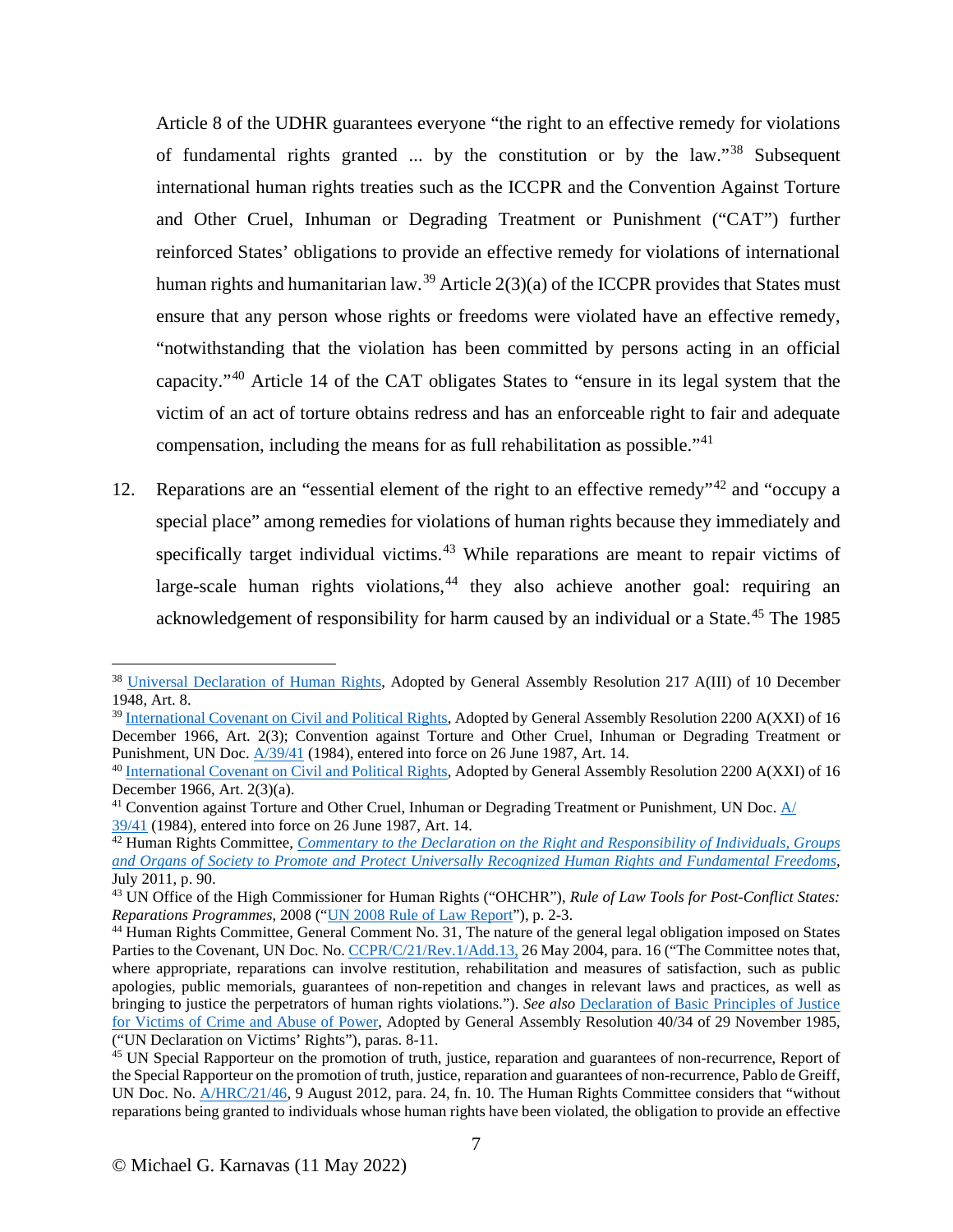Declaration of Basic Principles of Justice for Victims of Crime and Abuse of Power ("1985 Basic Principles") – adopted by the UN General Assembly without a vote (i.e., in the absence of objections) $46$  – recommends various forms of restitution, compensation, and assistance that States should provide to victims towards fulfilling the right to an effective remedy.<sup>[47](#page-7-1)</sup> While these Basic Principles are not legally binding, recommended measures include "necessary material, medical, psychological, and social assistance through governmental, voluntary, community-based and indigenous means."[48](#page-7-2)

- 13. The 1985 Basic Principles include as victims persons who individually or collectively suffered harm as a result of serious violations of international human rights or humanitarian law and the "immediate family or dependants of direct victims."[49](#page-7-3) They recommend that "[v]ictims should be informed of the availability of health and social services and other relevant assistance," that victims be readily afforded access to them, and that attention "be given to those who have special needs because of the nature of the harm inflicted."<sup>[50](#page-7-4)</sup> They also recommend that States inform the general public and victims of violations of international human rights and humanitarian law of the right to effective remedies and to reparations, such as access to medical and psychological services.<sup>[51](#page-7-5)</sup>
- 14. Building upon the framework of the 1985 Basic Principles, the UN Basic Principles on the Right to a Remedy ("2005 Basic Principles") provide that victims of gross violations of international human rights law and humanitarian law have the right to: "(a) [a]ccess to equal and effective justice; (b) [a]dequate, effective and prompt reparation for harm suffered; and

remedy is not fulfilled." Human Rights Committee, *[Commentary to the Declaration on the Right and Responsibility](https://www.ohchr.org/sites/default/files/Documents/Issues/Defenders/CommentarytoDeclarationondefendersJuly2011.pdf)  [of Individuals, Groups and Organs of Society to Promote and Protect Universally Recognized Human Rights and](https://www.ohchr.org/sites/default/files/Documents/Issues/Defenders/CommentarytoDeclarationondefendersJuly2011.pdf)  [Fundamental Freedoms](https://www.ohchr.org/sites/default/files/Documents/Issues/Defenders/CommentarytoDeclarationondefendersJuly2011.pdf)*, July 2011, p. 90.

<span id="page-7-0"></span><sup>46</sup> UN Depository, *Resolution Guide, 40th Session*, [https://www.un.org/depts/dhl/resguide/r40\\_resolutions\\_table\\_eng.htm](https://www.un.org/depts/dhl/resguide/r40_resolutions_table_eng.htm) (last visited 10 May 2022). *See also* UN General Assembly, *About the General Assembly*,<https://www.un.org/en/ga/about/background.shtml> (last visited 10 May 2022) ("In recent years, an effort has been made to achieve consensus on issues, rather than deciding by a formal vote, thus strengthening support for the Assembly's decisions. The President, after having consulted and reached agreement with delegations, can propose that a resolution be adopted without a vote.")

<span id="page-7-1"></span><sup>&</sup>lt;sup>47</sup> Declaration of Basic Principles of Justice for Victims of Crime and Abuse of Power, Adopted by General Assembly Resolution 40/34, 29 November 1985 (["1985 Basic Principles"](https://www.un.org/ga/search/view_doc.asp?symbol=A/RES/40/34)).

<span id="page-7-2"></span> $48 \frac{1985 \text{ Basic Principles}}{1985 \text{ Basic Principles}}$ , para. 14.

<span id="page-7-3"></span>

<span id="page-7-5"></span><span id="page-7-4"></span><sup>&</sup>lt;sup>50</sup> [1985 Basic Principles,](https://www.un.org/ga/search/view_doc.asp?symbol=A/RES/40/34) para. 15. <sup>51</sup> 1985 Basic Principles, para. 19.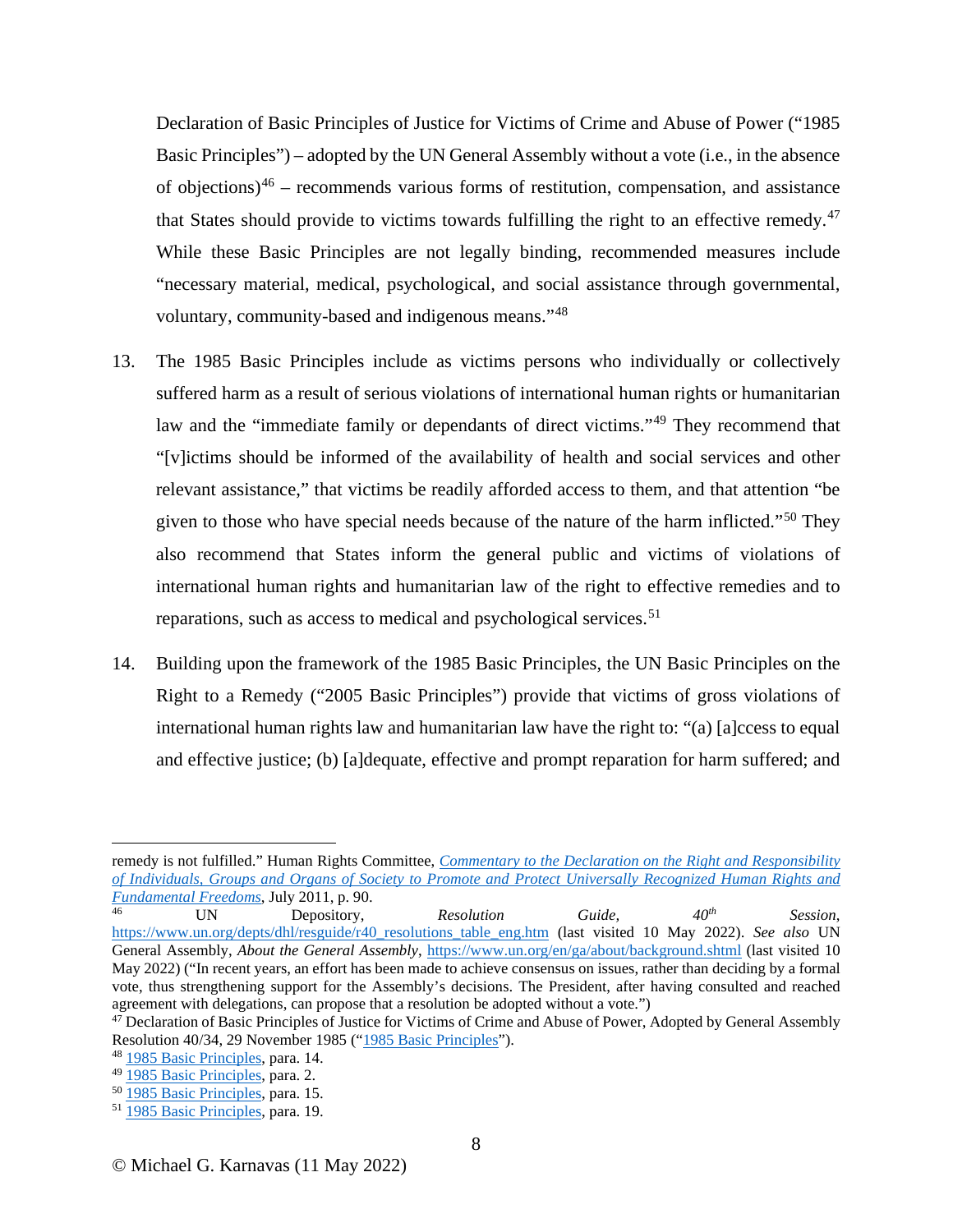(c) [a]ccess to relevant information concerning violations and reparation mechanisms."[52](#page-8-0) Any reparations awarded should be "proportional to the gravity of the violations and the harm suffered."<sup>[53](#page-8-1)</sup> Where the violations are attributable to individual perpetrators as opposed to a State, the responsible individuals should provide reparations to the victim.<sup>[54](#page-8-2)</sup> Be that as it may, States should "establish national funds for reparation to victims and seek other sources of funds wherever necessary."<sup>[55](#page-8-3)</sup>

## **B. Reparations and the right to health**

15. The International Covenant on Economic, Social, and Cultural Rights ("CESCR") explicitly enshrines in Article 12 the "right of everyone to the enjoyment of the highest attainable standard of physical and mental health."[56](#page-8-4) In order to achieve the full realization of this right, Article 12(2) provides that States Parties shall take measures necessary for:

(a) The provision for the reduction of the stillbirth-rate and of infant mortality and for the healthy development of the child;

(b) The improvement of all aspects of environmental and industrial hygiene;

(c) The prevention, treatment and control of epidemic, endemic, occupational and other diseases; [and]

(d) The creation of conditions which would assure to all medical service and medical attention in the event of sickness.

16. While the CESCR recognizes that State Parties have resource limitations which may prevent it from achieving the full realization of the right to health, [57](#page-8-5) it nonetheless binds State Parties to a continuing obligation "to move as expeditiously and effectively as possible towards the

<span id="page-8-0"></span><sup>52</sup> Basic Principles and Guidelines on the Right to a Remedy and Reparation for Victims of Gross Violations of International Human Rights Law and Serious Violations of International Humanitarian Law, Adopted by General Assembly Resolution 60/147, 21 March 2006 (["2005 Basic Principles"](https://www.ohchr.org/en/professionalinterest/pages/remedyandreparation.aspx)), para. 11.<br><sup>53</sup> 2005 Basic Principles, para. 15.

<span id="page-8-1"></span>

<span id="page-8-2"></span><sup>53</sup> [2005 Basic Principles,](https://www.ohchr.org/en/professionalinterest/pages/remedyandreparation.aspx) para. 15. 54 [2005 Basic Principles,](https://www.ohchr.org/en/professionalinterest/pages/remedyandreparation.aspx) para. 17.

<span id="page-8-3"></span><sup>55</sup> OHCHR, Committee on Economic, Social and Cultural Rights, Final report of the Special Rapporteur, Mr. M. Cherif Bassiouni, submitted in accordance with Commission resolution 1999/33, UN Doc. No. [E/CN.4/2000/62,](https://documents-dds-ny.un.org/doc/UNDOC/GEN/G00/102/36/PDF/G0010236.pdf?OpenElement) 18 January 2000, para. 18.

<span id="page-8-4"></span><sup>56</sup> [International Covenant on Economic, Social, and Cultural Rights](https://www.ohchr.org/en/professionalinterest/pages/cescr.aspx) ("CESCR"), Adopted by General Assembly Resolution 2200 A(XXI) of 16 December 1966, Art. 12. *See also* OHCHR, Committee on Economic, Social and Cultural Rights General Comment No. 14: The Right to the Highest Attainable Standard of Health (Art. 12), UN Doc. No. [E/C.12/2000/4,](https://www.refworld.org/pdfid/4538838d0.pdf) 11 August 2000, para. 53; Human Rights Council, Mental health and human rights, UN Doc. No. [A/HRC/RES/36/13,](https://undocs.org/A/HRC/RES/36/13) 9 October 2017, para. 7 (recommending various forms of mental health services necessary to fulfill the right to mental health).

<span id="page-8-5"></span><sup>57</sup> [CESCR,](https://www.ohchr.org/en/professionalinterest/pages/cescr.aspx) Art. 2(1).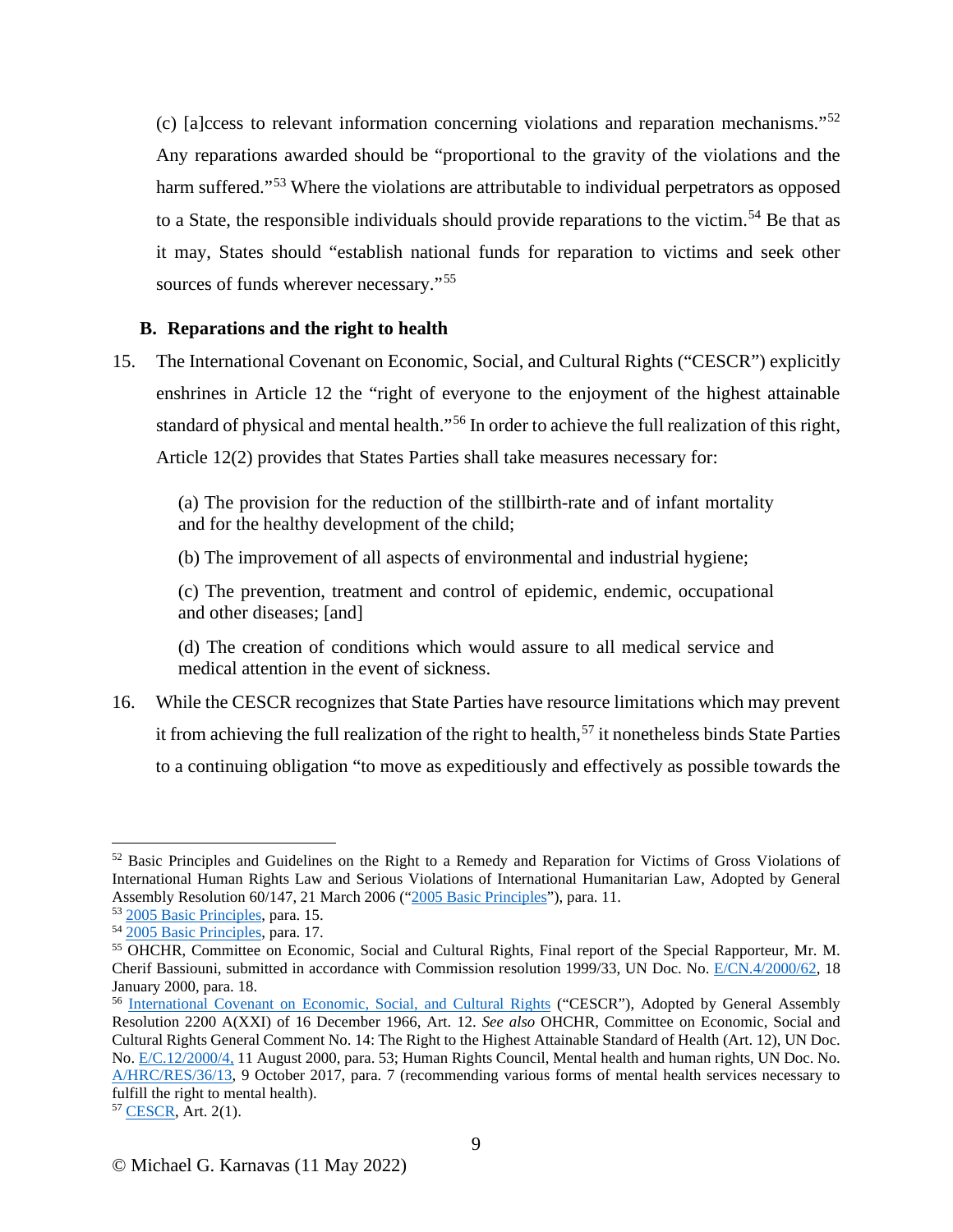full realization" of this right.<sup>[58](#page-9-0)</sup> A State's compliance with its obligation to take appropriate measures is assessed in light of the resources – financial and others – available to it,<sup>[59](#page-9-1)</sup> with Article 2(1) of the CESCR mandating inter-State cooperation regarding technical and financial assistance. The UN Office of the High Commissioner for Human Rights ("OHCHR"), a body whose mandate is to promote and protect human rights globally,  $60$ considers that Article 12 "imposes a duty on each State to ... ensure that everyone" has access to health facilities, goods, and physical and mental health services. [61](#page-9-3) In particular, it encourages States "to promot[e] the participation of all stakeholders in the development of public policies ... integrating mental health services into primary and general health care."[62](#page-9-4)

### **C. Providing healthcare as a reparations measure**

- 17. Reparations programs range from the simple (e.g., awarding cash payments), to the highly complex (e.g., providing healthcare, educational, and housing support).<sup>[63](#page-9-5)</sup> They can be symbolic (e.g., renaming a public space, building memorials, or including official policies) or substantial (e.g., providing compensation or a service package that includes educational, healthcare, or housing benefits).<sup>[64](#page-9-6)</sup> The UN Rule-of-Law Tools for Post-Conflict States recommend a combination of both as part of "complex" reparations packages: programs that seek to reach a wider pool of victims by offering a variety of benefits through different means.<sup>[65](#page-9-7)</sup> Since victims of different violations may not require the same kind of benefits, "having a broader variety of benefits means reaching more victims."<sup>[66](#page-9-8)</sup>
- 18. Unsurprisingly, although they find "good reasons for reparation programmesto be concerned with health issues," the UN Rule-of-Law Tools for Post-Conflict States note several challenges in providing healthcare as a reparations measure.<sup>[67](#page-9-9)</sup> Making existing medical

<span id="page-9-0"></span><sup>58</sup> OHCHR, Committee on Economic, Social and Cultural Rights General Comment No. 14: The Right to the Highest Attainable Standard of Health (Art. 12), UN Doc. No. [E/C.12/2000/4,](https://www.refworld.org/pdfid/4538838d0.pdf) 11 August 2000, para. 31.

<span id="page-9-2"></span><span id="page-9-1"></span><sup>59</sup> OHCHR*, Frequently Asked Questions on Economic, Social and Cultural Rights- Fact Sheet No. 33*[,](https://www.ohchr.org/Documents/Issues/ESCR/FAQ%20on%20ESCR-en.pdf) 2008, p. 13. 60 OHCHR, *[Mandate of UN Human Rights](https://www.ohchr.org/EN/ABOUTUS/Pages/Mandate.aspx)*, last visited 11 April 2022.

<span id="page-9-3"></span><sup>&</sup>lt;sup>61</sup> OHCHR, Committee on Economic, Social and Cultural Rights General Comment No. 14: The Right to the Highest Attainable Standard of Health (Art. 12), UN Doc. No. [E/C.12/2000/4,](https://www.refworld.org/pdfid/4538838d0.pdf) 11 August 2000, para. 53.

<span id="page-9-4"></span> $62$  Human Rights Council, Mental Health and Human Rights, UN Doc. No.  $\triangle/HRC/36/13$ , 9 October 2017, para. 7.

<span id="page-9-5"></span><sup>63</sup> OHCHR, *Rule-of-Law Tools for Post-Conflict States: Reparations Programmes*, 2008 (["UN Rule of Law Tools for](https://www.ohchr.org/sites/default/files/Documents/Publications/ReparationsProgrammes.pdf)  [Post Conflict States"](https://www.ohchr.org/sites/default/files/Documents/Publications/ReparationsProgrammes.pdf)), p. 22.<br> $\frac{64}{1}$ *ld.*, p. 23.

<span id="page-9-6"></span>

<span id="page-9-7"></span><sup>64</sup> *Id.*, p. 23. 65 *Id.*, p. 22-23. 66 *Id.*, p. 22.

<span id="page-9-8"></span>

<span id="page-9-9"></span><sup>67</sup> *Id.*, p. 24.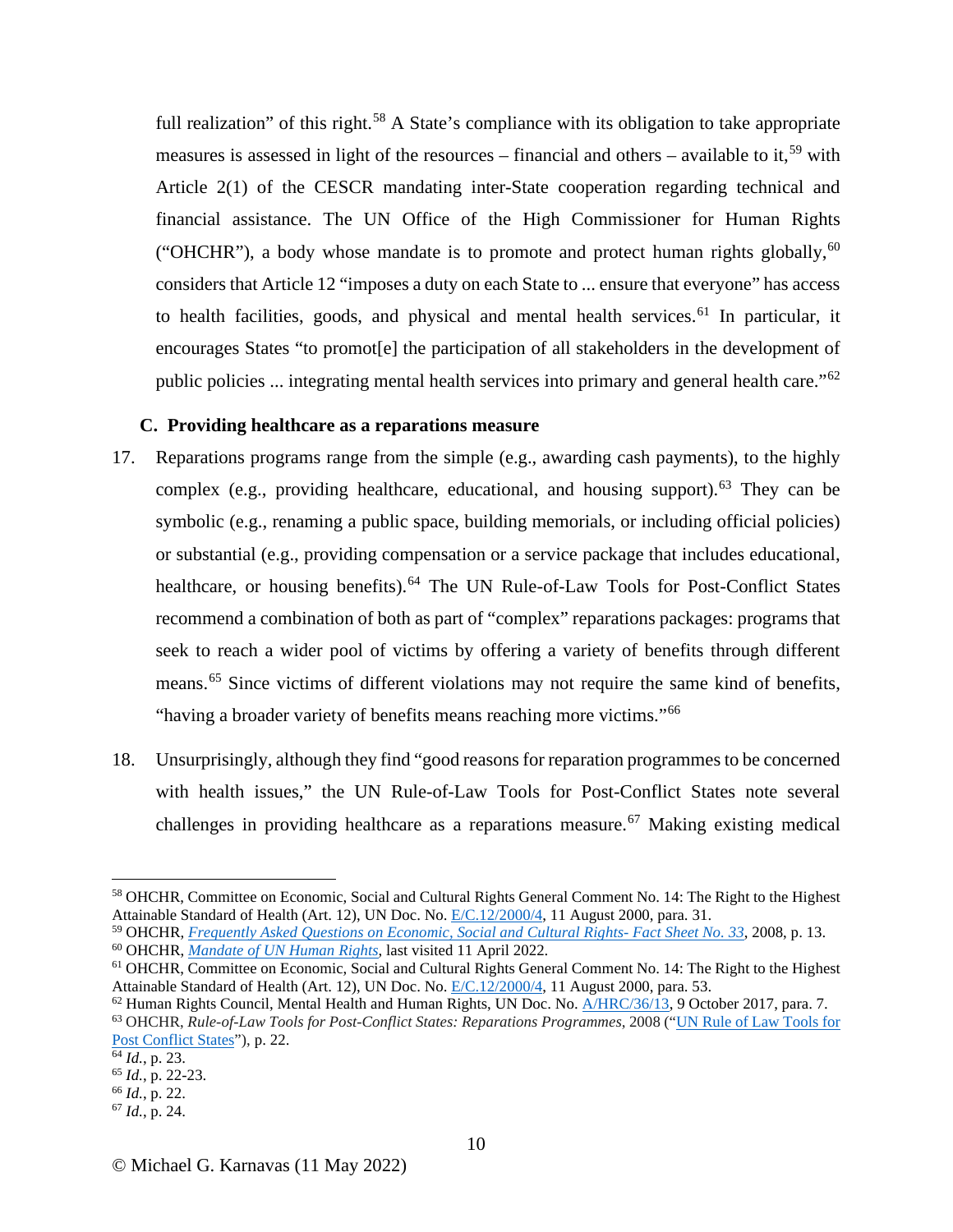services available to victims may not be enough. With victims having special needs, existing services are generally insufficient. For instance, post-conflict States are unlikely to have adequate mental healthcare specialists experienced in treating torture victims.<sup>[68](#page-10-0)</sup> Also, since States often cannot afford to build entirely new facilities for victims-patients, the quality of health services depends on the quality of existing institutions.<sup>[69](#page-10-1)</sup> While having specialized teams dedicated to both providing services and liaising with regular service providers on behalf of victims may mitigate this problem, victims generally are not able to get the necessary care needed unless the required expertise is available.<sup>[70](#page-10-2)</sup>

- 19. The UN Rule-of-Law Tools for Post-Conflict States recognize that collective healthcare reparations, while beneficial, may only have a minimal reparative capacity, since they do not specifically target victims.<sup>[71](#page-10-3)</sup> Healthcare is a non-excludable good, and once made available, "it is difficult to keep others from consuming;" i.e., non-victims alike will use them.<sup>[72](#page-10-4)</sup> Arguably, once benefits and services to victims become generally available, and the temporal ordering of their distribution becomes irrelevant, "the benefit dissipates."<sup>[73](#page-10-5)</sup> If healthcare is considered a basic human right to which all citizens are entitled to enjoy, providing it simply fulfills an *existing* State obligation; it cannot be viewed as a remedy to victims for past abuses.<sup>[74](#page-10-6)</sup> Realistically, however, many post-conflict States are simply unable or unwilling to make the requisite investment in providing meaningful access to healthcare services for the general population, let alone providing specific services for victims. Addressing this reality – how to provide relief specifically to victims while also increasing capacity for all in need of medical healthcare – remains a challenge.
- 20. The UN Rule-of-Law Tools for Post-Conflict States propose distributing healthcare benefits around non-basic services: "[b]eneficiaries then have a reason to think that they are receiving something that citizens do not ordinarily receive simply by virtue of being citizens."<sup>[75](#page-10-7)</sup> They specifically recommend providing "[e]ducational, cultural, artistic, vocational and

- <span id="page-10-2"></span><span id="page-10-1"></span><sup>70</sup> *Id*., p. 25.
- <span id="page-10-3"></span><sup>71</sup> *Id.*, p. 26. 72 *Id.*
- <span id="page-10-5"></span><span id="page-10-4"></span><sup>73</sup> *Id*.
- <span id="page-10-6"></span><sup>74</sup> *Id.*, p. 27.
- <span id="page-10-7"></span><sup>75</sup> *Id.*

© Michael G. Karnavas (11 May 2022)

<span id="page-10-0"></span><sup>68</sup> *Id.*, p. 23. 69 *Id*., p. 24*.*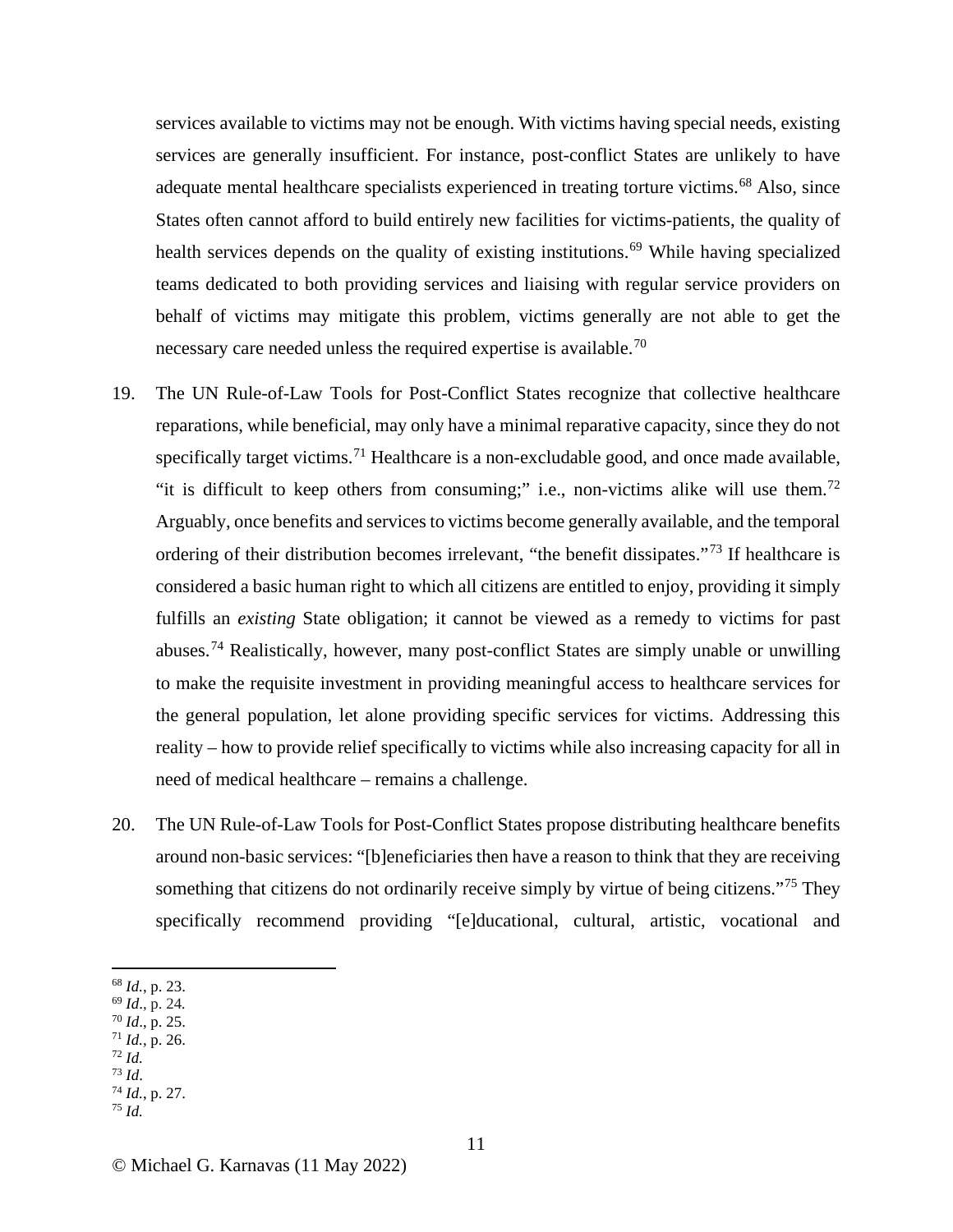specialized medical services targeting *the special needs of the victim population*...."[76](#page-11-0) By including these non-basic services focused on the victims – in addition to supplementing basic medical services – reparations programs can retain their distinctiveness in providing a specific benefit to victims while also increasing the capacity of the State to provide medical care to all.

21. In sum, although the right to reparations is cemented in international humanitarian and human rights law, the extent to which a State can fulfill the right through physical and mental health services for victims is largely dependent on the State's resources. Victims may not receive adequate (or any) care where a State does not have the capacity to provide such services, depriving individuals of their fundamental right to a reparations award as an effective remedy and the larger society of an effective healing process after large-scale human rights violations. This gap between the victims' fundamental right to reparations and actual realization of this right merits assessing further how reparations frameworks and obligations have been interpreted by international(ized) criminal courts and tribunals.

# **Part II: The scope of the right to reparations and implementation at the international(ized) criminal courts and tribunals**

22. The inclusion of reparations principles in the statutes of international(ized) criminal courts and tribunals is a relatively recent development.[77](#page-11-1) Notably, the charters of the International Military Tribunals in Nuremberg and Tokyo made no mention of victims, let alone reparations.[78](#page-11-2) More than 50 years later, the Statutes of the International Criminal Tribunal for the former Yugoslavia ("ICTY") and International Criminal Tribunal for Rwanda ("ICTR") – drafted by the UN Security Council ("UNSC") under Chapter VII of the UN Charter in 1993 and 1994 respectively<sup>[79](#page-11-3)</sup> – provided only scant references to victims,

<span id="page-11-1"></span><span id="page-11-0"></span><sup>&</sup>lt;sup>76</sup> *Id.* (emphasis in original).<br><sup>77</sup> Christine Evans, THE RIGHT TO REPARATION IN INTERNATIONAL LAW FOR VICTIMS OF ARMED CONFLICT 87 (Cambridge 2012).

<span id="page-11-2"></span><sup>&</sup>lt;sup>78</sup> Charter of the International Military Tribunal - Annex to the Agreement for the prosecution and punishment of the major war criminals of the European Axis, 82 UNTS 280, 8 August 1945; Charter of the International Military<br>Tribunal for the Far East, 19 January 1946, amended 26 April 1946.

<span id="page-11-3"></span><sup>&</sup>lt;sup>79</sup> UNSC Res 827 (25 May 1993) UN Doc. S/RES/827, establishing the ICTY; UNSC Res 925 (1 July 1994) UN Doc. S/RES/935, establishing ICTR.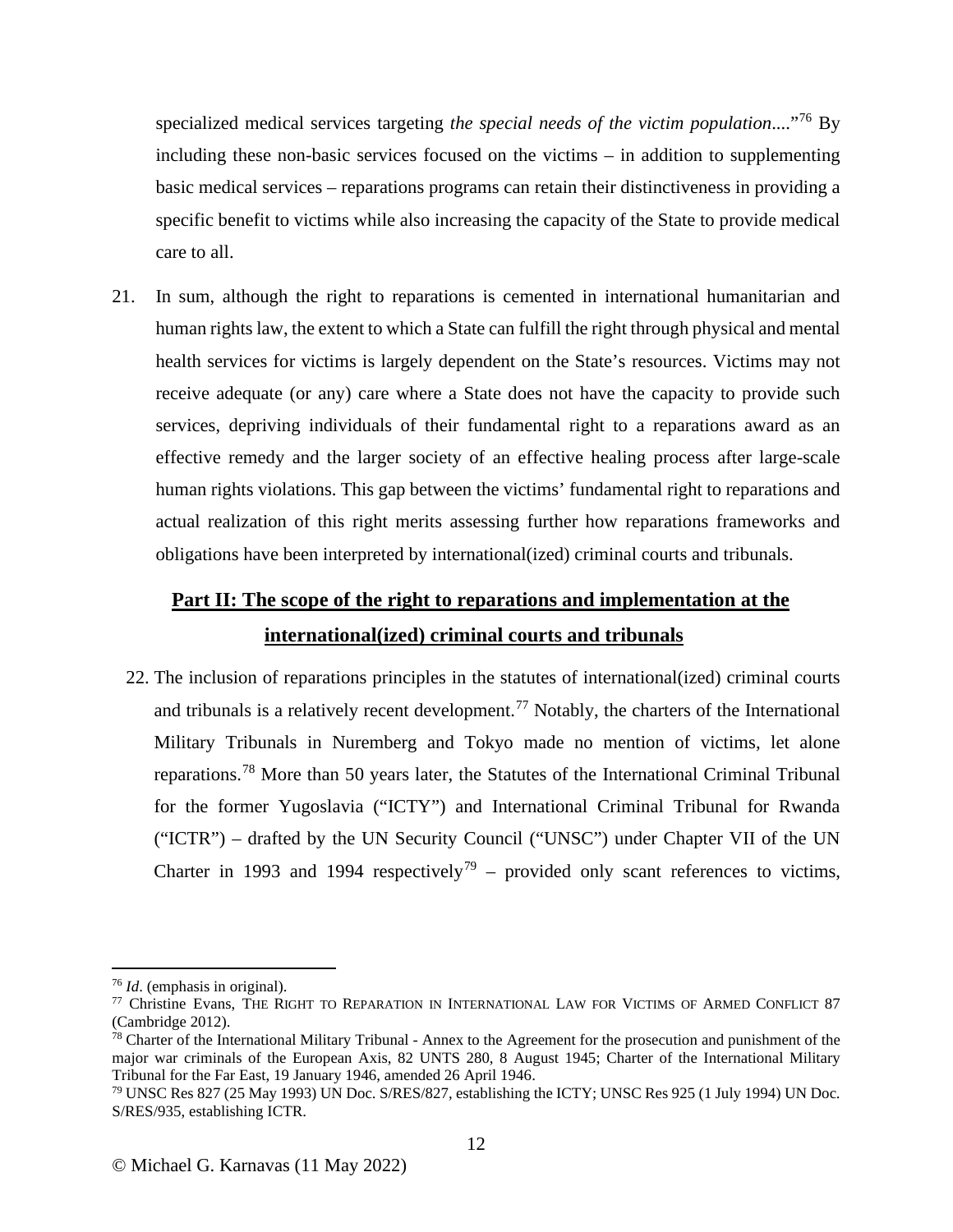primarily concerning their protection during the proceedings.<sup>[80](#page-12-0)</sup> There were no direct references to reparations in the ICTY and ICTR Statutes, other than restitution, which the ICTY and ICTR could order as a penalty against the Accused "in addition to imprisonment."[81](#page-12-1) Yet unlike the procedures of the courts and tribunals discussed below, requests for restitution could only be initiated by the Prosecution or Chambers, not victims themselves.<sup>[82](#page-12-2)</sup>

# **A. Victims' right to reparations at the International(ized) Criminal Courts and Tribunals**

## 1. Special Court for Sierra Leone ("SCSL")

- 23. The SCSL was established in 2002 by an agreement between the UN and Government of Sierra Leone pursuant to UNSC Resolution 1315 to "prosecute persons who bear the greatest responsibility for serious violations of international humanitarian law and Sierra Leonean law" since 30 November 1996.<sup>[83](#page-12-3)</sup> Like the UNSC-drafted Statutes of the ICTY and ICTR, the SCSL Statute provides scant reference to victims and no references to reparations.<sup>[84](#page-12-4)</sup> The SCSL Rules of Procedure and Evidence, however, provided for transfer of SCSL conviction decisions to the authorities of the States concerned, allowing for the possibility of victims to seek reparations in domestic courts.<sup>[85](#page-12-5)</sup>
- 24. Rule 105(B) of the SCSL Rules of Procedure and Evidence specifically provided that "[p]ursuant to the relevant national legislation, a victim or persons claiming through him or her may bring an action in a national court or other competent body to obtain compensation."[86](#page-12-6) Aside from a decision denying a prosecution request to seize Sam Hinga Norman's assets, which mentioned Rule 105 as "providing the machinery for compensation

<span id="page-12-0"></span><sup>80</sup> *See* ICTY Statute, Arts. 15 (providing that the Judges shall adopt rules of procedure and evidence for, *inter alia*, "the protection of victims and witnesses"),  $18(2)$  (providing the Prosecutor the power to question victims),  $20(1)$ (providing that the Trial Chambers must ensure that trials are conducted with due regard for the protection of victims), 22 (providing that the Rules of Procedure and Evidence must include rules regarding the protection of victims). *See* 

<span id="page-12-1"></span><sup>&</sup>lt;sup>81</sup> Under Article 24(3) of the ICTY Statute – mirrored in Article 23(3) of the ICTR Statute," the Tribunal may, in addition to imprisonment, "order the return of any property and proceeds acquired by the criminal conduct, including by means of duress, to their rightful owner."

<span id="page-12-2"></span><sup>&</sup>lt;sup>82</sup> ICTY Rules of Procedure and Evidence, Rule 105(A). ICTR Rules of Procedure and Evidence, Rule 105(A).<br><sup>83</sup> Statute of the Special Court for Sierra Leone, 16 January 2002 ("SCSL Statute"), p. 1, Art. 1.<br><sup>84</sup> *See* SCS

<span id="page-12-3"></span>

<span id="page-12-4"></span>

<span id="page-12-5"></span>

<span id="page-12-6"></span>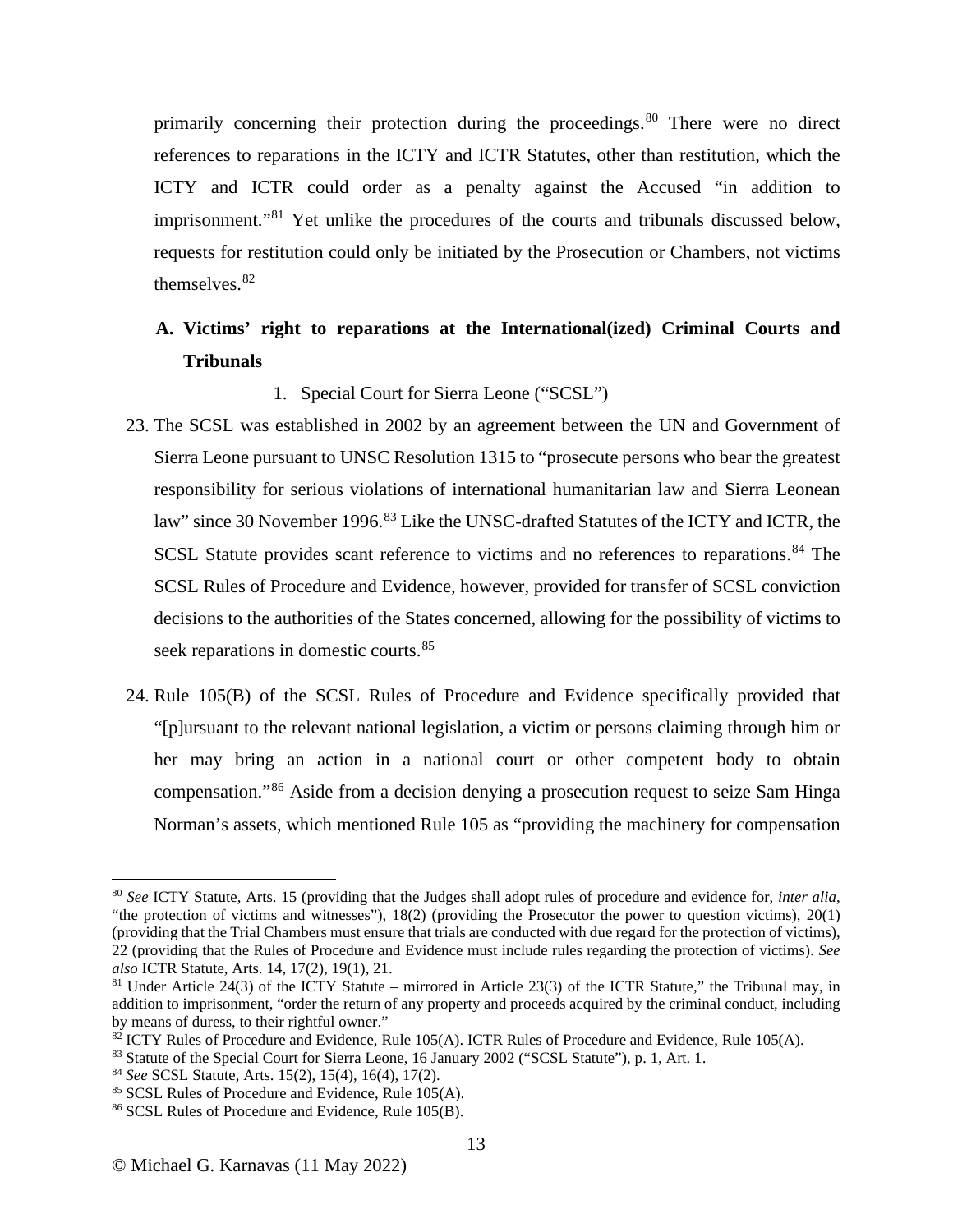to victims in a post-conviction setting,"[87](#page-13-0) there does not appear to be any SCSL jurisprudence on reparations. When Amnesty International raised the issue of reparations with officials and staff at the SCSL, "the response has been that the Special Court has neither the mandate nor the resources to consider reparations and that they fall within the remit of the [truth and reconciliation commission], rather than the Special Court."[88](#page-13-1)

# 2. Special Panels for Serious Crimes in East Timor ("East Timor Tribunal")

25. The East Timor Tribunal operated from 2002 to 2006 and was established by the UN Transitional Administration in East Timor ("UNTAET") to try cases of "serious criminal offences" including genocide, war crimes, and crimes against humanity which took place in East Timor in 1999.<sup>[89](#page-13-2)</sup> The Transitional Rules of Criminal Procedure for the Tribunal was established pursuant to UNSC Resolution 1272 pending the drafting of a comprehensive criminal procedure code in East Timor.<sup>[90](#page-13-3)</sup> Section 49.2 of the Transitional Rules provided that the Court *may* make an order requiring "the accused to pay compensation or reparations to the victim in an amount determined by the Court," and that such payment "shall be credited toward satisfaction of any civil judgment also rendered in the matter." No jurisprudence exists interpreting or applying these rules on reparations.<sup>[91](#page-13-4)</sup>

## 3. Special Tribunal for Lebanon ("STL")

26. The STL was established by an agreement between the UN and Lebanon pursuant to UNSC Resolution 1664 $92$  to have jurisdiction over persons responsible for the attack of 14 February 2005 resulting in the death of former Lebanese Prime Minister Rafiq Hariri and in the death

<span id="page-13-0"></span><sup>87</sup> *Prosecutor v. Norman*, [SCSL-04-14-PT,](http://www.rscsl.org/Documents/Decisions/CDF/059/SCSL-04-14-PT-059.doc) Norman – Decision on *Inter Partes* Motion by the Prosecution to Freeze the Account of the Accused Sam Hinga Norman at Union Trust Bank (SL) or at Any Other Bank in Sierra Leone, 19 April 2004, para. 10.

<span id="page-13-1"></span><sup>88</sup> Amnesty International, *Special Court for Sierra Leone – [Statement to the National Victims Commemoration](https://www.amnesty.org/en/wp-content/uploads/2021/08/afr510022005en.pdf)  [Conference Freetown,](https://www.amnesty.org/en/wp-content/uploads/2021/08/afr510022005en.pdf)* 1 and 2 March 2005, p. 5.

<span id="page-13-2"></span><sup>89</sup> UNAET, On the Establishment of Panels with Exclusive Jurisdiction Over Serious Criminal Offences, [UNTAET/REG/2000/15,](https://www.legal-tools.org/doc/c082f8/pdf/) 6 June 2000, para. 1.1-1.3; Caitlin Reiger and Marieke Wierda, *[The Serious Crimes Process](https://ictj.org/sites/default/files/ICTJ-TimorLeste-Criminal-Process-2006-English.pdf)  [in Timor-Leste: In Retrospect,](https://ictj.org/sites/default/files/ICTJ-TimorLeste-Criminal-Process-2006-English.pdf)* ICTJ, March 2006, p. 1; Special Panels of the Dili District Court, *[Hybrid Justice](https://hybridjustice.com/special-panels-of-the-dili-district-court/)*, last visited 13 April 2022.

<span id="page-13-3"></span><sup>&</sup>lt;sup>90</sup> UN Transitional Administration in East Timor, On Transitional Rules of Criminal Procedure, [UNTAET/REG/2000/30,](https://www.legal-tools.org/doc/f3e141/pdf/) 25 September 2000, p. 1.

<span id="page-13-4"></span><sup>91</sup> *See* CHRISTINE EVANS, THE RIGHT TO REPARATION IN INTERNATIONAL LAW FOR VICTIMS OF ARMED CONFLICT 112 (Cambridge University Press 2012).

<span id="page-13-5"></span> $92$  UN Security Council, Resolution 1664, UN Doc. No.  $\frac{S/RES/1664}{2}$ , 29 March 2006.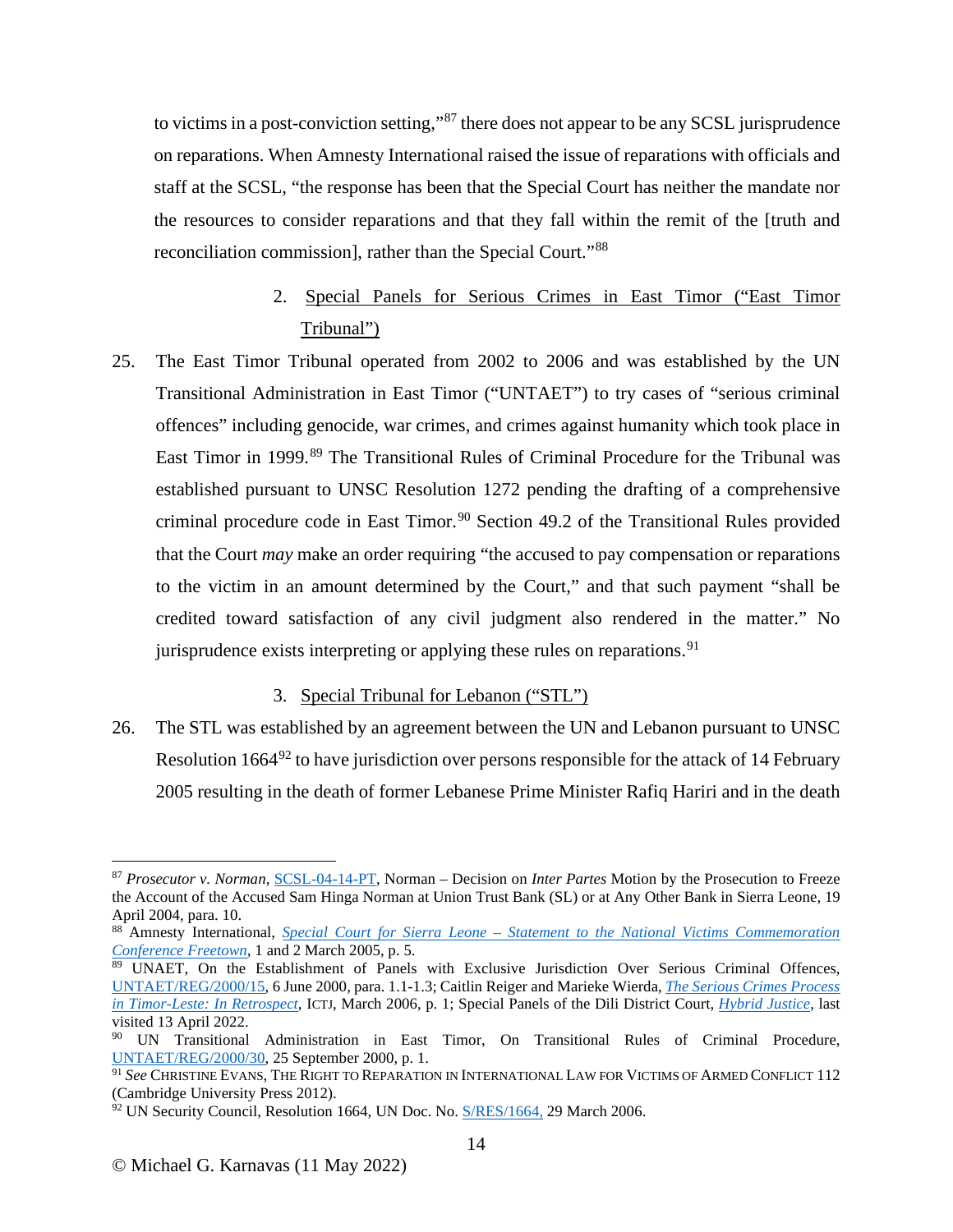or injury of other persons.<sup>[93](#page-14-0)</sup> Where "the personal interests of victims are affected," the STL Chambers "shall permit their views and concerns to be presented and considered at stages of the proceedings[.]"[94](#page-14-1) The STL may also "identify victims who have suffered as a result of the commission of crimes" committed by the convicted person and "transmit to the competent authorities of the State concerned the judgment finding the accused guilty of a crime that has caused harm to a victim."[95](#page-14-2) Based on the STL's decision, and pursuant to national legislation, victims may bring an action for compensation in a national court or other competent body.[96](#page-14-3) In other words, the STL did not provide an internal mechanism for reparations.

27. In *Ayyash et al.*, the Appeals Chamber confirmed that victims participating in STL proceedings "cannot seek compensation from the Tribunal directly."<sup>[97](#page-14-4)</sup> Noting that victims participating in proceedings at the International Criminal Court ("ICC") may seek compensation, and that victims at the ECCC can make claims for collective and moral reparations, the Appeals Chamber found that "the rights of victims to compensation or reparation before these national or international tribunals cannot inform the rights of [victims] before the Tribunal."<sup>[98](#page-14-5)</sup> Even if ICC and ECCC jurisprudence informed on other aspects of victims participation at the STL, and despite the "extensive procedural rights and power" afforded to victims at the STL, the Appeals Chamber concluded that there are no equivalent reparations provisions in the STL framework.<sup>[99](#page-14-6)</sup>

## 4. Extraordinary African Chambers

28. The Extraordinary African Chambers ("EAC") operated between 2013 and 2017 based on an agreement between the African Union and Senegal to try crimes committed in Chad between 1982 and 1990.<sup>[100](#page-14-7)</sup> The Statute of the EAC provided for a Trust Fund for Victims

<span id="page-14-0"></span><sup>&</sup>lt;sup>93</sup> Special Tribunal for Lebanon Statute, Adopted by Security Council Resolution 1757, 30 May 2007 (["STL Statute"](https://www.stl-tsl.org/sites/default/files/documents/legal-documents/statute/Statute_of_the_Special_Tribunal_for_Lebanon___English.pdf)), Art. 1.

<span id="page-14-2"></span><span id="page-14-1"></span><sup>&</sup>lt;sup>94</sup> [STL Statute,](https://www.stl-tsl.org/sites/default/files/documents/legal-documents/statute/Statute_of_the_Special_Tribunal_for_Lebanon___English.pdf) Art. 17.<br><sup>95</sup> STL Statute, Art. 25(1)-(2).

<span id="page-14-4"></span><span id="page-14-3"></span><sup>&</sup>lt;sup>96</sup> [STL Statute,](https://www.stl-tsl.org/sites/default/files/documents/legal-documents/statute/Statute_of_the_Special_Tribunal_for_Lebanon___English.pdf) Art. 25(3).<br><sup>97</sup> *Prosecutor v. Ayyash, STL-011/01/A-1/AC & STL-11/01/A-2/AC*, Decision on the Admissibility of the LRV Appeal Against Sentence and Modalities of Victim Participation, 24 February 2021, para. 15.

<span id="page-14-6"></span><span id="page-14-5"></span><sup>&</sup>lt;sup>98</sup> *Id.* paras. 14-15.

<span id="page-14-7"></span><sup>&</sup>lt;sup>100</sup> [Extraordinary Chambers of Africa Statute,](http://www.chambresafricaines.org/pdf/Accord%20UA-Senegal%20Chambres%20africaines%20extra%20Aout%202012.pdf) ("EAC Statute"). Unofficial translation by Human Rights Watch available at [https://www.hrw.org/news/2013/09/02/statute-extraordinary-african-chambers#.](https://www.hrw.org/news/2013/09/02/statute-extraordinary-african-chambers)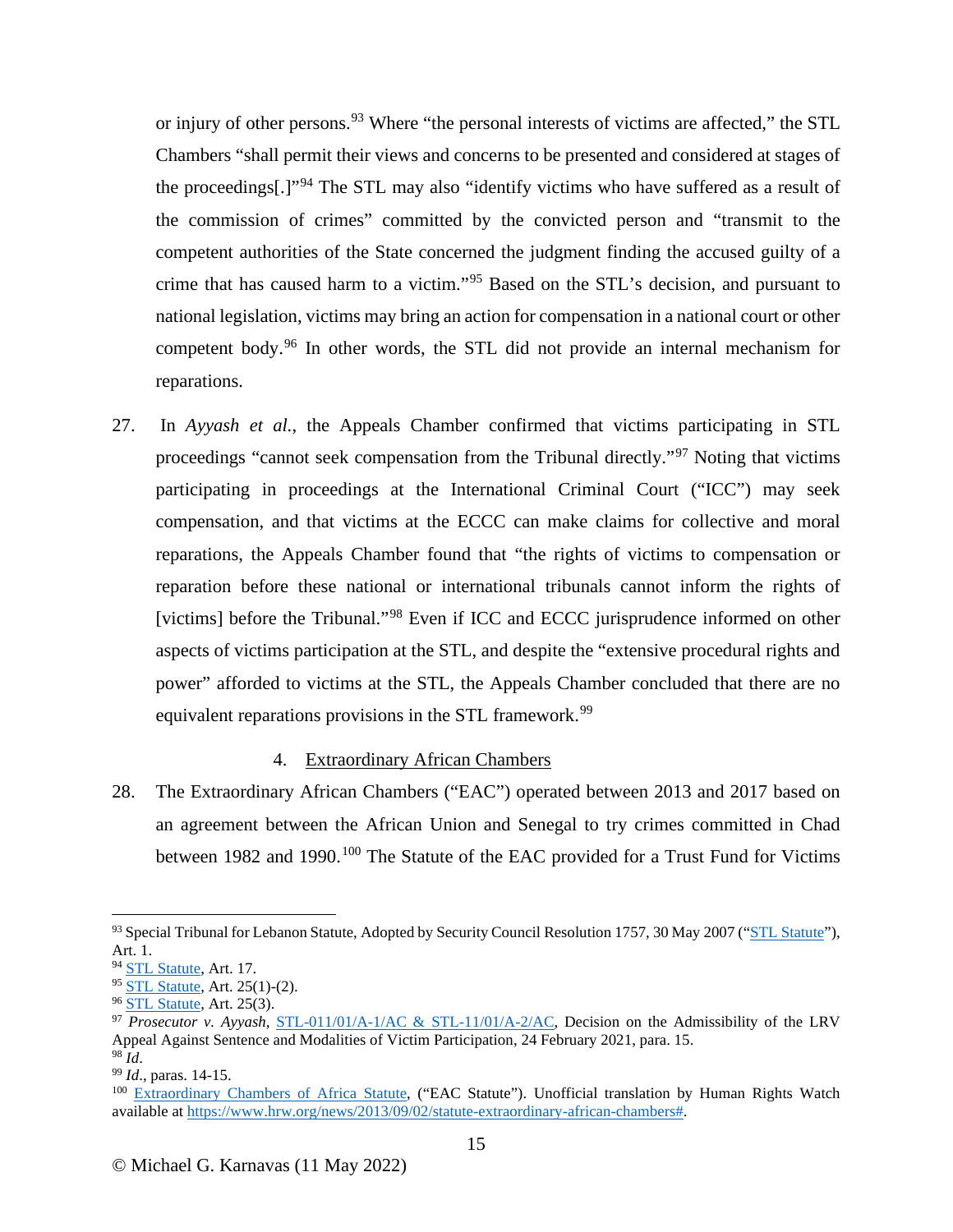and reparation measures, both established for victims of crimes within the jurisdiction of the EAC.[101](#page-15-0) The Trust Fund for Victims was to be financed by voluntary contributions from foreign governments, international institutions, and other entities wishing to support victims.[102](#page-15-1) Reparations were to be open to all victims, individually or collectively, whether or not they participated in the proceedings before the Chambers.<sup>[103](#page-15-2)</sup> Although reparations were ordered in the conviction of former Chadian dictator Hissène Habré, the Trust Fund for Victims was never established and the reparations ordered were never enforced.<sup>[104](#page-15-3)</sup>

#### 5. Kosovo Specialist Chambers ("KSC")

- 29. The KSC was established pursuant to an international agreement ratified by the Kosovo Assembly and incorporated as a Constitutional Amendment in the Kosovo Constitution<sup>[105](#page-15-4)</sup> to try certain crimes allegedly committed during and after the Kosovo conflict, including war crimes and crimes against humanity.<sup>[106](#page-15-5)</sup> It is a hybrid international court that applies Kosovo law as well as customary international law and international human rights law.<sup>[107](#page-15-6)</sup> The agreement and its ratification in domestic law provides the legal basis for the Law on Specialist Chambers and Specialist Prosecutor's Office.<sup>[108](#page-15-7)</sup>
- 30. Article 22 of the Kosovo Constitution provides that human rights and fundamental freedoms – guaranteed, *inter alia,* by the European Convention for the Protection of Human Rights and Fundamental Freedoms, the ICCPR, and the CAT – are directly applicable in Kosovo and, in case of conflict, have priority over provisions of laws and other acts of public institutions.[109](#page-15-8) Article 54 of the Kosovo Constitution guarantees "the right of judicial

<span id="page-15-3"></span><span id="page-15-2"></span>

<span id="page-15-1"></span><span id="page-15-0"></span><sup>101</sup> EAC Statute, Arts. 27(1-2), 28.<br>
102 EAC Statute, Art. 28.<br>
103 EAC Statute, Art. 28(2).<br>
104 *Prosecutor v. Hissein Habré*, [Appeals Chamber Judgment,](http://www.chambresafricaines.org/pdf/Arr%C3%AAt_int%C3%A9gral.pdf) 27 April 2017, paras. 926-942 (available in French only); Reed Brody[,](https://www.hrw.org/news/2021/05/26/hissene-habres-victims-continue-fight-reparations) *Hissène Habré's Victims Continue Fight for Reparations*, HRW, 26 May 2021.<br><sup>105</sup> Republic of Kosovo[, Amendment of the Constitution No. 24,](https://www.scp-ks.org/sites/default/files/public/amendment_of_the_constitution_-no_24.pdf) Article 162, 3 August 2015 ("Amendment No. 24");

<span id="page-15-4"></span>Assembly of Republic of Kosovo, [Law No. 04/L-274,](https://www.scp-ks.org/sites/default/files/public/04-l-274_a.pdf) Law on Ratification of the International Agreement Between the Republic of Kosovo and the European Union on the European Union Rule of Law Mission in Kosovo, 24 August 2020.

<span id="page-15-5"></span><sup>&</sup>lt;sup>106</sup> Republic of Kosovo, [Amendment No. 24,](https://www.scp-ks.org/sites/default/files/public/amendment_of_the_constitution_-no_24.pdf) Article 162, 3 August 2015, para. 1 (citing its international obligations to in relation to the Council of Europe Parliamentary Assembly Report Doc 12462 of 7 January 2011); *see also* Parliamentary Assembly Council of Europe, *[Inhuman treatment of people and illicit trafficking in human organs in](https://www.scp-ks.org/sites/default/files/public/coe.pdf)  [Kosovo](https://www.scp-ks.org/sites/default/files/public/coe.pdf)*, 7 January 2011.<br><sup>107</sup> Republic of Kosovo, Amendment No. 24, Article 162, 3 August 2015, para. 1.

<span id="page-15-7"></span><span id="page-15-6"></span><sup>&</sup>lt;sup>108</sup> Republic of Kosovo, Law on Specialist Chambers and Specialist Prosecutor's Office, [Law No.05/L-053,](https://www.scp-ks.org/sites/default/files/public/05-l-053_a.pdf) 3 August 2015, ("KSC Law"), Art. 2.

<span id="page-15-8"></span><sup>&</sup>lt;sup>109</sup> [Constitution of the Republic of Kosovo](https://mapl.rks-gov.net/wp-content/uploads/2017/10/1.CONSTITUTION_OF_THE_REPUBLIC_OF_KOSOVO.pdf) (2008), Art. 22.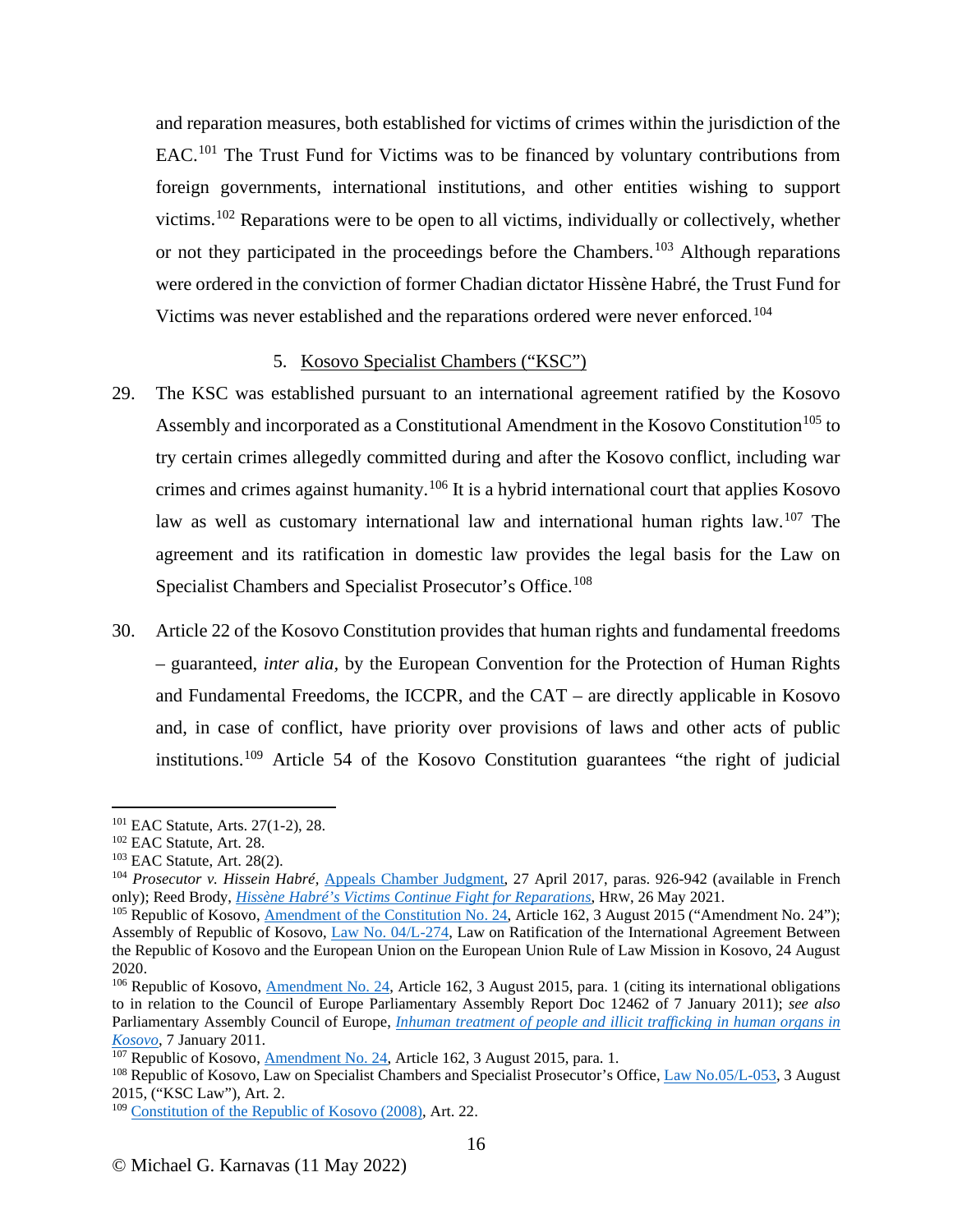protection if any right guaranteed by this Constitution or by law has been violated or denied and has the right to an effective legal remedy if found that such right has been violated."

- 31. Article 22 of the KSC Law explicitly provides for reparations.<sup>[110](#page-16-0)</sup> Under Article 22(3), victims have the right in criminal proceedings before the KSC to "notification, acknowledgement, and reparation." Article 22(3) further provides that the KSC Rules of Procedure and Evidence shall "include provisions relating to the reasonable reparation to Victims from an accused who has pled or been adjudged guilty of a crime(s) directly resulting in harm to the Victims," and that the KSC "shall also determine the content and procedure for submission and acceptance of any application to participate in the proceedings and declaration of damage."[111](#page-16-1)
- 32. Where the KSC Trial Panel or Court of Appeals Panel finds an accused guilty of a crime, "it may make an order directly against that accused specifying appropriate reparation to, or in respect of, Victims collectively or individually."<sup>[112](#page-16-2)</sup> The Trial Panel may also invite representations on behalf of the "accused, Victims, other interested persons or interested States before making a reparations order."<sup>[113](#page-16-3)</sup> The Panels are limited to ordering "only the convicted person to make restitution or pay compensation to a Victim or to Victims collectively" or "the forfeiture of property, proceeds and any assets used for or deriving from the commission of the crime<sup>[1]</sup><sup> $\cdot$ [114](#page-16-4)</sup> The Panels may also appoint experts to assist in determining the scope of reparations and may also invite Victims' Counsel and the convicted person to make observations on such expert reports.<sup>[115](#page-16-5)</sup>

## *Prosecutor v. Mustafa* (2021)

33. In *Prosecutor v. Mustafa* before the KSC, Salih Mustafa, Commander of a guerilla unit operating within the Kosovo Liberation Army ("KLA"),  $^{116}$  $^{116}$  $^{116}$  was charged with war crimes including arbitrary detention, murder, torture, and cruel treatment.<sup>[117](#page-16-7)</sup> Five victims were

<span id="page-16-0"></span> $\frac{110}{111}$  [KSC Law,](https://www.scp-ks.org/sites/default/files/public/05-l-053_a.pdf) Art. 22.<br> $\frac{111}{111}$  KSC Law, Art. 22(3).

<span id="page-16-3"></span><span id="page-16-2"></span><span id="page-16-1"></span><sup>&</sup>lt;sup>112</sup> [KSC Law,](https://www.scp-ks.org/sites/default/files/public/05-l-053_a.pdf) Art. 22(8).<br><sup>113</sup> KSC Law, Art. 22(11).<br><sup>114</sup> KSC Law, Art. 44(6).

<span id="page-16-5"></span><span id="page-16-4"></span><sup>115</sup> [Kosovo Specialist Chambers Rules of Procedure and Evidence Before the Kosovo Specialist Chambers,](https://www.scp-ks.org/sites/default/files/public/content/documents/ksc-bd-03-rev3-rulesofprocedureandevidence.pdf) as amended on 29 and 30 April 2020, ("KSC Rules"), Rule 168.

<span id="page-16-7"></span><span id="page-16-6"></span><sup>116</sup> *Prosecutor v. Mustafa*, KSC-BC-2020-05/F00019/A01/, Indictment, 19 June 2020, para. 2. 117 *Id.*, para. 7.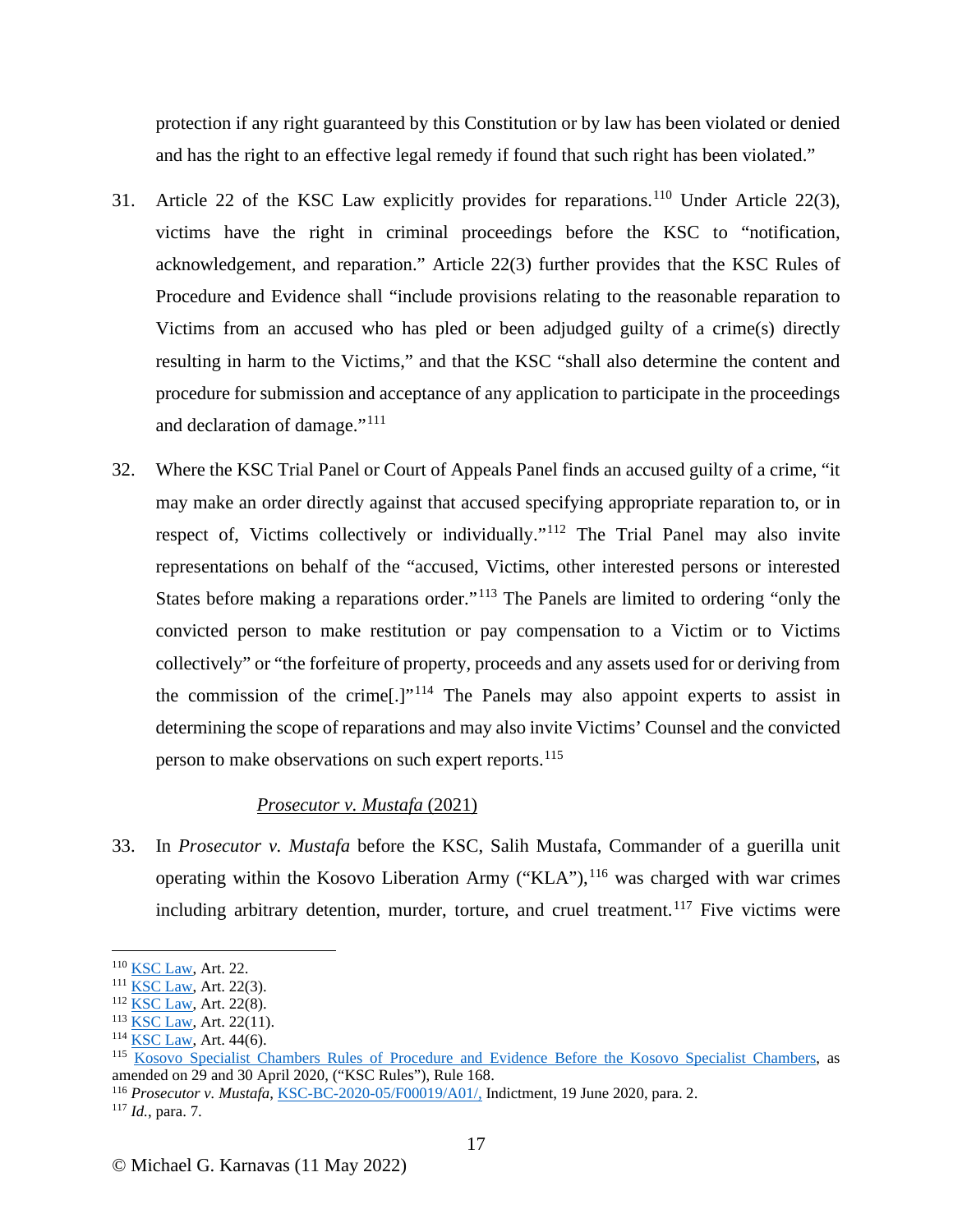admitted to participate in the case.<sup>[118](#page-17-0)</sup> Noting that the KSC Rules<sup>[119](#page-17-1)</sup> provide that a reparations order must be issued with the trial judgment in case of a conviction, or at the latest, in the sentencing judgment, the Trial Panel found it necessary to inquire whether it would be appropriate to refer victims to civil litigation in other courts in Kosovo as permitted under Article 22(9) of the Kosovo law.<sup>[120](#page-17-2)</sup> Finding that Article 22(9) provides no criteria for when it is appropriate to refer victims to civil litigation in Kosovo courts, the Trial Panel was of the view that it required an expert report to clarify whether the national courts in Kosovo "offer a realistic avenue" for reparations and, if ordered by a national court, whether they could be enforced. [121](#page-17-3)

- 34. The Trial Panel appointed three anonymous experts to provide a report.<sup>[122](#page-17-4)</sup> It was specifically interested in knowing whether: "(i) victims in similar cases, if any, effectively received compensation after proceedings before national courts in Kosovo; and (ii) such victims have ever benefited from restitution from the Victim Compensation Fund referred to in Articles 19(1) and 62(1) of the Kosovo Criminal Procedure Code or from any other relevant compensation program, such as the Law No.  $05/L-036$  on Crime Victim Compensation.<sup> $123$ </sup> Additionally, in the event the Trial Panel would decide not to refer victims to civil litigation in Kosovo and if the convicted person would be unable to pay any reparations ordered by the Panel, the experts were requested to answer whether:
	- a. Victims of crimes under the jurisdiction of the KSC could benefit from restitution from the Victims Compensation Fund or from any other relevant compensation program, such as the Law No. 05/L-036 on Crime Victim Compensation;
	- b. Victims of crimes under the jurisdiction of the KSC could benefit from restitution under these compensation programs while remaining anonymous; and

<span id="page-17-0"></span><sup>118</sup> *Prosecutor v. Mustafa*, [KSC-BC-2020-05, F00105/RED,](https://www.scp-ks.org/sites/default/files/public/content/documents/public_redacted_version_of_second_decision_on_victims_participation.pdf) Public Redacted Version of Second Decision on Victims' Participation, 30 April 2021.<br><sup>119</sup> KSC Rules 173(2), 176(2).

<span id="page-17-2"></span><span id="page-17-1"></span><sup>&</sup>lt;sup>120</sup> Prosecutor v. Mustafa, [KSC-BC-2020-05/F00124/1,](https://repository.scp-ks.org/LW/Published/Filing/0b1ec6e98047984b/Decision%20on%20the%20appointment%20of%20expert(s).pdf) Decision on the appointment of expert(s), 20 May 2021 ("Mustafa Expert Decision"), paras. 13-14, 18-19.<br><sup>121</sup> *Id.*, para. 20. *Nustafa*, <u>KSC-BC-2020-05/F00184/RED</u>, Third decision on the appointment of expert(s), 3<br><sup>122</sup> *Prosecutor v. Mustafa*, <u>KSC-BC-2020-05/F00184/RED</u>,

<span id="page-17-3"></span>

<span id="page-17-4"></span>September 2021, para. 12.

<span id="page-17-5"></span><sup>123</sup> *Id*., para. 13.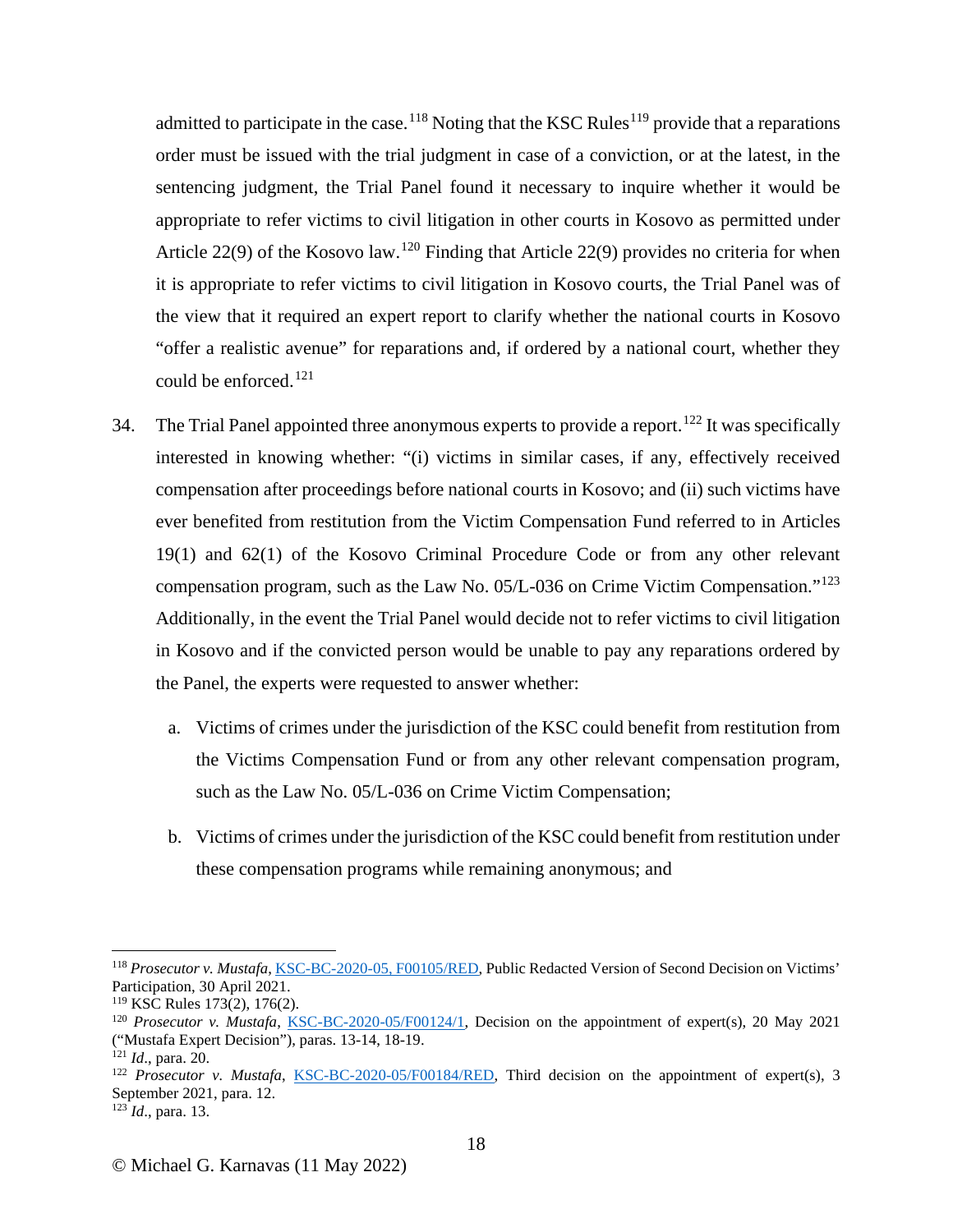- c. To preserve anonymity, the Registrar could apply for restitution under these compensation programs on the victims' behalf.<sup>[124](#page-18-0)</sup>
- 35. In their reports, the three experts pointed to similar shortcomings in the Kosovo judicial system in the event the Trial Panel would decide to refer victims to civil litigation in Kosovo, including the: (a) lack of Kosovo law providing for anonymous civil claims; (b) corruption and interference in the Kosovo legal system and lack of efficient accountability structures in the Kosovo legal system; (c) length of civil proceedings; (d) problems concerning execution of awards issued against assets located in third countries which lack judicial cooperation agreements or diplomatic ties with Kosovo; (e) lack of sufficient resources to provide legal aid; and (f) uncertainty regarding the application of statutes of limitations to claims advanced by victims of war crimes. $125$
- 36. Based on this information, the Trial Panel concluded that referring victims to civil litigation in Kosovo courts would not provide a realistic avenue for victims to claim reparations.<sup>[126](#page-18-2)</sup> Specifically, it found that referring victims to Kosovo courts bears the risk of infringing upon measures taken by the KSC to protect victims in the proceedings before it, namely, the full range of in-court protective measures used to protect victims' identities during their testimonies.[127](#page-18-3) According to the Second Expert's assessment, to which the Trial Panel paid heed, "if victims are not willing and ready to proceed with civil claims in Kosovo with their identity revealed, every other discussion regarding the judicial system in Kosovo may not be of any use in practical terms."[128](#page-18-4) In light of the foregoing, the Trial Panel decided that it would issue a reparations order, directing the Victims Counsel to make submissions on the presentation of evidence for the purposes of reparations.<sup>[129](#page-18-5)</sup>
- 37. The reparations procedure in the KSC appears to be promising insofar as the *Mustafa* Trial Panel has taken proactive measures to determine the appropriate venue for victims to make their claims. Nonetheless, it remains to be seen whether practical issues – such as funding,

<span id="page-18-1"></span><span id="page-18-0"></span><sup>&</sup>lt;sup>124</sup> *Id.*, para. 15.<br><sup>125</sup> *Prosecutor v. Mustafa*, [KSC-BC-2020-05/F00310/RED,](https://repository.scp-ks.org/LW/Published/Filing/0b1ec6e980b1675f/Public%20redacted%20version%20of%20Decision%20on%20the%20application%20of%20Article%2022(9)%20of%20the%20Law,%20setting%20further%20procedural%20steps%20in%20the%20case,%20and%20requesting%20information.pdf) Decision on the application of Article 22(9) of the Law, setting further procedural steps in the case, and requesting information, 4 February 2022, paras. 21-23, 35.

<span id="page-18-3"></span>

<span id="page-18-2"></span><sup>126</sup> *Id*., para. 39. 127 *Id*., paras. 38-39. 128 *Id*., para. 38.

<span id="page-18-5"></span><span id="page-18-4"></span><sup>129</sup> *Id*., para. 44.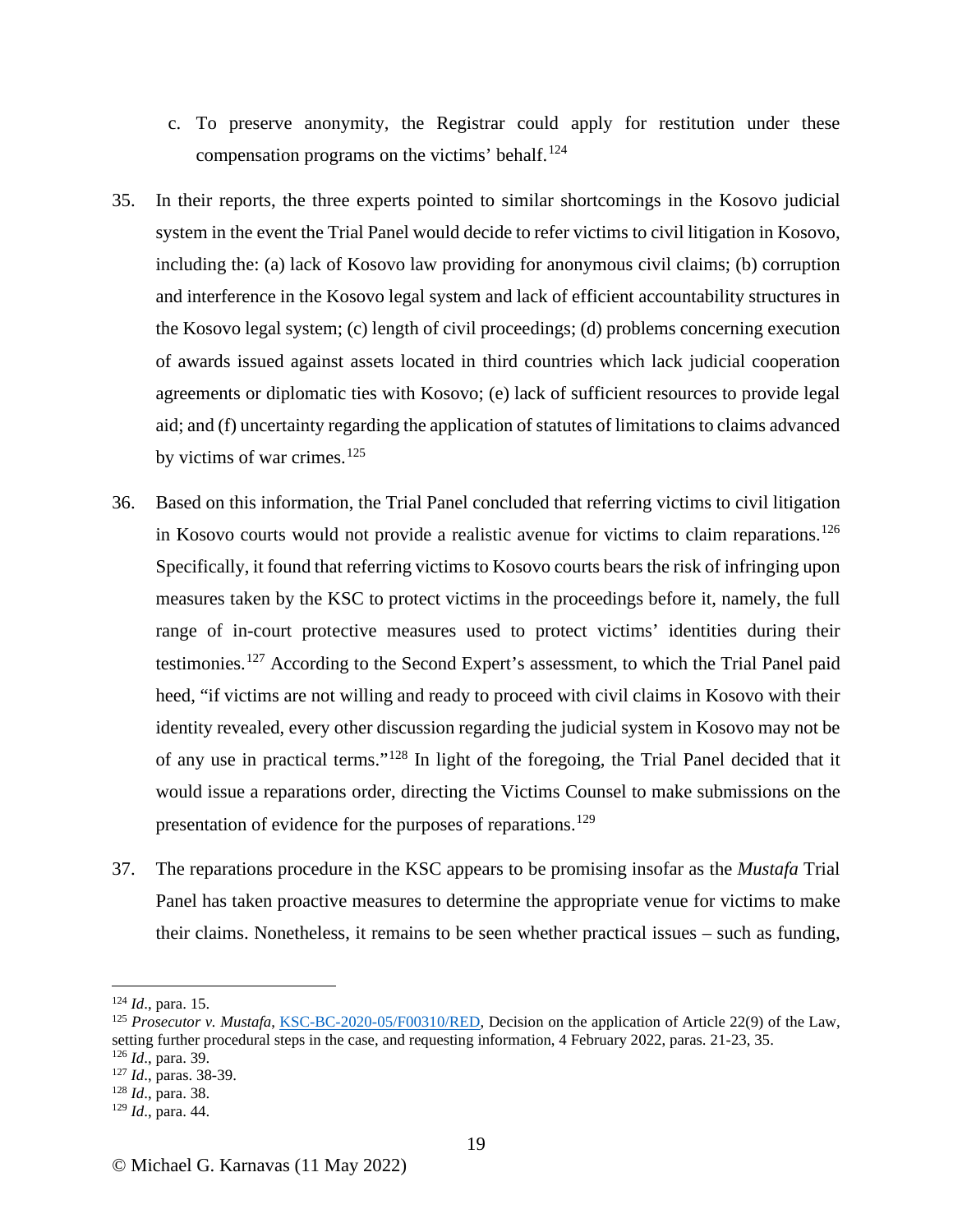seizure of assets located outside of Kosovo, and the political will of Kosovo and other States to enforce reparations orders – will allow victims to receive their due compensation and rehabilitation.

## **B. Victims' right to reparations at the ICC**

- 38. Established by an international treaty adopted in 1998 the Rome Statute of the International Criminal Court ("Rome Statute") – the ICC is the world's first and only permanent international criminal court for the investigation and prosecution of genocide, crimes against humanity, and war crimes.<sup>[130](#page-19-0)</sup> The Rome Statute provides for reparations, allowing victims to file claims for and be awarded reparations from a convicted person.[131](#page-19-1) It also requires the ICC to establish principles relating to reparations, including the modalities of restitution, compensation, and rehabilitation.<sup>[132](#page-19-2)</sup> These principles and modalities have been codified through the Rules of Procedure and Evidence ("ICC Rules"), which were adopted (and modified) by the Assembly of States Parties ("ASP") – the ICC's management oversight and legislative body, which is composed of representatives of the States that have ratified or acceded to the Rome Statute.<sup>[133](#page-19-3)</sup>
- 39. The Rome Statute provides that the ICC Chambers may, either upon request or on its own motion in exceptional circumstances, "determine the scope and extent of any damage, loss and injury to, or in respect of, victims" and must state the principle on which it is acting – i.e., restitution, compensation, or rehabilitation.<sup>[134](#page-19-4)</sup> An order for reparations may be made directly against a convicted person or through the Trust Fund for Victims ("TFV").<sup>[135](#page-19-5)</sup> Relevant States have the opportunity to make observations before a reparations order is made<sup>[136](#page-19-6)</sup> and the Court may also determine whether it is necessary to seek State cooperation in accordance with Part 9 of the Rome Statute governing international cooperation and judicial assistance.<sup>[137](#page-19-7)</sup> To provide greater effectiveness, the Rome Statute also requires States

<span id="page-19-1"></span><span id="page-19-0"></span><sup>&</sup>lt;sup>130</sup> R[o](https://www.icc-cpi.int/resource-library/documents/rs-eng.pdf)me Statute of the International Criminal Court, 17 July 1998, entered into force 1 July 2002 ("Rome Statute").<br>
<sup>131</sup> [Rome Statute,](https://www.icc-cpi.int/resource-library/documents/rs-eng.pdf) Art. 75(1).<br>
<sup>132</sup> Rome Statute, Art. 75(1).<br>
<sup>132</sup> Rome Statute, Art. 75(1).<br>
<sup>13</sup>

<span id="page-19-2"></span>

<span id="page-19-3"></span>

<span id="page-19-4"></span>

<span id="page-19-5"></span>

<span id="page-19-6"></span>

<span id="page-19-7"></span>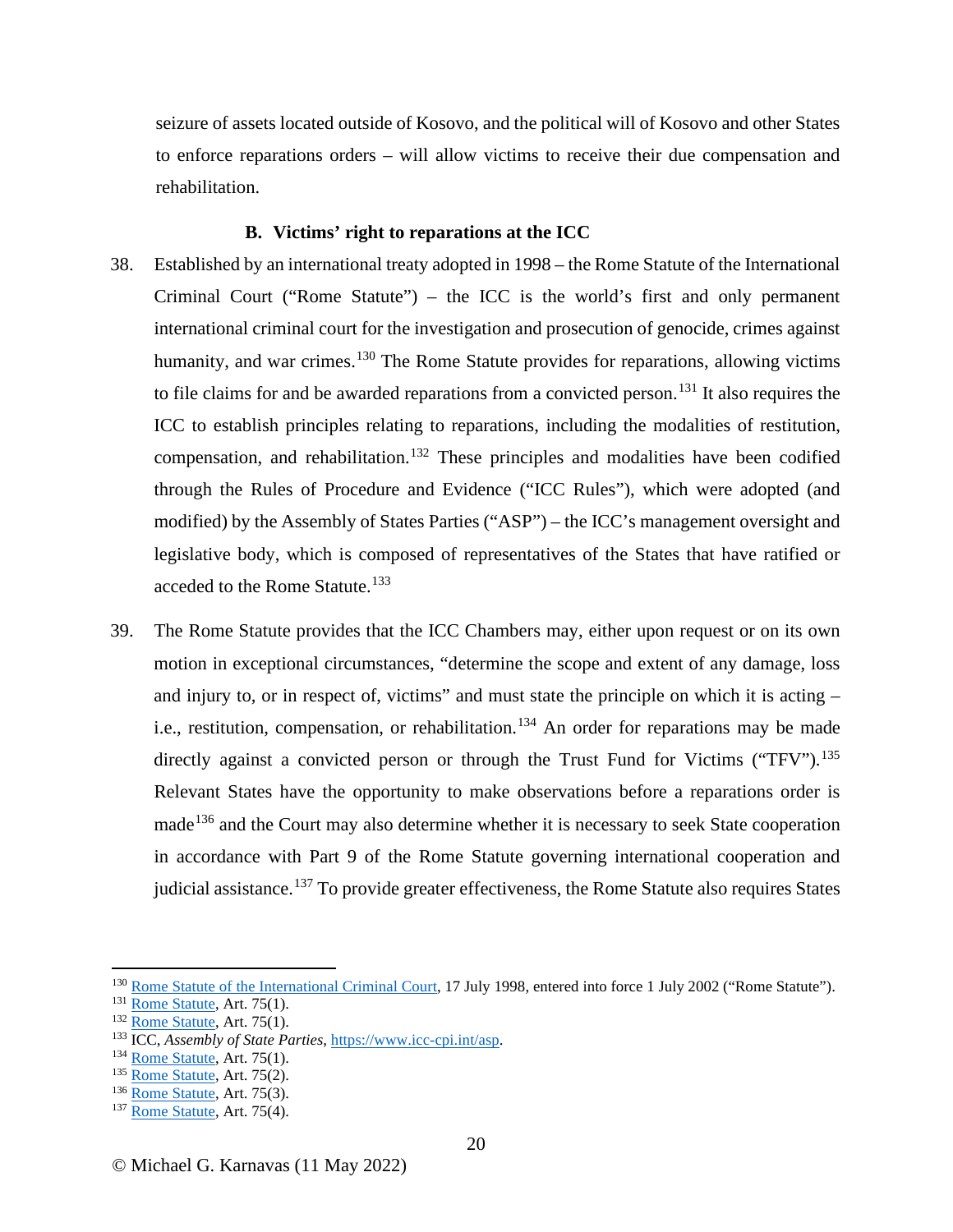Parties to give effect to reparations decisions in accordance with Part 10 of the Statute governing enforcement.[138](#page-20-0)

- 40. "Victims" at the ICC are defined as "natural persons who have suffered harm as a result of the commission of any crime within the jurisdiction of the Court."[139](#page-20-1) Victims may also include "organizations or institutions who have suffered direct harm to any of their property which is dedicated to religion, education, art, or science or charitable purposes, and to their historic monuments, hospitals and other places and objects for humanitarian purposes."<sup>[140](#page-20-2)</sup> While victims are free to choose a legal representative, to ensure the efficiency of proceedings where there are "a number of victims," the Chamber may request that the victims or group of victims choose a common legal representative.<sup>[141](#page-20-3)</sup> If victims are unable to choose a common legal representative or representatives within the time limits set by the Chamber, it may request the Registrar to choose one or more common legal representatives.<sup>[142](#page-20-4)</sup> Victims or groups of victims who lack the means necessary to pay for a common legal representative chosen by the Court may also receive assistance from the Registry, including financial assistance.[143](#page-20-5)
- 41. A victim's request for reparations must be made in writing and filed with the Registrar and include the following: (a) the identity and address of the claimant; (b) a description of the injury, loss, or harm; (c) the location and date of the incident and the person or persons the victim believes to be responsible for his or her injury, loss, or harm; and (d) where restitution of assets is sought, the property or other tangible items and a description of them.[144](#page-20-6) The Regulations of the Court ("ICC Regulations") provide for a standard form for victims to present their requests for reparations, which is made available to victims, groups of victims, international organizations, and NGOs, which may assist in its dissemination.<sup>[145](#page-20-7)</sup> In cases

<span id="page-20-0"></span><sup>&</sup>lt;sup>138</sup> [Rome Statute,](https://www.icc-cpi.int/resource-library/documents/rs-eng.pdf) Art. 75(5). Part 10 of the Rome Statute governs the enforcement of sentences issued by the ICC, the role of States in enforcing sentences of imprisonment, supervision of enforcement, transfer of persons upon completion of sentence, limitations on prosecution or punishment of other offences, fines and forfeiture measures, sentence review concerning reduction of sentences, and escape. Rome Statute, Arts. 103-111.

<span id="page-20-1"></span><sup>&</sup>lt;sup>139</sup> [ICC Rules of Procedure and Evidence,](https://www.icc-cpi.int/sites/default/files/Publications/Rules-of-Procedure-and-Evidence.pdf) as amended by Resolution [ICC-ASP/17/Res.2](https://asp.icc-cpi.int/sites/asp/files/asp_docs/ASP17/RES-2-ENG.pdf) on 11 December 2018, ("ICC Rules"), Rule 85(a).<br><sup>140</sup> ICC Rules, Rule 85(b).

<span id="page-20-2"></span>

<span id="page-20-4"></span>

<span id="page-20-5"></span>

<span id="page-20-7"></span><span id="page-20-6"></span>

<span id="page-20-3"></span><sup>&</sup>lt;sup>141</sup> [ICC Rules](https://www.icc-cpi.int/sites/default/files/Publications/Rules-of-Procedure-and-Evidence.pdf), Rule 90(1)-(2).<br>
<sup>142</sup> [ICC Rules,](https://www.icc-cpi.int/sites/default/files/Publications/Rules-of-Procedure-and-Evidence.pdfhttps:/www.icc-cpi.int/sites/default/files/Publications/Rules-of-Procedure-and-Evidence.pdf) Rule 90(3).<br>
<sup>143</sup> ICC Rules, Rule 90(5).<br>
<sup>143</sup> [ICC Regulations of the Court,](https://www.icc-cpi.int/sites/default/files/Publications/Regulations-of-the-Court.pdf) as amended on 12 November 2018, ("ICC Regulations"), Regulation 88.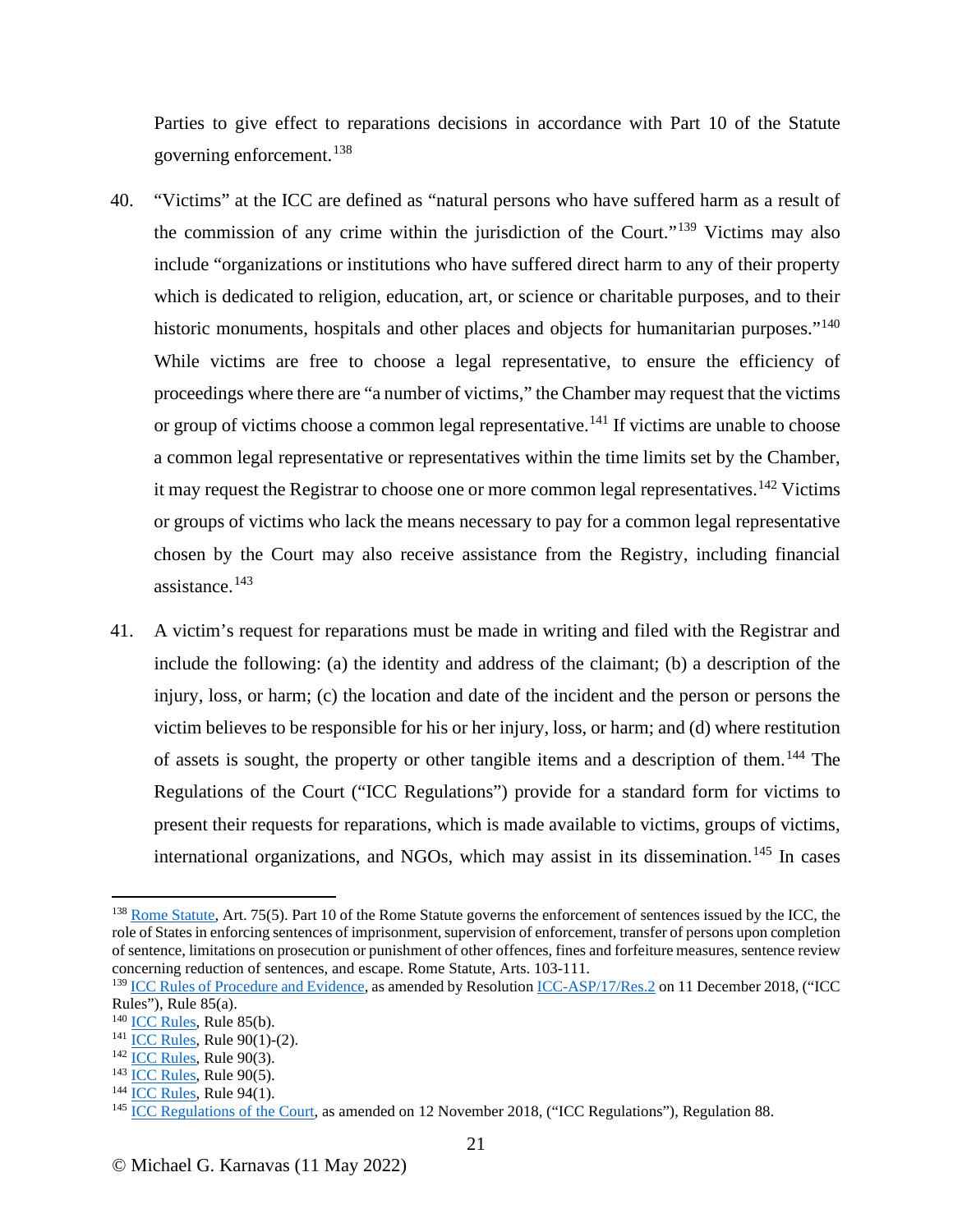where the Chamber proceeds on its own motion to order reparations, it must ask the Registrar to notify its intention to the person or persons against whom the Chamber is making a determination, and to the extent possible, the victims, interested persons, and interested States.[146](#page-21-0) In such a case, a victim may request that the Chamber *not* make an order for reparations and the Chamber must not proceed to make an individual order in respect of that victim. $147$ 

- 42. During the reparations proceedings, the Trial Chamber may hear witnesses and examine evidence in deciding whether to order an award for reparations.<sup>[148](#page-21-2)</sup> Considering the scope and extent of the damage, loss, or injury, the ICC Rules provide that the Chamber may award reparations on an individual basis, collective basis, or both.<sup>[149](#page-21-3)</sup> To assist it in determining the scope and extent of the damage, loss, or injury and suggest various options concerning the appropriate types and modalities of reparations, the Chamber may also appoint experts.<sup>[150](#page-21-4)</sup>
- 43. Individual awards for reparations must be made directly against a convicted person and where it is impossible or impracticable to make individual awards directly to each victim, the Chamber may order that an award for reparations against a convicted person be deposited with the TFV.<sup>[151](#page-21-5)</sup> Also, when the number of victims and the scope, forms, and modalities of reparations make collective awards more appropriate, the Chamber may order that an award for reparations against a convicted person be made through the TFV.[152](#page-21-6) The ICC Rules also provide that, following consultations with interested States and the TFV, the Chamber may also order an award for reparations to be made through the TFV to an intergovernmental, international, or national organization approved by the TFV.[153](#page-21-7) The ICC Presidency is responsible for seeking the cooperation and assistance of States in enforcing reparations awards.[154](#page-21-8)

- <span id="page-21-0"></span><sup>146</sup> [ICC Rules](https://www.icc-cpi.int/sites/default/files/Publications/Rules-of-Procedure-and-Evidence.pdf), Rule 95(1).<br><sup>147</sup> ICC Rules, Rule 95(2).<br><sup>148</sup> [ICC Regulations](https://www.icc-cpi.int/sites/default/files/Publications/Regulations-of-the-Court.pdf), Regulation 56.<br><sup>149</sup> ICC Rules, Rule 97(1).
- <span id="page-21-3"></span>
- 
- <span id="page-21-5"></span><span id="page-21-4"></span><sup>150</sup> <u>[ICC Rules](https://www.icc-cpi.int/sites/default/files/Publications/Rules-of-Procedure-and-Evidence.pdf)</u>, Rule 97(2).<br>
<sup>151</sup> <u>ICC Rules</u>, Rule 98(1)-(2).<br>
<sup>152</sup> <u>ICC Rules</u>, Rule 98(3).<br>
<sup>153</sup> <u>ICC Rules</u>, Rule 98(4).<br>
<sup>154</sup> ICC Rules, Rule 217.
- <span id="page-21-6"></span>
- <span id="page-21-7"></span>

<span id="page-21-2"></span><span id="page-21-1"></span>

<span id="page-21-8"></span>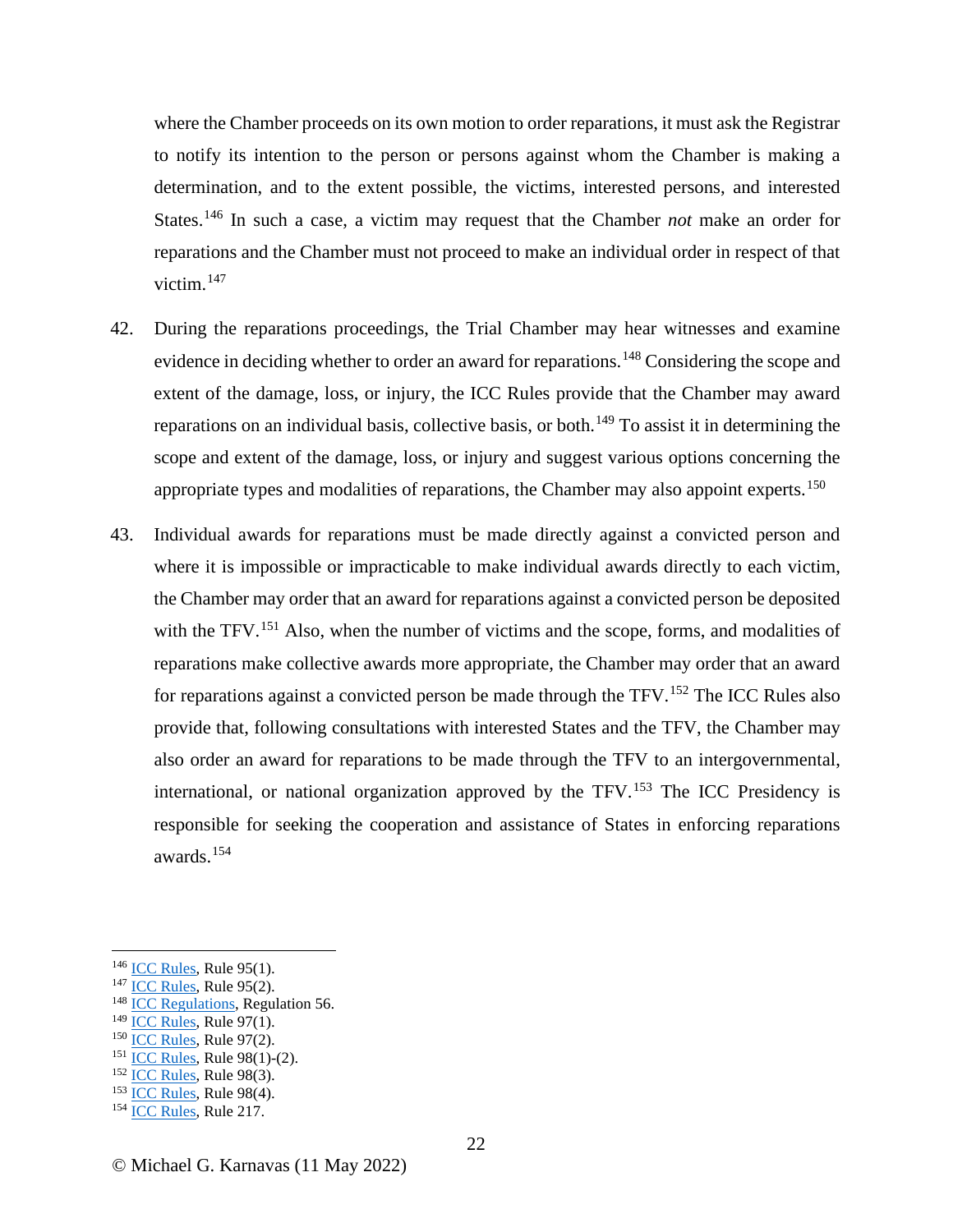- 44. To implement reparation awards, the Rome Statute also provides for a TFV, managed according to criteria determined by the ASP.<sup>[155](#page-22-0)</sup> In addition to the ASP's duties in overseeing the activities of the Presidency, the Prosecutor, and the Registrar regarding the ICC's administration – and holding annual sessions on the budget – the ASP also monitors the Board of Directors of the TFV.<sup>[156](#page-22-1)</sup> The TFV is funded by voluntary contributions, money, and other property collected through fines or forfeiture, resources collected through reparation awards, and other resources the ASP may decide to allocate.<sup>[157](#page-22-2)</sup>
- 45. The Board of Directors of the TFV is tasked with establishing mechanisms ensuring verification of the sources of funds received by the TFV, their nature, and the level of voluntary contributions.[158](#page-22-3) TFV resources can only benefit "victims of crimes within the jurisdiction of the Court" and their families who have "suffered physical, psychological and/or material harm" as a result of such crimes.<sup>[159](#page-22-4)</sup> Subject to the order of the Chamber, the TFV must at a minimum consider "the nature of the crimes, the particular injuries to the victims and the nature of the evidence to support such injuries, as well as the size and location of the beneficiary group."[160](#page-22-5)
- 46. When the ICC orders the implementation of a reparations award against a convicted person through the TFV, the Secretariat of the TFV must prepare a draft implementation plan, which requires approval by the Board of Directors before its implementation.<sup>[161](#page-22-6)</sup> The draft implementation plan must specify "the names and locations of victims to whom the award applies," and "any procedures that the TFV intends to employ to collect missing details, and methods of disbursement."[162](#page-22-7) If the ICC orders that a reparations award be made to an intergovernmental, international, or national organization, the draft must include the: "(a) concerned organization(s) and  $\ldots$  their relevant expertise;" (b) a list of the specific functions the organization will fulfill pursuant to the Chamber order; and (c) "a memorandum of

<span id="page-22-2"></span>

<span id="page-22-1"></span><span id="page-22-0"></span><sup>&</sup>lt;sup>155</sup> [Rome Statute,](https://www.icc-cpi.int/resource-library/documents/rs-eng.pdf) Art. 79.<br><sup>156</sup> Rome Statute, Art. 112.<br><sup>157</sup> Regulations of the Trust Fund for Victims, Adopted by ASP Resolution 4/Res.3 ("<u>TFV Regulations</u>"), Regulation 21; *See also e.g.,* Annex to the Regulations of the Trust Fund for Victims, [ICC-ASP/4/Res.3,](https://www.icc-cpi.int/NR/rdonlyres/0CE5967F-EADC-44C9-8CCA-7A7E9AC89C30/140126/ICCASP432Res3_English.pdf) 3 December 2005, paras. 22-30 (establishing guidelines on voluntary contributions such as how they may be screened and monitored).

<span id="page-22-3"></span><sup>&</sup>lt;sup>158</sup> [TFV Regulations](https://www.icc-cpi.int/sites/default/files/NR/rdonlyres/0CE5967F-EADC-44C9-8CCA-7A7E9AC89C30/140126/ICCASP432Res3_English.pdf), Regulation 29.<br><sup>159</sup> TFV Regulations, Regulation 48.

<span id="page-22-7"></span><span id="page-22-6"></span>

<span id="page-22-5"></span><span id="page-22-4"></span><sup>&</sup>lt;sup>160</sup> [TFV Regulations,](https://www.icc-cpi.int/sites/default/files/NR/rdonlyres/0CE5967F-EADC-44C9-8CCA-7A7E9AC89C30/140126/ICCASP432Res3_English.pdfhttps:/www.icc-cpi.int/sites/default/files/NR/rdonlyres/0CE5967F-EADC-44C9-8CCA-7A7E9AC89C30/140126/ICCASP432Res3_English.pdf) Regulation 55.<br><sup>161</sup> [TFV Regulations](https://www.icc-cpi.int/sites/default/files/NR/rdonlyres/0CE5967F-EADC-44C9-8CCA-7A7E9AC89C30/140126/ICCASP432Res3_English.pdf), Regulation 54.<br><sup>162</sup> TFV Regulations, Regulation 59.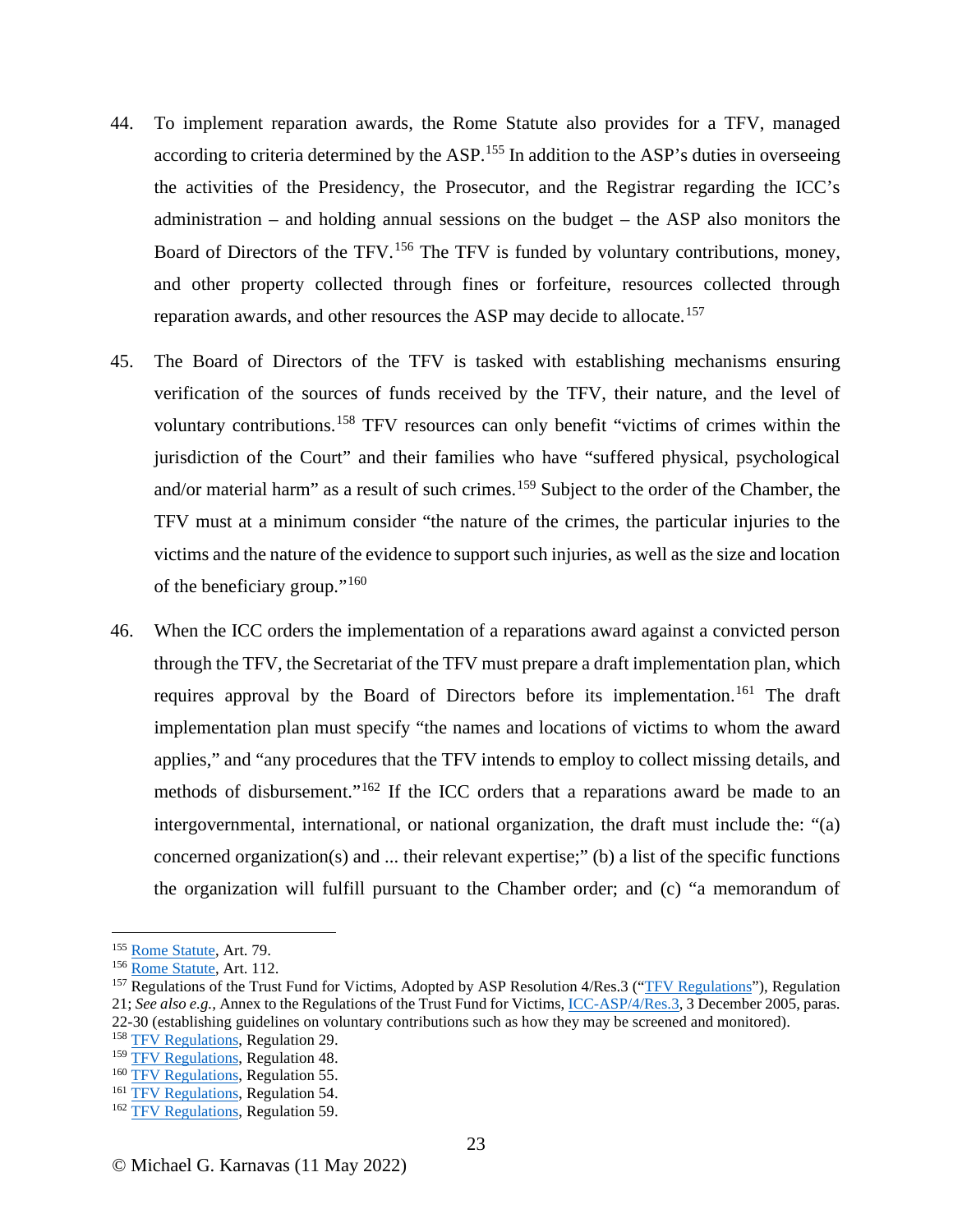understanding and/or other contractual terms between the Board of Directors and the concerned organization(s) setting out the roles and responsibilities, monitoring, and oversight."[163](#page-23-0) The TFV must provide updates to the relevant Chamber on the progress of reparations awards, in accordance with the Chamber's reparations order. After the implementation period, the TFV must "submit a final narrative and financial report to the relevant Chamber."<sup>[164](#page-23-1)</sup>

- 47. When the names/locations of the victims are unknown, or where the number of victims is impossible or impracticable for the Secretariat to determine with precision, the Secretariat "shall set out all relevant demographic/statistical data about the group of victims" and "list options for determining any missing details for approval by the Board of Directors."[165](#page-23-2) The Secretariat of the TFV must also verify whether any persons claiming to be beneficiaries are in fact members of the beneficiary group.<sup>[166](#page-23-3)</sup> The Board of the TFV determines the standard of proof for such verification.<sup>[167](#page-23-4)</sup> The final list of beneficiaries is then subject to the approval of the Board of the TFV.[168](#page-23-5)
- 48. Subject to the approval of the Board of Directors, the TFV must determine the modalities of reparations awards to beneficiaries "taking into account their present circumstances and locations."<sup>[169](#page-23-6)</sup> For collective awards, the TFV's draft implementation plan must set out the precise nature of a collective award, if it has not already been specified by the ICC, as well as the methods for its implementation, and is subject to the approval of the ICC.<sup>[170](#page-23-7)</sup> The TFV may use intermediaries such as States, intergovernmental organizations, or national or international NGOs to facilitate the implementation of collective awards where doing so "would provide greater access to beneficiaries and would not create any conflict of interest."<sup>[171](#page-23-8)</sup>

<span id="page-23-1"></span>

<span id="page-23-3"></span><span id="page-23-2"></span>

<span id="page-23-4"></span>

<span id="page-23-0"></span><sup>&</sup>lt;sup>163</sup> [TFV Regulations](https://www.icc-cpi.int/sites/default/files/NR/rdonlyres/0CE5967F-EADC-44C9-8CCA-7A7E9AC89C30/140126/ICCASP432Res3_English.pdf), Regulation 73.<br><sup>165</sup> TFV Regulations, Regulation 58.<br><sup>165</sup> TFV Regulations, Regulation 63.<br><sup>167</sup> TFV Regulations, Regulation 64.<br><sup>169</sup> TFV Regulations, Regulation 66.

<span id="page-23-5"></span>

<span id="page-23-6"></span>

<span id="page-23-8"></span><span id="page-23-7"></span><sup>&</sup>lt;sup>170</sup> [TFV Regulations](https://www.icc-cpi.int/sites/default/files/NR/rdonlyres/0CE5967F-EADC-44C9-8CCA-7A7E9AC89C30/140126/ICCASP432Res3_English.pdf), Regulation 69. <sup>171</sup> TFV Regulations, Regulations 67, 69.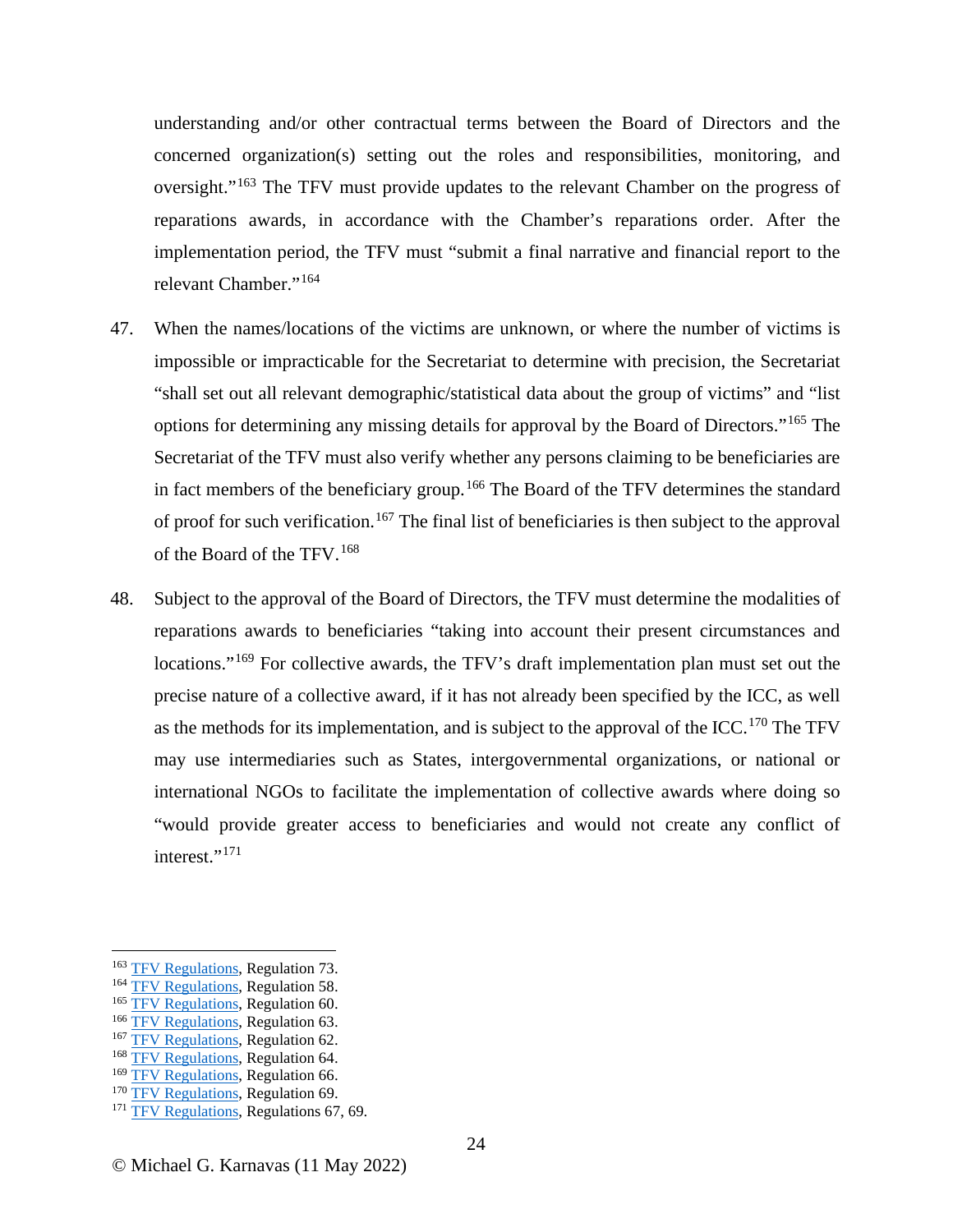## 1. *Prosecutor v. Lubanga* (2012-2019)

- 49. In *Prosecutor v. Lubanga*, the first case before the ICC, Thomas Lubanga Dyilo was convicted for the war crimes of enlisting child soldiers under the age of 15 and actively using them in hostilities.[172](#page-24-0) The *Lubanga* Trial Chamber's Decision established principles and procedures to be applied to reparations and addressed the proper scope of reparations awards and their implementation. The Trial Chamber specifically addressed, *inter alia*: (a) individual and collective reparations; (b) the beneficiaries of reparations; (c) the modalities of reparations; and (d) the implementation of collective reparations through the TFV.
- 50. The Legal Representatives of Victims ("LRVs") requested both individual and collective reparations.<sup>[173](#page-24-1)</sup> They claimed that individual reparations were appropriate for the individual child soldiers who suffered and that collective awards were important for the rehabilitation of the community, child soldiers, and family members.[174](#page-24-2) The TFV cautioned against a broadly individualistic approach to reparations given the TFV's resource constraints in assessing thousands of applications for individual awards, arguing that an individual approach may do more harm since child recruitment is not always treated as a crime in the relevant districts and that acceptance of individuals awards could spark reprisals.[175](#page-24-3) The Office of the Public Counsel for Victims ("OPCV") submitted that modalities of reparations should include collective reparations focused on reintegration and rehabilitation in the form of various social services providing medical and psychological care for child soldiers and their relatives. [176](#page-24-4)
- 51. Concerning implementation of individual and collective awards, the TFV proposed that its implementation plan focus on: "a) psychological and social support; b) broad participation in decision making; c) sensitivity to cultural diversity; d) gender equality; and e) the

<span id="page-24-0"></span><sup>172</sup> *Prosecutor v. Lubanga,* [ICC-01/04-01/06-2842](https://www.icc-cpi.int/CourtRecords/CR2012_03942.PDF)*,* Judgment pursuant to Article 74 of the Statute, 14 March 2012, para. 1358.

<span id="page-24-1"></span><sup>&</sup>lt;sup>173</sup> Prosecutor v. Lubanga, [ICC-01/04-01/06-2869-tENG,](https://www.icc-cpi.int/CourtRecords/CR2012_09159.PDF) Observations of the V02 group of victims on sentencing and reparations, 18 April 2012, paras. 16-20.<br><sup>174</sup> *Id. See also Prosecutor v. Lubanga*, *ICC-01/04-01/06-2904*, Decision establishing the principles and procedures to

<span id="page-24-2"></span>be applied to reparations, 7 August 2012 ("*Lubanga* Decision Establishing Principles"), paras. 219-220.

<span id="page-24-4"></span><span id="page-24-3"></span><sup>&</sup>lt;sup>176</sup> *Prosecutor v. Lubanga*, [ICC-01/04-01/06-2863,](https://www.icc-cpi.int/CourtRecords/CR2012_05125.PDF) Observations on issues concerning reparations, 18 April 2012, paras. 86-87, 97[; Lubanga Decision Establishing Principles,](https://www.icc-cpi.int/CourtRecords/CR2012_07872.PDF) paras. 219-220.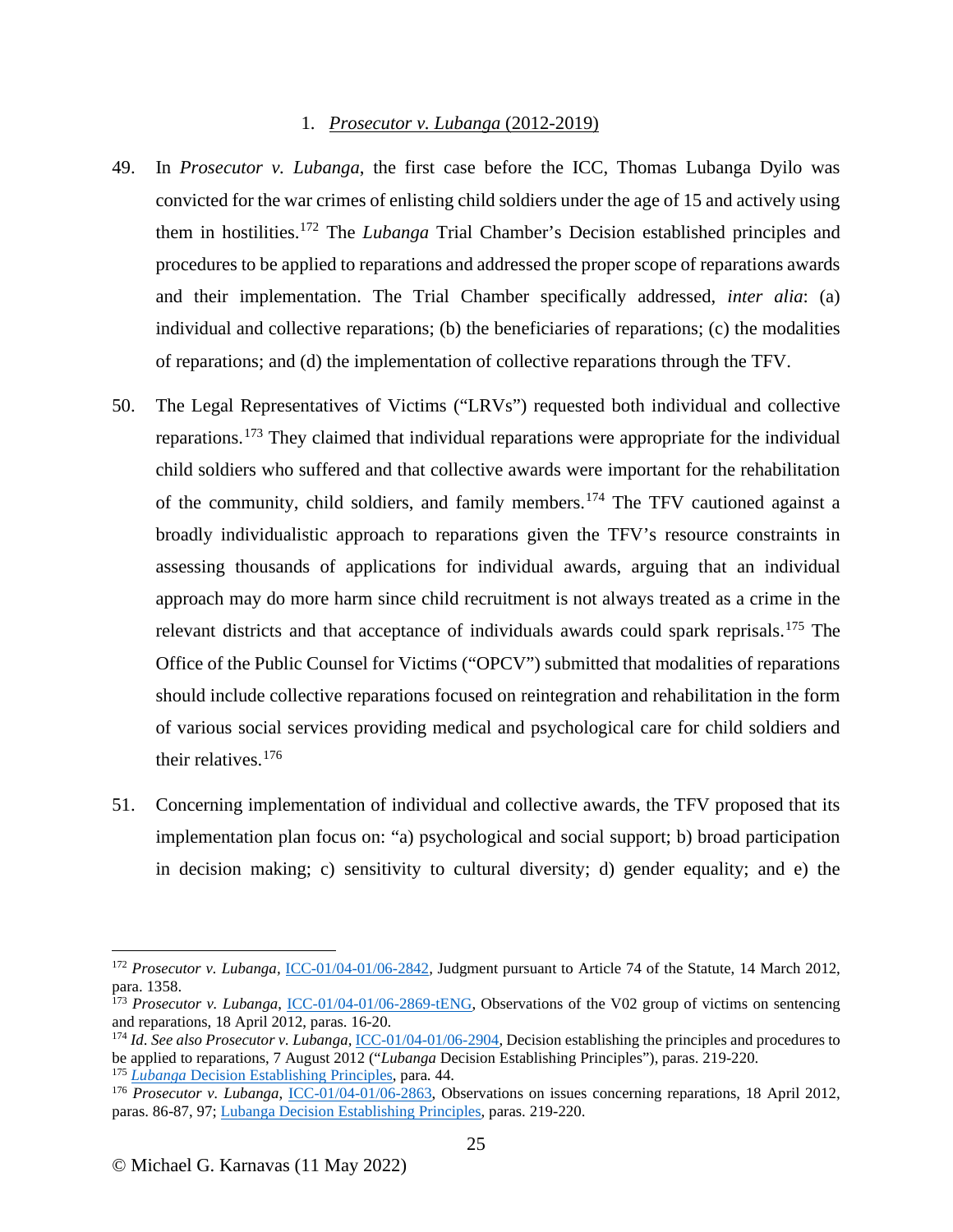importance of the symbolic nature of reparations."[177](#page-25-0) The TFV reasoned that the above elements had been outlined by the UN Office on Drugs and Crime as key to all reparation programs and would best serve the victim population intended to benefit from the plan.<sup>[178](#page-25-1)</sup> The TFV also proposed a five-step implementation plan:

(1) establish which localities should be involved in the reparations process; (2) engage in consultations with the targeted localities; (3) conduct an assessment of harm; (4) have public debates regarding reparation principles and procedures; and (5) collect proposals for collective reparations developed in each locality to be subsequently presented to the Chamber for approval.<sup>[179](#page-25-2)</sup>

- 52. The Trial Chamber found that "individual and collective reparations are not mutually exclusive, and they may be awarded concurrently."<sup>[180](#page-25-3)</sup> Considering the uncertainty surrounding the number of victims in the case and the limited number of individuals that applied for reparations, it considered collective reparations appropriate in order to reach unidentified victims. <sup>[181](#page-25-4)</sup> It considered that when such collective reparations are awarded, they "should address the harm the victims suffered on an individual and collective basis," including through the provision of medical services (mental and physical), general rehabilitation, housing, education, and training.<sup>[182](#page-25-5)</sup>
- 53. Turning to the beneficiaries of reparations, the Trial Chamber held that in order to assess whether an "indirect victim" may be included in a reparations scheme, "the Court should determine whether there was a close personal relationship between the indirect and direct victim."<sup>[183](#page-25-6)</sup> It found that under ICC Rule  $85(b)$ , reparations may be granted to legal entities such as non-governmental, charitable and non-profit organizations, government agencies, public schools, hospitals, or institutions that benefit members of the community.[184](#page-25-7) The Trial Chamber further held that in order to substantiate victim status in reparation proceedings,

<span id="page-25-1"></span><span id="page-25-0"></span><sup>&</sup>lt;sup>177</sup> *Lubanga* [Decision Establishing Principles,](https://www.icc-cpi.int/CourtRecords/CR2012_07872.PDF) para. 171.<br><sup>178</sup> *Prosecutor v. Lubanga*, <u>ICC-01/04-01/06-2872</u>, Observations on Reparations in Response to the Scheduling Order of 14 March 2012, para. 186, fn. 120 (citing [UN OFFICE ON DRUGS AND CRIME, HANDBOOK ON RESTORATIVE JUSTICE](https://www.unodc.org/pdf/criminal_justice/Handbook_on_Restorative_Justice_Programmes.pdf)  [PROGRAMMES](https://www.unodc.org/pdf/criminal_justice/Handbook_on_Restorative_Justice_Programmes.pdf) (2006)).<br><sup>179</sup> Lubanga Decision Establishing Principles, para. 282.

<span id="page-25-3"></span><span id="page-25-2"></span><sup>&</sup>lt;sup>180</sup> *Id., paras.* 219-220 (citing Inter-American Court of Human Rights, *[Case of the Moiwana Community v. Suriname](https://www.corteidh.or.cr/docs/casos/articulos/seriec_124_ing.pdf)*, Preliminary objections, merits, reparations and costs, Judgment of 15 June 2005, paras 194 and 201). <sup>181</sup> *Lubanga* [Decision Establishing Principles,](https://www.icc-cpi.int/CourtRecords/CR2012_07872.PDF) para. 219. 182 *Id.*, para. 221. 183 *Id.*, para. 195. 184 *Id.*, para. 197.

<span id="page-25-5"></span><span id="page-25-4"></span>

<span id="page-25-6"></span>

<span id="page-25-7"></span>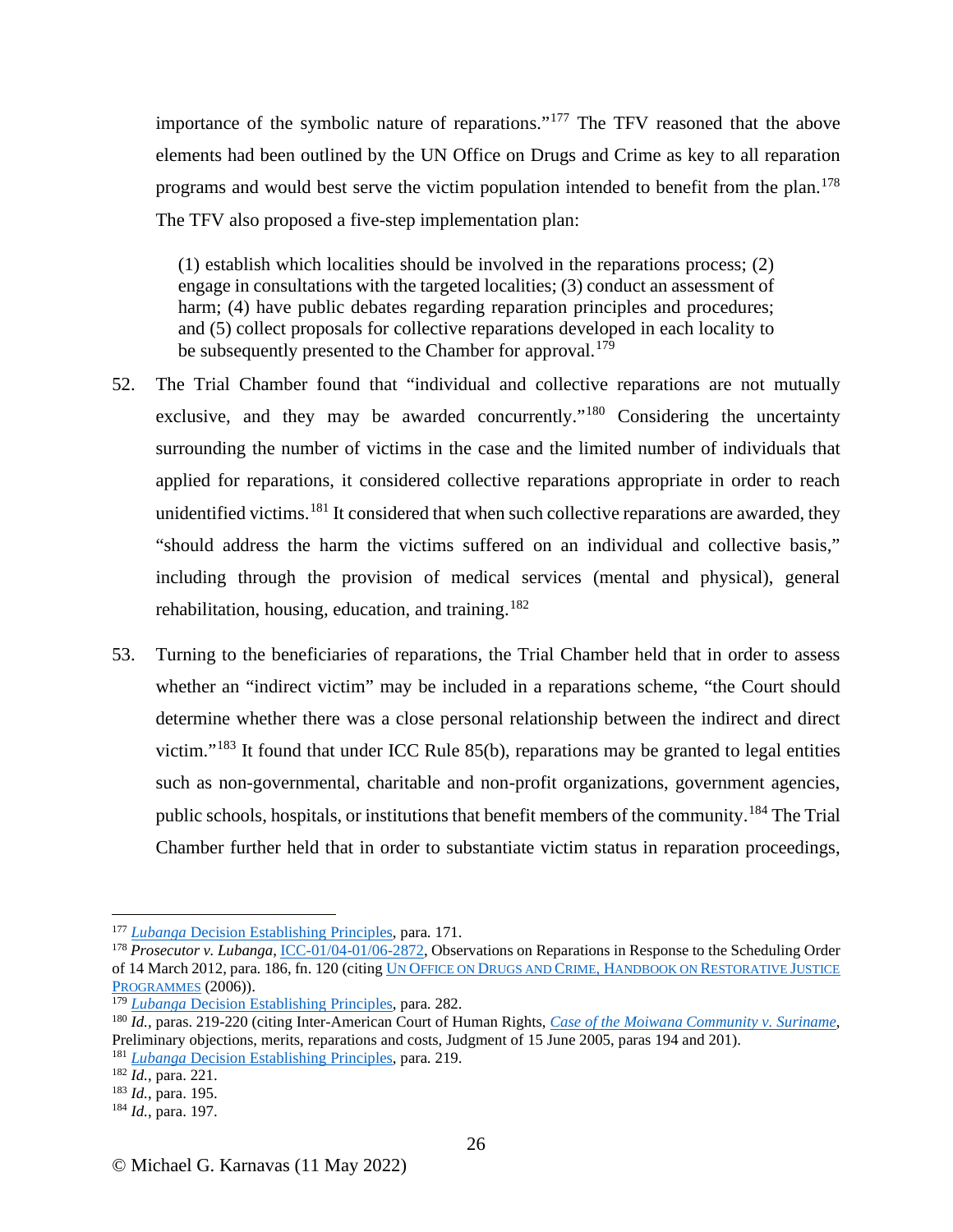official or unofficial documentation is appropriate, and in the absence of documentation a statement by two credible witnesses may suffice.<sup>[185](#page-26-0)</sup>

- 54. The Trial Chamber endorsed the TFV's recommendation of a community-based rehabilitative approach and its five-step plan toward implementing the award.<sup>[186](#page-26-1)</sup> It reasoned that such a collective award would be "more beneficial and have greater utility than individual awards, given the limited funds available and the fact that this approach does not require costly and resource-intensive verification procedures."[187](#page-26-2)
- 55. Lastly, noting that Lubanga had been declared indigent and no assets or property had been identified that could be used for the purposes of reparations, the Trial Chamber found that he is only able to contribute to non-monetary reparations.<sup>[188](#page-26-3)</sup> Since any participation by Lubanga in symbolic reparations, such as a public or private apology to the victims, would require his agreement, the Trial Chamber did not order these measures to form part of the reparations order.[189](#page-26-4) As such, the Trial Chamber's reparations order did not contain any reparations order against Lubanga himself, but rather, through the TFV.<sup>[190](#page-26-5)</sup>
- 56. On appeal, there appeared to be confusion as to whether the Trial Chamber ordered reparations on a collective *and* individual basis.<sup>[191](#page-26-6)</sup> The Appeals Chamber noted that some of the parties' and participants' submissions were based on the understanding that the Trial Chamber ordered reparations on both bases, with individual reparations requests to be decided upon by the TFV as opposed to the Trial Chamber.<sup>[192](#page-26-7)</sup> Other submissions appeared to be premised on the understanding that the Trial Chamber did not order individual reparations at all.[193](#page-26-8) Based on its reading of the Trial Chamber's decision, the Appeals Chamber considered that the Trial Chamber decided to award only *collective* reparations,

<span id="page-26-1"></span><span id="page-26-0"></span><sup>185</sup> *Id.*, para. 198. 186 *Id.*

<span id="page-26-2"></span><sup>187</sup> *Id.*, para. 274 (citing *Prosecutor v. Lubanga*[, ICC-01/04-01/06-2872,](https://www.icc-cpi.int/CourtRecords/CR2012_05251.PDF) Observations on Reparations in Response to the Scheduling Order of 14 March 2012, paras. 16, 153-180, 244). 188 *Id*., para. 269.

<span id="page-26-3"></span>

<span id="page-26-4"></span> $\frac{189}{190}$  *Id*.

<span id="page-26-6"></span><span id="page-26-5"></span><sup>&</sup>lt;sup>191</sup> *Prosecutor v. Lubanga, [ICC-01/04-01/06-3129,](https://www.icc-cpi.int/CourtRecords/CR2015_02631.PDF) Judgment on the appeals against the "Decision establishing the* principles and procedures to be applied to reparations" of 7 August 2012, 3 March 2015 ("*Lubanga* Appeal Judgment on Reparations Principles"), para. 136.<br><sup>192</sup> Id.

<span id="page-26-8"></span><span id="page-26-7"></span> $193$  *Id.*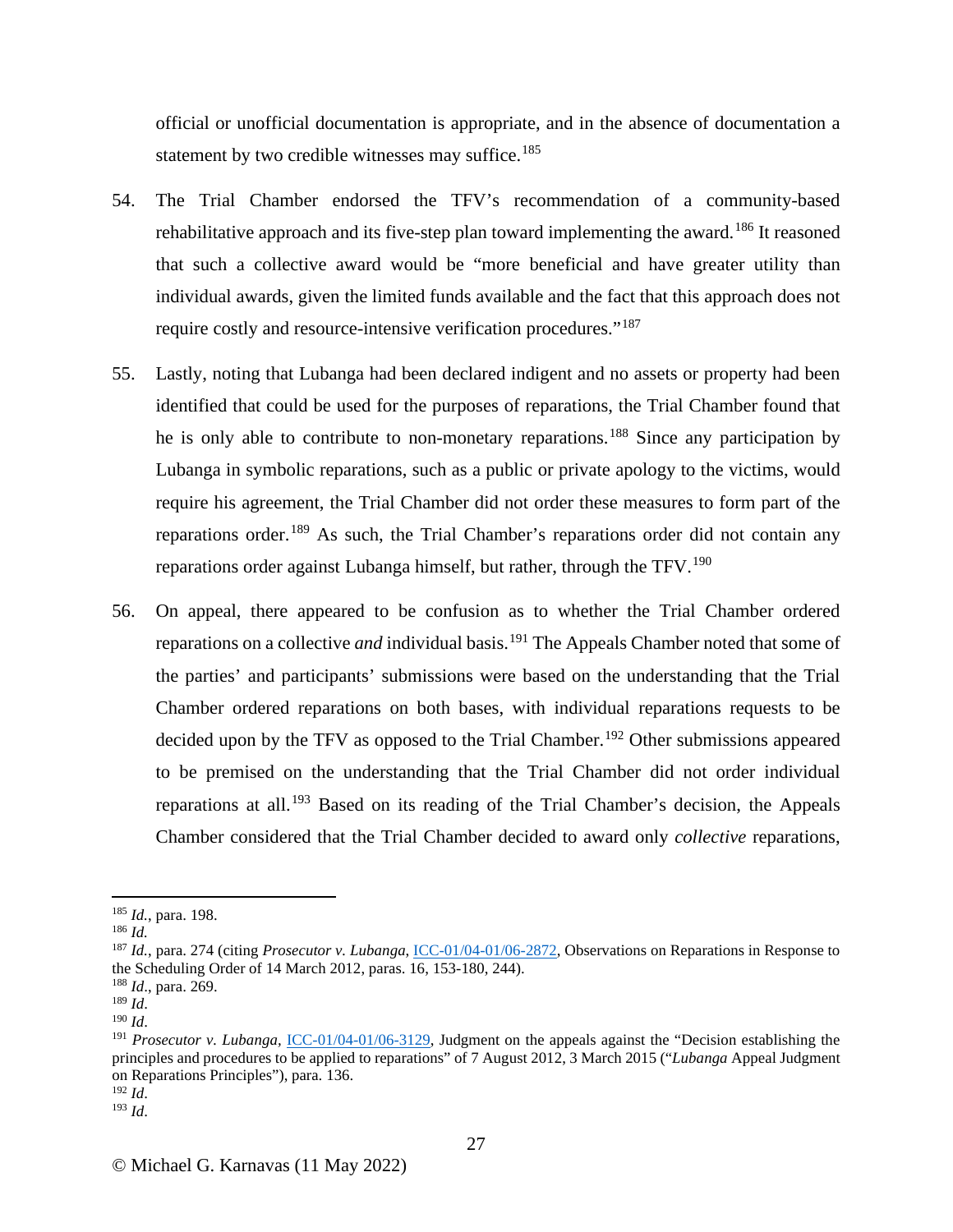citing its finding that it "*endorses* this suggestion of the [TFV] that a *community-based* approach … would be more beneficial and have greater utility than *individual awards*."[194](#page-27-0)

- 57. In determining the correctness of the Trial Chamber's decision to award only collective reparations, the Appeals Chamber found that there is no requirement "to rule on the merits of the individual requests for reparations" when collective reparations are ordered.<sup>[195](#page-27-1)</sup> Noting that the Court's legal texts provide for two distinct procedures for reparations (individual and collective),  $196$  it considered that a Trial Chamber's determination to award collective reparations "operates as a decision denying, as a category, individual reparation awards."<sup>[197](#page-27-3)</sup> Since none of the parties alleged errors concerning the Trial Chamber's decision to award reparations on a collective basis, the Appeals Chamber did not *proprio motu* review the Trial Chamber's assessment of the factors it considered in determining that collective reparations would be more appropriate.<sup>[198](#page-27-4)</sup>
- 58. Finding that "an award of collective reparations to a community is not necessarily an error," the Appeals Chamber clarified that such a holding should not be interpreted as "precluding other members of the affected communities from being able to benefit from activities undertaken by the Trust Fund" and that "the meaningfulness of reparation programmes with respect to a community may depend on inclusion of all its members, irrespective of their link with the crimes."<sup>[199](#page-27-5)</sup> Although the ICC's legal texts do not refer to awards "to a community," the Appeals Chamber understood the Trial Chamber's reference to a community "to mean reparations to victims who are members of that community."[200](#page-27-6) It reasoned that, notwithstanding this omission, "it follows that where an award for reparations is made to the benefit of a *community*, only members of the community meeting the relevant criteria are eligible."[201](#page-27-7)
- 59. Nonetheless, the Appeals Chamber found that the Trial Chamber erred in ordering the Registry to transmit the individual application forms for reparations to the TFV for it to

<span id="page-27-0"></span><sup>194</sup> *Id*., para. 140, citing *Lubanga* [Decision Establishing Principles,](https://www.icc-cpi.int/CourtRecords/CR2012_07872.PDF) para. 274 (emphasis in original).

<span id="page-27-1"></span><sup>195</sup> *Lubanga* [Appeal Judgment on Reparations Principles,](https://www.icc-cpi.int/sites/default/files/CourtRecords/CR2015_02631.PDF) para. 152.

<span id="page-27-2"></span><sup>196</sup> *Id*., para. 149.

<span id="page-27-3"></span><sup>197</sup> *Id*., para. 152.

<span id="page-27-4"></span><sup>&</sup>lt;sup>198</sup> *Id.*, para. 153.<br><sup>199</sup> *Id.*, paras. 212, 215.

<span id="page-27-7"></span><span id="page-27-6"></span><span id="page-27-5"></span><sup>&</sup>lt;sup>200</sup> *Id.*, para. 210.<br><sup>201</sup> *Id.*, para. 211 (emphasis added).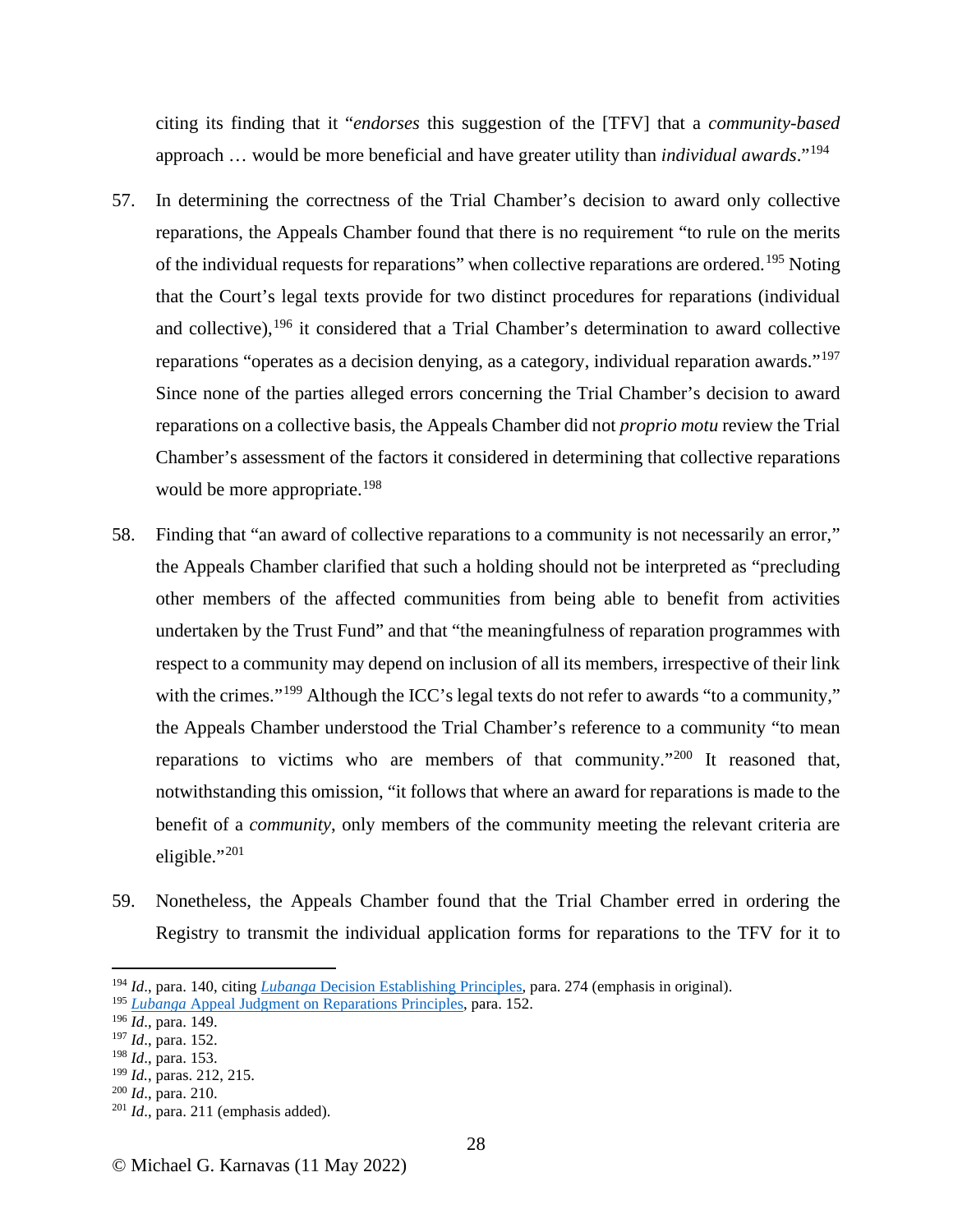consider whether it would be appropriate for victims who applied for reparations to be included in any reparations program implemented by the TFV.<sup>[202](#page-28-0)</sup> The Appeals Chamber found that, despite correctly recognizing the voluntary nature of victims' participation in reparations programs, the Trial Chamber erroneously made their participation in such programs dependent on whether the TFV "considers it appropriate."[203](#page-28-1) Noting that when the victims made their applications, they applied for either individual awards or a collective award without knowing the kind of collective program that would ultimately be adopted, the Appeals Chamber found that "it is necessary to seek the victims' consent when a collective award is made."[204](#page-28-2)

- 60. Furthermore, the Appeals Chamber found that, contrary to the Regulations of the Registry, the Trial Chamber did not include any clause regarding confidentiality when transmitting applications to the TFV.<sup>[205](#page-28-3)</sup> Accordingly, the Appeals Chamber considered it appropriate to include in the order for reparations an instruction to the Registrar to consult with the victims, through their legal representatives, in order to seek their consent to the disclosure of confidential information to the TFV.<sup>[206](#page-28-4)</sup> The TFV was also directed to seek the consent of victims to participate in collective reparations programs once the collective reparations award contained in the draft implementation plan have been approved.<sup>[207](#page-28-5)</sup>
- 61. Lastly, the Appeals Chamber found that the Trial Chamber erred in not making its reparations order against Lubanga *and* through the TFV.[208](#page-28-6) It understood the Trial Chamber's decision as interpreting the terms "through the [TFV]" in Article 75(2) of the Rome Statute as replacing the terms "against the convicted person" due to Lubanga's indigence, which it found to be an error.<sup>[209](#page-28-7)</sup> The Appeals Chamber considered that issuing an order for reparations "against" the convicted person and acting "through" the TFV are not mutually exclusive concepts.<sup>[210](#page-28-8)</sup> In other words, even if reparations are ordered "through" the

- 
- <span id="page-28-4"></span>
- <span id="page-28-6"></span><span id="page-28-5"></span>
- 
- <span id="page-28-8"></span><span id="page-28-7"></span><sup>209</sup> *Id*., para. 70. 210 *Id*.

<span id="page-28-0"></span><sup>202</sup> *Id.*, paras. 158-60.<br>
<sup>203</sup> *Id.*, para. 160.<br>
<sup>204</sup> *Id.*, para. 161.<br>
<sup>206</sup> *Id.*, para. 162.<br>
<sup>207</sup> *Id.* 208 *Id.*, para. 76.

<span id="page-28-1"></span>

<span id="page-28-3"></span><span id="page-28-2"></span>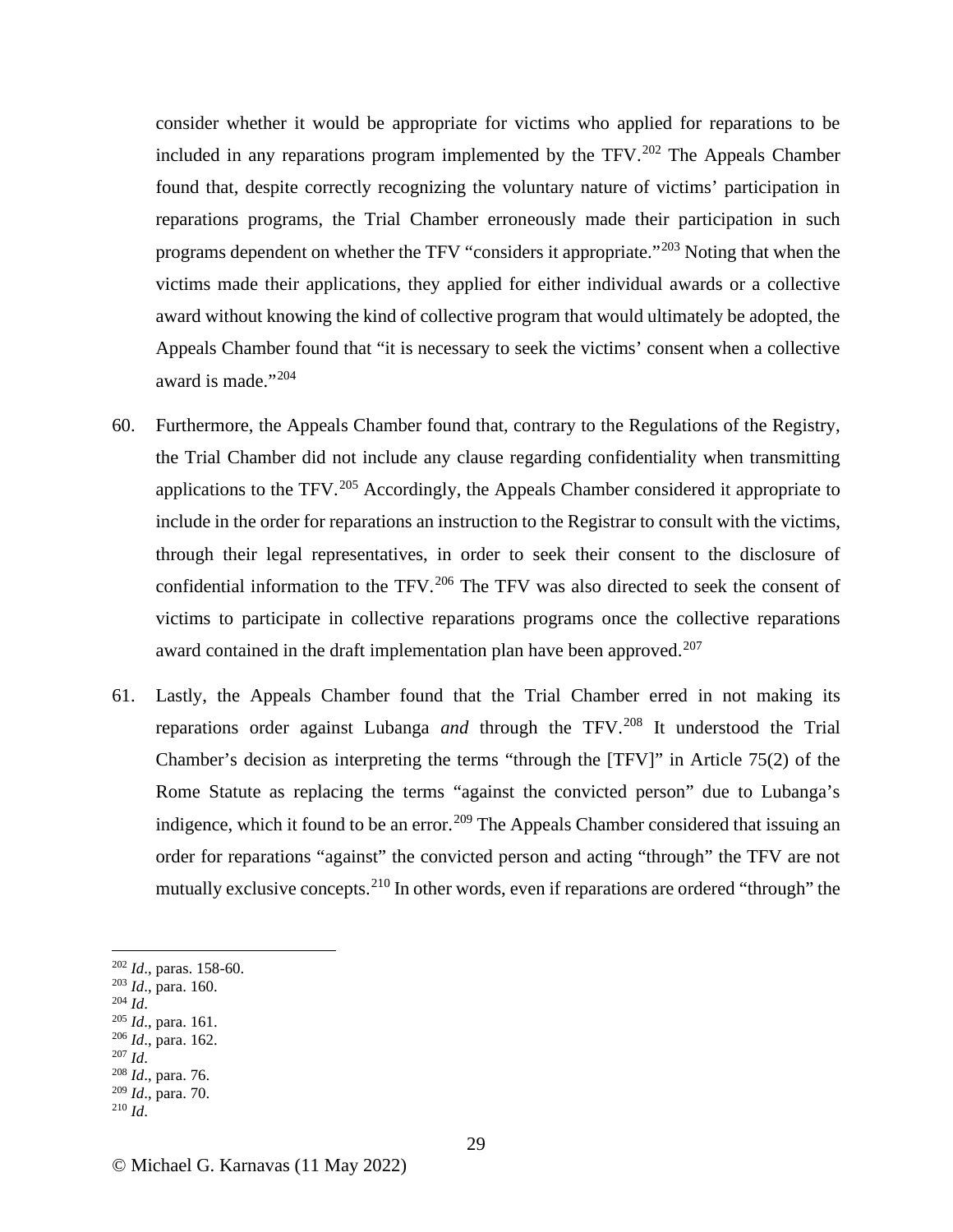TFV, the Trial Chamber must still direct the order "against" the convicted person."[211](#page-29-0) Thus, while an order for reparations must be issued "in *all* circumstances against the convicted persons," "such an order for reparations can – *in addition* – be made through the Trust Fund." [212](#page-29-1)

- 62. Following the Appeals Judgment, the Appeals Chamber provided an opportunity to the parties to make submissions prior to the Trial Chamber setting the amount of the reparations award.<sup>[213](#page-29-2)</sup> The TFV, OPCV, and LRVs then located and identified eligible victims and made their submissions before the Trial Chamber, which determined Lubanga's scope of liability and the size of the reparations award. [214](#page-29-3)
- 63. The Trial Chamber found that all the potentially eligible victims had established their identity,<sup>[215](#page-29-4)</sup> considering that the documentation provided by potentially eligible victims was sufficient and the witnesses who provided statements for those without acceptable documentation were credible.<sup>[216](#page-29-5)</sup> Turning to a causal nexus between the harm and the crime of which the person was convicted, the Trial Chamber found that 36 out of 385 potentially eligible direct victims could not establish that Lubanga used them to actively participate in hostilities, and that 12 out of 88 potentially eligible indirect victims either could not establish the direct victim's child-soldier status, that Lubanga used the victim in hostilities, or a close personal relationship with the direct victim.[217](#page-29-6)
- 64. The Trial Chamber found that service-based collective reparations were appropriate,<sup>[218](#page-29-7)</sup> reasoning that the 425 eligible victims constituted a collective group because they were all harmed as a result of the crimes for which Lubanga was convicted, i.e., war crimes consisting of conscription and use of child soldiers, even though they did not suffer the same harm.<sup>[219](#page-29-8)</sup>

<span id="page-29-2"></span><span id="page-29-1"></span>

<span id="page-29-0"></span><sup>211</sup> *Id*. 212 *Id.*, para. 76 (emphasis in original). 213*Prosecutor v. Lubanga*, [ICC-01/04-01/06-3129-AnxA,](https://www.icc-cpi.int/sites/default/files/RelatedRecords/CR2015_02633.PDF) Amended Order for Reparations (Annex A to 'Judgment on the appeals against the "Decision establishing the principles and procedures to be applied to reparations" of 7 August 2012'), 3 March 2015, para. 80.

<span id="page-29-3"></span><sup>&</sup>lt;sup>214</sup> *Prosecutor v. Lubanga*, [ICC-01/04-01/06-3379-Red-Corr-tENG,](https://www.legal-tools.org/doc/96a7c5/) Corrected version of the 'Decision Setting the Size of the Reparations Award for which Thomas Lubanga Dyilo is Liable', 21 December 2017, ("2017 *Lubanga* Decision Setting the Size of the Reparations Award"), paras. 260-263.<br><sup>215</sup> Id., para. 77.

<span id="page-29-4"></span>

<span id="page-29-5"></span><sup>&</sup>lt;sup>216</sup> *Id.*, paras. 74-77.<br><sup>217</sup> *Id.*, paras. 155, 169.

<span id="page-29-6"></span>

<span id="page-29-7"></span><sup>218</sup> *Id*., para. 194.

<span id="page-29-8"></span><sup>219</sup> *Id.*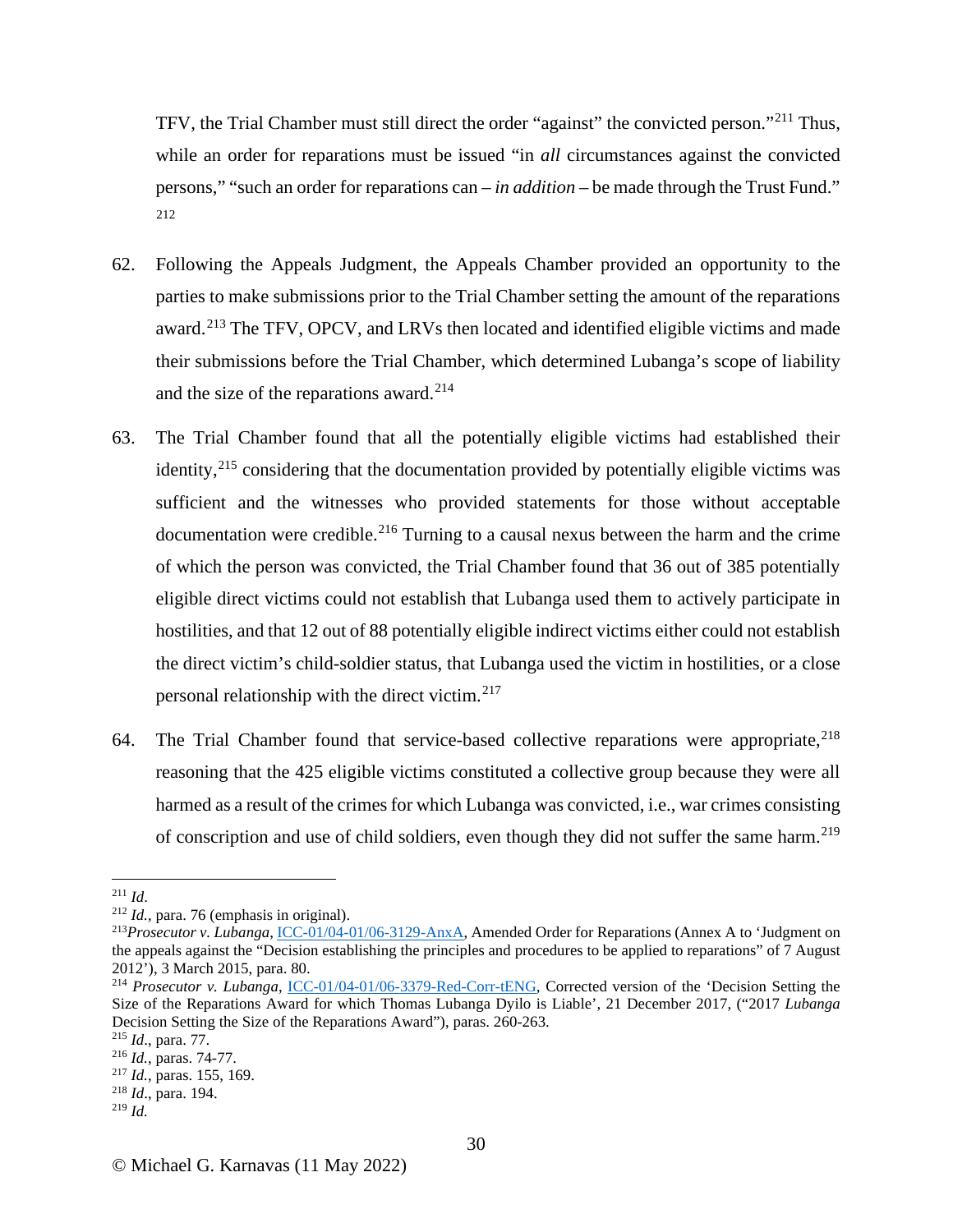It also encouraged relevant State Parties to facilitate enforcement of reparations awards, considering that State facilitated initiatives in partnership with the TFV are encouraged under Articles 75(5) and 109 of the Rome Statute.<sup>[220](#page-30-0)</sup>

- 65. On appeal of the Decision on the Size of the Reparations Award, the Lubanga Defence raised six grounds of appeal and the LRV for V01 raised three grounds, relating *inter alia* to: (a) the methodology applied in awarding collective reparations; and (b) the assessment of individual applications.<sup>[221](#page-30-1)</sup>
- 66. The Appeals Chamber held that a Trial Chamber should not be limited in determining the scope for the purpose of reparation awards by only being able to review requests for reparations it had received, which may result in an incomplete picture of the harm actually caused.<sup>[222](#page-30-2)</sup> It considered that collective reparations "may take forms that do not necessarily require identifying individual victims at any stage of the reparations process," such as for symbolic reparations.<sup>[223](#page-30-3)</sup> It reasoned that limiting reparations only to the requests for awards received "would contravene the principle that reparations 'oblige those responsible for serious crimes to repair the harm they caused to the victims and they enable the Chamber to ensure that offenders account for their acts.'"<sup>[224](#page-30-4)</sup> Depending on the type of reparations contemplated and the information available, the Appeals Chamber held that the Trial Chamber can rely on estimates as to the cost of reparations programs in setting the size of the reparations award.<sup>[225](#page-30-5)</sup>
- 67. Although many potential victims did not submit supporting documents for their written allegations, the Appeals Chamber found that this does not prevent a finding of victimhood.<sup>[226](#page-30-6)</sup> It reasoned that the Trial Chamber's discretion allows it to consider a victim's account in light of the totality of the evidence even in the absence of supporting documents or reasons

<span id="page-30-1"></span><span id="page-30-0"></span><sup>&</sup>lt;sup>220</sup> *Id.*, paras. 298, 300.<br><sup>221</sup> *Prosecutor v. Lubanga*[, ICC-01/04-01/06-3466-Red,](https://www.icc-cpi.int/CourtRecords/CR2019_03906.PDF) Judgment on the appeals against Trial Chamber II's 'Decision Setting the Size of the Reparations Award for which Thomas Lubanga Dyilo is Liable,' 18 July 2019, para. 8.

<span id="page-30-2"></span><sup>&</sup>lt;sup>222</sup> *Id.*, para. 79.<br><sup>223</sup> *Id.*, para. 82.

<span id="page-30-6"></span><span id="page-30-5"></span><span id="page-30-4"></span><span id="page-30-3"></span><sup>&</sup>lt;sup>224</sup> Id., para. 83 (citing Lubanga Appeal Judgment on Reparations Principles, para. 151).<br><sup>225</sup> Prosecutor v. Lubanga[, ICC-01/04-01/06-3466-Red,](https://www.icc-cpi.int/CourtRecords/CR2019_03906.PDF) Judgment on the appeals against Trial Chamber II's 'Decision Setting the Size of the Reparations Award for which Thomas Lubanga Dyilo is Liable,' 18 July 2019, para. 108. <sup>226</sup> *Id.*, para. 202.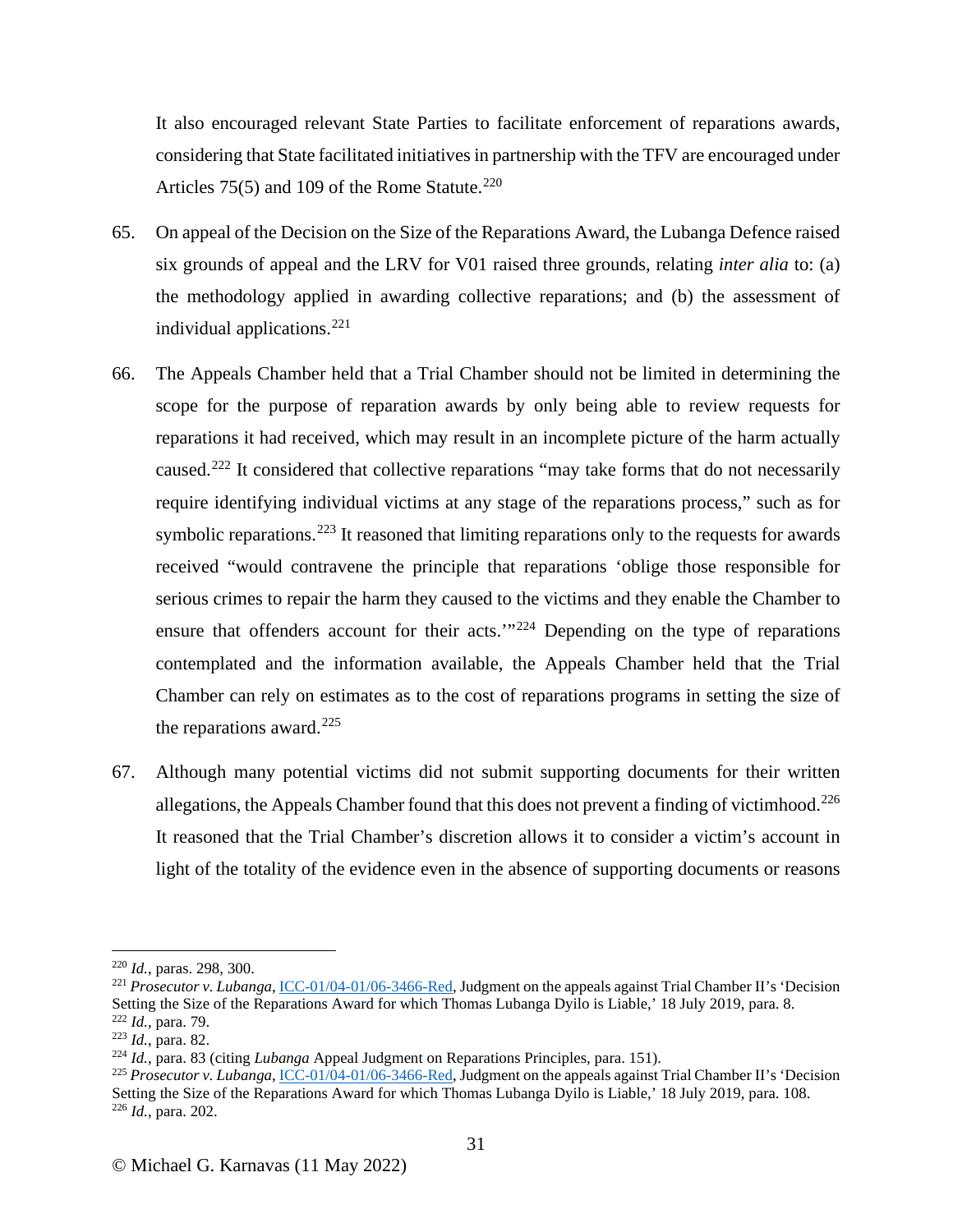for the absence of supporting documents.<sup>[227](#page-31-0)</sup> It considered that the Trial Chamber, in deciding what reparations are appropriate under Article 75(2) of the Rome Statute, must consider how many victims are likely to come forward and benefit from collective reparations programs during the implementation phase and to obtain as concrete of an estimate as possible.<sup>[228](#page-31-1)</sup>

68. In December 2020, nearly two decades after the events for which Lubanga was convicted, the Trial Chamber approved the reparations program proposed by the implementation partner selected by the TFV.<sup>[229](#page-31-2)</sup> The approved program includes projects aimed at mental and physical healthcare, as well as projects aimed at improving the socio-economic situations of victims, including schooling, university, professional training, language courses, remedial schooling, income-generating activities, subsistence allowances, and pensions.<sup>[230](#page-31-3)</sup> However, the Trial Chamber noted that the implementation of these collective reparations "will have to take place in a complex security and health context."<sup>[231](#page-31-4)</sup> In its quarterly report for Quarter 3 of 2021 (July to September), the TFV reported that despite difficulties in the identification of victims due to COVID-19 and the security situation in the Democratic Republic of Congo (which worsened during the reporting period), 123 victims benefitted from psychological and/or physical rehabilitation services.<sup>[232](#page-31-5)</sup>

## 2. *Prosecutor v. Katanga* (2017)

69. In *Prosecutor v. Katanga*, Germain Katanga was convicted of murder as a crime against humanity, and attacking a civilian population, murder, destruction of property and pillaging as war crimes.<sup>[233](#page-31-6)</sup> The applicants for reparations alleged that they suffered: (a) material harm as a result of the destruction of houses, outbuildings of houses, and business premises; (b) physical harm; (c) and psychological harm from the concerned attacks.<sup>[234](#page-31-7)</sup> The LRV specifically advanced four types of collective modalities: (a) housing support; (b)

<span id="page-31-0"></span><sup>227</sup> *Id.*, paras. 203-204. 228 *Id.*, para. 224.

<span id="page-31-1"></span>

<span id="page-31-2"></span><sup>229</sup> *Prosecutor v. Lubanga*, [ICC-01/04-01/06-3495,](https://www.icc-cpi.int/sites/default/files/CourtRecords/CR2021_01805.PDF) Décision faisant droit à la requête du Fonds au profit des victimes du 21 septembre 2020 et approuvant la mise en œuvre des réparations collectives prenant la forme de prestations de services, 14 December 2020 (available in French only).

<span id="page-31-4"></span>

<span id="page-31-3"></span><sup>&</sup>lt;sup>230</sup> *See id.*, paras. 142-52.<br><sup>231</sup> *Id.*, para. 114.<br><sup>232</sup> TFV Management Brief Q3/2021, 1 July – 30 September 2021, p. 11.

<span id="page-31-6"></span><span id="page-31-5"></span><sup>&</sup>lt;sup>233</sup> Prosecutor v. Katanga, <u>ICC-01/04-01/07-3436-tENG</u>, Judgment pursuant to article 74 of the Statute, 7 March<br>2014, p. 658-659.

<span id="page-31-7"></span><sup>&</sup>lt;sup>234</sup> *Prosecutor v. Katanga*, *ICC-01/04-01/07-3728-tENG*, Order for Reparations pursuant to Article 75 of the Statute, 24 March 2017 ("*Katanga* Reparations Order"), paras. 76, 108, 112.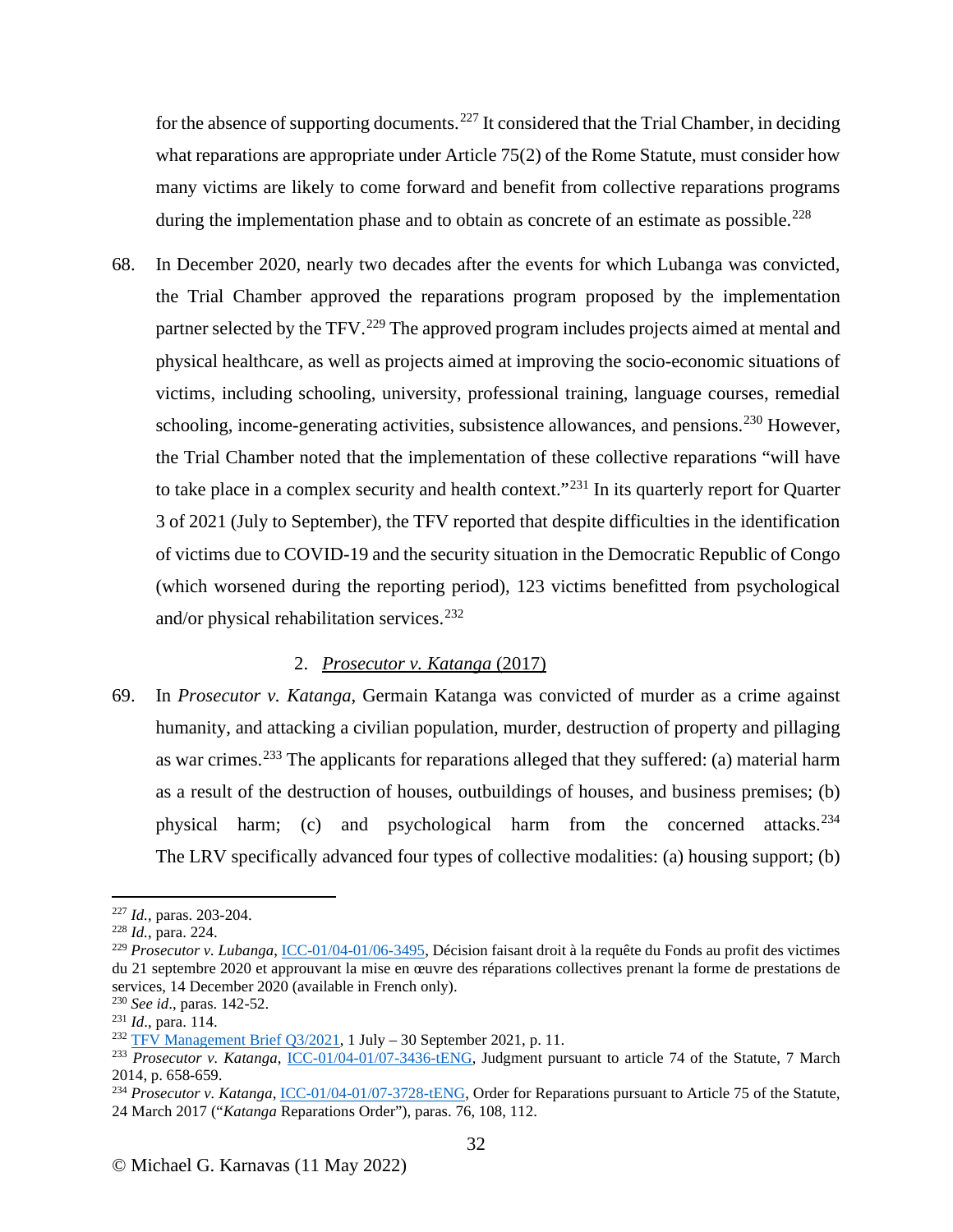an income-generating activity measure; (c) education assistance; and (d) mental health services.[235](#page-32-0) The *Katanga* Trial Chamber's Order for Reparations addressed, *inter alia*: (a) the concept of victim; (b) the definition and substantiation of harm; and (c) the types and modalities of reparations, including their implementation.

- 70. The Trial Chamber held that the four conditions for victim participation i.e., that the applicant be a natural or legal person, that he or she suffered harm, that the crime which caused the harm falls within the Court's jurisdiction, and that there is a causal nexus between the harm suffered and the crime  $-$  also applies at the reparations phase.<sup>[236](#page-32-1)</sup> It also attached one condition that "the crime which caused the harm" must be a crime for which the person in question was convicted.<sup>[237](#page-32-2)</sup> Recognizing that the harm suffered by a victim – by virtue of the commission of a crime – may be the cause of harm to persons other than the direct victims, the Trial Chamber held that a natural person may be a direct victim or an indirect victim. [238](#page-32-3)
- 71. Turning to the definition and substantiation of harm, the Trial Chamber recalled that the definition of harm includes "injury, loss or damage," and that material, physical, and psychological harms are "species of harm encompassed by Rule 85."[239](#page-32-4) As for material harm resulting from the destruction of a house, outbuilding, or business premises, the Trial Chamber considered that this can be established by: (a) a statement of the applicant alleging such destruction; (b) a residence certificate or similar evidence in the name of the applicant, dated and signed by a person acting in an official capacity, stating that the immovable property belonging to the Applicant was destroyed in an attack; and (c) the Trial Chamber's findings "concerning the destruction of enemy property as a war crime.]<sup>"[240](#page-32-5)</sup> Concerning physical harm, the Trial Chamber found that, by and large, the documents submitted by the applicants did not specify that the wounds were sustained in the attack and thus did not establish the causal nexus to the requisite standard of proof.<sup>[241](#page-32-6)</sup>

<span id="page-32-1"></span>

<span id="page-32-2"></span>

<span id="page-32-0"></span><sup>235</sup> *Id*., para. 302. 236 *Id*., para. 37. 237 *Id.*, para. 37. 238 *Id.*, para. 39.

<span id="page-32-3"></span>

<span id="page-32-4"></span><sup>239</sup> *Id.*, para. 74[; ICC Rules,](https://www.icc-cpi.int/sites/default/files/Publications/Rules-of-Procedure-and-Evidence.pdfhttps:/www.icc-cpi.int/sites/default/files/Publications/Rules-of-Procedure-and-Evidence.pdf) Rule 85.

<span id="page-32-6"></span><span id="page-32-5"></span><sup>240</sup> *Katanga* [Reparations Order,](https://www.icc-cpi.int/CourtRecords/CR2017_05121.PDF) para. 85. 241 *Id*., para. 111.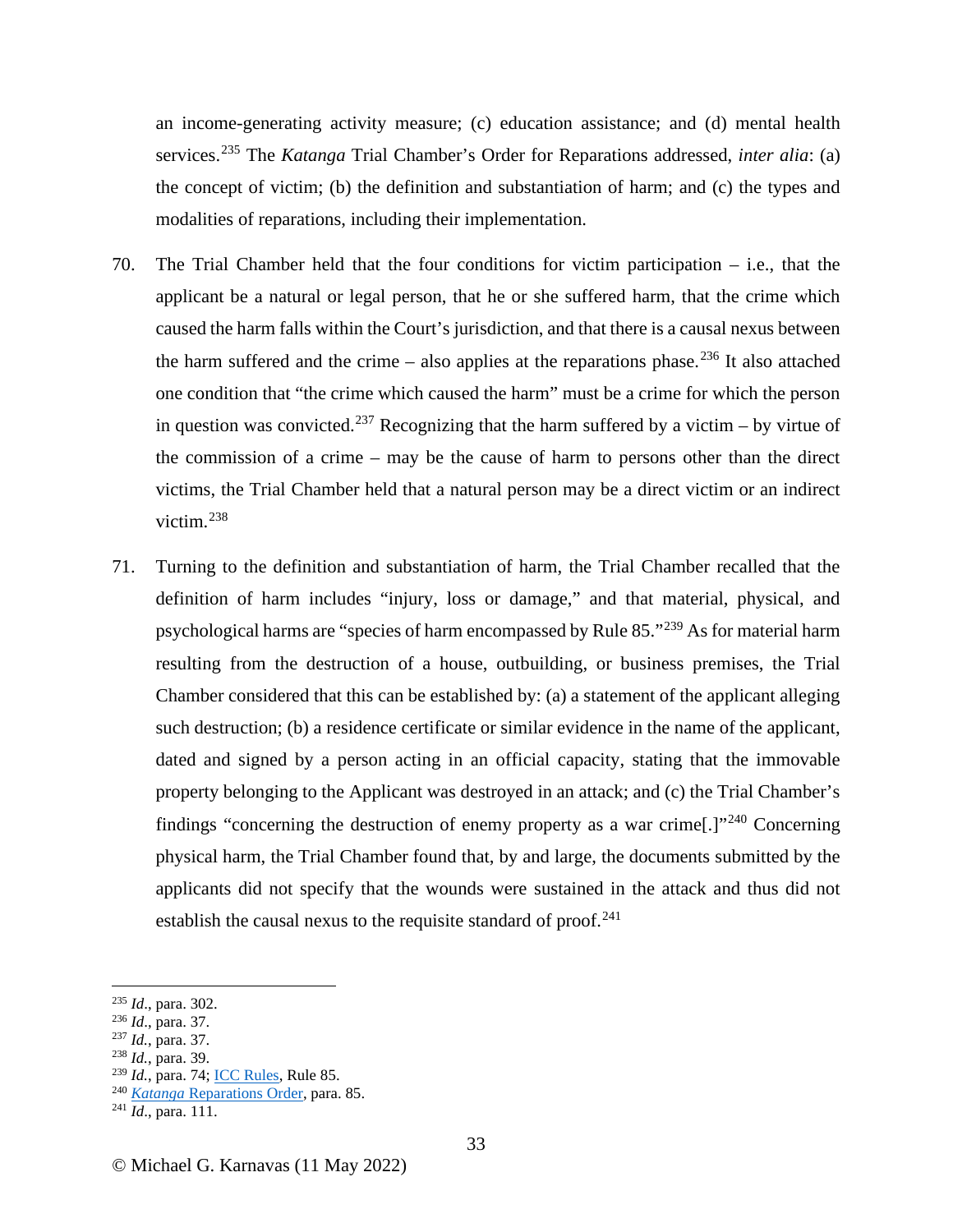- 72. Noting that some applicants alleged psychological harm connected to the death of a relative, the Trial Chamber treated such psychological harm by determining whether: (a) the harm alleged ensued from one or more of the crimes for which Katanga was convicted; (b) the applicant is an indirect victim (i.e., that the death of a direct victim in the attack had been established); and (c) the applicant had a close personal relationship with the direct victim.<sup>[242](#page-33-0)</sup> Conversely, other applicants alleged psychological harm connected to the experience of the attack rather than the death of a relative – i.e., the harm ensued from seeing and/or fleeing the atrocities perpetrated.<sup>[243](#page-33-1)</sup> In such cases where it was proven that the person suffered other harm during the attack – even if he or she made no explicit allegations of psychological harm – the Trial Chamber decided to make a finding that the applicant suffered psychological harm.<sup>[244](#page-33-2)</sup> In other words, the Trial Chamber presumed that applicants suffered repercussions on their mental health if they were affected in a material or physical way by the attack.<sup>[245](#page-33-3)</sup>
- 73. Five applicants born after the attack alleged transgenerational psychological harm a phenomenon described by an expert report as "social violence … passed on from ascendants to descendants with traumatic consequences for the latter."<sup>[246](#page-33-4)</sup> While the Trial Chamber noted the findings of the expert report, which spoke of transgenerational trauma present in many children whose parents experienced the attack, the Trial Chamber also paid heed to the Defence observations that: "[t]he report remains extremely vague and hypothetical" and "therefore insufficient to establish a sufficient close link between the crimes for which Mr Katanga was convicted and any eventual harm which would be endured by the children born after the Bogoro attack."[247](#page-33-5) Even though the Trial Chamber found that the applicants "in all likelihood, suffer[ed] from transgenerational harm," there was no evidence to establish the causal nexus between the trauma suffered and the attack.<sup>[248](#page-33-6)</sup> Nonetheless, the Chamber recommended that the children in question be monitored and afforded particular attention.<sup>[249](#page-33-7)</sup>

- <span id="page-33-3"></span><span id="page-33-2"></span>
- <span id="page-33-4"></span>
- <span id="page-33-1"></span><span id="page-33-0"></span>242 *Id.*, para. 114. 243 *Id.*, para. 123. 244 *Id*. 245 *Id*. 246 *Id*., para. 132. 247 *Id*., para. 133. 248 *Id*. 249 *Id*.

<span id="page-33-7"></span><span id="page-33-6"></span>

<span id="page-33-5"></span>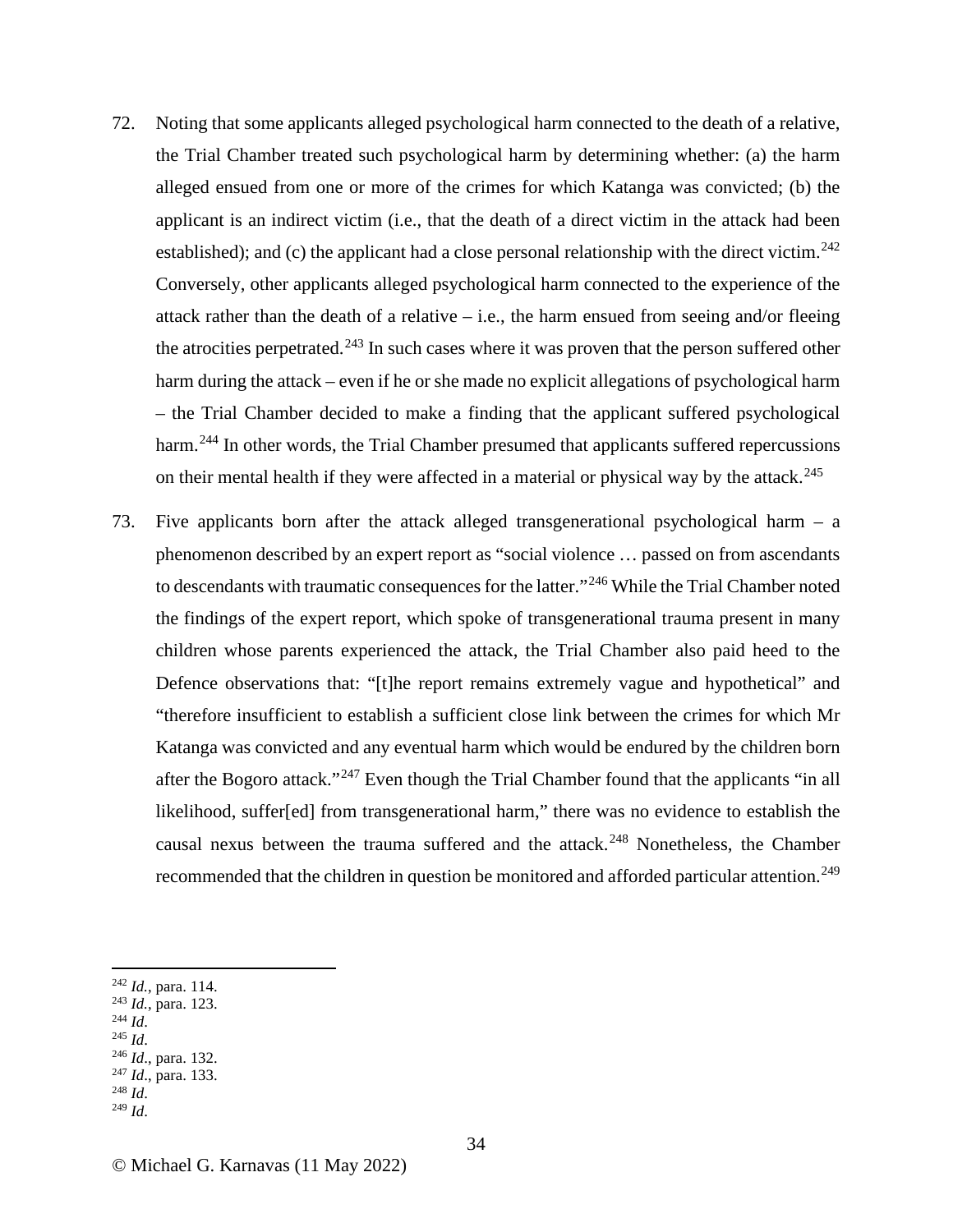- 74. The Trial Chamber went on to hold that individual and collective reparations were appropriate because, while not all victims suffered the same harm, they perceived themselves as part of the same group subjected to the same attack in the concerned community.<sup>[250](#page-34-0)</sup> It reasoned that collective reparations were appropriate to: (a) address shared needs and the complexity of the suffering; (b) achieve reconciliation; and (c) to maximize limited resources.[251](#page-34-1) The Trial Chamber further held that so long as reparations confer a benefit exclusively to an individual, even if that involves the use of an organization or other group as an intermediary, then the award qualifies as an individual reparation.<sup>[252](#page-34-2)</sup>
- 75. Considering that the crux of collective reparations is "the perception of the members of the group who experienced shared harm,"<sup>[253](#page-34-3)</sup> the Trial Chamber found that collective reparations are an "open concept" – implemented through various modalities in order to benefit both the community and the individual.<sup>[254](#page-34-4)</sup> Reparations "may, therefore, benefit a group ... which predated the crime, but also any other group bound by collective harm and suffering as a consequence of the crimes of the convicted person."[255](#page-34-5) In order to receive collective reparations, the Trial Chamber considered that "a group or category of persons may be bound by a shared identity or experience," or by victimization arising from "the same violation or the same crime within the jurisdiction of the Court."[256](#page-34-6)
- 76. On appeal, the LRV claimed that the Trial Chamber erred in its application of the standard of proof to the applicants claiming transgenerational harm and failed to take into account all of the evidence pertaining to those applications.<sup>[257](#page-34-7)</sup> Noting that the Trial Chamber did not dismiss the transgenerational nature of the personal harm which it considered to be established for the five applicants, the LRV submitted that "the admission of the transgenerational nature of the trauma itself is sufficient to establish such a nexus where the harm to the parent is considered to be linked to the attack."<sup>[258](#page-34-8)</sup> In the Appeals Chamber's

<span id="page-34-1"></span><span id="page-34-0"></span><sup>250</sup> *Id.*, paras. 275, 288. 251 *Id.*, paras. 289, 292. 252 *Id.*, para. 271.

<span id="page-34-2"></span>

<span id="page-34-3"></span>

<span id="page-34-4"></span><sup>253</sup> *Id.*, para. 275. 254 *Id.*, para. 278. 255 *Id.*

<span id="page-34-5"></span>

<span id="page-34-8"></span><span id="page-34-7"></span><span id="page-34-6"></span><sup>&</sup>lt;sup>256</sup> *Id.*, para. 274.<br><sup>257</sup> Prosecutor v. Katanga, <u>ICC-01/04-01/07-3778</u>, Judgment on the appeals against the order of Trial Chamber II of 24 March 2017 entitled "Order for Reparations pursuant to Article 75 of the Statute," 8 March 2018, para. 227. <sup>258</sup> *Id*.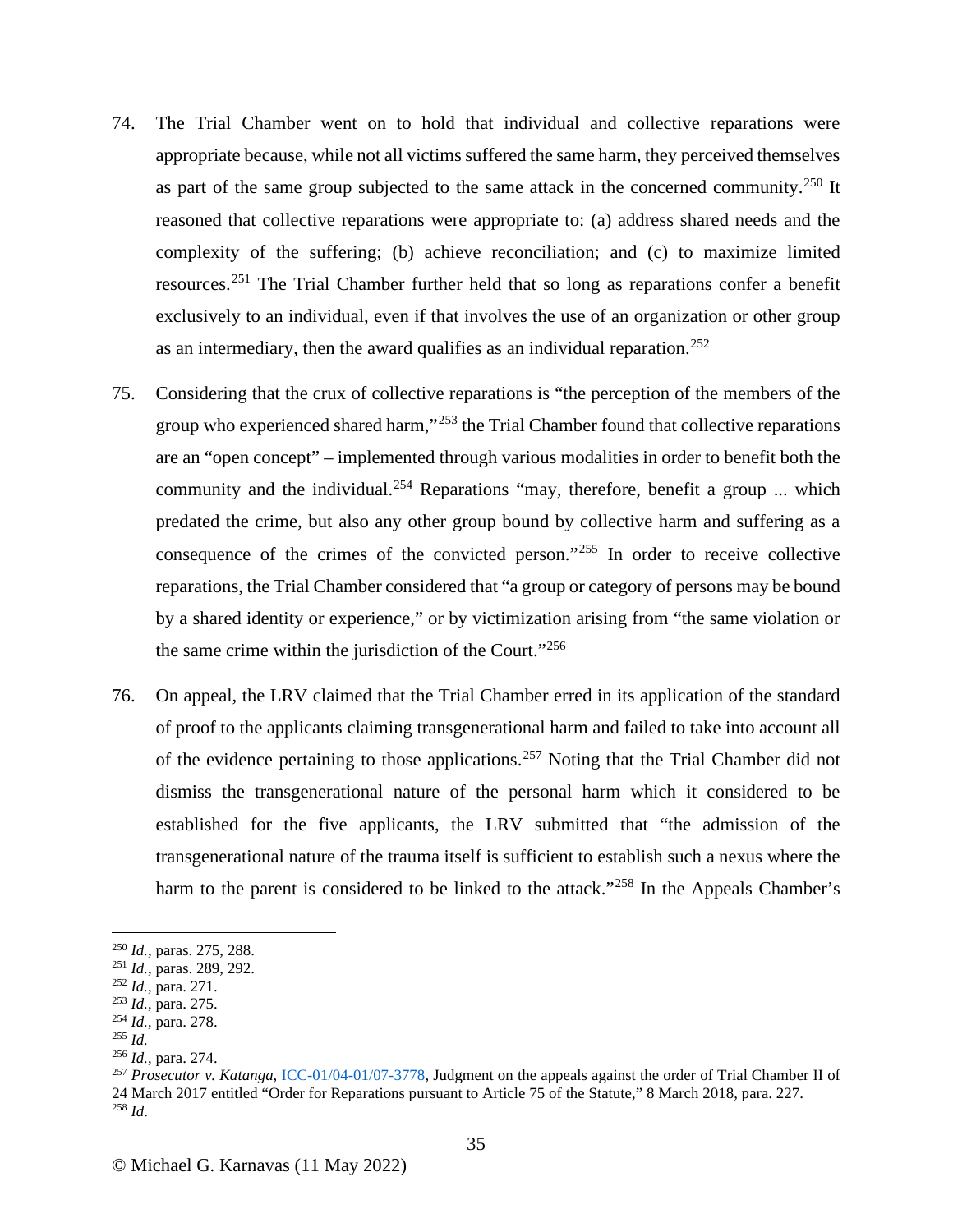view, the Trial Chamber's conclusion that the causal nexus had not been established was contradictory to its statement that the five applicants were "in all likelihood" suffering from transgenerational harm.<sup>[259](#page-35-0)</sup> Finding that the Trial Chamber erred in failing to properly reason its decision, the Appeals Chamber found it impossible to assess the reasonableness of the Trial Chamber's finding that the causal nexus was not established<sup>[260](#page-35-1)</sup> and remanded the issue of transgenerational harm to the Trial Chamber to reassess and determine whether the five applicants should be awarded reparations.<sup>[261](#page-35-2)</sup>

77. On remand, the Trial Chamber again rejected the five applications alleging transgenerational harm, finding that the causal nexus to the crimes had not been established.<sup>[262](#page-35-3)</sup> It explained that it would assess the applications on a case-by-case basis considering circumstantial evidence as a whole to determine whether the psychological harm suffered by the applicants was the result of a crime for which Katanga was convicted, taking into account the evidence submitted, in particular, mental health certificates.<sup>[263](#page-35-4)</sup> Additionally, it took note of the current scientific debate on the phenomenon of transgenerational transmission of trauma.<sup>[264](#page-35-5)</sup> It considered in general that the closer the date of birth of the applicant to the date of the attack, the more likely it is that the attack had an impact on the applicant, especially if no other traumatic events occurred between the date of the attack and the date of the applicant's birth.<sup>[265](#page-35-6)</sup> Conversely, it considered that the farther the applicant's date of birth from the date of the attack, the more likely it was that other factors and events may have contributed to the applicant's suffering.<sup>[266](#page-35-7)</sup> Noting that a medical examination of one of the applicants noted that the pathology in question involved several factors, the Trial Chamber recalled the principles applicable to the causal nexus – the proximate cause standard – which is that the crime must be sufficiently related to the harm to be considered the cause of that harm.<sup>[267](#page-35-8)</sup> Unfortunately, the Trial Chamber's *de novo* assessment of the five applications is heavily

<span id="page-35-1"></span>

<span id="page-35-3"></span><span id="page-35-2"></span>

<span id="page-35-0"></span><sup>&</sup>lt;sup>259</sup> *Id*., para. 238.<br><sup>260</sup> *Id.*, para. 239.<br><sup>261</sup> *Id.*, para. 260.<br><sup>262</sup> *Prosecutor v. Katanga*, [ICC-01/04-01/07-3804-Red-tENG,](https://www.icc-cpi.int/sites/default/files/CourtRecords/CR2018_04641.PDF) Decision on the Matter of the Transgenerational Harm Alleged by Some Applicants for Reparations Remanded by the Appeals Chamber in its Judgment of 8 March 2018, 19 July 2018, p. 31.

<span id="page-35-6"></span><span id="page-35-5"></span>

<span id="page-35-7"></span>

<span id="page-35-4"></span><sup>263</sup> *Id*., para. 28. 264 *Id*. 265 *Id*., para. 29. 266 *Id*., para. 30. 267 *Id*., para. 31.

<span id="page-35-8"></span>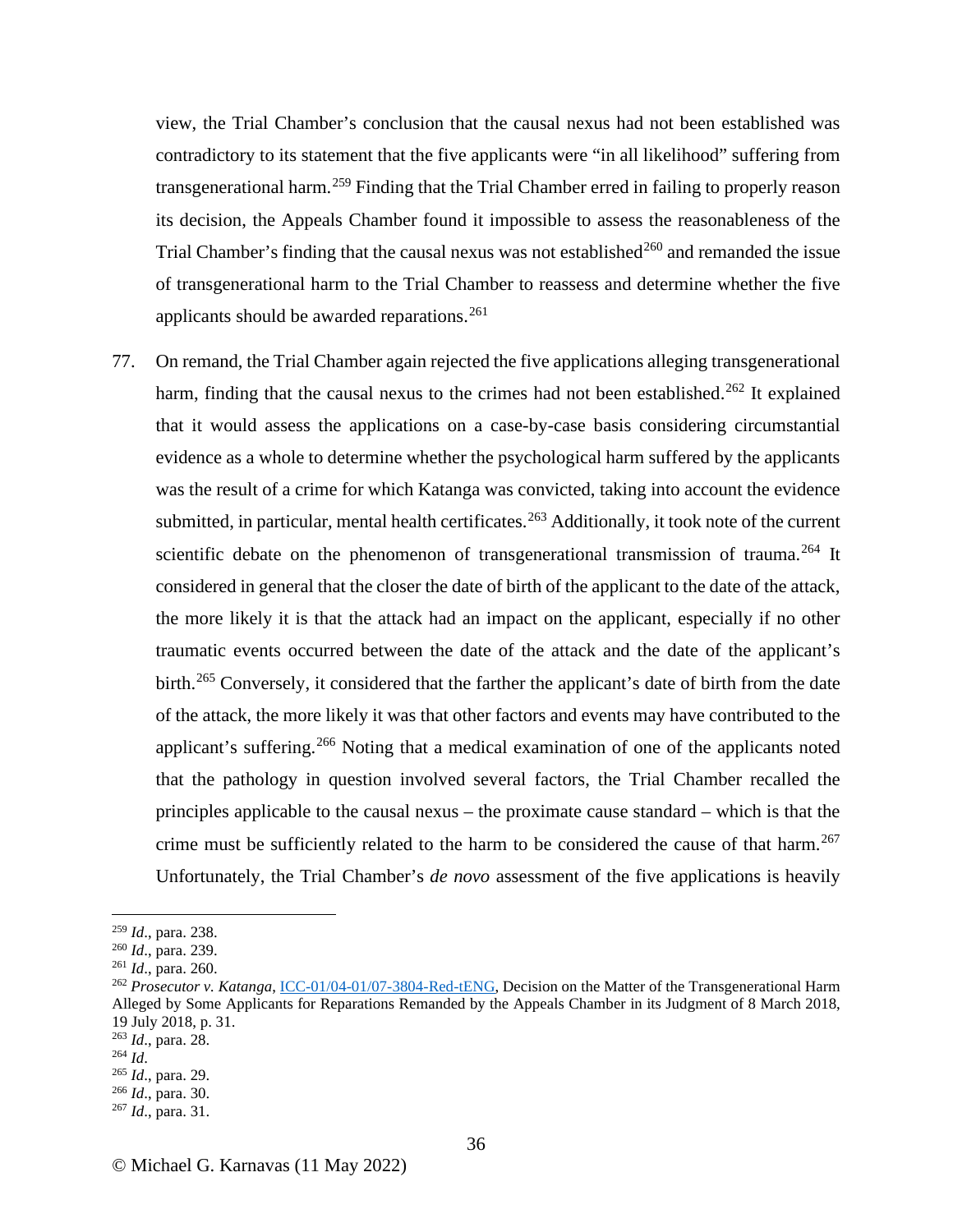redacted, making it impossible to see how it assessed the evidence in drawing its conclusions.[268](#page-36-0)

## 3. *Prosecutor v. Ntaganda* (2021)

- 78. In *Prosecutor v. Ntaganda*, Bosco Ntaganda was convicted of: (a) crimes against humanity for actions that included murder, rape, sexual slavery, persecution, forcible transfer and deportation; and (b) war crimes that included intentionally directing attacks against civilians, ordering the displacement of the civilian population, and conscripting and enlisting child soldiers.[269](#page-36-1) The LRVs and OPCV submitted that collective reparations through, *inter alia*, medical and psychological rehabilitation with individualized components in the form of compensation were appropriate in order to aid victims' economic development and to not "cheapen" the effects of reparations by only issuing collective reparations.[270](#page-36-2) The *Ntaganda*  Trial Chamber's Reparation Order expanded on the reparation principles relating to victims, harm, the types and modalities of reparations, and the goals of reparations.
- 79. The Trial Chamber held that two main principles of the Rome Statute must direct the purpose of a reparations order: (a) "oblige those responsible for serious crimes to repair the harm they caused;" and (b) ensure offenders are held accountable for their actions.<sup>[271](#page-36-3)</sup> The Trial Chamber also held that a reparations order must be victim-centered by providing victims adequate access in all stages of the proceedings, outreach activities, full and meaningful consultation, and "a voice in the design and implementation of reparations programmes ... allowing them to shape the reparation measures according to their needs." $272$  Recalling the "do no harm" principle, the Trial Chamber held that it should have particular application when: " $(i)$  ... conducting victim identification and eligibility screening;  $(ii)$  ... developing reparation orders and plans; and (iii)  $\ldots$  carrying out the approved reparation measures."<sup>[273](#page-36-5)</sup>

<span id="page-36-0"></span><sup>&</sup>lt;sup>268</sup> *Id.*, paras. 35-140.<br><sup>269</sup> Prosecutor v. Ntaganda, <u>ICC-01/04-02/06-2359</u>, Judgment, 8 July 2019, p. 535-38.

<span id="page-36-2"></span><span id="page-36-1"></span><sup>&</sup>lt;sup>270</sup> Prosecutor v. Ntaganda, [ICC-01/04-02/06-2633-Red,](https://www.icc-cpi.int/CourtRecords/CR2020_07644.PDF) Public Redacted Version of the "Final Observations on Reparations of the Common Legal Representative of the Victims of the Attacks" (ICC-01/04-02/06-2633-Conf), paras. 53, 60; *Prosecutor v. Ntaganda*, [ICC-01/04-02/06-2632,](https://www.icc-cpi.int/CourtRecords/CR2020_07568.PDF) Observations on the Appointed Experts' Reports and further submissions on reparations on behalf of the Former Child Soldiers, 18 December 2020, paras. 31-33.<br><sup>271</sup> Prosecutor v. Ntaganda, ICC-01/04-02/06-2659, [Reparations](https://www.icc-cpi.int/CourtRecords/CR2021_01889.PDF) Order, 8 March 2021 ("Ntaganda Reparations")

<span id="page-36-3"></span>[Order"](https://www.icc-cpi.int/CourtRecords/CR2021_01889.PDF)), para. 2. 272 *Id.*, paras. 45-47. 273 *Id.*, para. 52.

<span id="page-36-4"></span>

<span id="page-36-5"></span>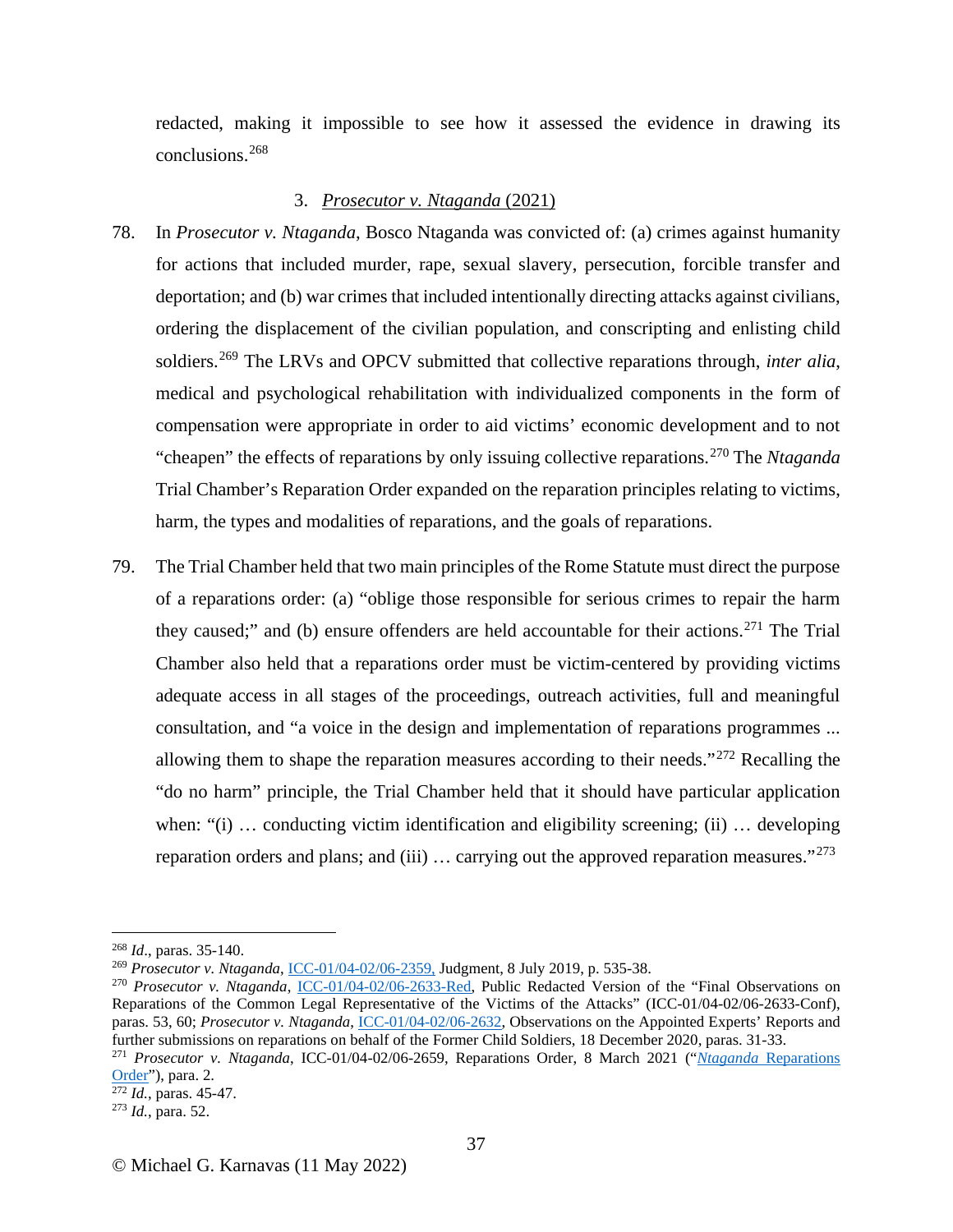- 80. Turning to principles relating to harm, the Trial Chamber held that the ICC must consider various types and layers of harm such as damage to a life plan, transgenerational harm, or harm suffered by persons as members of a family or community.<sup>[274](#page-37-0)</sup> It explained that "damage to the life plan or project of life," differs from loss of earnings and refers to the lack of selfrealization of a person "who, in their vocations, aptitudes, circumstances, potential, and aspirations, may have reasonably expected to achieve certain things in their life."<sup>[275](#page-37-1)</sup> It considered that this type of damage "implies loss or severe diminution of prospects for personal development, in a manner that is irreparable or reparable only with great difficulty," but can be addressed through particular modalities of reparations.<sup>[276](#page-37-2)</sup> Considering that the crimes under the ICC's jurisdiction often result in mass victimization, it reasoned that "members of families and communities may be affected by traumatic events suffered collectively by individual members of the group, by reasons of the group's disintegration, breaking up, or scattering."<sup>[277](#page-37-3)</sup>
- 81. As for transgenerational harm, the Trial Chamber adopted the *Katanga* Trial Chamber's definition of the phenomenon,  $278$  yet departed from its reasoning concerning causation. Unlike the *Katanga* Trial Chamber, the *Ntaganda* Trial Chamber considered that children of direct victims may have suffered transgenerational trauma regardless of the date when they were born, if they could show that their harm was a result of the crimes for which Ntaganda was convicted.<sup>[279](#page-37-5)</sup> It also considered that while children born out of rape are considered direct victims, they may also be affected by transgenerational harm as indirect victims.[280](#page-37-6) It further explained that the causal link between the crime and the harm is to be determined in light of the specific circumstances of the case.[281](#page-37-7) Also unlike the *Katanga* Trial Chamber, the *Ntaganda* Trial Chamber's reparations order did not perform an in-depth factual analysis of the victims applications in assessing the causal nexus.

<span id="page-37-5"></span><sup>279</sup> *Ntaganda* [Reparations Order,](https://www.icc-cpi.int/CourtRecords/CR2021_01889.PDF) para. 182. 280 *Id*., para. 182. 281 *Id*., para. 76.

<span id="page-37-1"></span>

<span id="page-37-3"></span><span id="page-37-2"></span>

<span id="page-37-4"></span>

<span id="page-37-0"></span><sup>274</sup> *Id.*, para. 71.<br>
<sup>275</sup> *Id.*, para. 72.<br>
<sup>276</sup> *Id.*, para. 74.<br>
<sup>278</sup> *Id.*, para. 73, citing *Katanga* [Reparations Order,](https://www.icc-cpi.int/CourtRecords/CR2017_05121.PDF) para. 132: "[A] phenomenon, whereby social violence is passed on from ascendants to descendants with traumatic consequences for the latter."

<span id="page-37-6"></span>

<span id="page-37-7"></span>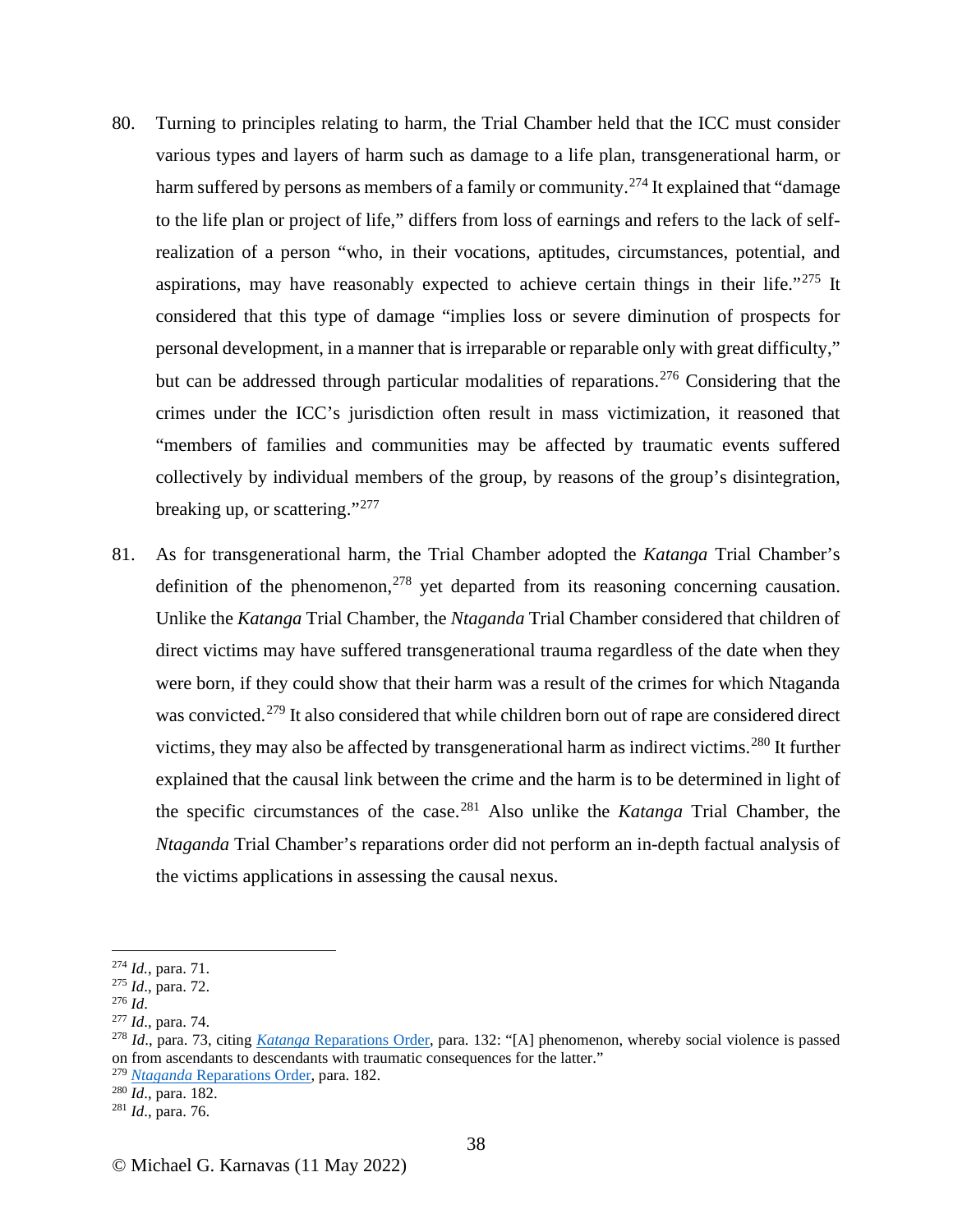- 82. The Trial Chamber went on to hold that the modalities of reparations under Article 75 of the Rome Statute are meant to address the various types of harm subject to reparations and may have symbolic, preventative, or transformative value and may assist in promoting reconciliation.<sup>[282](#page-38-0)</sup> It considered that reparations awards "should support programmes that are self-sustainable," which allows victims, their families, and their communities to benefit from measures for the longer-term.[283](#page-38-1) It also considered that reparations programs must be effective and strive to meet victims' expectations, "particularly when preference has been expressed for reparations that are meaningful, transformative, and self-sustainable, rather than symbolic or charitable in nature."[284](#page-38-2)
- 83. Considering these principles, the Trial Chamber found the following measures appropriate to address the harm caused to the direct and indirect victims of the crimes for which Ntaganda was convicted and directed the TFV to design an implementation on these bases:  $^{285}$  $^{285}$  $^{285}$ 
	- a. Restitution: "is directed at the restoration of an individual's life, restoring the victim to the original situation, whenever possible, including a return to one's family, home, previous employment, providing continuing education, or the returning of lost or stolen property."[286](#page-38-4) Restitution may also be appropriate for legal bodies such as schools or other institutions.[287](#page-38-5) It should, to the extent possible, restore victims to their circumstances before the crime was committed, even if full restitution is unachievable.<sup>[288](#page-38-6)</sup>
	- b. Compensation: "is a form of economic relief, consisting usually in the award of funds or any other act ordered by the Court, as payment for the damages suffered."[289](#page-38-7) It can pertain to pecuniary or non-pecuniary losses and is a substitute remedy provided as a means of redress when there is no way to undue the effect of the violation through other measures.[290](#page-38-8) In this regard, the Trial Chamber endorsed the TFV's request for sufficient

- <span id="page-38-4"></span>
- <span id="page-38-5"></span>
- <span id="page-38-7"></span><span id="page-38-6"></span><sup>289</sup> *Id*., para. 84.
- <span id="page-38-8"></span><sup>290</sup> *Id*.

<span id="page-38-1"></span>

<span id="page-38-3"></span><span id="page-38-2"></span>

<span id="page-38-0"></span><sup>282</sup> *Id.*, para. 82.<br>
<sup>283</sup> *Id.*, para. 91.<br>
<sup>284</sup> *Id.*, paras. 200, 212.<br>
<sup>286</sup> *Id.*, para. 83.<br>
<sup>287</sup> *Id.*, para. 83.<br>
<sup>288</sup> *Id.*, para. 201.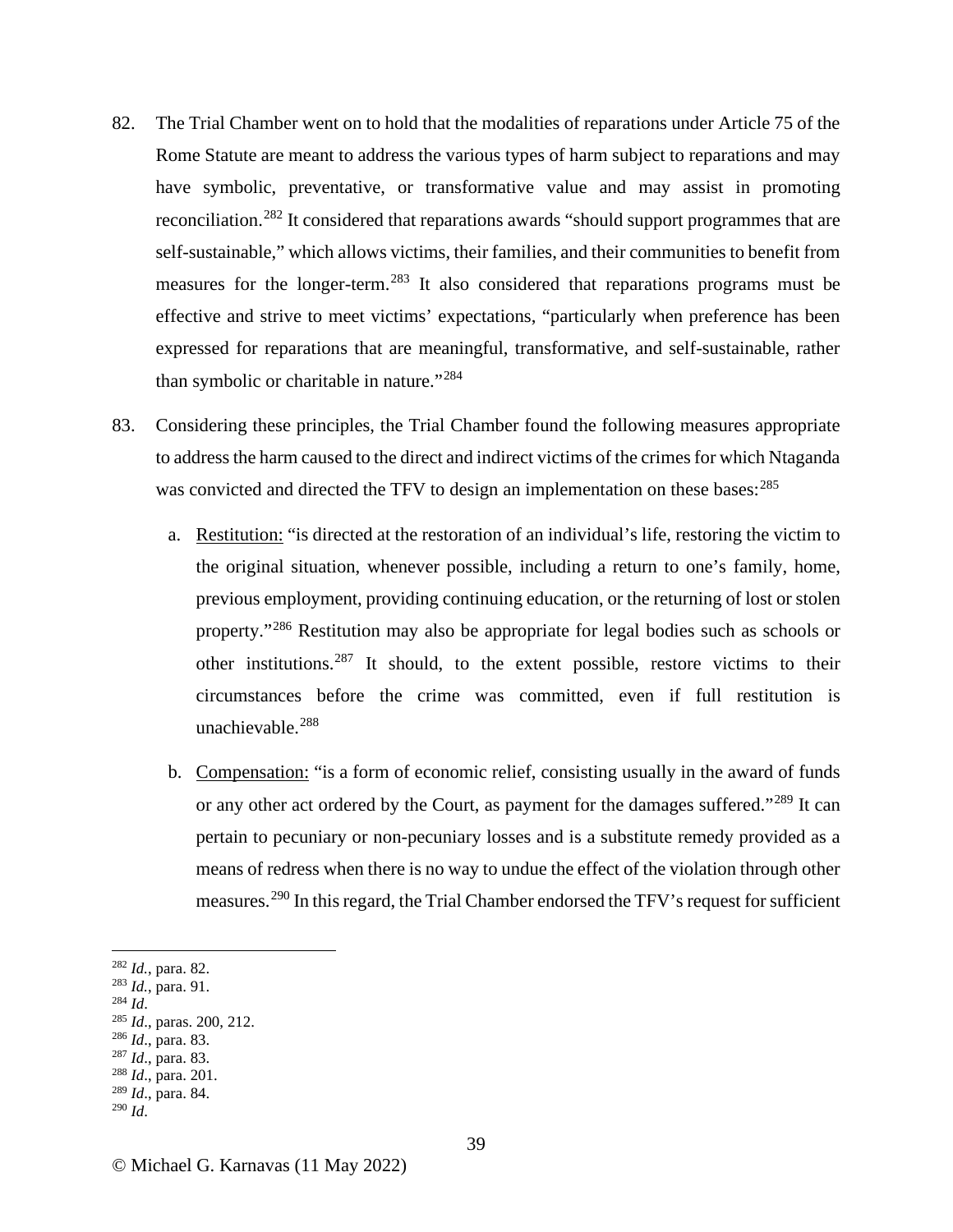flexibility to prepare an implementation plan that is responsive to the needs of the victims and adjusted to the realities, and instructed the TFV to include a recommendation as to compensation, including the amount.<sup>[291](#page-39-0)</sup>

- c. Rehabilitation: is "aimed at addressing the medical and psychosocial conditions of the victims" and may include "medical services and healthcare, psychological, psychiatric, and social assistance, as well as any relevant legal and social services."[292](#page-39-1) Rehabilitation "should aim at the restoration of a function or the acquisition of new skills required as a result of the changed circumstances of a victim due to the crimes" and enable maximum self-sufficiency and function for the individual concerned.<sup>[293](#page-39-2)</sup> A holistic rehabilitative approach should aim to restore, as far as possible, victims' independence, physical, mental, social, and vocational ability, and full inclusion and participation in society, which may include community-oriented medical (and psychological) services.<sup>[294](#page-39-3)</sup> Rehabilitation measures may also include assistance with rehabilitation and housing, psychosocial rehabilitation, treatment for those who suffer from any addiction, as well as "re-integrative and social services; community and family-oriented assistance and services, including mediation; vocational training and education, along with micro-credits, income generating opportunities or sustainable work that promote a meaningful role in society."<sup>[295](#page-39-4)</sup> Trauma-based counselling to victims may also be important to respond to their psychological rehabilitation needs and "such support should be extended to victims, both at the entry point and during their participation in such a reparations program."[296](#page-39-5)
- d. Satisfaction: "refers to measures that acknowledge the violation and aim to safeguard the dignity and reputation of the victim" and may be appropriate to repair nonpecuniary harms.[297](#page-39-6) Satisfaction measures may include "establishing or assisting campaigns that are designed to improve the position of the victims; issuing certificates

- <span id="page-39-1"></span><sup>292</sup> *Id*., para. 87.
- <span id="page-39-3"></span><span id="page-39-2"></span><sup>293</sup> *Id*., para. 203.
- 

<span id="page-39-0"></span><sup>291</sup> *Id*., para. 202.

<span id="page-39-4"></span><sup>294</sup> *Id*. 295 *Id*. 296 *Id*., para. 204.

<span id="page-39-6"></span><span id="page-39-5"></span><sup>297</sup> *Id*., para. 88.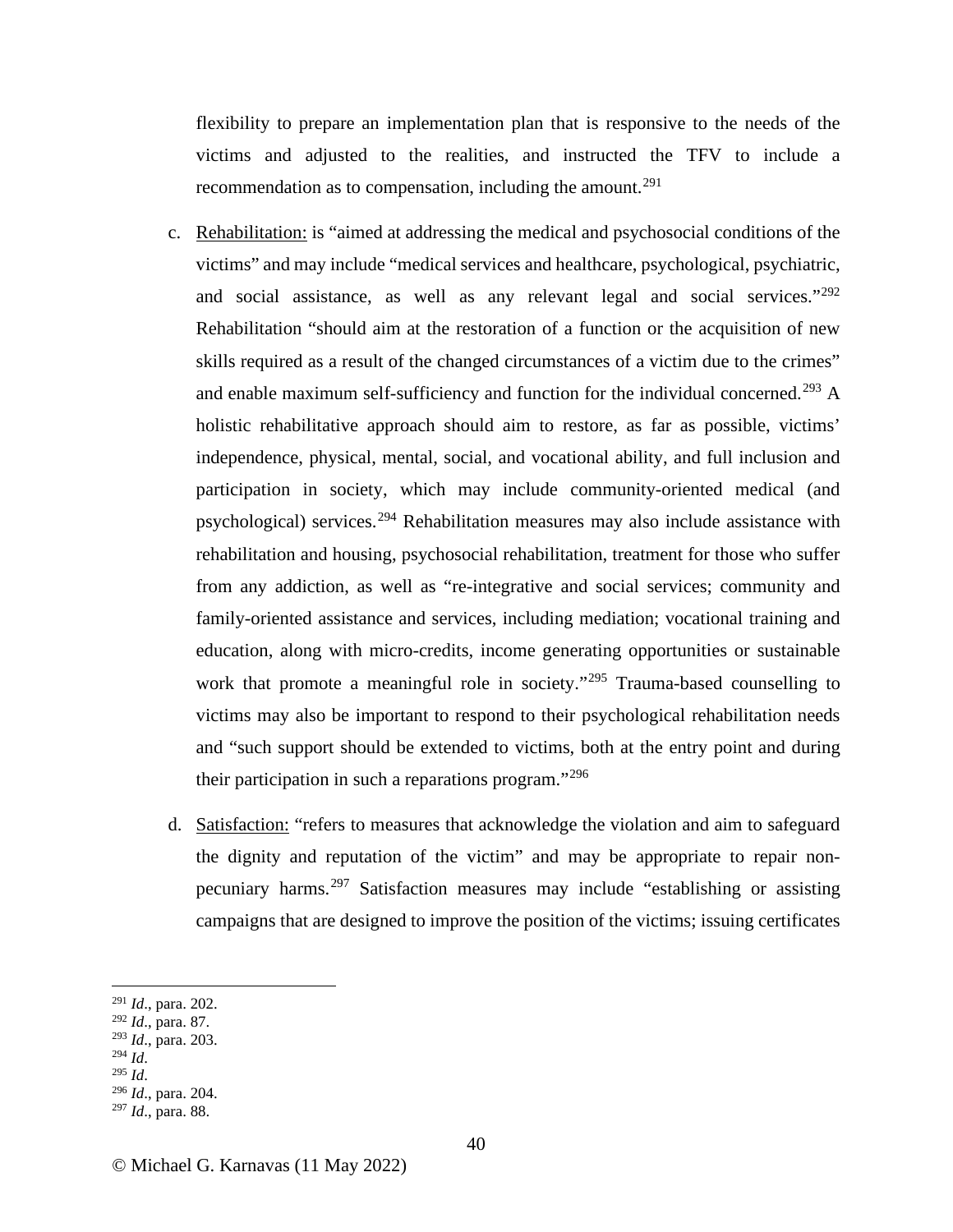that acknowledge the harm individual victims experienced; setting up outreach and promotional programmes to inform victims of the outcome of the trial; and educational programs" aimed at reducing the stigmatization and marginalization of victims of rape, sexual slavery, as well as child soldiers.<sup>[298](#page-40-0)</sup>

- e. Symbolic reparations: may also contribute to the process of rehabilitation but "must bear in mind the victims' views that any symbolic measure must also serve a practical purpose."[299](#page-40-1) One of the symbolic measures proposed was the construction of a community center to be named after Abbé Bwanalonga to foster reconciliation between the different sectors of the community that he worked with.<sup>[300](#page-40-2)</sup>
- 84. In sum, this survey of international(ized) criminal courts and tribunals shows a lack of authority to order States to provide healthcare as a form of reparations. Reparations awards may only be issued *against a convicted person*, even if they are supplemented through a trust fund as in the ICC. Similarly, reparations awards are limited to victims, i.e., those who have suffered harm as a result of the crimes within an international(ized) criminal court or tribunal's jurisdiction, as opposed to the general population.<sup>[301](#page-40-3)</sup> While the ICC has ordered the provision of physical and mental healthcare services to victims as part of reparations awards, these programs are limited to approved victims (as opposed to the general populace) and are funded by the TFV (as opposed to the State of the perpetrator or State where victims are located).  $302$

## **Part III: The Civil Parties' right to reparations at the ECCC**

85. The ECCC is an extraordinary chamber established within the existing court structure of Cambodia to bring to trial "senior leaders of Democratic Kampuchea and those who were most responsible for the crimes and serious violations of Cambodian penal law, international humanitarian law and custom, and the international conventions recognized by Cambodia,

<span id="page-40-0"></span><sup>&</sup>lt;sup>298</sup> *Id.*, para. 207.<br><sup>299</sup> *Id.*, para. 208.

<span id="page-40-4"></span>

<span id="page-40-3"></span><span id="page-40-2"></span><span id="page-40-1"></span><sup>&</sup>lt;sup>300</sup> Id.<br><sup>301</sup> Lubanga [Decision Establishing Principles,](https://www.icc-cpi.int/CourtRecords/CR2012_07872.PDF) paras. 195-196.<br><sup>302</sup> See Prosecutor v. Lubanga, [ICC-01/04-01/06-3495,](https://www.icc-cpi.int/sites/default/files/CourtRecords/CR2021_01805.PDF) Décision faisant droit à la requête du Fonds au profit des victimes du 21 septembre 2020 et approuvant la mise en œuvre des réparations collectives prenant la forme de prestations de services, 14 December 2020.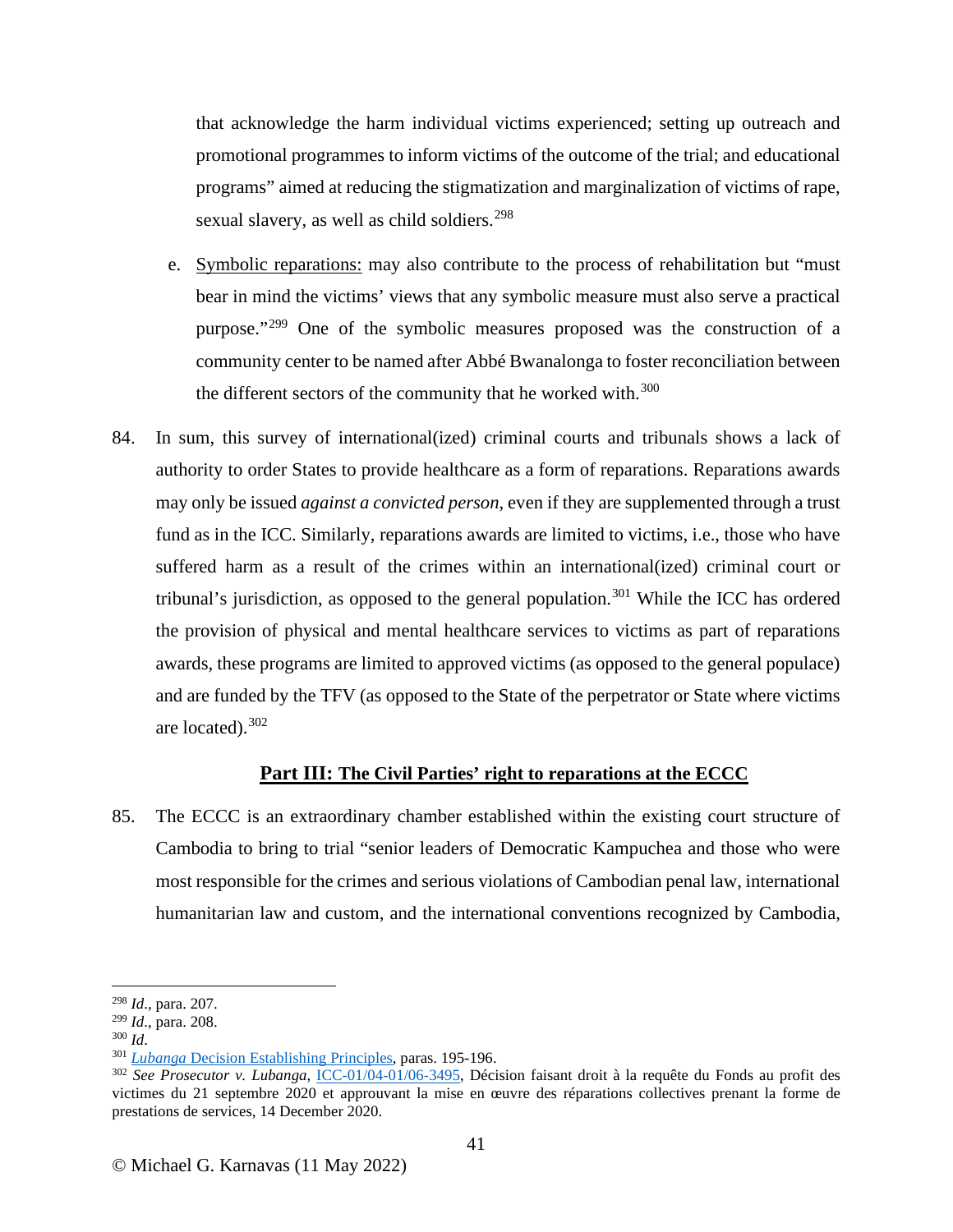that were committed during the period from 17 April 1975 to 6 January 1979."[303](#page-41-0) The ECCC was established by an agreement between the RGC and the UN reached on 6 June 2003.<sup>[304](#page-41-1)</sup> Under Article 2(1) of the Agreement, the ECCC has "personal jurisdiction over senior leaders of Democratic Kampuchea and those who were most responsible for the crimes referred to in Article 1 of the Agreement."

- 86. Although neither of the ECCC's founding documents the Agreement and Establishment Law – explicitly mentioned reparations, they were incorporated into the Judge-made Internal Rules ("ECCC Internal Rules").<sup>[305](#page-41-2)</sup> The purpose of the ECCC Internal Rules was "to consolidate applicable Cambodian procedure for proceedings before the ECCC" and in accordance with Article 12(1) of the Agreement – which, in certain circumstances, allows for recourse to procedural rules at the international level – to "adopt additional rules where these existing procedures do not deal with a particular matter, or if there is uncertainty regarding their interpretation or application, or consistency with international standards."[306](#page-41-3)
- 87. The ECCC Internal Rules allowed victims to participate in ECCC proceedings as Civil Parties, who are entitled to "support[] the prosecution" and "[s]eek collective and moral reparations."[307](#page-41-4) To be admitted as a Civil Party, the individual must have been "clearly identified" and demonstrated that he/she had in fact suffered physical, material, or psychological injury as a direct consequence of one of the crimes alleged against the charged person.[308](#page-41-5) After a conviction decision, the Civil Parties were entitled to "collective and moral reparations."[309](#page-41-6) Collective and moral reparations may include an acknowledgement of the harm suffered and/or the provision of benefits.<sup>[310](#page-41-7)</sup>

<span id="page-41-1"></span><span id="page-41-0"></span><sup>&</sup>lt;sup>303</sup> Establishment Law, Art. 1.<br><sup>304</sup> Agreement between the United Nations and the Royal Government of Cambodia Concerning the Prosecution under<br>Cambodian Law of Crimes Committed During the Period of Democratic Kampuchea, <sup>305</sup> By contrast to the Rules of Procedure and Evidence adopted by the Judges at the ICTY and ICTR, judges at the

<span id="page-41-2"></span>ECCC were more limited in the creation of procedural issues as Article 33 new of the Establishment Law had limitations precluding them from effectively exercising such legislative power. M. G. Karnavas, 'Bringing Domestic Cambodian Cases into Compliance with International Standards,' (2014) 1 *Cambodia Law and Policy Journal* 45, at

<span id="page-41-3"></span><sup>58.&</sup>lt;br><sup>306</sup> ECCC Internal Rules, preamble.

<span id="page-41-5"></span><span id="page-41-4"></span><sup>&</sup>lt;sup>307</sup> [ECCC Internal Rules,](https://www.eccc.gov.kh/sites/default/files/legal-documents/Internal_Rules_Rev_9_Eng.pdf) Rule 23(1)(b).<br><sup>308</sup> ECCC Internal Rules, Rule 23*bis*(1).

<span id="page-41-6"></span><sup>309</sup> ECCC Internal Rules, Rule 23*quinquies*(1). 310 [ECCC Internal Rules,](https://www.eccc.gov.kh/sites/default/files/legal-documents/Internal_Rules_Rev_9_Eng.pdf) Rule 23*quinquies*(1).

<span id="page-41-7"></span>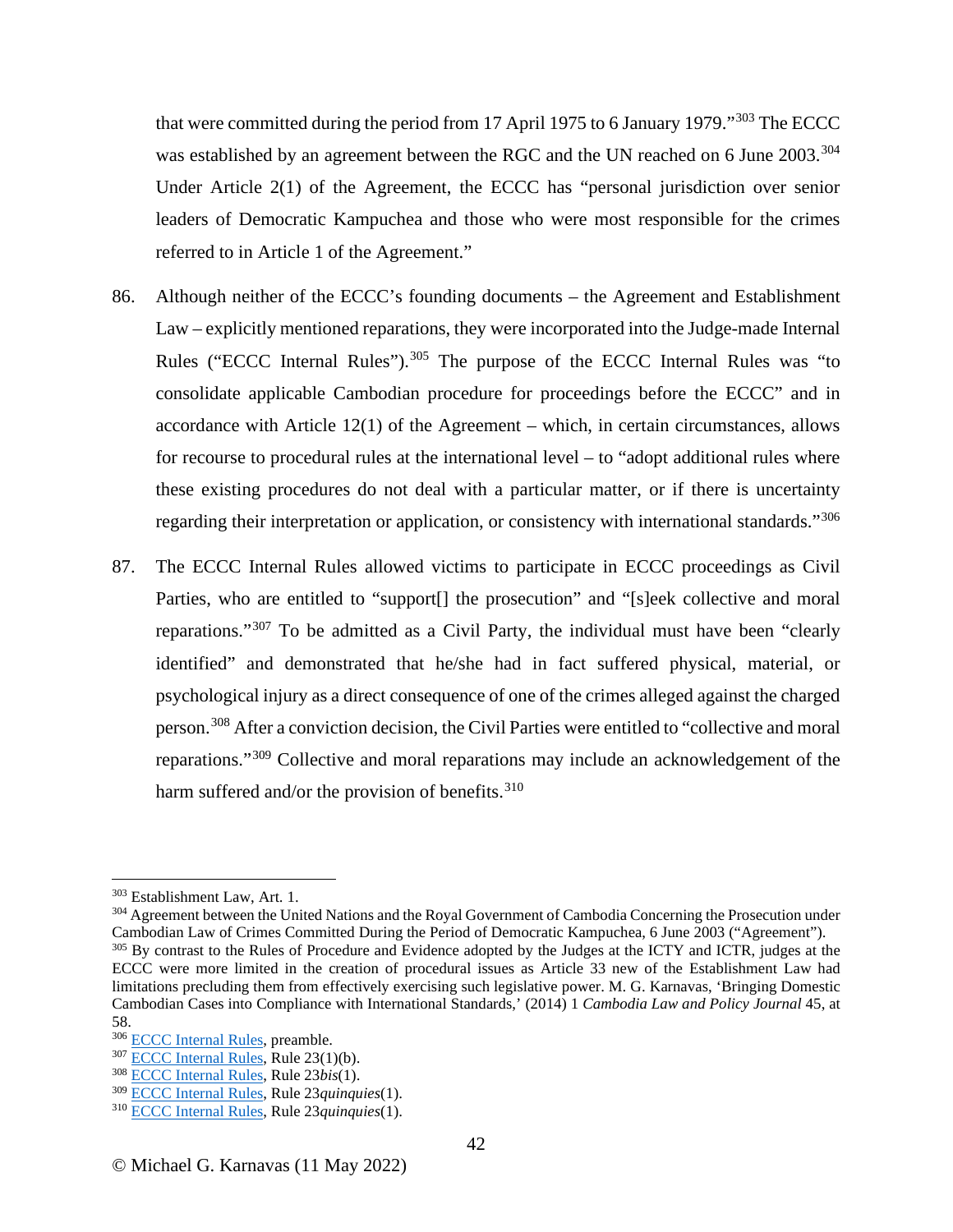88. Civil Parties could make a single submission for reparations, seek a limited number of awards, and in doing so, were required to provide: "(a) a description of the awards sought; (b) reasoned argument as to how the request addresses the harm suffered and specify, where applicable, the Civil Party group within the consolidated group to which they pertain; and (c) the specific mode of implementation[.]"<sup>[311](#page-42-0)</sup> In deciding the modes of implementation of reparations awards, the Trial Chamber could: (a) "order that the costs … shall be borne by the convicted person;" or (b) "recognise that a specific project appropriately gives effect to the award sought by the Lead Co-Lawyers and may be implemented."[312](#page-42-1) Enforcement of orders for costs against the convicted person was to be "done by appropriate national authorities in accordance with Cambodian law on the initiative of any member of the collective group."[313](#page-42-2) However, if the "verdict specifies that a particular award shall be granted in relation only to a specified group,"[314](#page-42-3) any member of the specified group could initiate enforcement of that award instead.<sup>[315](#page-42-4)</sup> Any specific projects ordered must have been "designed or identified in cooperation with the Victims Support Section and have secured sufficient external funding." $316$ 

# *1. The Transcultural Psychological Organization*

89. Before analyzing the ECCC's reparations orders, it is worth discussing one of the NGO-led initiatives to assist witnesses and Civil Parties before the ECCC, especially since strengthening its services was one of the requested reparations measures in Case 001.<sup>[317](#page-42-6)</sup> Working in connection with the ECCC's Witness and Expert Unit and the Victims Support Section, the Transcultural Psychological Organization provided a range of psychosocial services through Cambodian mental health experts.<sup>[318](#page-42-7)</sup> Services ranged from on-site psychological support before, during, and after ECCC proceedings, to trauma treatment, community-based truth-telling, and memorialization initiatives, including activities to raise

<span id="page-42-1"></span><span id="page-42-0"></span><sup>&</sup>lt;sup>311</sup> <u>ECCC Internal Rules</u>, Rule 23*quinquies*(1).<br>
<sup>312</sup> <u>ECCC Internal Rules</u>, Rule 23*quinquies*(3).<br>
<sup>313</sup> [ECCC Internal Rules,](https://www.eccc.gov.kh/sites/default/files/legal-documents/Internal_Rules_Rev_9_Eng.pdf) Rule 113(1).<br>
<sup>314</sup> ECCC Internal Rules, Rule 113(1).<br>
<sup>315</sup> ECCC Internal Rules, Rule 1

<span id="page-42-3"></span><span id="page-42-2"></span>

<span id="page-42-4"></span>

<span id="page-42-5"></span>

<span id="page-42-6"></span><sup>317</sup> *Case of KAING Guek Eav*, [001/18-07-2007-ECCC/TC,](https://www.eccc.gov.kh/sites/default/files/documents/courtdoc/E159_3_EN.pdf) Civil Parties' Co-Lawyers' Joint Submission on Reparations, 14 September 2009 ("CPG Joint Submission"), para. 20.

<span id="page-42-7"></span><sup>318</sup> Transcultural Psychological Organization Cambodia, *[Justice & Relief for Survivors of the Khmer Rouge](https://tpocambodia.org/justice-and-relief-for-survivors-of-the-khmer-rouge/)*, last visited 13 April 2022.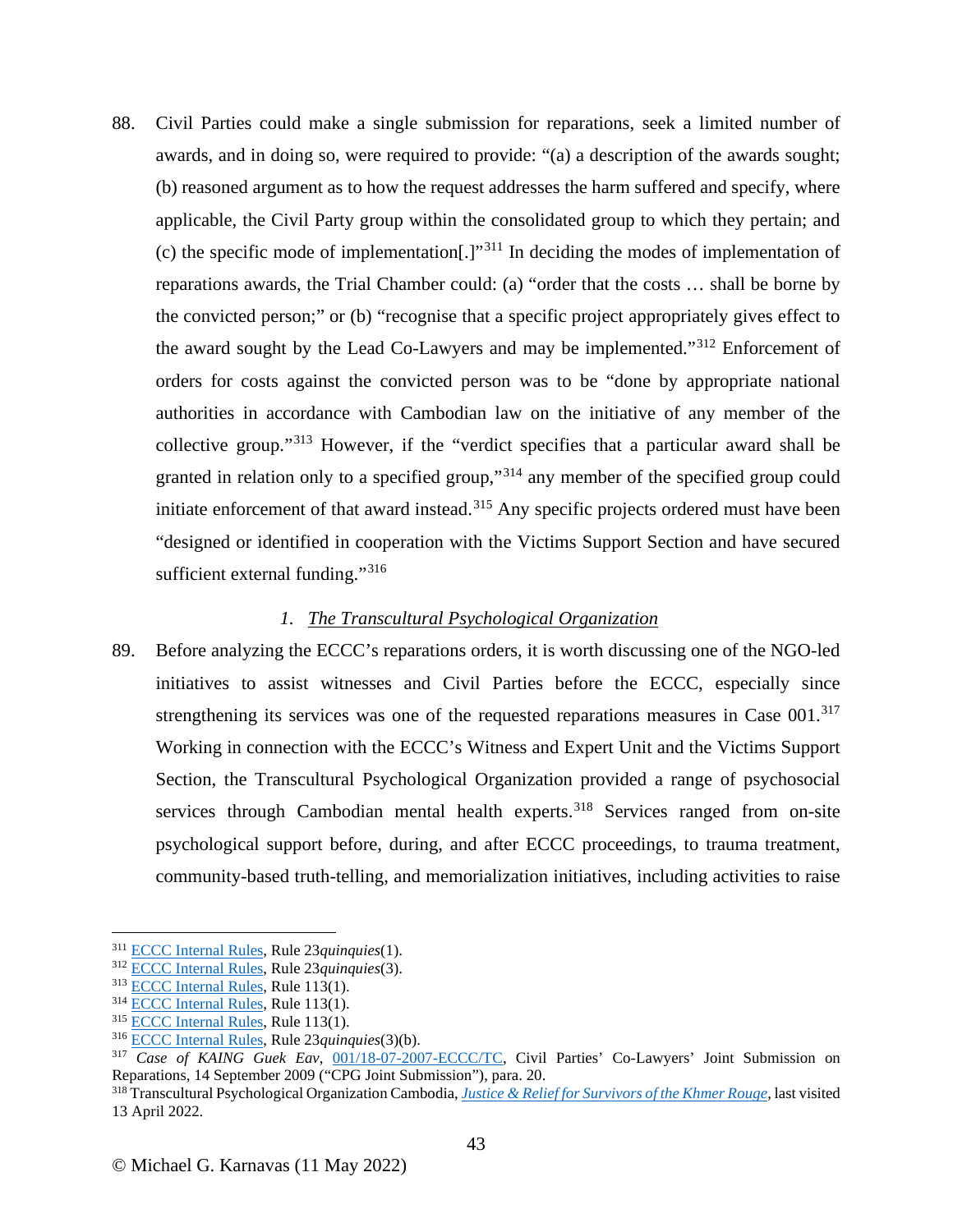awareness of trauma, torture, and mental health issues within the wider Cambodian population.[319](#page-43-0)

90. The Transcultural Psychological Organization offered services primarily to ECCC Civil Parties as well as their families and communities.<sup>[320](#page-43-1)</sup> One such service included "testimonial" therapy" in which a counselor assists the individual in processing painful memories into written testimony to be read aloud by monks or other religious officials in the presence of survivors, community members, local authorities, and  $NGOs.$ <sup>[321](#page-43-2)</sup> While the Transcultural Psychological Organization's services were not provided *as* a reparations benefit and suffered from funding issues, much can be learned from its experience and challenges.<sup>[322](#page-43-3)</sup>

## *2. Prosecutor v. KAING Guek Eav ("Duch")* (2010-2012)

91. In April 1999, S-21 Chairman Kaing *Guek Eav* (alias "Duch") emerged from obscurity in western Cambodia after becoming a born-again Christian.<sup>[323](#page-43-4)</sup> He spoke to western journalists fully admitting to his role as Chairman of  $S-21^{324}$  $S-21^{324}$  $S-21^{324}$  describing the gruesome details of the executions performed at S-21, and implicated other Khmer Rouge cadres such as Nuon Chea, Khieu Samphân, Ieng Sary, Kè Pork, and Ta Mok.<sup>[325](#page-43-6)</sup> He was arrested in May 1999 and was detained for more than eight years by the Cambodian Military Court.<sup>[326](#page-43-7)</sup> He was then transferred and tried as the first Accused before the ECCC in Case 001, where he was convicted of crimes against humanity, including murder, extermination, enslavement, imprisonment, torture, persecution on political grounds, and other inhumane  $acts.327$  $acts.327$ 

<span id="page-43-0"></span><sup>319</sup> *Id.* 

<span id="page-43-1"></span><sup>320</sup> *Id.* 

<span id="page-43-2"></span><sup>321</sup> *Id.* 

<span id="page-43-3"></span><sup>322</sup> Open Society Justice Initiative, *[Performance And Perception: The Impact Of The Extraordinary Chambers In The](https://www.justiceinitiative.org/uploads/106d6a5a-c109-4952-a4e8-7097f8e0b452/performance-perception-eccc-20160211.pdf.)  [Courts Of Cambodia](https://www.justiceinitiative.org/uploads/106d6a5a-c109-4952-a4e8-7097f8e0b452/performance-perception-eccc-20160211.pdf.)*, 2016, p. 92.

<span id="page-43-4"></span><sup>&</sup>lt;sup>323</sup> *See* Anthony C. LoBaido, *[Pol Pot's Nazi-Style Experiments](http://www.wnd.com/1999/06/3715/)*, WND, 7 June 1999, last visited 13 April 2022; Nic<br>Dunlop and Nate Thayer, *Duch Confesses*, Far Eastern Economic Review, 6 May 1999.

<span id="page-43-5"></span><sup>&</sup>lt;sup>324</sup> See Christophe Peschoux[,](http://natethayer.typepad.com/blog/2011/11/duch-confesses-he-was-the-chief-executioner-in-one-of-historys-most-murderous-regimes-now-hes-a-born.html) *[Interview with Kaing Guek Eav, also known as Duch, Chairman of S-21](https://repository.monash.edu/items/show/1304#?c=0&m=0&s=0&cv=0)*, Monash University, 28-29 April 1999; Nic Dunlop and Nate Thayer, *[Duch Confesses](http://natethayer.typepad.com/blog/2011/11/duch-confesses-he-was-the-chief-executioner-in-one-of-historys-most-murderous-regimes-now-hes-a-born.html)*, Far Eastern Economic Review, 6 May 1999.

<span id="page-43-6"></span><sup>325</sup> *See* Christophe Peschoux, *[Interview with Kaing Guek Eav, also known as Duch, Chairman of S-21](https://repository.monash.edu/items/show/1304#?c=0&m=0&s=0&cv=0)*, Monash University, 28-29 April 1999, p. 10-15, 21-24.<br><sup>326</sup> Case of KAING Guek Eav, 001/18-07-2007/ECCC-OCIJ, Closing Order, 8 August 2008, D99, paras. 3, 166, 626.

<span id="page-43-8"></span><span id="page-43-7"></span><sup>&</sup>lt;sup>327</sup> Case of KAING Guek Eav, [001/18-07-2007/ECCC/TC,](https://www.eccc.gov.kh/sites/default/files/documents/courtdoc/20100726_Judgement_Case_001_ENG_PUBLIC.pdf) Judgement, 26 July 2010, E188 ("Duch Trial Judgment"), para. 567.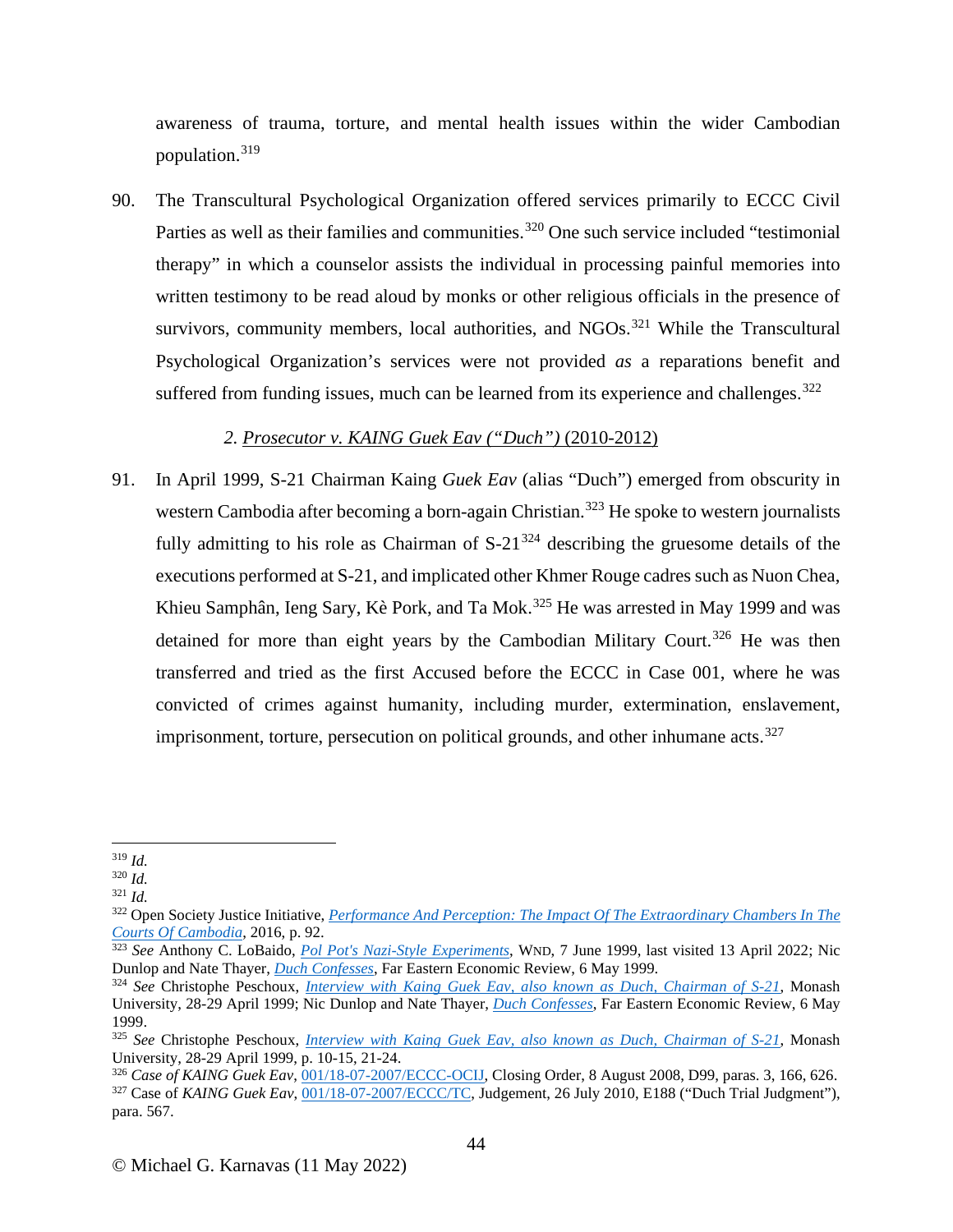- 92. The Civil Party Groups ("CPGs") in Case 001 against Duch claimed that they were either direct or indirect victims of the events at  $S-21$  and  $S-24$  security centers,  $328$  with 21% of the CPGs specifically requesting a form of reparation for medical-related services.<sup>[329](#page-44-1)</sup> These CPGs argued that other reparations programs, such as the Program for Reparations and Comprehensive Health Care for Victims of Human Rights Violations in Chile (discussed in Part IV below), provided victims free counseling and support for psychological and other mental problems, and that torture, forced labor, malnutrition, and poor conditions of detention during the DK period deeply impacted the health of the victims.<sup>[330](#page-44-2)</sup>
- 93. The CPGs argued that the scope of ECCC Internal Rule 23 allowed for the creation and support of medical centers and counseling, since they are "vital in facilitating broader societal recognition."<sup>[331](#page-44-3)</sup> At a minimum, the CPGs requested that the reparations award against Duch include:

the compilation and dissemination of statements of apology made by KAING Guek Eav throughout the trial acknowledging the suffering of victims, including comments by the Civil Parties; access to free medical care (both physical and psychological), including free transportation to and from medical facilities; funding of educational programs which inform Cambodians of the crimes committed under the Khmer Rouge regime and at S-21 in particular; erection of memorials and pagoda fences at S-21 (Choeung Ek and Prey Sar) as well as in the local communities of the Civil Parties; and inclusion of the names of the Civil Parties in Case 001 in the final judgment, along with a description of their connection to  $S-21$ .<sup>[332](#page-44-4)</sup>

94. Considering Duch's indigence, the CPGs requested that the Trial Chamber should "declare the ECCC competent to ensure reparation awards are implemented by the RGC in accordance with its international obligations, or by the Victims Unit through a voluntary trust fund."[333](#page-44-5) The CPGs further requested that the Victims Unit be given a mandate to undertake wider consultation (beyond that of the Civil Party Groups) on how reparations can be approached in the Cambodian context, and that the Trial Chamber "delineate its

<span id="page-44-0"></span><sup>328</sup> *Id.,* paras. 645-649.

<span id="page-44-1"></span><sup>329</sup> Case of *KAING Guek Eav*, [001/18-07-2007-ECCC/TC,](https://www.eccc.gov.kh/sites/default/files/documents/courtdoc/E159_3_EN.pdf) Civil Parties' Co-Lawyers' Joint Submission on Reparations, 14 September 2009 ("CPG Joint Submission"), E159/3, para. 17.

<span id="page-44-5"></span><span id="page-44-4"></span>

<span id="page-44-3"></span><span id="page-44-2"></span><sup>&</sup>lt;sup>330</sup> *Id.*, paras. 18-21.<br><sup>331</sup> *Id.*, paras. 8-10.<br><sup>332</sup> <u>Duch Trial Judgment</u>, para. 652.<br><sup>333</sup> *Id.*, para. 653[; CPG Joint Submission,](https://www.eccc.gov.kh/sites/default/files/documents/courtdoc/E159_3_EN.pdf) para. 2, fn. 3.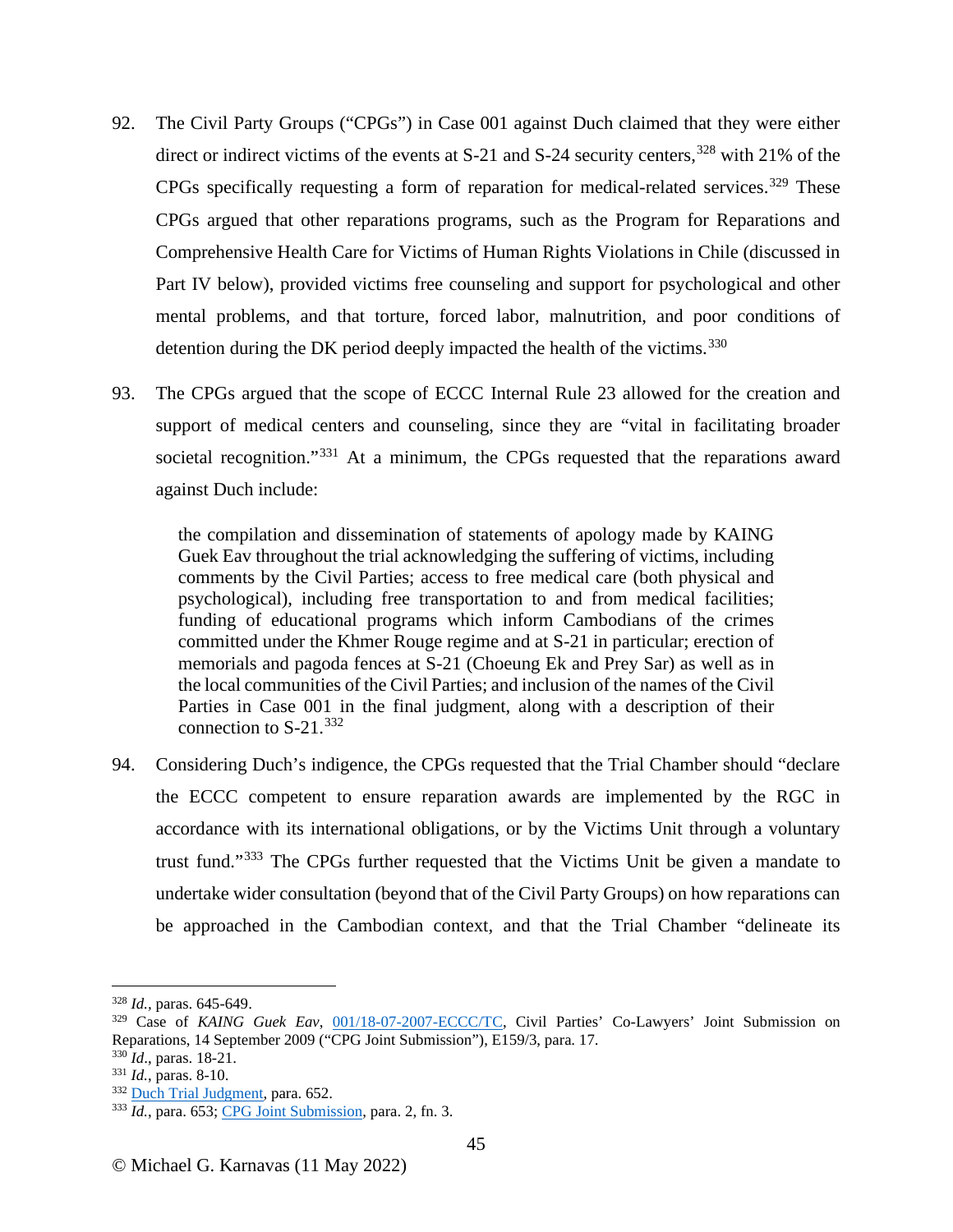framework for the enforcement and implementation of any reparations awards."[334](#page-45-0) The CPGs also requested that the Transcultural Psychosocial Organization, which had already been providing free psychological assistance to witnesses and CPGs, should be "supported and reinforced" through a reparation award.<sup>[335](#page-45-1)</sup>

- 95. The Trial Chamber granted only two reparations requests to: (a) include the names of civil parties and their relatives who died at S-21 in its judgment; and (b) compile and publish statements of apology by the convicted person.<sup>[336](#page-45-2)</sup> It held that the ECCC "lacks the competence to enforce reparations awards," that reparations can only be enforced within the Cambodian court system,<sup>[337](#page-45-3)</sup> and that reparations at the ECCC were intended to be essentially symbolic rather than compensatory.<sup>[338](#page-45-4)</sup> Considering "the large number of Civil Parties" expected before the ECCC and the inevitable difficulties of quantifying the full extent of losses suffered by an indeterminate class of victims," it reasoned that such limitations on the Trial Chamber's powers to award reparations were considered necessary.<sup>[339](#page-45-5)</sup>
- 96. The Trial Chamber justified its refusal to grant specific reparations by holding that it cannot impose legal obligations on the Cambodian Government, and that the Court lacks the resources to fulfill such obligations. It explained that unlike regional human rights courts, the ECCC is not empowered to adjudicate questions of State responsibility and to order States to make reparations to their citizens upon a finding of gross violations of international human rights.<sup>[340](#page-45-6)</sup> Specifically, it found that the ECCC has no jurisdiction over Cambodian or other national authorities or international bodies and that there is no mechanism allowing the ECCC to substitute or supplement awards made against an indigent accused with funds provided by national authorities or third parties.<sup>[341](#page-45-7)</sup> Finding that the ECCC Internal Rules limit the type of reparations that it may accord to victims, the Trial Chamber stated that, at most, it can "merely encourage national authorities, the international community and other

<span id="page-45-4"></span>

<span id="page-45-0"></span><sup>334</sup> *Case of KAING Guek Eav*, [001/18-07-2007-ECCC/TC,](https://www.eccc.gov.kh/sites/default/files/documents/courtdoc/E159_7_EN.pdf) Civil Party Group 1 – Final Submission, E159/7, 10 November 2009, para. 124.

<span id="page-45-1"></span><sup>335</sup> [CPG Joint Submission,](https://www.eccc.gov.kh/sites/default/files/documents/courtdoc/E159_3_EN.pdf) para. 20.

<span id="page-45-3"></span><span id="page-45-2"></span><sup>336</sup> [Duch Trial Judgment,](https://www.eccc.gov.kh/sites/default/files/documents/courtdoc/20100726_Judgement_Case_001_ENG_PUBLIC.pdf) paras. 667-668. 337 *Id.*, para. 661. 338 *Id.* 

<span id="page-45-5"></span><sup>339</sup> *Id.* 

<span id="page-45-6"></span><sup>340</sup> *Id*., para. 663. 341 *Id*, paras. 662-663.

<span id="page-45-7"></span>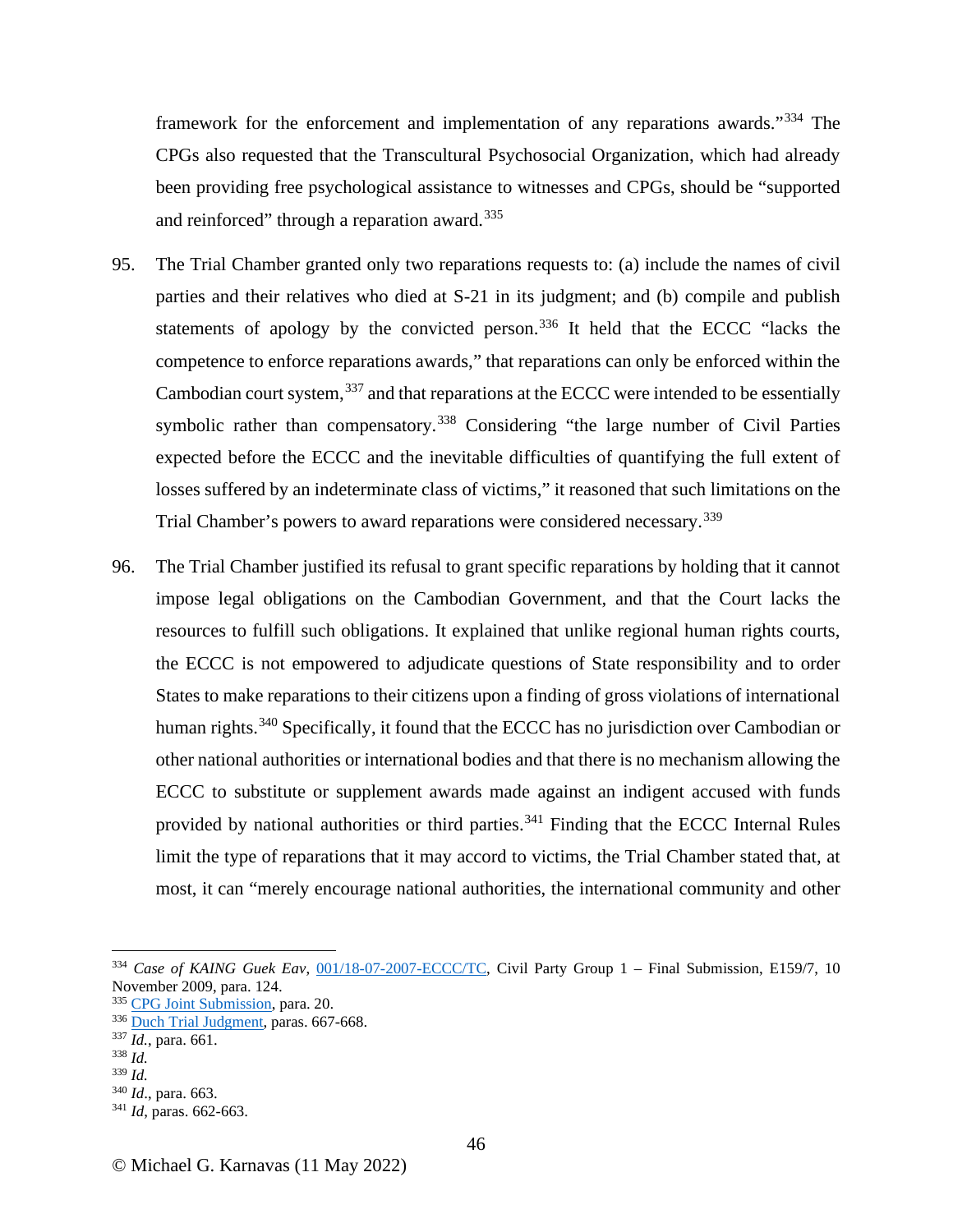potential donors to show solidarity to the victims by providing financial and other forms of support that contributes to their rehabilitation, reintegration, and restoration of dignity."<sup>[342](#page-46-0)</sup>

- 97. Accordingly, the Trial Chamber found that the CPG's requests for access to free healthcare and educational resources were "outside the scope of available reparations before the ECCC."[343](#page-46-1) The requested measures "by their nature [were] not symbolic but instead designed to benefit a large number of individual victims" and were neither particularized nor readily quantifiable within the available resources of the Chamber."<sup>[344](#page-46-2)</sup> Reasoning that the "provision of free medical care to a large and indeterminate number of victims may purport to impose obligations upon national healthcare authorities,"<sup>[345](#page-46-3)</sup> the Trial Chamber considered that even if such awards could be considered moral or collective reparations consistent with the Internal Rules, "proof would be required as to the link between the measure sought by each claimant and the crimes for which KAING Guek Eav has been found responsible."[346](#page-46-4)
- 98. On appeal, the CPGs claimed that the Trial Chamber erred because: (a) the ECCC can order reparations that require the government's assistance in "non-pecuniary and administrative support rather than a financial contribution;"<sup>[347](#page-46-5)</sup> and (b) Duch's indigence should not prevent the ECCC from issuing reparation orders because such orders are not dependent on the convicted person's financial capacity.<sup>[348](#page-46-6)</sup> The Supreme Court Chamber found no errors on these two issues.
- 99. The Supreme Court Chamber held that because both the ECCC's reparation mandate is limited to convicted persons and the ECCC framework does not provide for a mechanism to invite representations from the State, it would violate principles of procedural fairness to "bind orders against the State."[349](#page-46-7) Agreeing with the Trial Chamber's reasoning that the ECCC Chambers have no jurisdiction over matters that are not statutorily conferred upon

<span id="page-46-1"></span><span id="page-46-0"></span><sup>342</sup> *Id*. 343 *Id*., para. 674. 344 *Id.*

<span id="page-46-3"></span><span id="page-46-2"></span><sup>345</sup> *Id.*

<span id="page-46-4"></span><sup>346</sup> *Id.*

<span id="page-46-5"></span><sup>&</sup>lt;sup>347</sup> *Case of KAING Guek Eav*, <u>001/18-07-2007-ECCC/TC</u>, Appeal Against Judgment on Reparations by Co-Lawyers For Civil Parties- Group 2, 2 November 2010, F13, paras. 21-25.

<span id="page-46-7"></span><span id="page-46-6"></span><sup>&</sup>lt;sup>348</sup> Case of KAING Guek Eav, 001/18-07-2007-ECCC/SC, 3 February 2012 (["Duch Appeal Judgment"](https://www.eccc.gov.kh/sites/default/files/documents/courtdoc/Case%20001AppealJudgementEn.pdf)), para. 636. <sup>349</sup> *Id.*, para. 656 (citing [ICC Rome Statute,](https://www.icc-cpi.int/sites/default/files/RS-Eng.pdf) as amended on 29 November 2010, Art. 75(3), which allows the ICC to invite representations from or on behalf of interested States).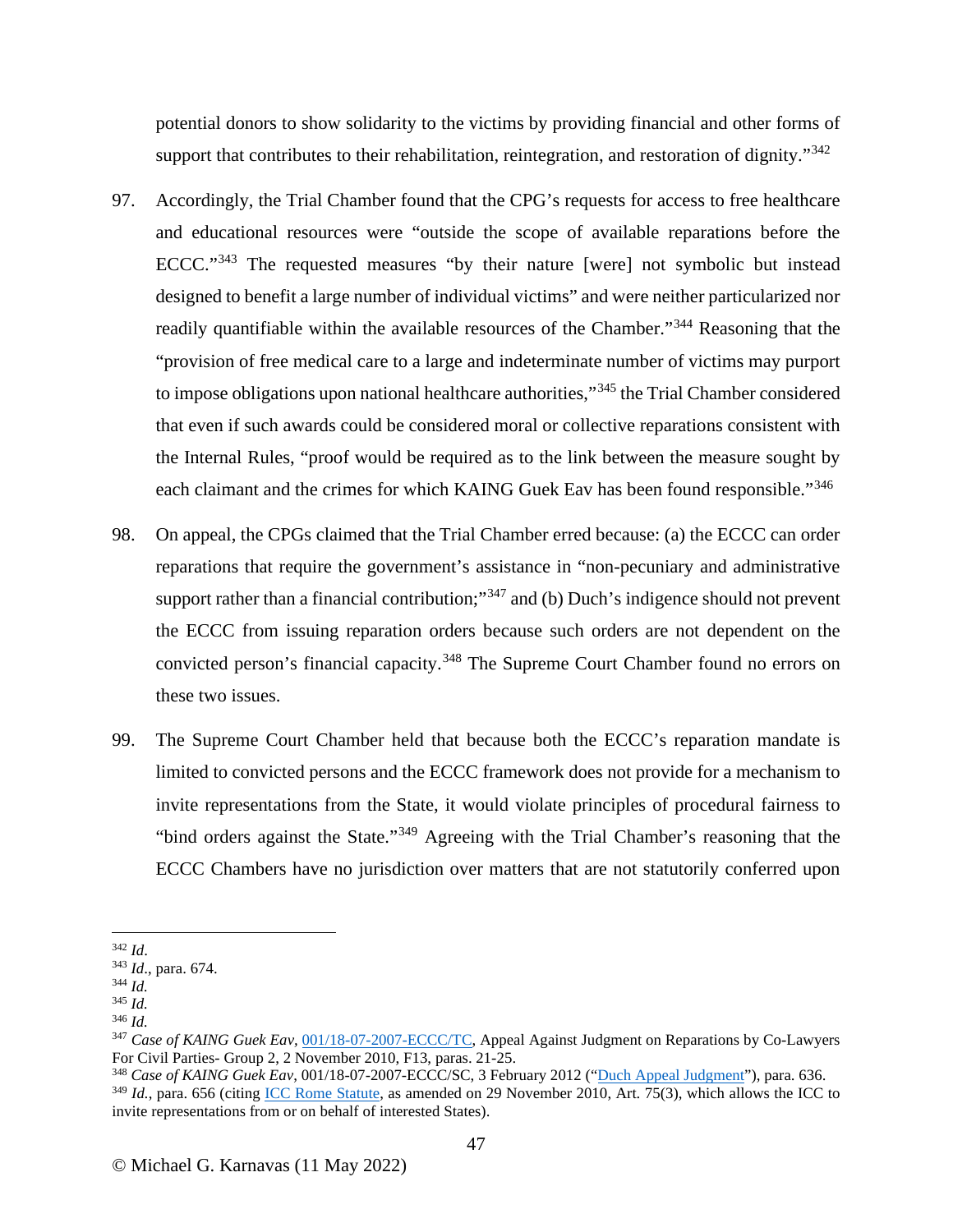them,[350](#page-47-0) the Supreme Court Chamber considered that any reparation claim is "predestined for rejection" if it seeks "in effect, a measure falling within governmental prerogatives," including in claims for "State apology, organisation of health care, institution of national commemoration days, and naming of public buildings after the victims."[351](#page-47-1) Nonetheless, it also held that domestic courts "are bound to give effect to the ECCC reparation orders against convicted persons, similar to any other reparation order issued by domestic courts."[352](#page-47-2)

100. The Supreme Court Chamber also affirmed the Trial Chamber's "implicit finding" that it is necessary to limit reparation awards to what can realistically be implemented, "in consideration of the actual financial standing of the convicted person."[353](#page-47-3) Considering the indigent nature of the convicted person, the Supreme Court Chamber held that an award must be practically attainable in accordance with the ECCC reparations framework, which limits reparations requests to those "seeking a limited number of measures" and provides that "proposed projects are to be financed either by the convicted person or by external donors."[354](#page-47-4)

### *3. The Addendum to the Agreement*

101. On 11 and 26 August 2021, representatives of the UN and RGC signed an Addendum to the Agreement, based on consultations on transitional arrangements for the completion of the work of the ECCC and performance of residual functions.<sup>[355](#page-47-5)</sup> The Addendum entered into force on 12 January 2022, following approval by the UN General Assembly and promulgation and signing of the instrument of ratification by the RGC.<sup>[356](#page-47-6)</sup> Article 2 of the Addendum specifies the residual functions of the ECCC, which include, among other things, dealing with appeals to the Supreme Court Chamber, review applications and proceedings

<span id="page-47-2"></span>

<span id="page-47-1"></span><span id="page-47-0"></span><sup>&</sup>lt;sup>350</sup> [Duch Appeal Judgment,](https://www.eccc.gov.kh/sites/default/files/documents/courtdoc/Case%20001AppealJudgementEn.pdf) para. 663.<br><sup>351</sup> *Id.*, para. 664. <br><sup>352</sup> *Id.*, para. 665 (citing ECCC Internal Rule 113(1) and the [Criminal Procedure Code of the Kingdom of Cambodia,](https://www.oecd.org/site/adboecdanti-corruptioninitiative/46814242.pdf) 2007, Art. 496 regarding the enforcement of civil penalties).<br><sup>353</sup> Duch Appeal Judgment, para. 668.

<span id="page-47-4"></span><span id="page-47-3"></span> $\overline{1d}$ , para. 668, fn. 1343 (noting that "even though the Internal Rules have been recently amended so as to expand the reparation measures available to the ECCC," under Internal Rule 23*quinquies* (Rev. 8), the proposed projects in the reparations requests are to be financed either by the convicted person or by external donors). *See also* ECCC Internal Rules, Rule 23*quinquies*.

<span id="page-47-6"></span><span id="page-47-5"></span><sup>&</sup>lt;sup>355</sup> Addendum to the Agreement between the Royal Government of Cambodia and the United Nations concerning the prosecution under Cambodian law of crimes committed during the period of Democratic Kampuchea on the Transitional Arrangements and the Completion Work of the Extraordinary Chambers, 11 and 26 August 2021. <sup>356</sup> ECCC Website, [Addendum to the UN-RGC Agreement Enters into Force,](https://www.eccc.gov.kh/en/articles/addendum-un-rgc-agreement-enters-force) 12 January 2022.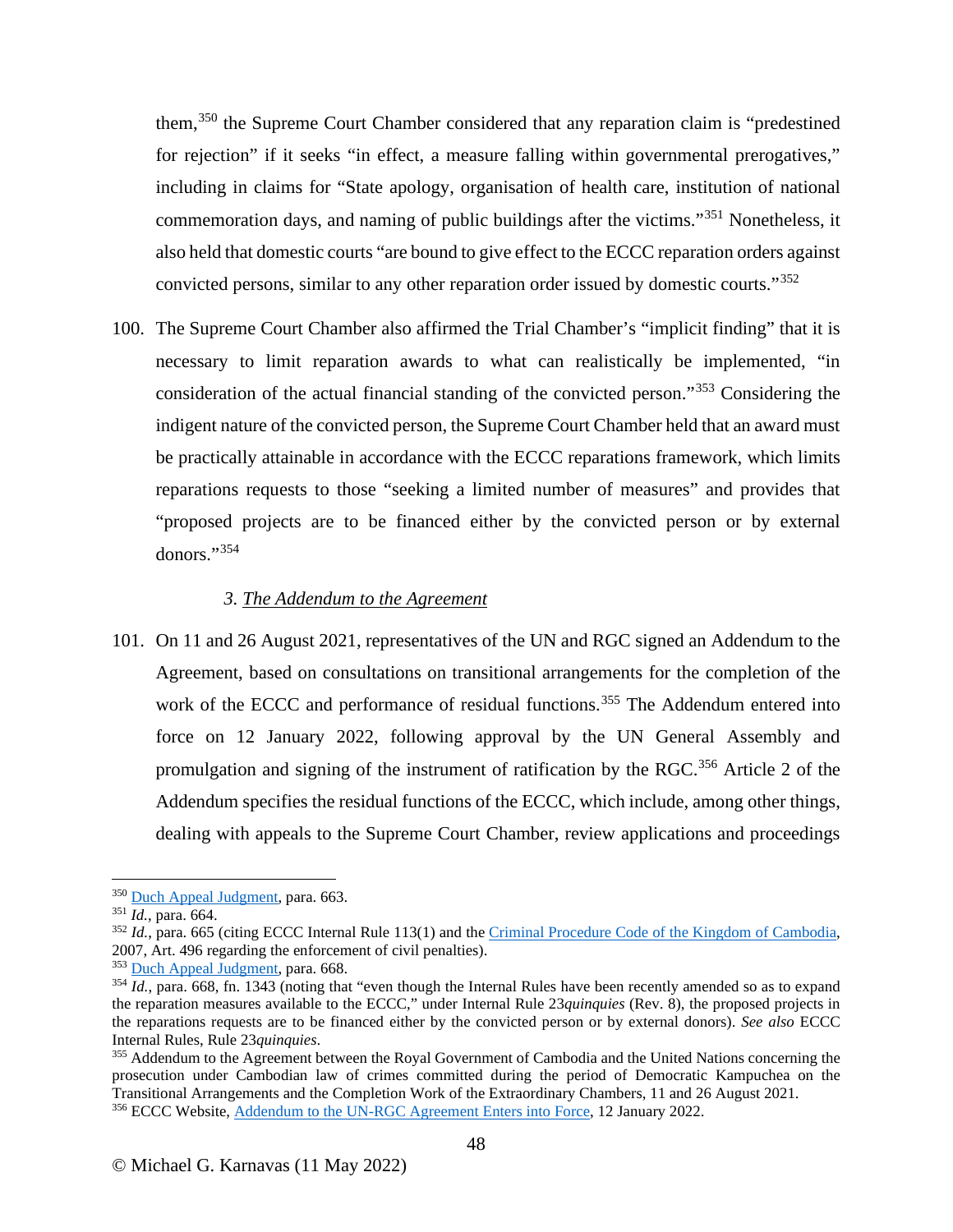for revision of final judgments, sanctions or referral to competent authorities for offences against the administration of justice, enforcement of sentences and treatment of convicted prisoners, preservation of archives, and responses to requests for access to documents.

- 102. Concerning victims, Article 2 requires the ECCC to "continue to … provide for the protection of victims," "disseminate information to the public regarding the Extraordinary Chambers," and to "monitor the enforcement of reparations awarded to the Civil Parties." Seemingly, the Addendum goes further than the Internal Rules in providing for the protection of *victims* – as opposed to only those who the ECCC qualified as Civil Parties.<sup>[357](#page-48-0)</sup> As welcoming as this may be, Article 2, regrettably, does not grant authority to revise or expand the mere symbolic reparations awarded by the ECCC Chambers or otherwise provide a basis for implementing meaningful reparations that tangibly address victims' day-to-day needs, such as healthcare initiatives.
- 103. Prior to the RGC's and UN's signing of the Addendum, on 2 July 2021, the Office of Administration nominated Judges You Ottara and Claudia Fenz as Co-Rapporteurs to review the draft Addendum and provide an advisory report by 1 December 2021 with "explanations for and recommendations on possible undertakings appropriate to and meaningful for victims…."[358](#page-48-1) Issuing a call for contributions on 2 September 2021, the Co-Rapporteurs reached out to all stakeholders of the ECCC to submit "ideas for possible victim-related initiatives which could be implemented at the ECCC under Article 2 of the Draft Addendum."[359](#page-48-2) In line with Article 2 of the Addendum, the Co-Rapporteurs indicated in

<span id="page-48-0"></span><sup>357</sup> *See supra* Part III, paras. 86-87. To be admitted as a Civil Party at the ECCC, the individual must have been "clearly identified" and demonstrated that he/she had in fact suffered physical, material, or psychological injury which was a direct consequence of one of the crimes alleged against the charged person.[" ECCC Internal Rules,](https://www.eccc.gov.kh/sites/default/files/legal-documents/Internal_Rules_Rev_9_Eng.pdf) Rule 23*bis*(1). In Case 002, which concerned events throughout the entirety of Cambodia during the DK period, only 3,866 persons were admitted as Civil Parties, which, when considering the events and those impacted, effectively disenfranchised the vast majority of victims. *Case of NUON Chea et al.*, 002/19-09-2007-ECCC-OCIJ, [Closing Order,](https://www.eccc.gov.kh/sites/default/files/documents/courtdoc/D427Eng.pdf) 15 September 2010, D427, para. 1613.

<span id="page-48-1"></span><sup>358</sup> Advisory Report, Victim-Related Activities of the ECCC During the Residual Phase, 1 December 2021 ("Advisory Report"), p. 10-11. *See also* ECCC Website, [Co-Rapporteurs on Residual Functions Related to Victims Deliver Their](https://www.eccc.gov.kh/en/articles/co-rapporteurs-residual-functions-related-victims-deliver-their-report)  [Report,](https://www.eccc.gov.kh/en/articles/co-rapporteurs-residual-functions-related-victims-deliver-their-report) 1 December 2021; ECCC Website, Call for Contribution of Ideas of the Extraordinary Chambers in the Courts of Cambodia (ECCC) Residual Functions Related to Victims, 2 September 2021.

<span id="page-48-2"></span><sup>&</sup>lt;sup>359</sup> Advisory Report, p. 11. ECCC Website, Call for Contribution of Ideas of the Extraordinary Chambers in the Courts [of Cambodia \(ECCC\) Residual Functions Related to](https://eccc.gov.kh/en/articles/call-contribution-ideas-extraordinary-chambers-courts-cambodia-eccc-residual-functions) Victims, 2 September 2021.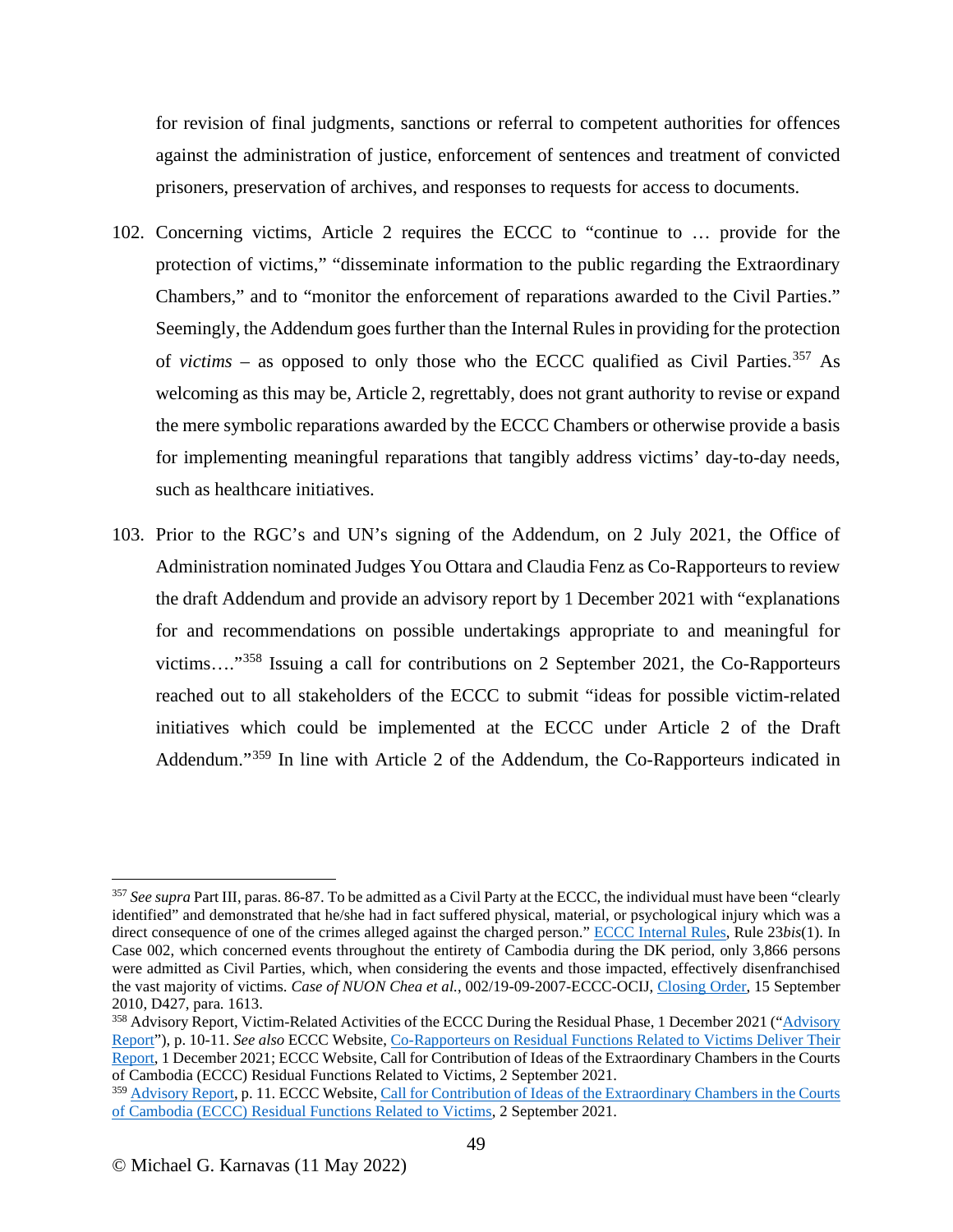their call for contributions that the term "victim" was "not limited to those who participated in legal proceedings before the ECCC."[360](#page-49-0)

- 104. On 2 December 2021, the Co-Rapporteurs submitted their advisory report to the Office of Administration, which published it publicly on 17 March  $2022$ <sup>[361](#page-49-1)</sup> While the advisory report notes that some contributors recommended mental healthcare initiatives, there is little to no discussion of these proposals, let alone any endorsement.<sup>[362](#page-49-2)</sup> Perhaps this is since, as the Co-Rapporteurs seem to acknowledge, neither the Agreement nor Establishment Law envisaged reparations and the Judge-made ECCC Internal Rules had to "adapt to the procedural realities of trying mass crimes."[363](#page-49-3)
- 105. Having considered the proposals by contributors and having analyzed the residual legal frameworks of other international(ized) criminal courts and tribunals, the Co-Rapporteurs considered that the SCSL's residual projects – such as publication of jurisprudence and best practices, establishment of an SCSL peace museum, archives development, and national capacity building measures such as a national witness protection program, improvement of detention standards, and training of police prosecutors – could inform potential projects at the ECCC.<sup>[364](#page-49-4)</sup>
- 106. As innovative as the SCSL measures for restorative and sustained transitional justice are, they do not acknowledge the importance of healthcare as an essential need of victims. Moreover, many of the capacity building/transitional justice initiatives that were implemented in Sierra Leone have already been implemented in Cambodia in some form since the 1990s by the UN Transitional Authority in Cambodia.<sup>[365](#page-49-5)</sup> Despite these

<span id="page-49-0"></span><sup>&</sup>lt;sup>360</sup> ECCC Website, <u>Call for Contribution of Ideas of the Extraordinary Chambers in the Courts of Cambodia (ECCC)</u><br>Residual Functions Related to Victims, 2 September 2021.

<span id="page-49-1"></span><sup>&</sup>lt;sup>361</sup> ECCC Website, Advisory Report by Co-Rapporteurs on [Residual Functions Related to Victims Is Published,](https://www.eccc.gov.kh/en/articles/advisory-report-co-rapporteurs-residual-functions-related-victims-published) 17 March 2022.<br><sup>362</sup> <u>Advisory Report</u>, p. 27.

<span id="page-49-2"></span>

<span id="page-49-3"></span> $\frac{363}{\text{Advisory Report}}$ , p. 22.<br>  $\frac{364}{\text{Advisory Report}}$ , p. 14-19.

<span id="page-49-5"></span><span id="page-49-4"></span><sup>&</sup>lt;sup>365</sup> For example, the UN Transitional Authority in Cambodia's human rights component trained Cambodian police, prosecutors, defence lawyers, and judges, and monitored court proceedings in Cambodia to promote due process. Dennis McNamara, *UN Human Rights Activities in Cambodia: An Evaluation*, in ALICE H. HENKIN (ED.), HONORING HUMAN RIGHTS 58-60 (2000); TREVOR FINDLAY, [CAMBODIA THE LEGACY AND LESSONS OF UNTAC](https://www.sipri.org/sites/default/files/files/RR/SIPRIRR09.pdf) (SIPRI 1995), p. 67; John C. Brown, *Training Defenders of Human Rights*, *PHNOM PENH POST*, 18 June 1993.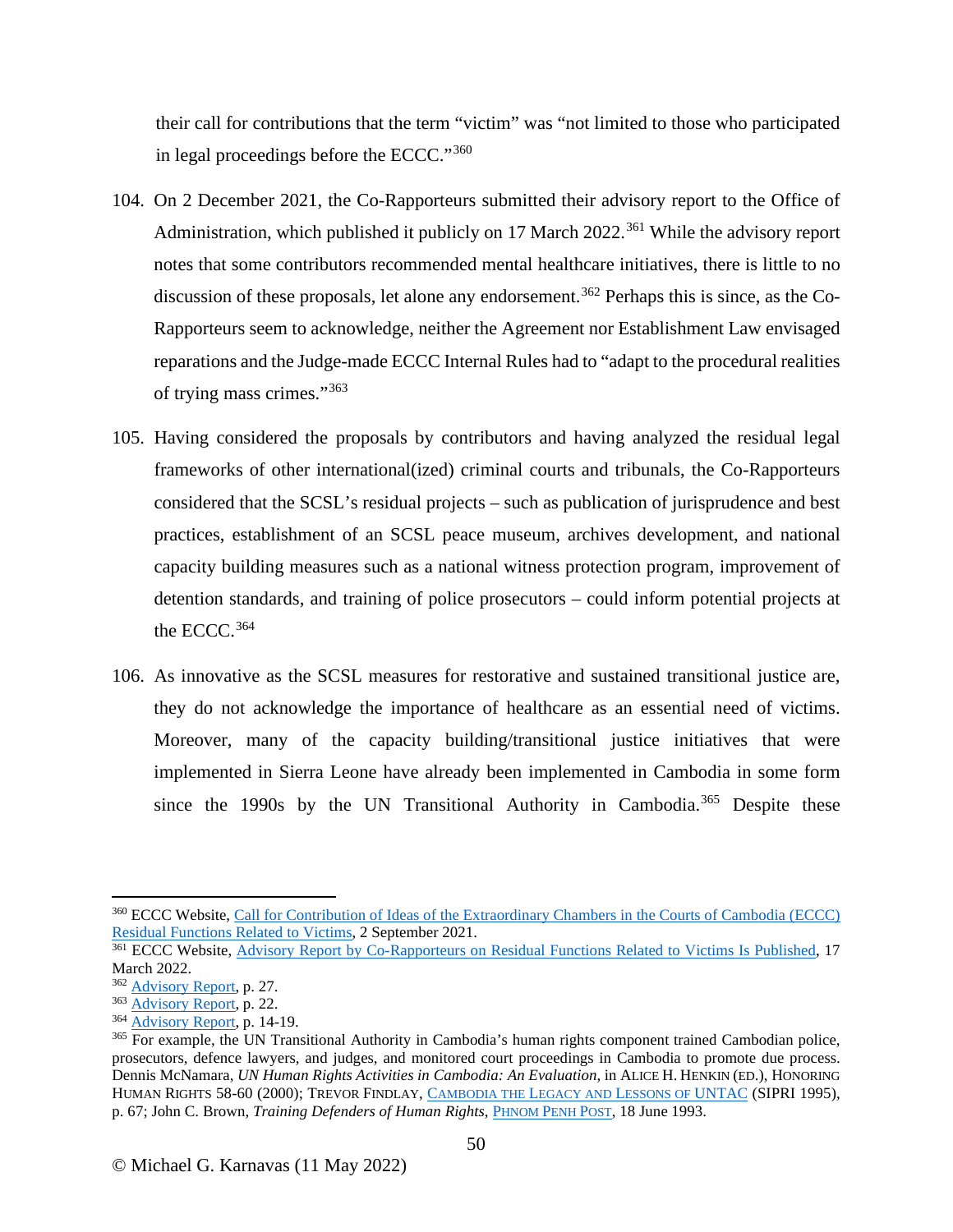shortcomings, the advisory report is a positive step that reaffirms the need to explore ways of capitalizing on the ECCC's legacy in furthering transitional justice in Cambodia.

107. In sum, the ECCC framework confers no legal authority to the ECCC Chambers to order the provision of healthcare as a form of reparations. Considering that neither the Agreement nor the Establishment Law provide for reparations, as well as the limited authority given to the ECCC judges in drafting the Internal Rules, it is no surprise that reparations at the ECCC were intended to be symbolic, rather than compensatory. Enforcement of any reparations awards issued by the ECCC would be left to the RGC – which, as noted above in the introduction, lacks the capacity to provide even basic healthcare services to victims of the DK period. Given these limitations, transitional justice principles can provide a more flexible process to provide healthcare services to victims of the DK period.

#### **Part IV: Transitional justice and sustainable health development**

108. While international(ized) criminal courts and tribunals seek the prosecution of individuals involved in committing mass atrocities, their capacity to contribute to long-term peace can be limited.<sup>[366](#page-50-0)</sup> A more permanent path to lasting peace in post-conflict societies may be better served through a holistic set of transitional justice measures that also address root economic and social inequalities which prevent societies from truly healing. In particular, as the toll on public health and the lingering health inequalities in post-conflict societies is often as large or larger than that experienced during the conflict – since governments in many instances have diverted resources for corrupt use and/or for military use  $367$  – scholars and truth and reconciliation commissions have suggested that expanding access to adequate health services and making them more equitable may help address root inequalities that threaten the potential for long-term peace.<sup>[368](#page-50-2)</sup> Part IV first analyzes the principles, goals, and

<span id="page-50-1"></span><span id="page-50-0"></span><sup>&</sup>lt;sup>366</sup> See <u>UN Secretary-General Report</u>, paras. 46-47.<br><sup>367</sup> Peter Dixon, *Transitional Justice and Development* in RESEARCH HANDBOOK ON TRANSITIONAL JUSTICE 159, 169<br>(Cheryl Lawther et al., eds. 2017).

<span id="page-50-2"></span><sup>&</sup>lt;sup>368</sup> *Justice and opportunity costs*, 42 THIRD WORLD Q. 1696, 1700 (2021) (arguing that international support for health systems can make a positive contribution not only on individual lives but also towards establishing a more durable peace); *see e.g.,* Margaret E. Kruk et. al., *Rebuilding health systems to improve health and promote statebuilding in post-conflict countries: A theoretical framework and research agenda*, 70 SOC. SCI. MED. 89, 92 (2010) (arguing that the "health system is a face of the state as much as the police and the judiciary and as such can strengthen accountability of state institutions and can contribute to the post-conflict reconstruction process"); Truth and Reconciliation Commission of South Africa, *[Truth and Reconciliation Commission of South Africa Report -](https://www.sahistory.org.za/sites/default/files/volume5_0.pdf) Vol. 5*, 29 October 1998, p. 308.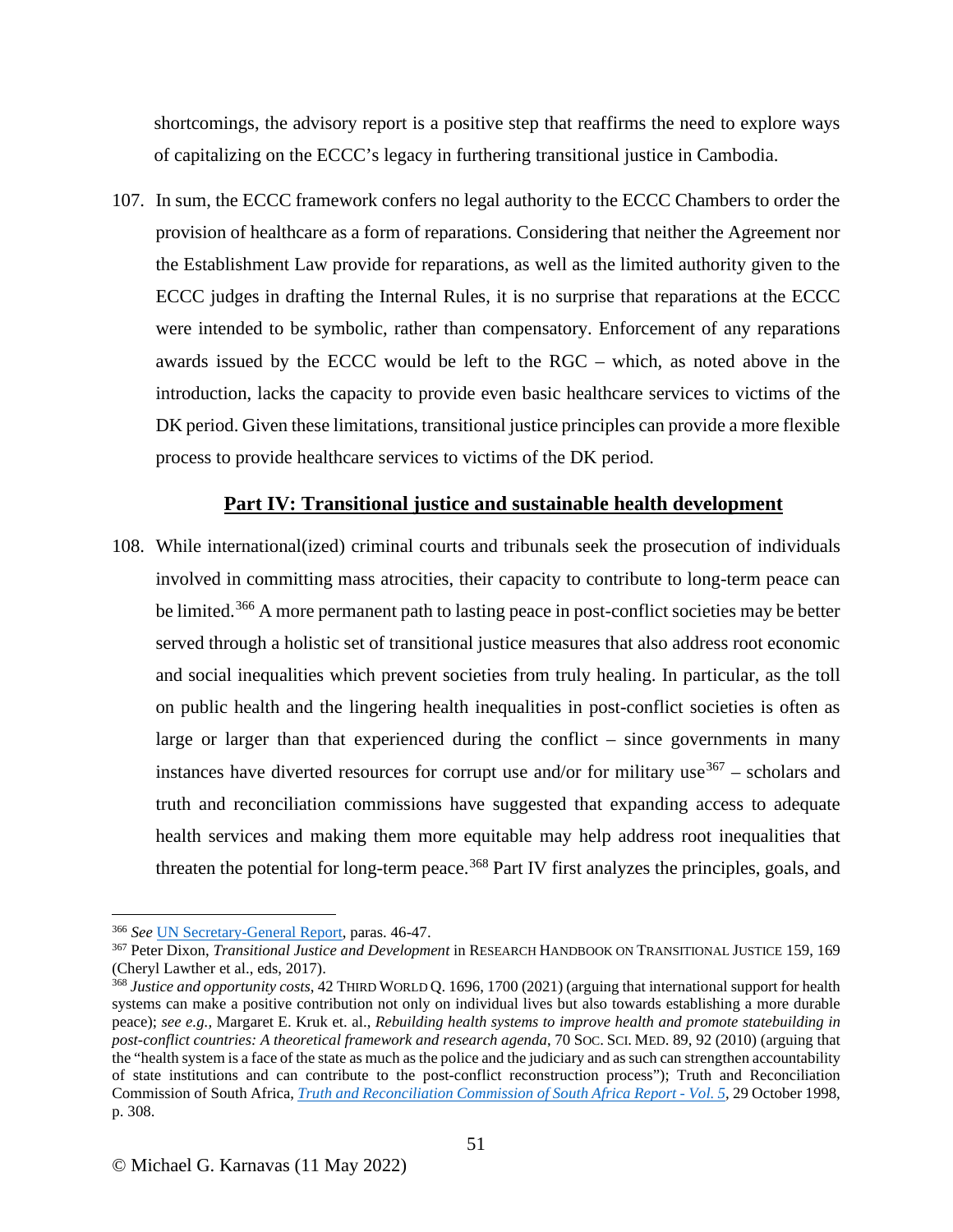scope of transitional justice before looking at how transitional justice and sustainable health development can be operationalized in post-conflict societies through case studies on healthbased reparation programs and sustainable development projects.

## **A. The principles, goals, and scope of transitional justice**

- 109. Transitional justice encompasses the "full range of processes and mechanisms" associated with a society's attempt to come to terms with a legacy of large-scale past abuses, in order to ensure accountability, serve justice, and achieve reconciliation.<sup>[369](#page-51-0)</sup> Transitional justice mechanisms may take the form of trials, truth-seeking by truth commissions or similar processes, reparation awards, institutional reforms, legislative measures that seek reconciliation through other means such as development measures, or a combination of these instruments.[370](#page-51-1) Grounded in the goals of accountability, justice, and reconciliation, transitional justice recognizes that in order to adequately deal with legacies of mass atrocities the components of "criminal justice, truth-telling, reparations[,] and vetting," should not serve merely as isolated measures but rather as integrative mechanisms, addressing the root causes of conflict, the cultivation of trust, and recognition of victims.<sup>[371](#page-51-2)</sup>
- 110. There is no one-size-fits-all transitional justice approach in post-conflict States.<sup>[372](#page-51-3)</sup> For instance, the UN Secretary-General in his report on the rule of law and transitional justice in

<span id="page-51-0"></span><sup>369</sup> [UN Secretary-General Report,](https://documents-dds-ny.un.org/doc/UNDOC/GEN/N04/395/29/PDF/N0439529.pdf?OpenElement) para. 8; UN Secretary General, *[Guidance Note of the Secretary General: UN](https://www.un.org/ruleoflaw/files/TJ_Guidance_Note_March_2010FINAL.pdf)  [Approach to Transitional Justice,](https://www.un.org/ruleoflaw/files/TJ_Guidance_Note_March_2010FINAL.pdf)* March 2010, p. 2, *see also* Paul Seils, *[The Place of Reconciliation in Transitional](https://www.ictj.org/sites/default/files/ICTJ-Briefing-Paper-Reconciliation-TJ-2017.pdf)  [Justice](https://www.ictj.org/sites/default/files/ICTJ-Briefing-Paper-Reconciliation-TJ-2017.pdf)*, ICTJ, June 2017, p. 1.

<span id="page-51-1"></span><sup>370</sup> Peter Dixon, *Transitional Justice and Development* in RESEARCH HANDBOOK ON TRANSITIONAL JUSTICE 163 (Cheryl Lawther et al., eds, 2017); *see also* [UN 2008 Rule-of-Law Report,](https://www.refworld.org/docid/47ea6ebf2.html) p. 2 (observing that there is an "understanding of the need to link ... different justice initiatives."); *see e.g.,* UN Development Programme, *From [Justice for the Past to Peace and Inclusion for the Future: A Development Approach to Transitional Justice](https://www.undp.org/publications/justice-past-peace-and-inclusion-future-development-approach-transitional-justice)* (2020), p. 14, 57. *See also e.g.*, Annual Report of the UN High Commissioner for Human Rights and Reports of the Office of the UN High Commissioner and the Secretary-General- Analytical study on human rights and transitional justice, UN Doc. [A/HRC/12/18](https://undocs.org/A/HRC/12/18) (6 August 2009), para. 3 (noting that transitional justice should also "seek to more comprehensively address the root causes of conflicts and the related violations of all rights, including civil, political, economic, social[,] and cultural rights"), paras. 8-50 (listing examples of transitional justice efforts through: (1) truth seeking; (2) prosecutions; (3) reparation programs; (4) institutional reforms; and (5) national consultations through meaningful public participation).

<span id="page-51-2"></span><sup>&</sup>lt;sup>371</sup> Report of the Special Rapporteur on the promotion of truth, justice, reparation and guarantees of non-recurrence, Pablo de Greiff, UN Doc. No. [A/HRC/21/46,](https://undocs.org/A/HRC/21/46) 9 August 2012, para. 20 (citing the UN Secretary-General Report's definition of transitional justice and the four elements in articulating the normative principles and the goals of transitional justice); *see* [UN Secretary-General Report,](https://undocs.org/S/2004/616) para. 8; *see e.g.*, The European Union, *[The EU's Policy](https://eeas.europa.eu/archives/docs/top_stories/pdf/the_eus_policy_framework_on_support_to_transitional_justice.pdf)  [Framework on support to transitional justice](https://eeas.europa.eu/archives/docs/top_stories/pdf/the_eus_policy_framework_on_support_to_transitional_justice.pdf)*, 16 November 2015 (citing the UN Secretary General's report and the four elements in defining transitional justice and the basis for the EU's framework on transitional justice).

<span id="page-51-3"></span><sup>372</sup> *See* [UN Secretary-General Report,](https://undocs.org/S/2004/616) p. 1 (summary). *See also*, [UN 2008 Rule-of-Law Report,](https://www.refworld.org/docid/47ea6ebf2.html) p. 2 (observing that "there is no single [transitional justice] approach that will work everywhere.").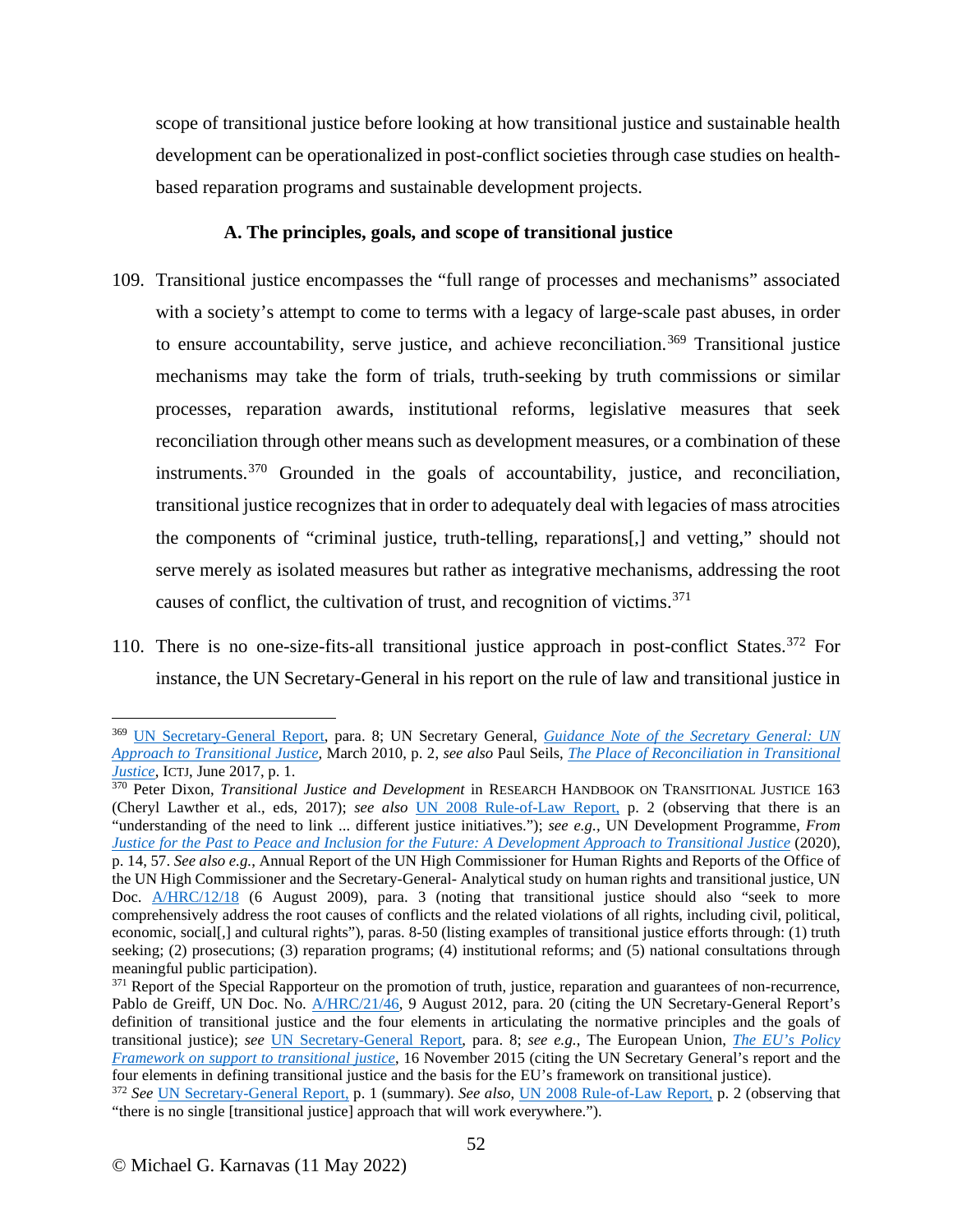conflict and post-conflict societies, stated in general that unfortunately, the international community did not provide rule of law assistance that is adequate to the national context, finding that sustainable approaches must begin with an analysis of the national context.<sup>[373](#page-52-0)</sup> The Special Rapporteur on the promotion of truth, justice, reparation and guarantees of nonrecurrence also opines that transitional justice mechanisms must be victim-centered, since truth-seeking, prosecutions, and reparations can only be considered as successful transitional justice measures if victims can meaningfully participate in their design.  $374$  While mechanisms such as reparations that provide a direct link between conflict-related harms and victims' needs may help pave the way toward addressing larger social and economic inequalities,[375](#page-52-2) development takes a broader approach that seeks the achievement of a "higher quality of life for all people," particularly through economic and social measures.  $376$ 

111. Development measures serve as a distinct transitional justice mechanism by seeking to address root economic and social causes of past mass atrocities that may render post-conflict societies vulnerable to instability. $377$  Although development programs may not require the State's acknowledgment of its role in large-scale human rights abuses  $378$  or necessarily enhance a victim's "sense of recognition" because they provide basic goods to the entire population,<sup>[379](#page-52-6)</sup> development is focused instead on influencing the "interrelated processes of social, political, and economic change."[380](#page-52-7) Development initiatives may not only complement reparations and other transitional justice measures but can actually enhance

<span id="page-52-1"></span><span id="page-52-0"></span><sup>&</sup>lt;sup>373</sup> UN Secretary-General Report, para. 15.<br><sup>374</sup> Report of the Special Rapporteur on the promotion of truth, justice, reparation and guarantees of non-recurrence, Pablo de Greiff, UN Doc. No[. A/HRC/21/46,](https://undocs.org/A/HRC/21/46) 9 August 2012, para. 54.

<span id="page-52-2"></span><sup>375</sup> Peter Dixon, *Transitional Justice and Development* in RESEARCH HANDBOOK ON TRANSITIONAL JUSTICE 175 (Cheryl Lawther et al., eds, 2017).<br><sup>376</sup> Pablo de Greiff, *Articulating the Links Between Transitional Justice and Development: Justice and Social* 

<span id="page-52-3"></span>*Integration*, *in* TRANSITIONAL JUSTICE AND DEVELOPMENT: MAKING CONNECTIONS 28, 33 (Pablo de Greiff and Roger Duthie eds., Social Science Research Council 2009) (suggesting that development broadly "refers to questions of economic growth, and perhaps distribution"); [Agenda for Development,](https://documents-dds-ny.un.org/doc/UNDOC/GEN/N97/774/79/PDF/N9777479.pdf?OpenElement) Adopted by General Assembly Resolution 51/240 of 20 June 1997, para. 1.

<span id="page-52-4"></span><sup>&</sup>lt;sup>377</sup> See UN General Assembly, Review of the UN peacebuilding architecture, UN Doc. No. **A/RES/70/262**, 12 May 2016, para. 12 (emphasizing that a comprehensive approach to transitional justice that includes poverty reduction and the extension of legitimate State authority is critical to "preventing countries from lapsing or relapsing into conflict"); *see also* UNDP 2020 Report, p. 57; *see also* UN Secretary-General Report, para. 4. 378 *See* [Special Rapporteur 2014 Report on Reparations,](https://undocs.org/en/A/69/518) para. 61.

<span id="page-52-7"></span><span id="page-52-6"></span><span id="page-52-5"></span><sup>379</sup> *See* [UN 2008 Rule-of-Law Report,](https://www.refworld.org/docid/47ea6ebf2.html) p. 26; *see e.g.,* Christopher J. Colvin, *Overview of the Reparations Program in South Africa*, *in* THE HANDBOOK ON REPARATIONS 176, 208 (Pablo de Greiff, ed., 2006) (explaining South African apartheid victims' discontent for the government's development oriented goals that largely ignored reparation programs that would have recognized victims' suffering). <sup>380</sup> *Id.*, p. 159.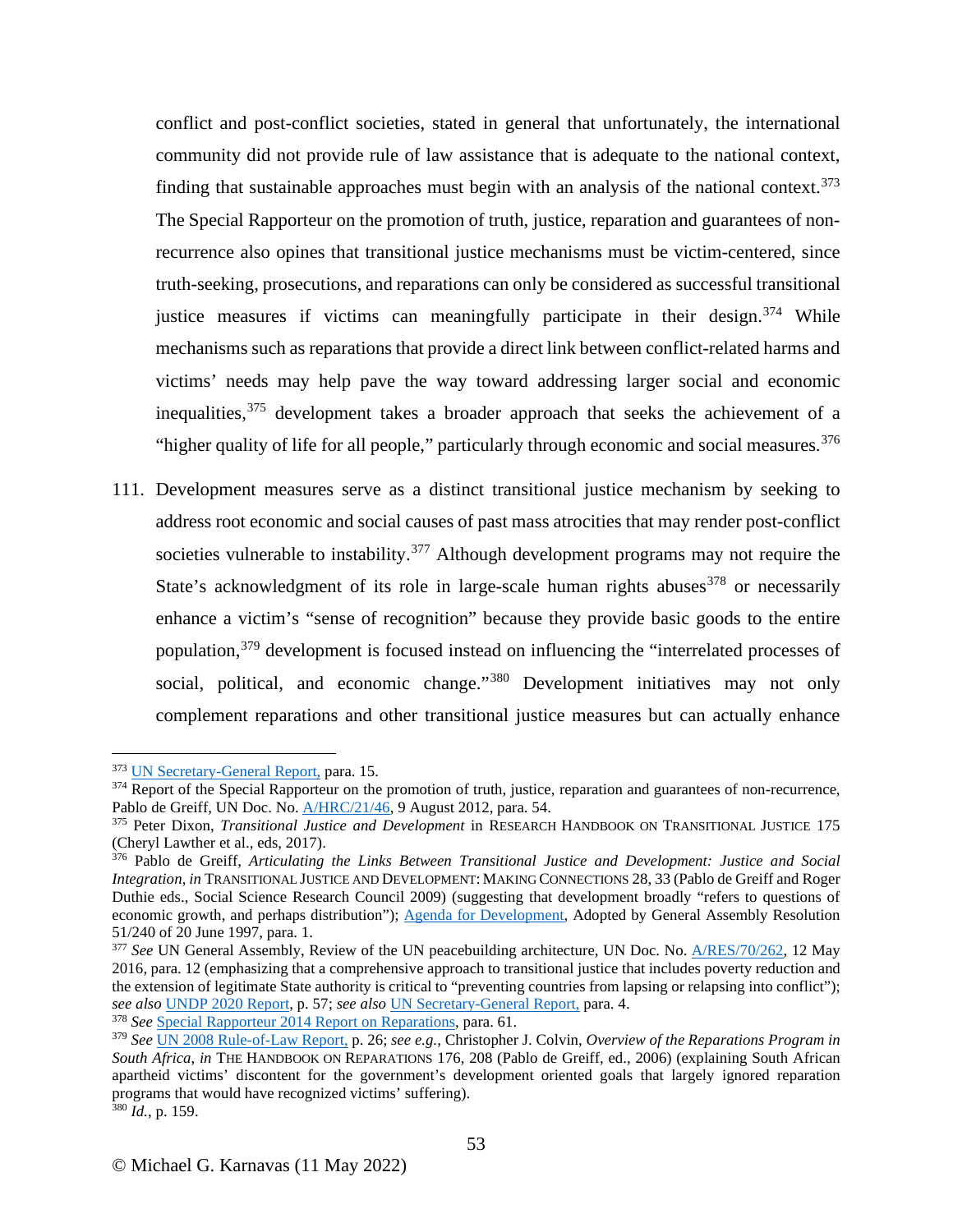those measures towards a more sustainable peace. [381](#page-53-0) For example, strengthening a State's capacity through the provision of broad public goods and services such as healthcare can make the State more capable in delivering reparation awards.<sup>[382](#page-53-1)</sup>

112. The provision of healthcare services targeting victims' needs as part of a development measure, as opposed to narrower and/or short-term reparation awards for individual victims, can serve transitional justice goals by helping to establish trust in the government through greater access to services, building accountable institutions, and the inclusion of marginalized groups.<sup>[383](#page-53-2)</sup> Such provision of health services may not only lead to the fulfillment of the right to an effective remedy but may also foster a greater sense of citizenship for victims. [384](#page-53-3) The provision of health and educational services may also expose gaps in existing institutions, which may provide an incentive for improving them and the durability of national institutions more generally.<sup>[385](#page-53-4)</sup>

<span id="page-53-0"></span><sup>381</sup> UN Development Programme, *[From Justice for the Past to Peace and Inclusion for the Future: A](https://www.undp.org/publications/justice-past-peace-and-inclusion-future-development-approach-transitional-justice) Development [Approach to Transitional Justice](https://www.undp.org/publications/justice-past-peace-and-inclusion-future-development-approach-transitional-justice)*, 2020, p. 15; *see also* Pablo de Greiff, *Articulating the Links Between Transitional Justice and Development: Justice and Social Integration, in* TRANSITIONAL JUSTICE AND DEVELOPMENT: MAKING CONNECTIONS 28, 37 (Pablo de Greiff and Roger Duthie eds., Social Science Research Council 2009); *see also* Naomi Roht-Arriaza and Katharine Orlovsky, *A Complementary Relationship: Reparations and Development, in* TRANSITIONAL JUSTICE AND DEVELOPMENT: MAKING CONNECTIONS 170, 174, 205 (Pablo de Greiff and Roger Duthie eds., Social Research Council 2009).

<span id="page-53-1"></span><sup>382</sup> *See* [UN 2008 Rule-of-Law Report,](https://www.refworld.org/docid/47ea6ebf2.html) p. 22; *see also* Naomi Roht-Arriaza and Katharine Orlovsky, *A Complementary Relationship: Reparations and Development*, *in* TRANSITIONAL JUSTICE AND DEVELOPMENT: MAKING CONNECTIONS 170, 174, 205 (Pablo de Greiff and Roger Duthie eds., Social Research Council 2009).

<span id="page-53-2"></span><sup>383</sup> *See e.g.,* Geoffrey Swenson and Johannes Kniess, *International assistance after conflict: health, transitional justice and opportunity costs*, 42 THIRD WORLD Q. 1696, 1700 (2021) (arguing health aid is especially promising as a transitional justice measure because it has proven particularly successful in: (1) addressing urgent needs; (2) generating high levels of legitimacy; and (3) having a distributive effect); Sylvia Servaes and Natascha Zupan, *In Larger Justice: Linking Health Care, Transitional Justice and Peacebuilding*, 8 J. PEACEBUILDING DEV. 64 (2013); Margaret E. Kruk et. al., *Rebuilding health systems to improve health and promote statebuilding in post-conflict countries: A theoretical framework and research agenda*, 70 Soc. ScI. MED. 89, 92 (2010).<br><sup>384</sup> Report of the Special Rapporteur on the promotion of truth, justice, reparation and guarantees of non-recurrence

<span id="page-53-3"></span>on his global study on transitional justice, UN Doc. No. [A/HRC/36/50/Add.1,](https://undocs.org/en/A/HRC/36/50/Add.1) 7 August 2017, para. 65 (reporting that programs "that have taken a complex approach to their mix of benefits have been more successful in achieving basic transitional justice goals such as recognizing victims and fostering a sense of citizenship ... by providing a mix of both material reparations such as payments and social benefits ... which may in turn include provisions for education, health and housing"); *see also* [UN Declaration on Victims' Rights,](https://www.ohchr.org/en/professionalinterest/pages/victimsofcrimeandabuseofpower.aspx) paras. 14-17 (listing various forms of medical assistance victims should receive for crimes and abuses of power); *see also* Geoff Dancy and Eric Wiebelhaus-Brahm, *Bridge to Human Development or Vehicle of Inequality? Transitional Justice and Economic Structures*, 9 IJTJ 51, 52 (2015) (arguing that if economic and social inequalities such as healthcare are neglected, "we are left with only uncertain guarantees of nonrepetition [sic]").

<span id="page-53-4"></span><sup>&</sup>lt;sup>385</sup> UN Special Rapporteur on the promotion of truth, justice, reparation and guarantees of non-recurrence, Report on the promotion of truth, justice, reparation and guarantees of non-recurrence, UN Doc. No.  $A/68/345$ , 23 August 2013, para. 50.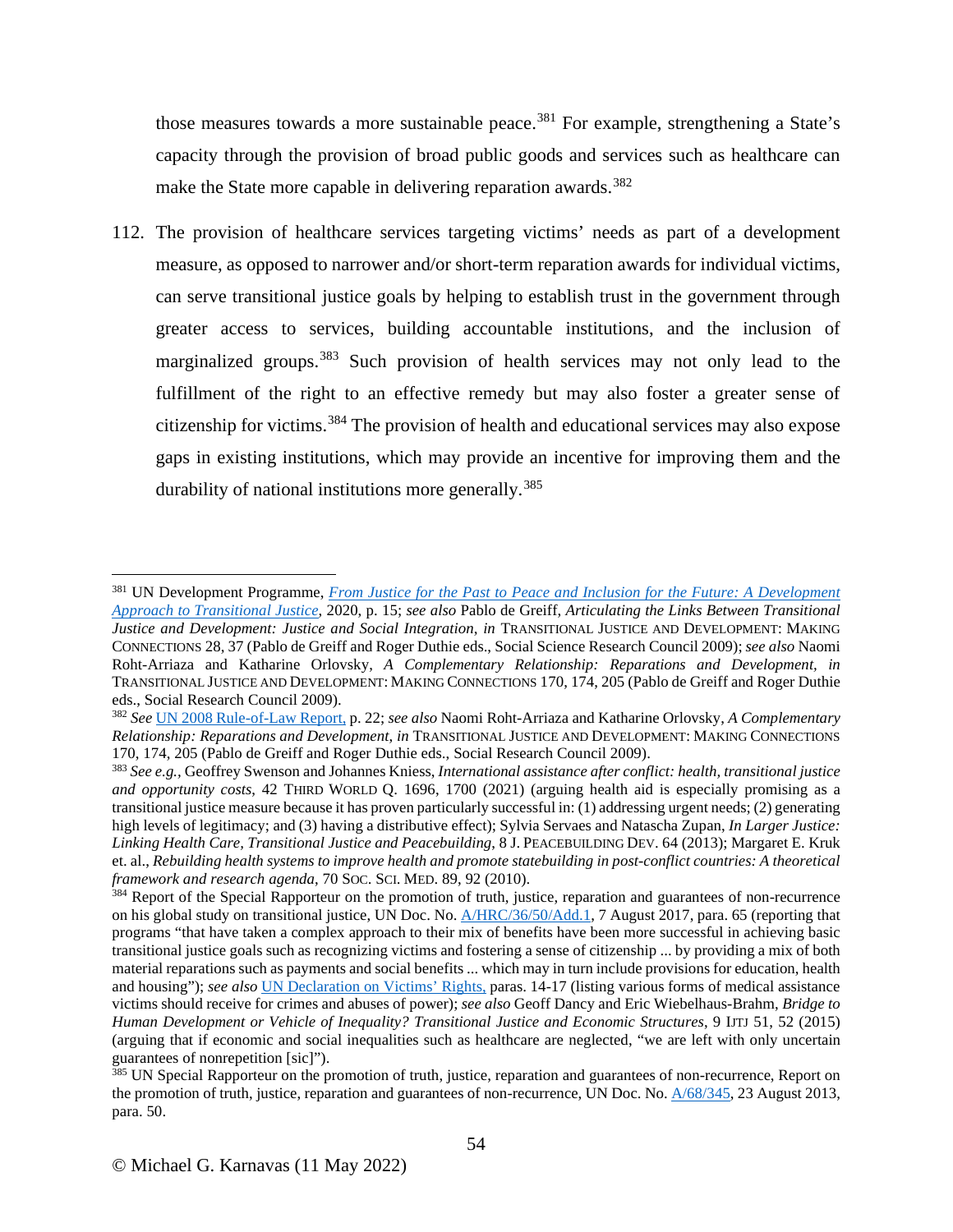# **B. Post-conflict healthcare reparations and sustainable development projects as a form of transitional justice**

113. The various truth and reconciliation commission recommendations on healthcare reparations and sustainable development projects analyzed below begin with those broader in scope and eventually moves to an example of a more targeted, NGO-led project for specific classes of victims and health services before concluding that there is considerable room to incorporate broader transitional justice mechanisms that promote healing and reconciliation for survivors and affected communities.

1. Building a sustainable national healthcare system in post-conflict East Timor

- 114. Indonesia occupied East Timor from 1975-1999, inflicting decades of violent repression on occupied East Timorese that included the intentional killing of civilians, forced displacement, sexual violence, and enforced disappearances.<sup>[386](#page-54-0)</sup> East Timor's eventual independence led to a Commission for Truth, Reception and Reconciliation ("CAVR"), backed by significant international support.<sup>[387](#page-54-1)</sup> The CAVR developed a number of victim-oriented measures, including the provision of psychosocial support.<sup>[388](#page-54-2)</sup> Although it initially pursued a more urgent and limited reparations mechanism for the most vulnerable victims based on the CAVR's recommendations, East Timor turned to a development focused restorative agenda that included its need to establish an entirely new healthcare system postindependence.[389](#page-54-3)
- 115. Establishing its new healthcare system in the immediate aftermath of the conflict, the government used international NGOs as temporary health service providers while also strengthening the health system's capacity in order to deliver care using more local human resources.[390](#page-54-4) NGOs were accepted as temporary health service providers and a "sustainable

<span id="page-54-0"></span><sup>386</sup> Commission for Reception, Truth, and Reconciliation Timor-Leste ("CAVR"), *[Chega! The Report of the](https://www.etan.org/etanpdf/2006/CAVR/Chega!-Report-Executive-Summary.pdf)  [Commission for Reception, Truth and Reconciliation in East Timor:](https://www.etan.org/etanpdf/2006/CAVR/Chega!-Report-Executive-Summary.pdf) Executive Summary*, 2005, p. 54, 73, 116.

<span id="page-54-1"></span> $387$  In particular, international support for peace and reconciliation in East Timor led to the creation of UNTAET, which was given complete administrative and executive authority in the territory under Chapter VII of the UN Charter by the UN Security Council. *See* UN Security Council, Resolution 1272, UN Doc. No. [S/RES/1272,](http://unscr.com/en/resolutions/doc/1272) 25 October 1999. 388 CHRISTINE EVANS, THE RIGHT TO REPARATION IN INTERNATIONAL LAW FOR VICTIMS OF ARMED CONFLICT 185 (Cambridge University Press 2012).

<span id="page-54-3"></span><span id="page-54-2"></span><sup>&</sup>lt;sup>389</sup> *See id.*, p. 202 (describing the criticism the East Timorese government received by "favoring a 'restorative justice' approach which omits reparations.").

<span id="page-54-4"></span><sup>&</sup>lt;sup>390</sup> Alvaro Alonso and Ruairí Brugha, *Rehabilitating the health system after conflict in East Timor: a shift from NGO to government leadership*, 21 HEALTH POLICY PLAN, 206, 210-11 (2006).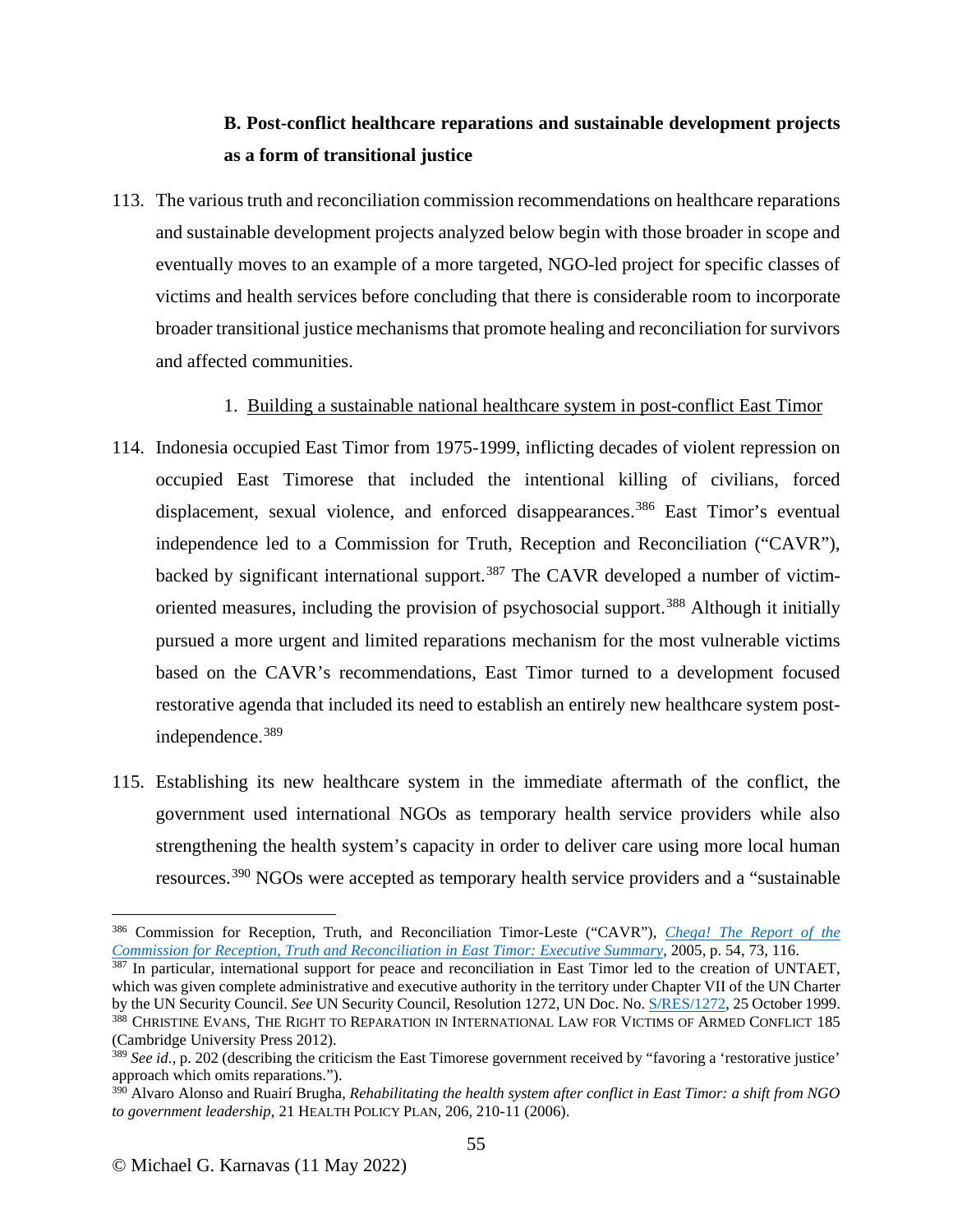consolidation of the emerging health system" with a limited role for NGOs took shape.<sup>[391](#page-55-0)</sup> In 2001, a policy formulation process was initiated with the aim of developing a comprehensive health plan that involved East Timorese in policy and decision-making.<sup>[392](#page-55-1)</sup> The eventual health policy framework "called for NGOs to work in close coordination with government institutions and follow priorities established by the Ministry of Health."[393](#page-55-2)

- 116. Challenges in negotiations between the government, donors, and NGOs included the NGOs' skepticism that the government had the capacity to manage the system without their assistance.<sup>[394](#page-55-3)</sup> The government resisted advice from donors and NGOs and instead implemented the new nationally-led health policy.<sup>[395](#page-55-4)</sup> After the policy's implementation, which included ending the role of NGOs as healthcare service providers, the government then issued a new procedure to assess NGO proposals since the country still relied on NGO assistance in more challenging areas of the country.<sup>[396](#page-55-5)</sup> Close collaboration with the emerging national health authority was key in the initial stages of the reconstruction.<sup>[397](#page-55-6)</sup>
- 117. Meanwhile, long-term development strategies were planned and eventually fully adopted in order to support a sustainable, local, and publicly driven health system.<sup>[398](#page-55-7)</sup> The Trust Fund for East Timor was established in June 2000 and managed by the World Bank, which paid mostly for the reconstruction of health centers and technical assistance.<sup>[399](#page-55-8)</sup> The Consolidated Trust Fund for East Timor, managed by UNTAET, helped fund national institutions and government salaries.[400](#page-55-9) The government's healthcare budget was financed by international aid through the UN Consolidated Fund for East Timor.<sup>[401](#page-55-10)</sup> A number of bilateral actors also contributed through non-military and non-emergency aid. [402](#page-55-11)
- <span id="page-55-0"></span><sup>391</sup> *Id.*
- <span id="page-55-1"></span><sup>392</sup> *Id.*, p. 211.
- <span id="page-55-2"></span><sup>393</sup> *Id.*, p. 212.
- <span id="page-55-3"></span><sup>394</sup> *Id.* <sup>395</sup> *Id.*
- <span id="page-55-5"></span><span id="page-55-4"></span><sup>396</sup> *Id.*, p. 213.
- <span id="page-55-6"></span><sup>397</sup> *Id.*
- <span id="page-55-7"></span><sup>398</sup> *Id.*
- <span id="page-55-9"></span><span id="page-55-8"></span><sup>399</sup> *Id*., p. 209-210. 400 *Id.*, p. 208. 401 *Id.*
- 
- <span id="page-55-11"></span><span id="page-55-10"></span>

<sup>402</sup> *Id.*, p. 209 (e.g., Japan, Portugal, European Union, and the United States).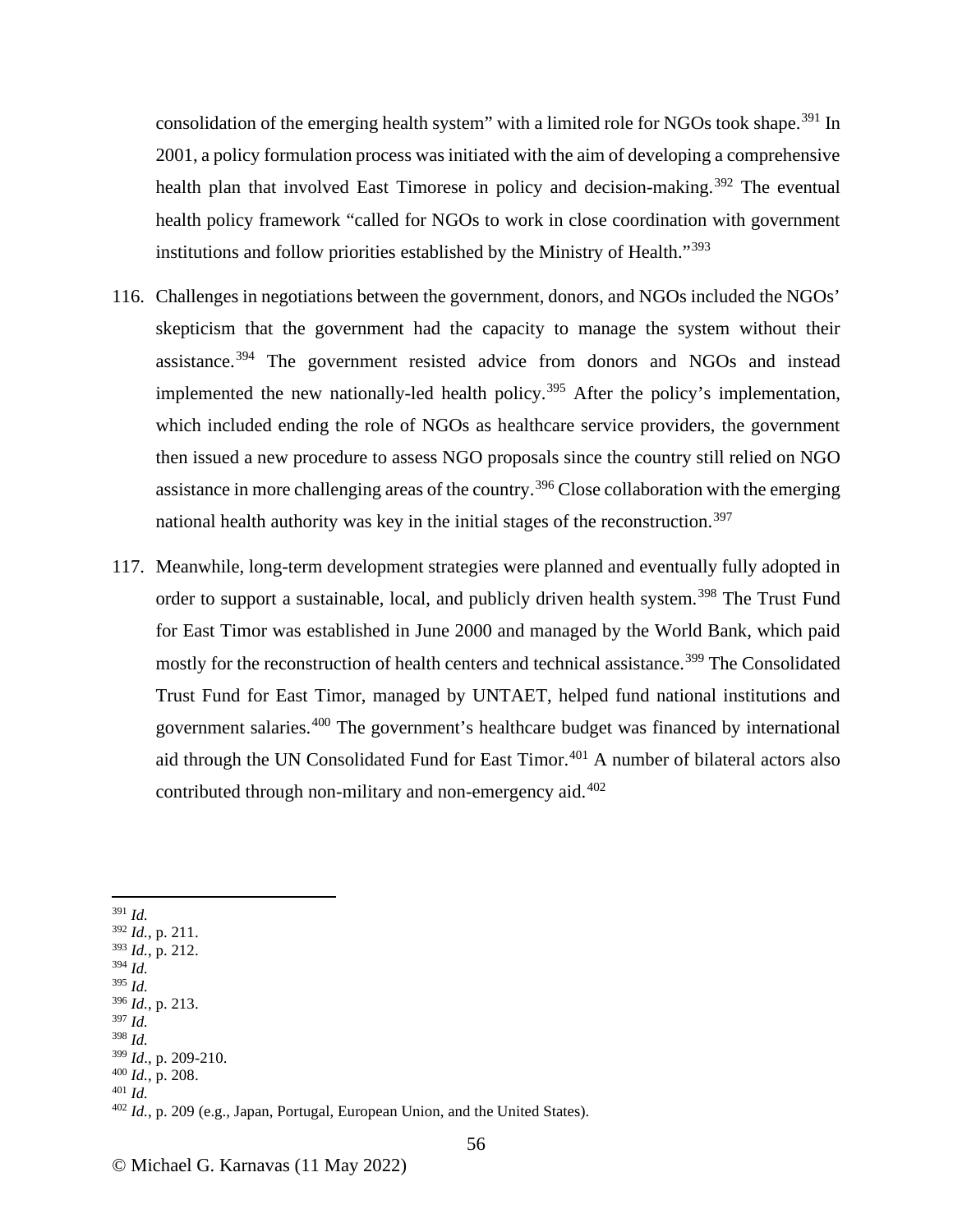- 118. After undertaking both a joint donor multi-sector and health-specific needs assessment led by the World Bank and the Interim Health Authority ("IHA"), an authority composed of local East Timorese and international health experts introduced a Health Sector Rehabilitation and Development Programme ("HSRDP") in 2000 that focused on: (a) "restoring access to basic services;" and (b) "developing health policy and systems for the future."[403](#page-56-0) Managed by the World Bank, HSRDP pooled money from several donor countries.[404](#page-56-1) An HSRDP II followed in 2001, funded through a second phase of the Trust Fund for East Timor.<sup>[405](#page-56-2)</sup> Biannual joint donor missions were held to coordinate negotiations with the government and to monitor progress and limit the "duplication of efforts and facilitated targeting of funding towards priority health sector activities." [406](#page-56-3)
- 119. Based on government data, the new government-led health system led to positive improvements in service utilization, geographic equality in service distribution, and workforce motivation even after the withdrawal of NGOs.<sup>[407](#page-56-4)</sup> Increased capacity and the development of a radio information system also helped to improve utilization, which served particularly useful during a 2002 measles outbreak.<sup>[408](#page-56-5)</sup> The World Bank continues to praise improvements in the healthcare system and its outcomes, including for progress in eradicating malaria in 2013.<sup>[409](#page-56-6)</sup>
- 120. The successes of the East Timor healthcare rehabilitation projects may not necessarily be transferrable to other similar settings. For instance, Alvaro Alonso of the London School of Hygiene and Tropical Medicine, and Ruairí Brugha of the Royal College of Surgeons in Dublin, Ireland remark that "[f]avourable preconditions existed before the reconstruction, including widespread recognition of the legitimacy of the transitional administration, social cohesion within the state, small size of the country, and coordination facilitated a high level

- 
- <span id="page-56-2"></span>
- <span id="page-56-3"></span><sup>406</sup> *Id.*

<span id="page-56-1"></span><span id="page-56-0"></span><sup>403</sup> *Id.*, p. 209-210. 404 *Id.*, p. 210. 405 *Id.*

<span id="page-56-4"></span><sup>407</sup> *Id*., p. 214 (citing unpublished data from 2000-2002 from the East Timor Ministry of Health). 408 *Id*. 206, 207, 214 (2006).

<span id="page-56-6"></span><span id="page-56-5"></span><sup>409</sup> World Health Organization, *[WHO Country Cooperation Strategy: Timor-Leste \(2015-2019\)](https://www.who.int/docs/default-source/searo/timor-leste/who-country-cooperation-strategy---timor-leste-2015-2019.pdf?sfvrsn=a6ee5e86_0)*, 2016, p. 9.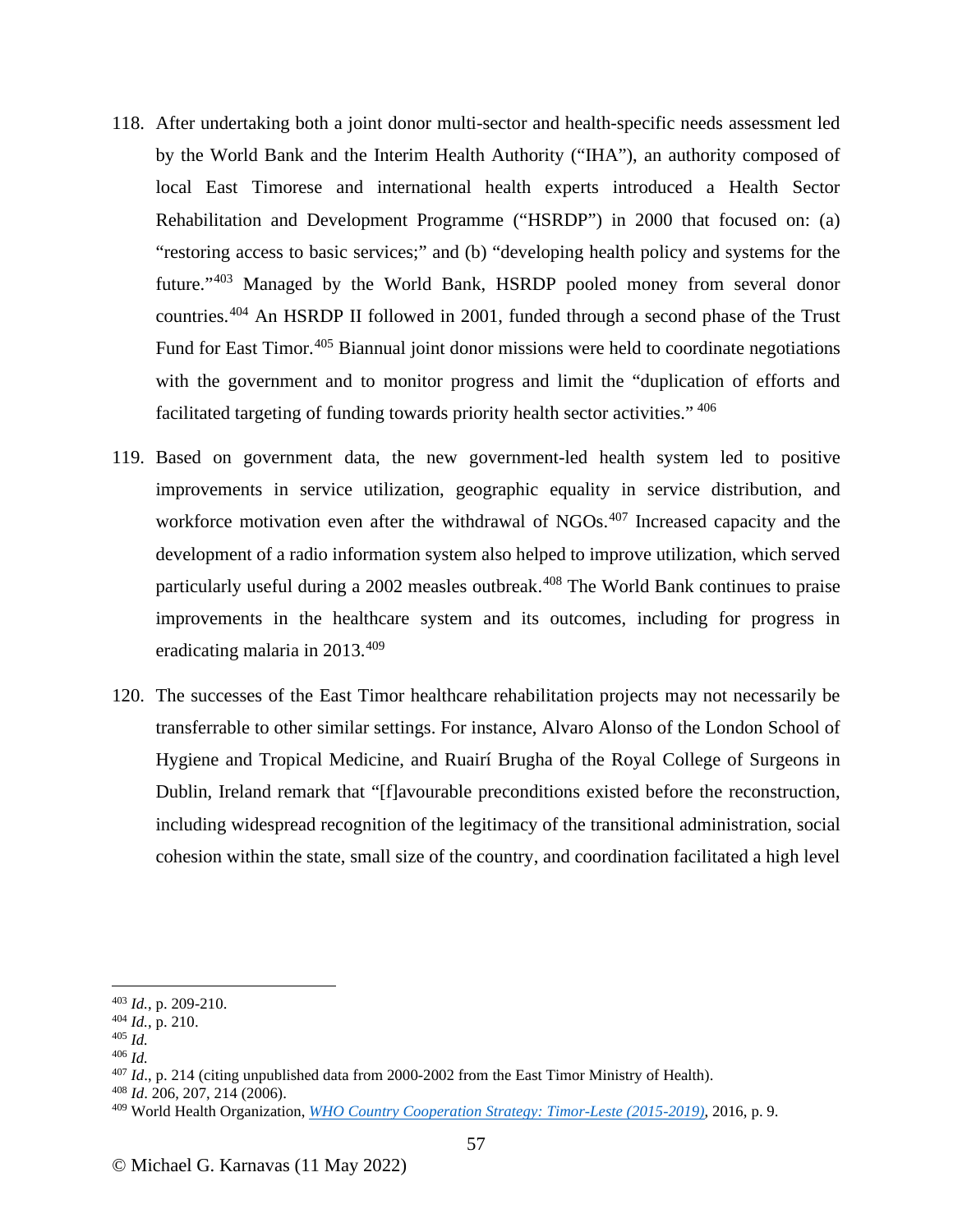of consensus among all actors."[410](#page-57-0) Such favorable conditions are often not present in postconflict situations, as can be seen in the case studies below.

2. Developing a sustainable health-based reparations program in post-conflict Chile

- 121. In 1990, the President of Chile established a National Truth and Reconciliation Commission after the mass atrocities committed under General Pinochet's dictatorship, which included systemic torture, enforced disappearances, extrajudicial executions, and arbitrary detentions.<sup>[411](#page-57-1)</sup> A National Corporation for Reparations and Reconciliation was established in February 1992 and funded by the national budget and international donors to implement the recommendations of the Truth and Reconciliation Commission ("Chilean TRC").<sup>[412](#page-57-2)</sup>
- 122. The Chilean TRC stated that the aim of its recommendations in the area of social welfare was to "repair the moral and material harm" victims suffered, including in the area of healthcare.<sup>[413](#page-57-3)</sup> In order to fulfill its obligation to support affected families "to seek a better quality of life," it further recommended that the State encourage the participation of the relatives themselves since it is they who can best determine which of their needs are most urgent and how they may be satisfied. $414$
- 123. In its recommendations on healthcare, the Chilean TRC highlighted the severe and complex trauma of survivors, which in some cases could extend through the third generation.<sup>[415](#page-57-5)</sup> The Chilean TRC's recommendation that it was primarily the State's responsibility to provide reparations for the victims by facilitating access to health services and developing mental health programs through the Ministry of Health led to the creation of the Programme of Reparations and Comprehensive Health Care for Victims of Human Rights Violations ("PRAIS") as a free healthcare program for the rehabilitation of individuals and families (including through the third generation) affected by human rights violations during

<span id="page-57-0"></span><sup>&</sup>lt;sup>410</sup> Alvaro Alonso and Ruairí Brugha, *Rehabilitating the health system after conflict in East Timor: a shift from NGO to government leadership, 21 HEALTH POLICY PLAN 206, 207, 214 (2006).* 

<span id="page-57-1"></span><sup>&</sup>lt;sup>411</sup> Chilean National Commission on Truth and Reconciliation, *Report of the Chilean National Commission on Truth [and Reconciliation](https://www.usip.org/sites/default/files/resources/collections/truth_commissions/Chile90-Report/Chile90-Report.pdf)* (Notre Dame, IN: University of Notre Dame Press, 1993) ("Chilean TRC Report") p. 8, 52-53.

<span id="page-57-2"></span><sup>&</sup>lt;sup>412</sup> National Congress of Chile, [Law No. 19.123,](https://bibliotecadigital.indh.cl/bitstream/handle/123456789/180/ley19123.pdf?sequence=1&isAllowed=y) Crea la corporación nacional de reparación y reconciliación, establece pensión de reparación y otorga otros beneficios en favor de personas que señala, 8 February 1992; Elizabeth Lira, *The Reparations Policy for Human Rights Violations in Chile*, *in* PABLO DE GREIFF (ED), THE HANDBOOK OF REPARATIONS 55, 60 (2006).<br><sup>413</sup> Chilean TRC Report, p. 1062.

<span id="page-57-3"></span>

<span id="page-57-4"></span><sup>&</sup>lt;sup>414</sup> *Id.* The report does not specify where this State obligation originates.

<span id="page-57-5"></span><sup>415</sup> [Chilean TRC Report,](https://www.usip.org/sites/default/files/resources/collections/truth_commissions/Chile90-Report/Chile90-Report.pdf) p. 1066.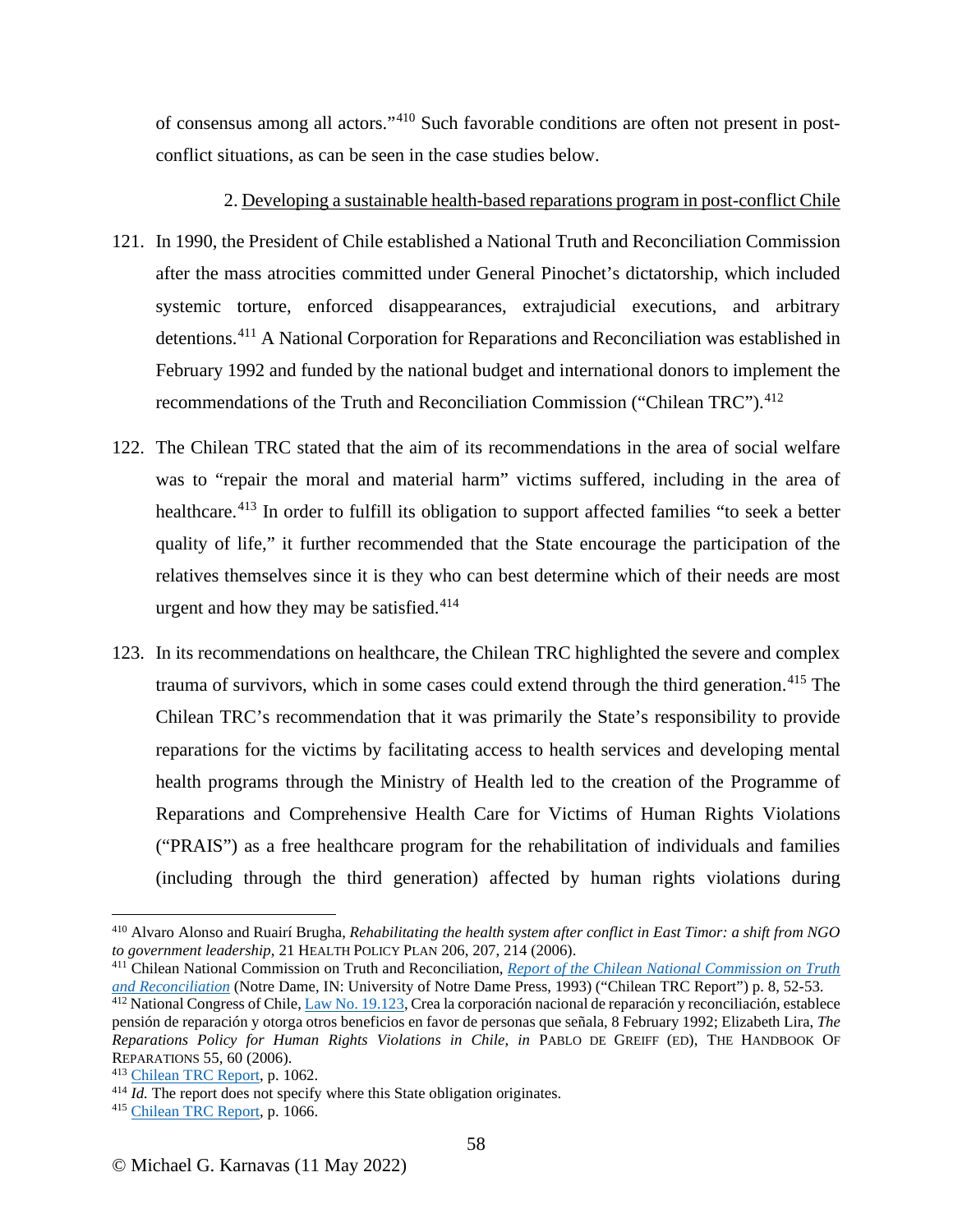Pinochet's dictatorship.<sup>[416](#page-58-0)</sup> In 2004, Chilean Law 19980 modified existing reparations law to expand healthcare benefits, "including medical and dental care, medical tests, access to specialists, hospitalisation, therapeutic and diagnostic procedures, and accident and emergency services," to additional beneficiaries such as grandchildren of victims.<sup>[417](#page-58-1)</sup>

- 124. PRAIS recognized as beneficiaries: "relatives of forced disappearances and those executed for political reasons, exiles that returned to the country, the former political prisoners and victims of torture, and people dismissed for political reasons and their families."[418](#page-58-2) PRAIS beneficiaries had to be registered through identification cards.<sup>[419](#page-58-3)</sup> A central team of PRAIS within the Ministry of Health "had a decisive role in the orientation and direction of the programme" by developing "training programmes, supervision measures, and evaluation methods."<sup>[420](#page-58-4)</sup> USAID provided most of the funds during the initial phase of the program.<sup>[421](#page-58-5)</sup> Chile's Ministry of Health has since fully funded and operated the program, providing free access to all health services (including mental health), effectively making PRAIS part of the national healthcare system.[422](#page-58-6)
- 125. The number of PRAIS beneficiaries has increased every year, reaching over 784,000 beneficiaries by 2015.[423](#page-58-7) Regional medical services were established through a professional network in different hospitals throughout the country as part of the program to help connect beneficiaries in rural areas and cities with PRAIS teams. [424](#page-58-8) Elizabeth Lira, Dean of the Universidad Alberto Hurtado's faculty of psychology in Chile and widely published

<span id="page-58-0"></span><sup>&</sup>lt;sup>416</sup> Elizabeth Lira, *Reflections on Rehabilitation as a form of Reparation in Chile after Pinochet's Dictatorship*, 5 INT.<br>HUM. RIGHTS L. REV. 194, 207-208 (2008); Chilean TRC Report, p. 1067.

<span id="page-58-1"></span><sup>&</sup>lt;sup>417</sup> National Congress of Chile, Law No. 19.980, [Modifica la ley 19.123,](https://www.bcn.cl/leychile/navegar?idNorma=232231&idParte=) ley de reparación, ampliando o estableciendo beneficios en favor de las personas que indica, 29 October 2004, Art. 7; *see also* Elizabeth Lira, *Reflections on Rehabilitation as a form of Reparation in Chile after Pinochet's Dictatorship*, 5 INT. HUM. RIGHTS L. REV. 194, 207- 08 (2008).

<span id="page-58-2"></span><sup>&</sup>lt;sup>418</sup> Government of Chile, Ministry of Health, Norma Tecnica No. 88 Para La Atención En Salud De Personas [Afectadas Por La Represión Politica Ejercida Por El Estado En El Período, 1973-1990,](http://200.72.31.211/prais/norma_tecnica.pdf) 1993, para. 3.14.1. *See also* Elizabeth Lira, *Reflections on Rehabilitation as a form of Reparation in Chile after Pinochet's Dictatorship*, 5 INT. HUM. RIGHTS L. REV. 194, 208 (2008).

<span id="page-58-3"></span><sup>&</sup>lt;sup>419</sup> Elizabeth Lira, *The Reparations Policy for Human Rights Violations in Chile*, *in* PABLO DE GREIFF (ED.), THE HANDBOOK OF REPARATIONS 55, 69 (2006).

<span id="page-58-4"></span><sup>&</sup>lt;sup>420</sup> Elizabeth Lira, *Reflections on Rehabilitation as a form of Reparation in Chile after Pinochet's Dictatorship*, 5 INT. HUM. RIGHTS L. REV. 194, 207 (2008)*.*

<span id="page-58-6"></span><span id="page-58-5"></span><sup>421</sup> *Id*., p. 207-208. 422 *Id.*, p. 208, 211-212. *See also* [UN 2008 Rule-of-Law Report,](https://www.refworld.org/docid/47ea6ebf2.html) p. 20.

<span id="page-58-8"></span><span id="page-58-7"></span><sup>423</sup> Elizabeth Lira, *Reflections on Rehabilitation as a form of Reparation in Chile after Pinochet's Dictatorship*, 5 INT. HUM. RIGHTS L. REV. 194, 210 (2008) (internal citation omitted). 424 *Id*.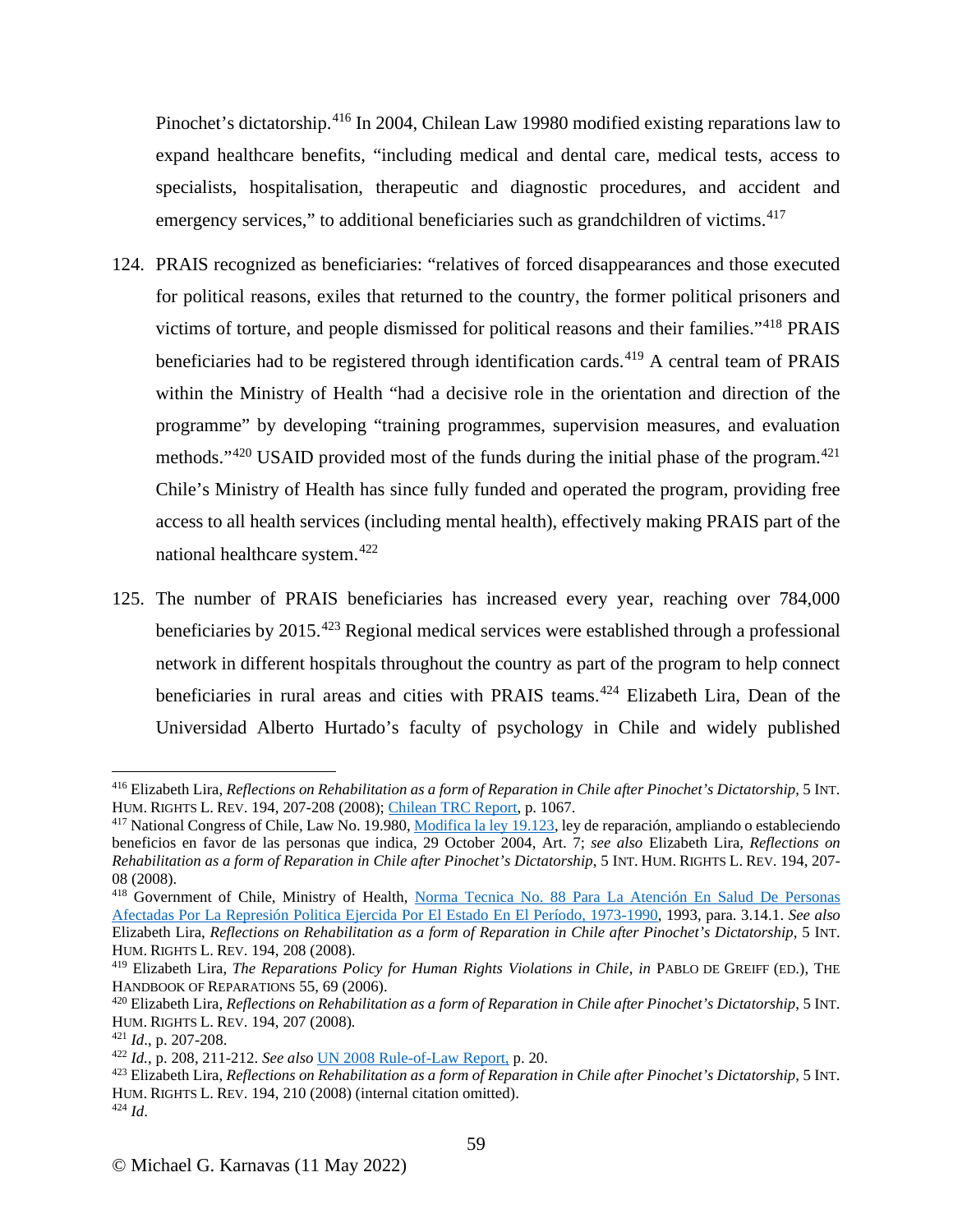researcher on PRAIS,<sup>[425](#page-59-0)</sup> notes, however, that since there are no official publications on the demographic of (or epidemiological information about) PRAIS beneficiaries, it is difficult to identify changes in needs due to aging of beneficiaries and the pathology of victims(which may or may not be linked with repressive experiences).  $426$ 

126. Despite receiving praise and satisfactions from beneficiaries, Lira notes that the program's success "depended greatly on the individual motivation of the professionals who formed its teams, rather than on institutional compliance with its objectives."[427](#page-59-2) The first evaluation of the program in 1994 showed that the team possessed high professional standards and technical qualifications, while in later years there was no follow up training of personnel and teams ceased to provide exclusive care to victims of human rights abuses.<sup>[428](#page-59-3)</sup> After 10 years of operations, Lira notes that changes in the demand for mental healthcare services was not examined, there was no clear profile of a PRAIS "beneficiary" and psychological treatments for patients and their families had not been evaluated.<sup>[429](#page-59-4)</sup>

#### 3. Developing a sustainable health-based reparations program in post-conflict Peru

127. In 2001, the Peruvian President established a Truth and Reconciliation Commission ("Peruvian TRC") after the country endured violent internal armed conflict between the State and armed opposition groups from 1980-2000.<sup>[430](#page-59-5)</sup> During the two decades of conflict, nearly 70,000 people died, with peasant and rural populations suffering disproportionately.<sup>[431](#page-59-6)</sup> Responding to the Peruvian TRC's recommendations on physical and mental health effects of the conflict, the Peruvian legislature passed reparations legislation in July 2005.<sup>[432](#page-59-7)</sup> Beyond recommending free mental and physical healthcare for victims, <sup>[433](#page-59-8)</sup> the reparation

<span id="page-59-0"></span><sup>425</sup> Universidad Alberto Hurtado, *[Elizabeth Lira](https://www-uahurtado-cl.translate.goog/team/elizabeth-lira/?_x_tr_sl=es&_x_tr_tl=en&_x_tr_hl=en&_x_tr_pto=sc)* (faculty profile of Elizabeth Lira).

<span id="page-59-1"></span><sup>426</sup> Elizabeth Lira, *Reflections on Rehabilitation as a form of Reparation in Chile after Pinochet's Dictatorship*, 5 INT. HUM. RIGHTS L. REV. 194, 210 (2008).

<span id="page-59-2"></span><sup>427</sup> Elizabeth Lira, *The Reparations Policy for Human Rights Violations in Chile*, *in* PABLO DE GREIFF (ED.), THE HANDBOOK OF REPARATIONS 55, 71 (2006).<br><sup>428</sup> *Id.*, p. 70.<br><sup>429</sup> *Id.*, p. 71.

<span id="page-59-3"></span>

<span id="page-59-5"></span><span id="page-59-4"></span><sup>&</sup>lt;sup>430</sup> United States Institute of Peace, *[Truth Commission: Peru 01](https://www.usip.org/publications/2001/07/truth-commission-peru-01)*, 13 July 2001; Amnesty International, *Peru: The Truth and Reconciliation Commission – [a first step towards a country without injustice](https://www.amnesty.org/en/documents/amr46/003/2004/en/)*, 25 August 2004, p. 1.

<span id="page-59-6"></span><sup>431</sup> Comisión de la Verdad y Reconciliación, *Final Report- [General Conclusions](https://www.cverdad.org.pe/ingles/ifinal/conclusiones.php)*, 28 August 2003, paras. 2, 5.

<span id="page-59-7"></span><sup>&</sup>lt;sup>432</sup> Congress of the Republic of Peru,  $\underline{Law No. 28592}$ , Ley que crea el Plan Integral de Reparaciones, 20 July 2005;<br>see also Christián Correa, *Reparations in Peru: From Recommendations to Implementation*, ICTJ, June 2

<span id="page-59-8"></span> $433$  Amnesty International, Peru: The Truth and Reconciliation Commission – a first step towards a country without *[injustice](https://www.amnesty.org/en/documents/amr46/003/2004/en/)*, 25 August 2004, p. 24.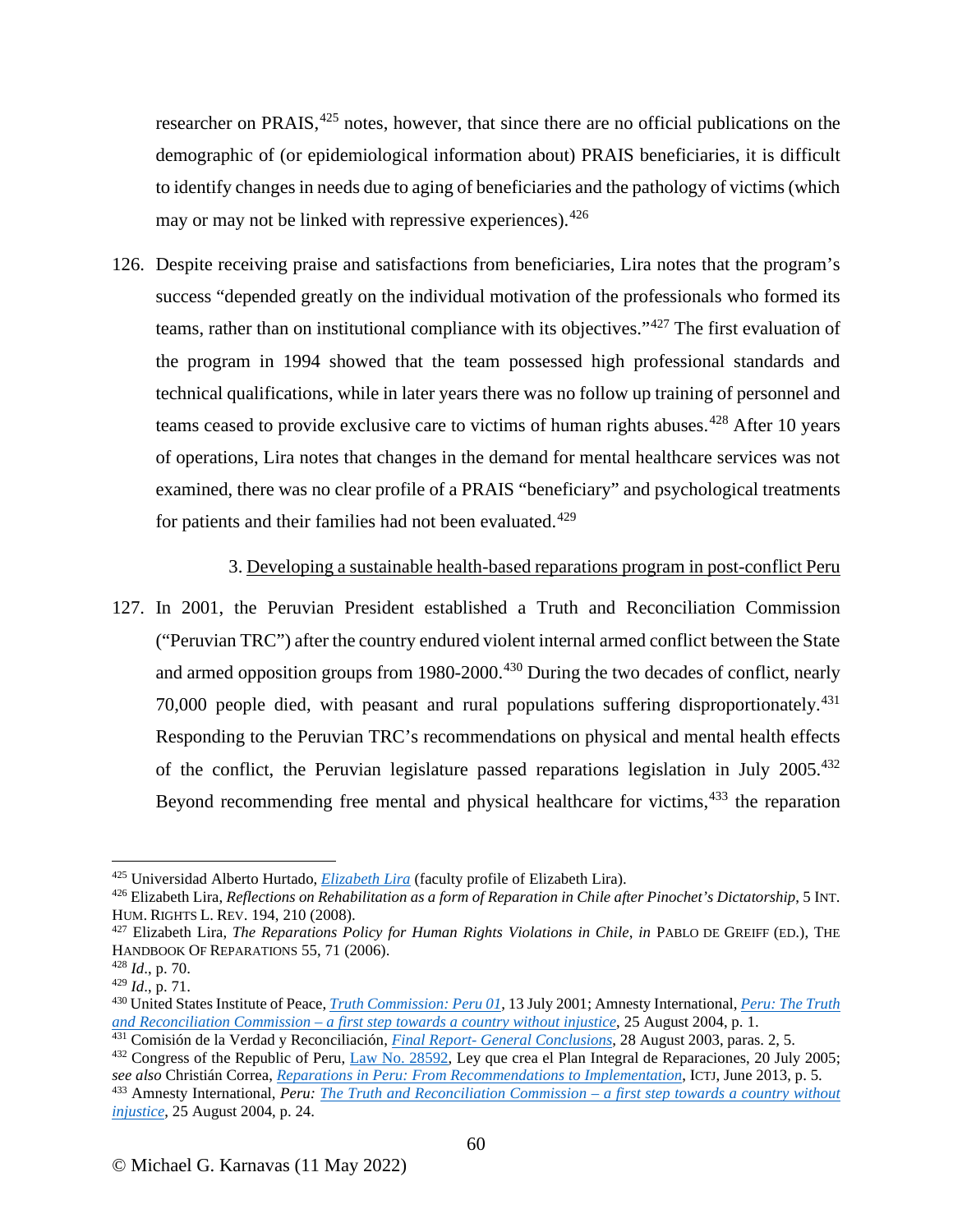recommendations also had a broader social and economic development focus by offering collective compensation to rebuild and consolidate institutions in peasant and indigenous communities. [434](#page-60-0)

- 128. The Reparations Council, established in October 2006, began the implementation of reparations through the Comprehensive Reparations Plan (Plan Integral de Reparaciones or "PIR"), which was recommended by the Peruvian TRC. $435$  To fund the PIR, Peru complemented its own funding with foreign funds from the international community through mechanisms such as the exchange of foreign debt for reparations.<sup>[436](#page-60-2)</sup> More targeted efforts were eventually implemented in the area of mental healthcare, with the Peruvian Ministry of Health's creation of the Comprehensive Reparations Program on Mental Health, which targeted the 10 areas most affected by violent conflict. $437$
- 129. Despite more targeted mental health efforts through the PIR and some improvements in affected communities, the International Center for Transitional Justice ("ICTJ") reports that it remains "difficult to imagine how the specific needs of massive numbers of victims can be addressed if the ability of the state to comply with its obligations is limited and there is a systemic lack of services for all citizens."<sup>[438](#page-60-4)</sup> The implementation of healthcare reparations limited guaranteed access to healthcare under the national insurance scheme, which lowincome citizens were already entitled to and did not cover certain rehabilitative treatments that were required under the PIR.<sup>[439](#page-60-5)</sup> Victims also did not receive individualized health services or any health programs targeting their unique needs, and there has been no progress in building the community healthcare networks or specialized services delivered to victims that were established in the PIR.<sup>[440](#page-60-6)</sup>

<span id="page-60-0"></span><sup>&</sup>lt;sup>434</sup> Christián Correa, *[Reparations in Peru: From Recommendations to Implementation](https://www.ictj.org/sites/default/files/ICTJ_Report_Peru_Reparations_2013.pdf)*, ICTJ, June 2013, p. 5.<br><sup>435</sup> *Id.*, p. 1, 5-6, 9.

<span id="page-60-2"></span><span id="page-60-1"></span><sup>435</sup> *Id*., p. 1, 5-6, 9. 436 Alexander Segovia, *Financing Reparations Programs: Reflections from International Experience*, *in* PABLO DE GREIFF (ED.), THE HANDBOOK ON REPARATIONS 664 (2006).

<span id="page-60-3"></span><sup>437</sup> *Id.*

<span id="page-60-4"></span><sup>438</sup> Christián Correa, *[Reparations in Peru: From Recommendations to Implementation](https://www.ictj.org/sites/default/files/ICTJ_Report_Peru_Reparations_2013.pdf)*, ICTJ, June 2013, p. 23.

<span id="page-60-5"></span><sup>439</sup> *Id.*; *see also* [UN 2008 Rule-of-Law Report,](https://www.refworld.org/docid/47ea6ebf2.html) p. 11 (citing Peru as an example of countries that only partially implemented reparation recommendations from national truth and reconciliation commissions).

<span id="page-60-6"></span><sup>440</sup> Christián Correa, *[Reparations in Peru: From Recommendations to Implementation](https://www.ictj.org/sites/default/files/ICTJ_Report_Peru_Reparations_2013.pdf)*, ICTJ, June 2013, p. 23.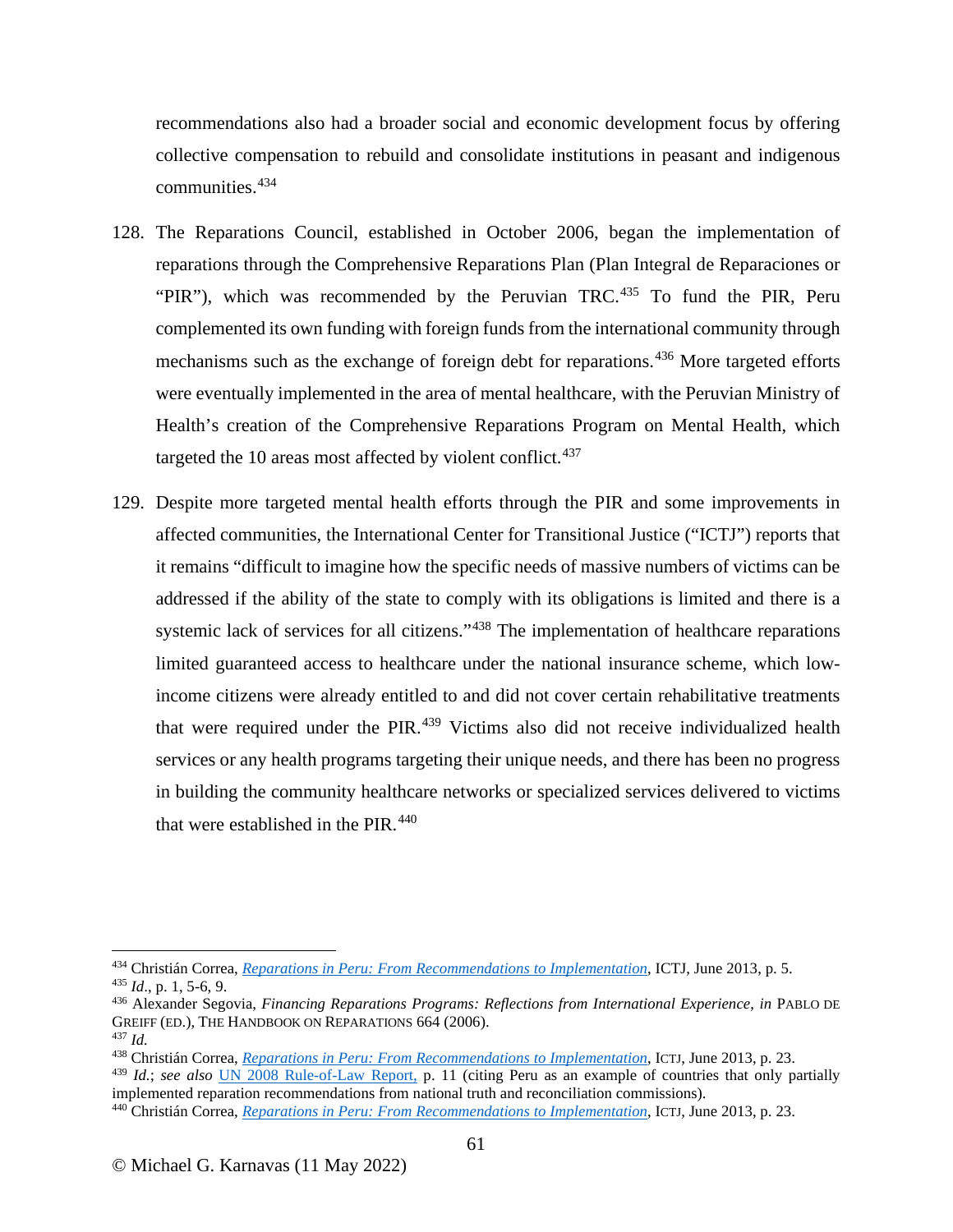130. The ICTJ notes that while the Peruvian TRC report is broadly seen as legitimate, politicians at the extreme ends of the political spectrum tend to question its findings.[441](#page-61-0) Under the Ollanta Humala administration, the pace of reparations slowed, with just 23 communities receiving collective reparations in 2012 in addition to five communities that received funding for projects during ceremonies attended by the President.<sup>[442](#page-61-1)</sup> The Peruvian Government adopted a restrictive approach, appearing to make efforts to diminish its financial commitment to reparations, including a veto to a law to include other categories of victims in the reparations program.[443](#page-61-2) The ICTJ concludes that the Humala administration's abrupt change "from an effort to listen, expand, and implement reparations in a comprehensive form" to one reversing those effects and inserting new limitations "is a negative signal, at least for the short term."[444](#page-61-3)

### 4. Sierra Leone's health reparations for victims

131. After a decade-long civil war in Sierra Leone through the 1990s, the warring parties signed a peace agreement that included a provision for the creation of a Special Fund for War Victims with the assistance of the international community and UN agencies<sup>[445](#page-61-4)</sup> and a Truth and Reconciliation Commission ("Sierra Leone TRC"), formally established through the Truth and Reconciliation Act  $(2000)$  passed by the national parliament.<sup>[446](#page-61-5)</sup> In 2004, the parliament enacted the National Human Rights Commission Act to monitor the Government's implementation of the Sierra Leone TRC's recommendations, <sup>[447](#page-61-6)</sup> which were legally binding.<sup>[448](#page-61-7)</sup> The Sierra Leone TRC grounded its recommendations on reparations in the right to seek redress through Sierra Leone's domestic law and in international law,

<span id="page-61-1"></span><span id="page-61-0"></span><sup>441</sup> *Id*., p. 30. 442 *Id*., p. 12.

<span id="page-61-2"></span>

<span id="page-61-3"></span><sup>443</sup> *Id*., p. 19. 444 *Id*., p. 29.

<span id="page-61-4"></span><sup>&</sup>lt;sup>445</sup> <u>[Peace Agreement Between the Government of Sierra Leone and the Revolutionary United Front of Sierra Leone,](https://www.usip.org/sites/default/files/file/resources/collections/peace_agreements/sierra_leone_07071999.pdf)</u><br>7 July 1999, Arts. VI(2)(ix), XXIX.

<span id="page-61-5"></span><sup>&</sup>lt;sup>446</sup> [The Truth and Reconciliation Commission Act 2000,](https://www.usip.org/sites/default/files/file/resources/collections/commissions/SeirraLeone-Charter.pdf) Supplement to the Sierra Leone Gazette, Vol. CXXXI, No. 9, 10 February 2000. 447 *Id*., Art. 17: "The Government shall faithfully and timeously implement the recommendations of the report that are

<span id="page-61-6"></span>directed at state bodies and encourage or facilitate the implementation of any recommendations that may be directed to others."

<span id="page-61-7"></span><sup>448</sup> *Id.*, Art. 8.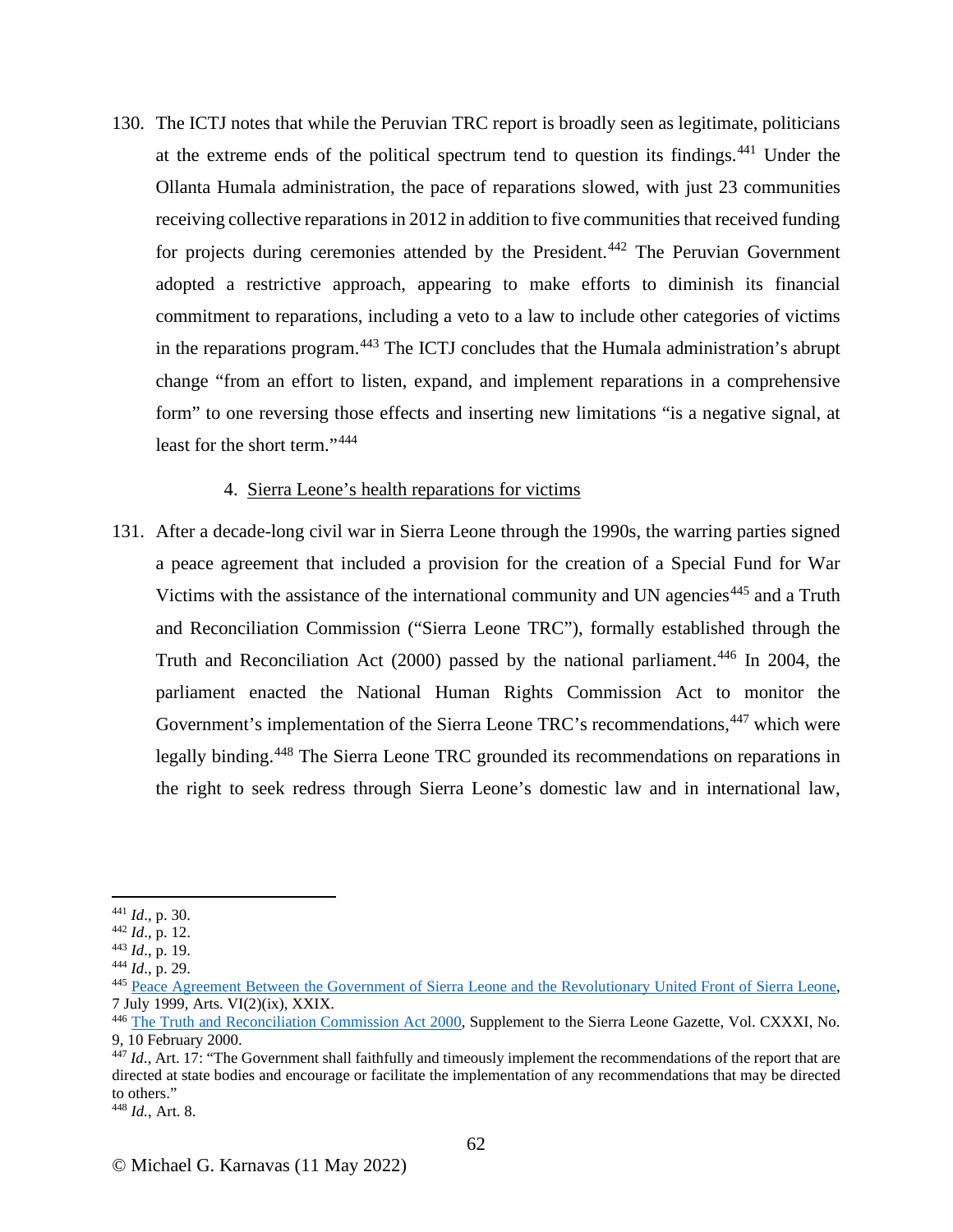specifically the obligation of the State to provide reparations to victims of human rights abuses.[449](#page-62-0)

- 132. The Sierra Leone TRC recommended the provision of free physical and mental healthcare for individual victims, with the National Commission for Social Action as the implementing body for the reparations program and the Ministry of Health and Sanitation primarily in charge of overseeing healthcare reparations.<sup>[450](#page-62-1)</sup> It further recommended that government agencies assist NGOs and other international agencies in providing mental and physical healthcare services such as: "(a) the government continuing a service where an organization or body does not have the capacity or the mandate to maintain its activities; and/or (b) the government seeking outside financial or donor support for any given measure mentioned in the programme."[451](#page-62-2) In crafting its healthcare reparation recommendations, the Sierra Leone TRC also maintained a development perspective, recognizing that the State would have to take over the provision of healthcare "when the donor community no longer provides the service."[452](#page-62-3)
- 133. The Sierra Leone TRC focused on rehabilitation in determining the beneficiaries of the reparations program, "considering victims that were particularly vulnerable to suffering human rights violations," such as "amputees, war wounded, women who suffered sexual abuse, children and war widows would constitute special categories of victims who are in dire need of urgent care."[453](#page-62-4) The Commission also "considered those victims who are in urgent need of a particular type of assistance to address their current needs."<sup>[454](#page-62-5)</sup> After the Sierra Leone's TRC report, the government sought technical and financial assistance from the UN Peacebuilding Fund and the International Organization for Migration aimed at building the State's capacity to implement the report's recommendations.<sup>[455](#page-62-6)</sup> Since 2012, the

<span id="page-62-0"></span><sup>449</sup> Sierra Leone Truth and Reconciliation Commission, *Witness to Truth: Final Report of the Truth and Reconciliation Commission* Volume 2, Chapter 4, 12 November 2005 (["Sierra Leone TRC Report"](http://www.sierraleonetrc.org/index.php/view-report-text-vol-2/item/volume-two-chapter-four)), paras. 12, 83 (also recognizing that "because government participation is crucial to any reparations programme, the government is obliged to assist" existing institutions and international aid organizations and agencies in faithfully executing the recommendations made"); *see also* [The Constitution of Sierra Leone,](http://www.sierra-leone.org/Laws/constitution1991.pdf) Act No. 6, 1991, Section 28(1).<br><sup>450</sup> [Sierra Leone TRC Report,](http://www.sierraleonetrc.org/index.php/view-report-text-vol-2/item/volume-two-chapter-four) paras. 104, 211.

<span id="page-62-1"></span>

<span id="page-62-2"></span><sup>&</sup>lt;sup>451</sup> *Id.*, paras. 101-102, 106, 155, 159.<br><sup>452</sup> *Id.*, para. 102.

<span id="page-62-3"></span>

<span id="page-62-4"></span><sup>453</sup> *Id.*, para. 57.

<span id="page-62-5"></span><sup>454</sup> *Id.*

<span id="page-62-6"></span><sup>455</sup> Christián Correa and Mohamad Suma, *[Report and Proposals for the Implementation of Reparations in Sierra](https://www.ictj.org/sites/default/files/ICTJ-SierraLeone-Reparations-Report-2009-English.pdf)  [Leone,](https://www.ictj.org/sites/default/files/ICTJ-SierraLeone-Reparations-Report-2009-English.pdf)* ICTJ, December 2009, p. 1.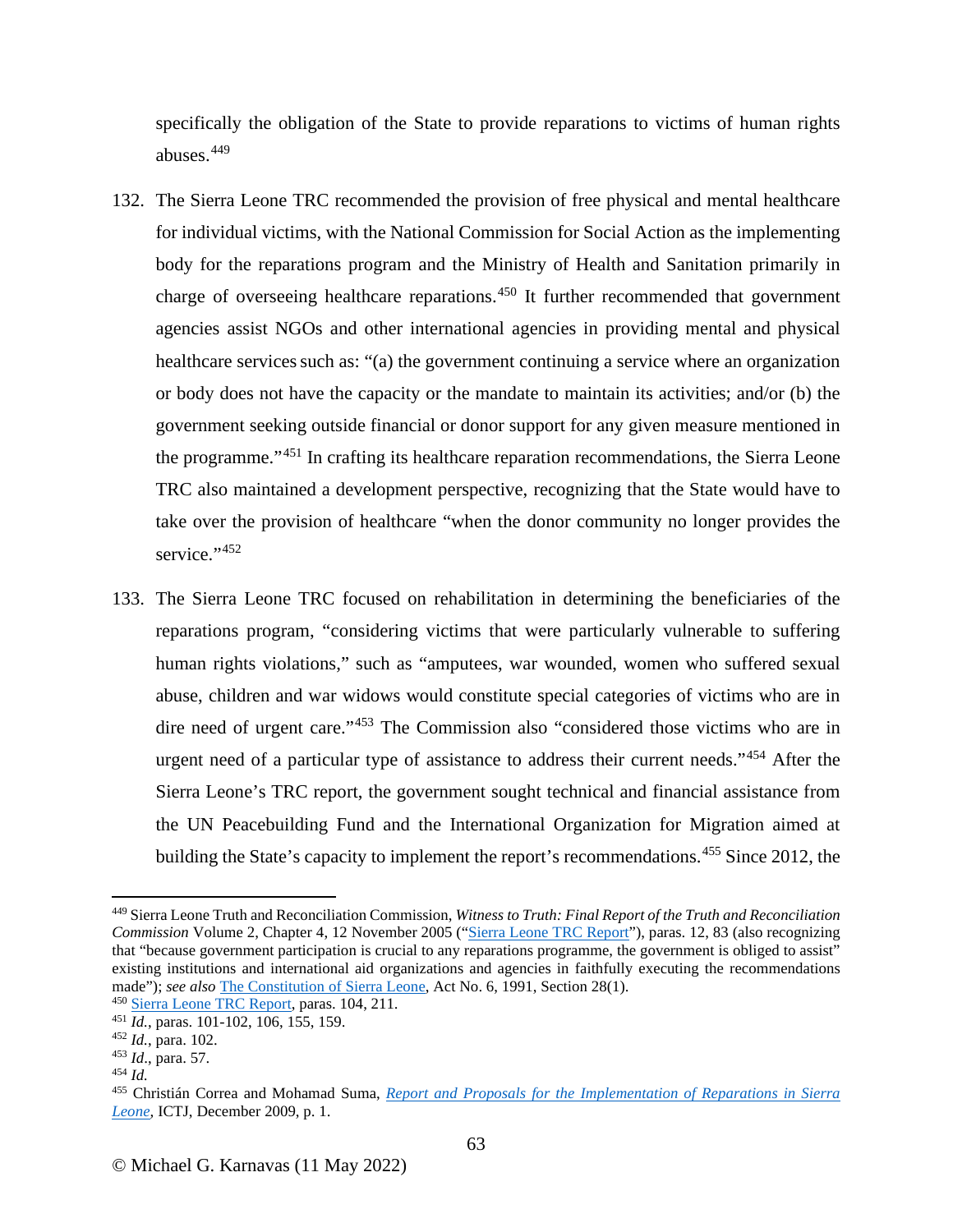Special Fund for War Victims has provided reparations in the form of medical assistance and a minor grant of US \$100 each to 20,000 victims.

134. Nonetheless, the State's fragile institutions have been unable to implement the Sierra Leone TRC's recommended healthcare reparations program for individual victims and the reparation programs currently in place still requires greater international assistance and national will in order for the programs to survive.<sup>[456](#page-63-0)</sup> While the number of victims who benefited from the emergency healthcare law did not match actual needs, the Ministry of Health stated that it was not able to participate in reparations effort during 2009, and it remained unclear whether it would continue providing services.<sup>[457](#page-63-1)</sup>

## 5. NGO-led sustainable healthcare and transitional justice project in Burundi

135. Burundi experienced political violence and ethnic conflict since its independence in 1972.<sup>[458](#page-63-2)</sup> Legislation for a truth and reconciliation commission was adopted in December 2004, but it was not implemented, and negotiations between the UN and Burundi to establish a judicial mechanism floundered due to fundamental disagreements.<sup>[459](#page-63-3)</sup> Ten years later, a domestic law to establish a truth and reconciliation commission was finally adopted, and at the same time, the UN continued to include a mandate to support transitional justice in its political missions in Burundi.<sup>[460](#page-63-4)</sup> The UN and other human rights organizations criticized this law as inadequate since it did not reflect findings gleaned from national consultations, included amnesties, and gave the Burundian government sole authority to nominate and select commissioners. [461](#page-63-5) Additionally, despite the involvement of the UN in peacekeeping and peacebuilding, the focus on political and economic development failed to address the psychological impacts of genocide and trauma on the Burundian population.[462](#page-63-6)

<span id="page-63-0"></span><sup>456</sup> *See id.*, p. 10-1 *see also* CHRISTINE EVANS, THE RIGHT TO REPARATION IN INTERNATIONAL LAW FOR VICTIMS OF

<span id="page-63-1"></span><sup>&</sup>lt;sup>457</sup> Christián Correa and Mohamad Suma, *Report and Proposals for the Implementation of Reparations in Sierra [Leone,](https://www.ictj.org/sites/default/files/ICTJ-SierraLeone-Reparations-Report-2009-English.pdf)* ICTJ, December 2009, p. 10.

<span id="page-63-2"></span><sup>458</sup> British Broadcasting Corporation, *Burundi profile – Timeline*, 3 December 2018, [https://www.bbc.com/news/world-africa-13087604.](https://www.bbc.com/news/world-africa-13087604)

<span id="page-63-3"></span><sup>459</sup> Wendy Lambourne and David Niyonzima, *Breaking Cycles of Trauma and Violence: Psychosocial Approaches to Healing and Reconciliation in Burundi*, *in* PUMLA GOBODO-MADIKIZELA (ED.), BREAKING INTERGENERATIONAL CYCLES OF REPETITION 293 (Verlag Barbara Budrich 2016).<br><sup>460</sup> Id., p. 294.

<span id="page-63-4"></span>

<span id="page-63-5"></span><sup>460</sup> *Id*., p. 294. 461 *Id*., p. 293. 462 *Id*., p. 295.

<span id="page-63-6"></span>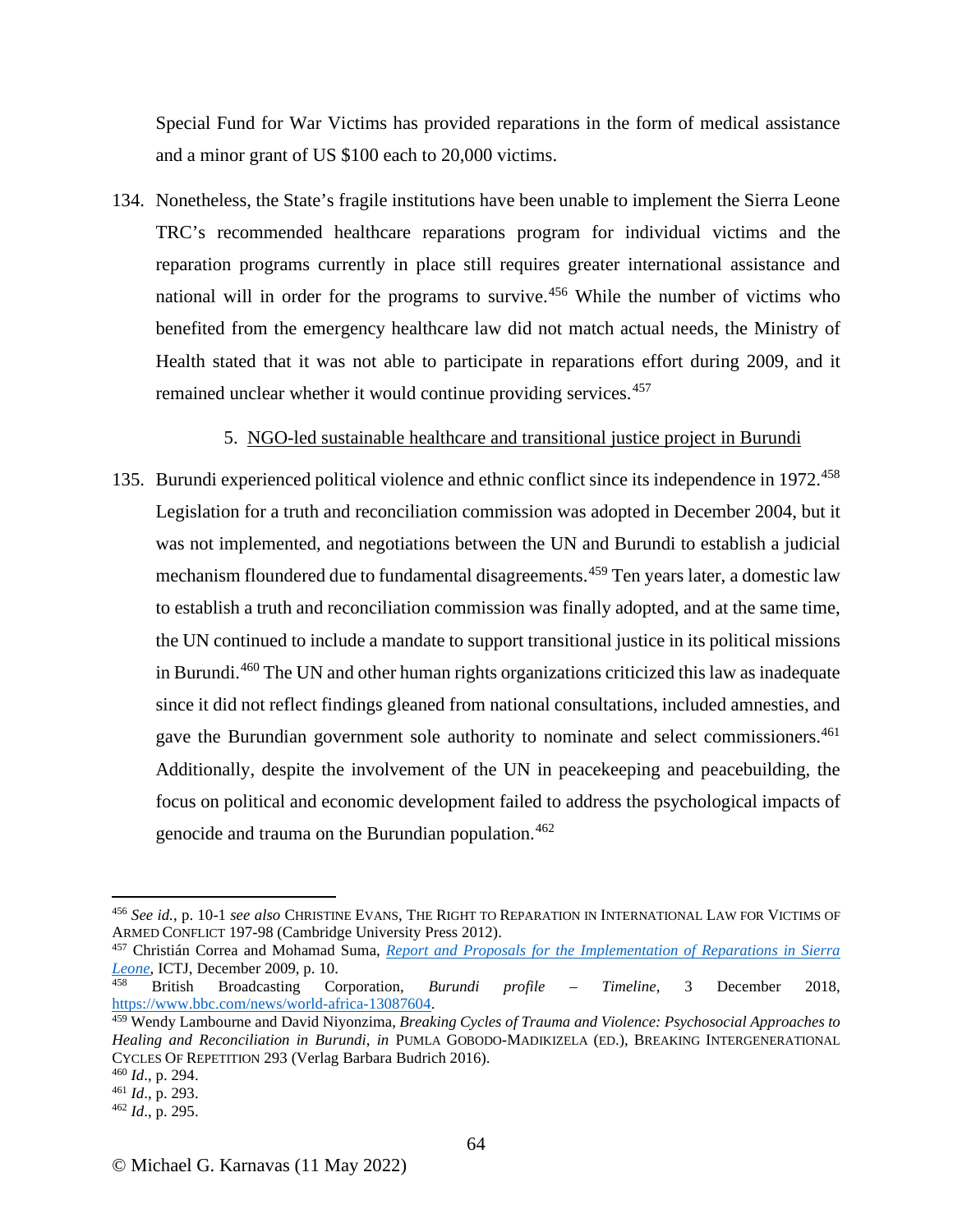- 136. To fill this void of any State-led transitional justice institutions or reconciliation processes, Burundi-based NGOs led by the Trauma Healing and Reconciliation Services ("THARS") developed programs addressing the legacy of psychological trauma in Burundians due to decades of violent conflict and repression. [463](#page-64-0) Initially, THARS investigated the level of trauma in Burundians to develop a baseline for sensitization and psychological support during the process of transitional justice and to prepare for the truth and reconciliation commission.<sup>[464](#page-64-1)</sup> In its initial assessment, <sup>[465](#page-64-2)</sup> THARS found that 25% of the population had psychological symptoms that met the clinical definition of PTSD.<sup>[466](#page-64-3)</sup>
- 137. To respond to the significant needs gap in mental health, THARS offered mental health programs and projectsin Burundi including "trauma healing training workshops; alternatives to violence workshops; building 'listening rooms'; support groups for women who were once victims of war-related atrocities; self-help groups to empower the poorest women; healing of memories workshops; conflict mitigation and reconciliation; and the rescuing and reintegration of children."[467](#page-64-4) THARS also included a transitional justice education component to their mental health services through a "brochure and a training program on transitional justice that included an emphasis on healing, forgiveness and reconciliation."[468](#page-64-5) This model was intended to develop a Burundi-tailored model of transitional justice rooted in the UN's four transitional justice pillars, while also linking these pillars to the goals of mental health services.<sup>[469](#page-64-6)</sup>
- 138. The experience in Burundi shows that, while government manipulation in the truth and reconciliation process led to a perceived lack of legitimacy from both domestic and international observers, NGO-led transitional justice initiatives, which presumably had the blessings of the national government, can make significant headway in addressing the needs and desires of victims. Considering the lack of trust among the local population and international organizations in a truth and reconciliation commission and public services
- <span id="page-64-1"></span><span id="page-64-0"></span><sup>463</sup> *Id*., p. 299. 464 *Id*., p. 296. 465 *Id*. 466 *Id.*
- 
- <span id="page-64-3"></span><span id="page-64-2"></span>
- 
- 
- <span id="page-64-5"></span><span id="page-64-4"></span><sup>467</sup> *Id.*, p. 301. 468 *Id*., p. 299.
- <span id="page-64-6"></span><sup>469</sup> *Id*.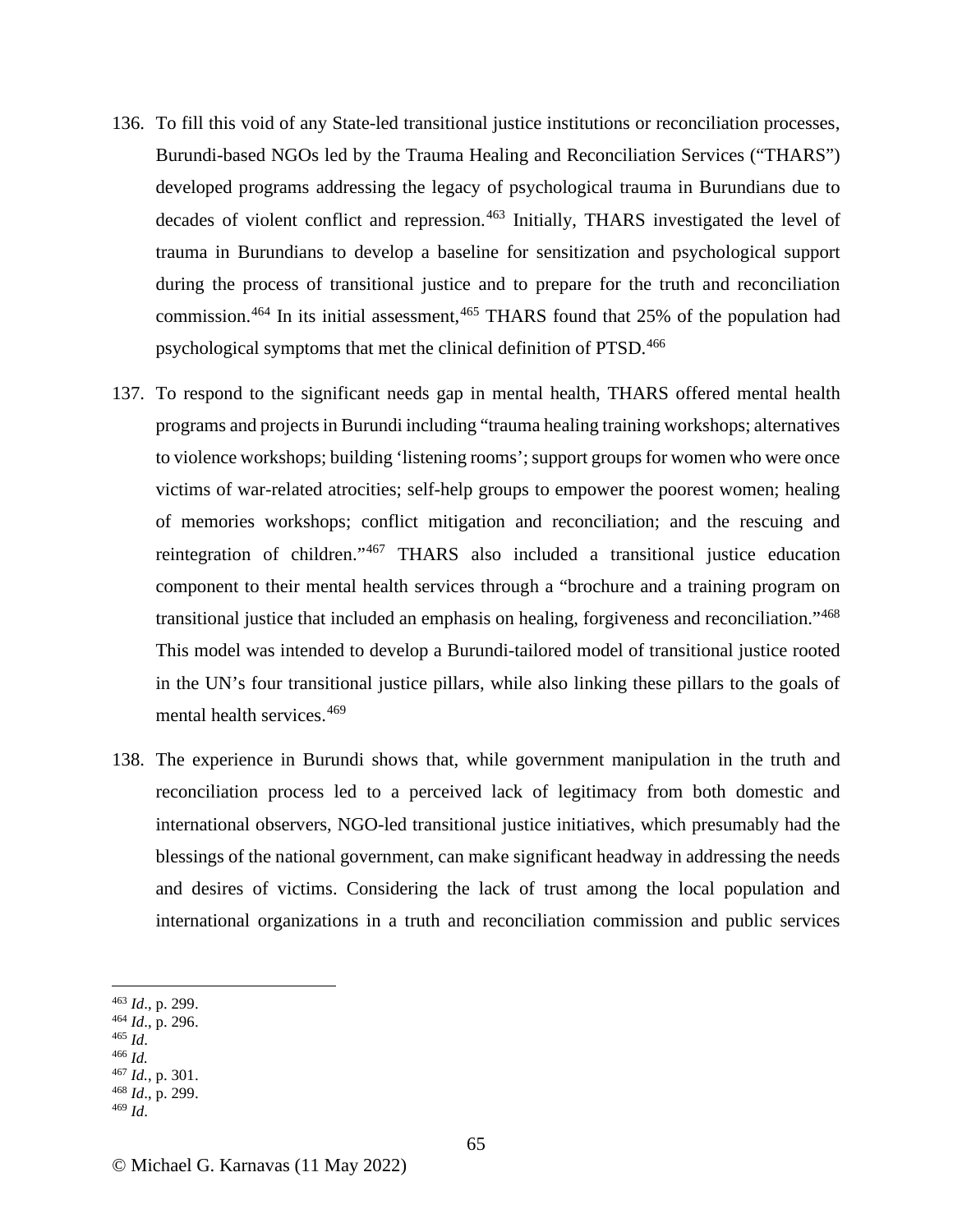generally, THARS' work has helped to reduce a significant needs gap in mental healthcare in Burundi.<sup>[470](#page-65-0)</sup> While the project's funding sources are unclear, authors comment that THARS established a sustainable, inclusive, and holistic project that "focus[ed] on relationship-building and empowerment to help build both individual and community resilience."<sup>[471](#page-65-1)</sup>

139. In sum, the experience of truth and reconciliation commissions in post-conflict societies reflects the need for State cooperation and will in order to actually implement transitional justice-based recommendations, particularly when they include reparations and sustainable health initiatives that require significant State involvement. Nonetheless, State cooperation and involvement is often not sufficient. This finding is evident through examples such as Peru and Sierra Leone where sustainable health programs failed due to weak institutions and/or a lack of domestic legitimacy, such as in Burundi. Local NGOs can also play a pivotal role in transitional justice as advocates for victims by either pressuring the State to fulfill its human right obligations if it is unwilling or by filling important gaps if a State is unable.<sup>[472](#page-65-2)</sup> NGOs are particularly important where large segments of the population lack trust in State institutions and services, as in Burundi, and can help facilitate transitional justice processes through their engagement. $473$ 

### **Part V: Findings and Recommendations**

140. Drawing on the legal principles, jurisprudence, and case studies above in Parts I to IV, Part V presents summary findings, recommendations, and areas for further exploration in designing a sustainable healthcare initiative as part of a transitional justice project.

#### **A. Summary of findings**

141. *Victims of mass atrocities have a right to an effective remedy*. [474](#page-65-4) Reparations can be distributed individually or collectively and can range from the material such as healthcare to

<span id="page-65-2"></span>

<span id="page-65-1"></span><span id="page-65-0"></span><sup>470</sup> *Id.*, p. 298.<br><sup>471</sup> *Id.*, p. 303.<br><sup>472</sup> Hugo van der Merwe and Maya Schkolne, *The role of civil society in transitional justice*, *in* RESEARCH HANDBOOK ON TRANSITIONAL JUSTICE 221, 224 (Cheryl Lawther et. al. eds., 2017).

<span id="page-65-3"></span><sup>473</sup> *See id.*

<span id="page-65-4"></span><sup>&</sup>lt;sup>474</sup> [International Covenant on Civil and Political Rights,](https://www.ohchr.org/en/professionalinterest/pages/ccpr.aspx) Adopted by General Assembly Resolution 2200 A(XXI) of 16 December 1966, Art. 2(3).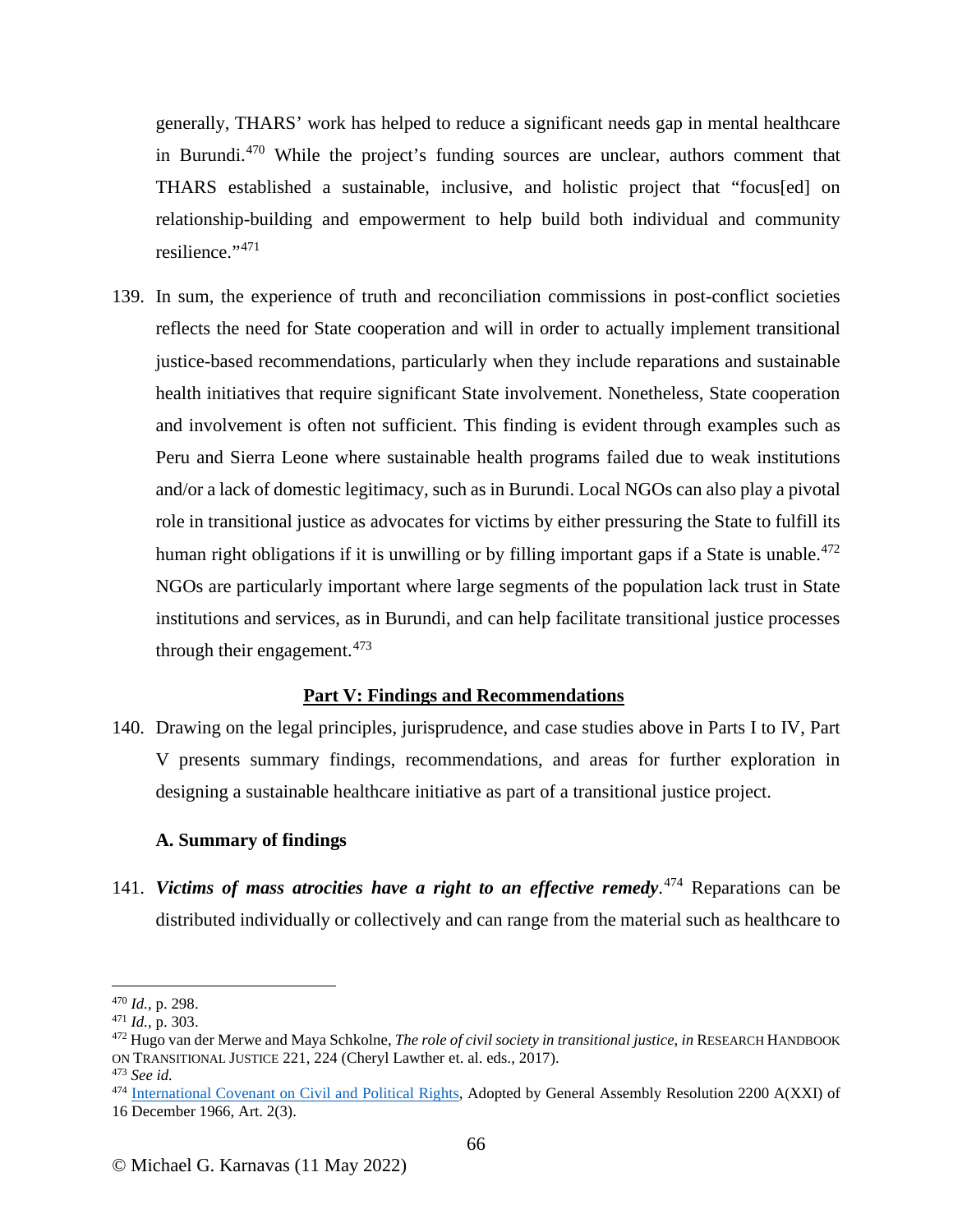the symbolic such as the building of memorials.<sup>[475](#page-66-0)</sup> To reach a wider range of victims who have suffered different types of harm, the Office of the UN High Commissioner for Human Rights recommends a combination of symbolic, material, individual, and collective reparations as part of a complex program that distributes distinct benefits in distinct ways.<sup>[476](#page-66-1)</sup>

- 142. *International(ized) criminal courts and tribunals cannot order the provision of healthcare as a reparations measure*. While some international(ized) criminal courts and tribunals have the legal authority to issue reparations orders against individual convicted, they do not have legal authority to issue binding orders against a State – as some human rights courts and the International Court of Justice are entitled to do. The State is only bound to give effect to reparation orders issued by international(ized) criminal courts and tribunals that are directed against a convicted person. Since healthcare is a measure that falls within government prerogatives, providing healthcare to a large number of victims simply falls outside the statutory authority accorded to these courts and tribunals. Even if these courts and tribunals could order States to provide healthcare, the inadequacies of the existing healthcare structure and government corruption in post-conflict States often make healthcare-based reparations unrealistic in implementation.
- 143. *Healthcare for victims in Cambodia is more realistic as a transitional justice measure*. As noted above, international(ized) criminal courts and tribunals have limited authority to issue reparations orders against a convicted person and lack authority to issue awards directly against a State. Conversely, transitional justice is a more flexible process that may include reparations as part of its underlying aims. However, to fit within transitional justice principles, initiatives aimed at sustainable healthcare must be tailored to the *special needs of the victim population* rather than simply developing the existing healthcare system.<sup>[477](#page-66-2)</sup> While one could argue that developing the healthcare system *is* aimed at restoring the victims, any collective program that is non-excludable (such as the provision of basic healthcare or building of a hospital) could be seen by victims and observers as benefits they should receive

<span id="page-66-0"></span><sup>475</sup> [UN 2008 Rule-of-Law Report,](https://www.refworld.org/docid/47ea6ebf2.html) p. 22.

<span id="page-66-1"></span><sup>476</sup> *Id.*, p. 22-23. 477 *Id*., p. 24.

<span id="page-66-2"></span>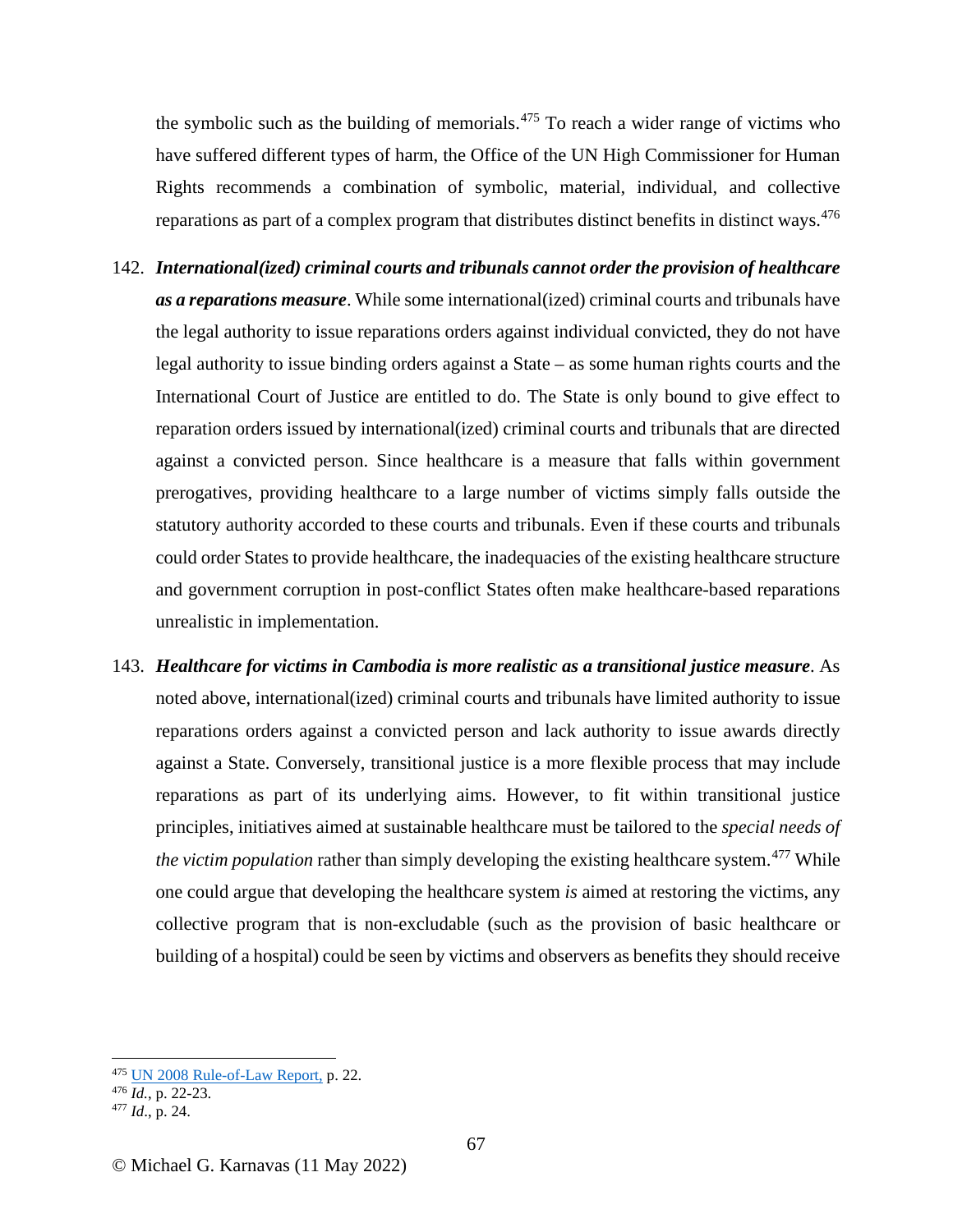as citizens and not as victims. $478$  In other words, any transitional justice measures implemented should not be conflated with development measures.

- 144. *Challenges in providing sustainable healthcare as a transitional justice measure*. Victims of atrocities have special needs, some of which existing medical services may be unable to satisfy. The trauma the victims experienced due to the infliction of violence is unlike the types of traumas normally encountered by healthcare officials.<sup>[479](#page-67-1)</sup> Not only is there often insufficient training to provide such specialized care in post-conflict States, but insufficient human resources and facilities. Essentially, the quality of any healthcare services provided will depend on the quality of existing healthcare institutions and trained medical personnel.[480](#page-67-2) For example, in Peru and Sierra Leone ambitious healthcare-based reparation programs were unsustainable because government institutions and facilities did not have the capacity to sustain them. $481$
- 145. *A sustainable healthcare initiative need not be State-led but requires State assistance*. To have any long-lasting and sustainable impact, any healthcare-based transitional justice measure would require cooperation from State authorities in order to mobilize resources, have access to facilities and personnel, and ultimately, make upgrades. While certain specialized care functions can certainly be carried out by NGOs, any measure that is aimed at *sustainable* changes must also increase the capacities of the State in providing for healthcare, for instance, in the form of education and training.
- 146. *NGOs can also play a role*. In the Cambodian context, there is no shortage of NGOs and international organizations working on healthcare. Their institutional knowledge of healthcare issues in Cambodia, facilities, and personnel can be used in delivering care that is distinguishable from general healthcare benefits, and in tailoring this care to the specific needs of the victims.

<span id="page-67-0"></span><sup>478</sup> *See id.*, p. 26.

<span id="page-67-2"></span><span id="page-67-1"></span><sup>479</sup> *See id.*, p. 24. 480 *Id.*

<span id="page-67-3"></span><sup>481</sup> *See* Christián Correa and Mohamad Suma, *[Report and Proposals for the Implementation of Reparations in Sierra](https://www.ictj.org/sites/default/files/ICTJ-SierraLeone-Reparations-Report-2009-English.pdf)  [Leone,](https://www.ictj.org/sites/default/files/ICTJ-SierraLeone-Reparations-Report-2009-English.pdf)* ICTJ, December 2009, p. 1; Christián Correa, *[Reparations in Peru: From Recommendations to Implementation](https://www.ictj.org/sites/default/files/ICTJ_Report_Peru_Reparations_2013.pdf)*, ICTJ, June 2013, p. 23.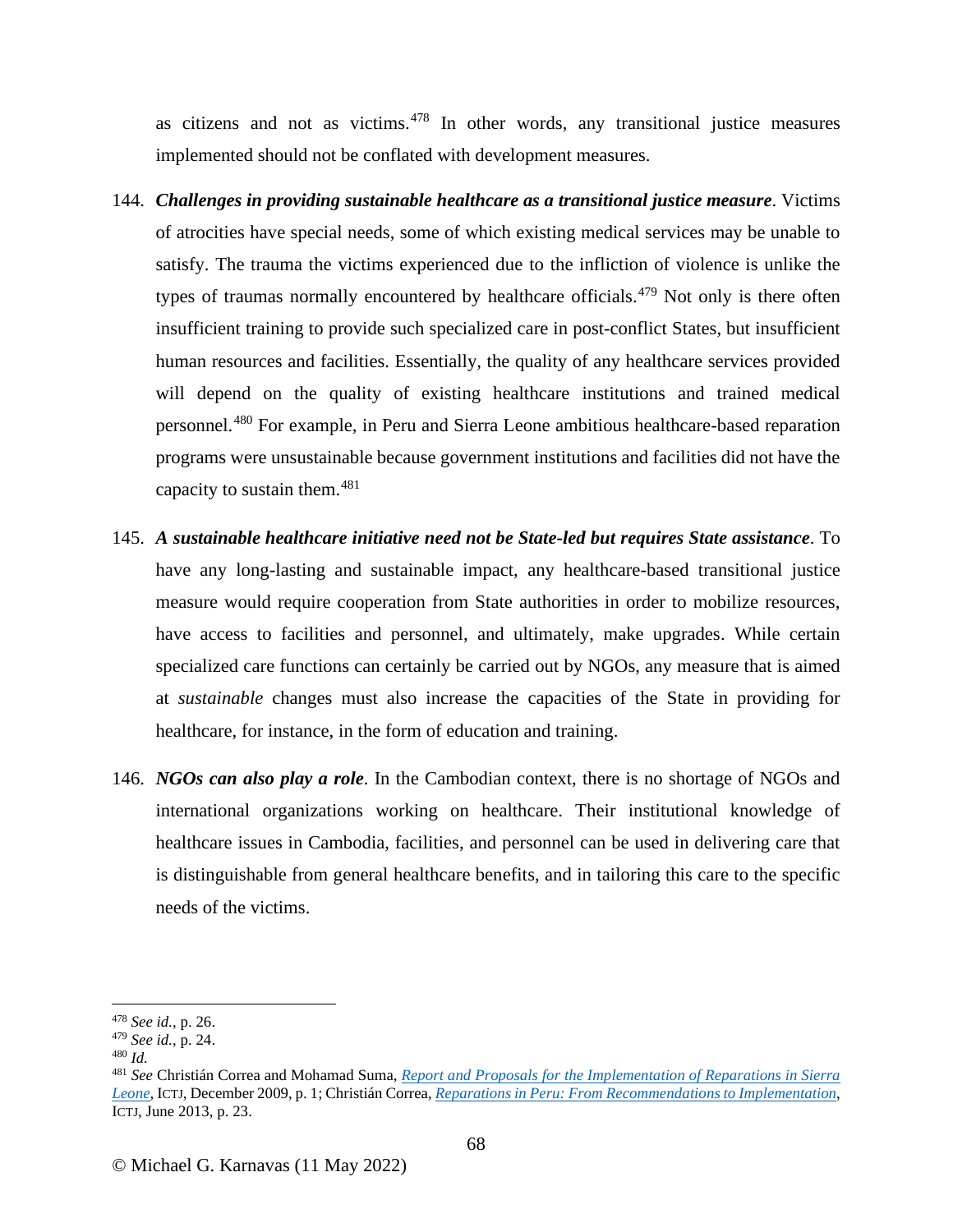### **B. Recommendations and further questions for consideration**

- 147. Considering that healthcare as a form of court-ordered reparations is effectively unavailable in Cambodia, healthcare services should be considered as part of a transitional justice package designed to help Cambodian society sustainably deal with the legacy of the DK period. Reparations principles developed through the jurisprudence of international(ized) criminal courts and tribunals – and in particular, the  $ICC - can guide the process.$ Specifically, the *Ntaganda* Trial Chamber's elaboration of measures such as rehabilitation provides that any healthcare measures offered should be tailored to the specific circumstances of the victims $482$  and thus should also take into consideration the cultural context. Considering these principles, the following concrete recommendations are offered based on the Cambodian context.
- 148. *Conduct an assessment of needs*. At the outset, designing any successful program requires an assessment of the actual healthcare needs of victims, facilities, and existing services. Victims and their families should be surveyed using simple, culturally understandable language so that they can identify and describe the services they need.<sup>[483](#page-68-1)</sup> Doctors and other medical professionals should also be consulted in determining what existing facilities are available and what should be supplemented. NGOs working with victims and specifically in the field of healthcare should also be included in the survey so that work already being performed is not duplicated.
- 149. *Partnerships should be explored and formed*. Partnerships should be explored with organizations with experience delivering mental health services in Cambodia such as the Transcultural Psychological Organization that have developed mental health projects and training programs throughout the country's rural provinces and have a sophisticated understanding of mental health perspectives in those communities.<sup>[484](#page-68-2)</sup> Partnerships should also be explored with local leaders such as monks, imams, traditional healers, and village

<span id="page-68-1"></span><span id="page-68-0"></span><sup>&</sup>lt;sup>482</sup> See <u>Ntaganda Reparations Order</u>, paras. 83-88, 199-208.<br><sup>483</sup> See Inger Agger, *Calming the mind: Healing after mass atrocity in Cambodia*, 52 TRANSCULT. PSYCHIATRY 454 (2015).

<span id="page-68-2"></span><sup>484</sup> Lor Vann Thary, *A Review of the Transcultural Psychosocial Organization (TPO) the Community Mental Health Program in Rural Cambodia*, 25 RCAPS 107, 111 (2009).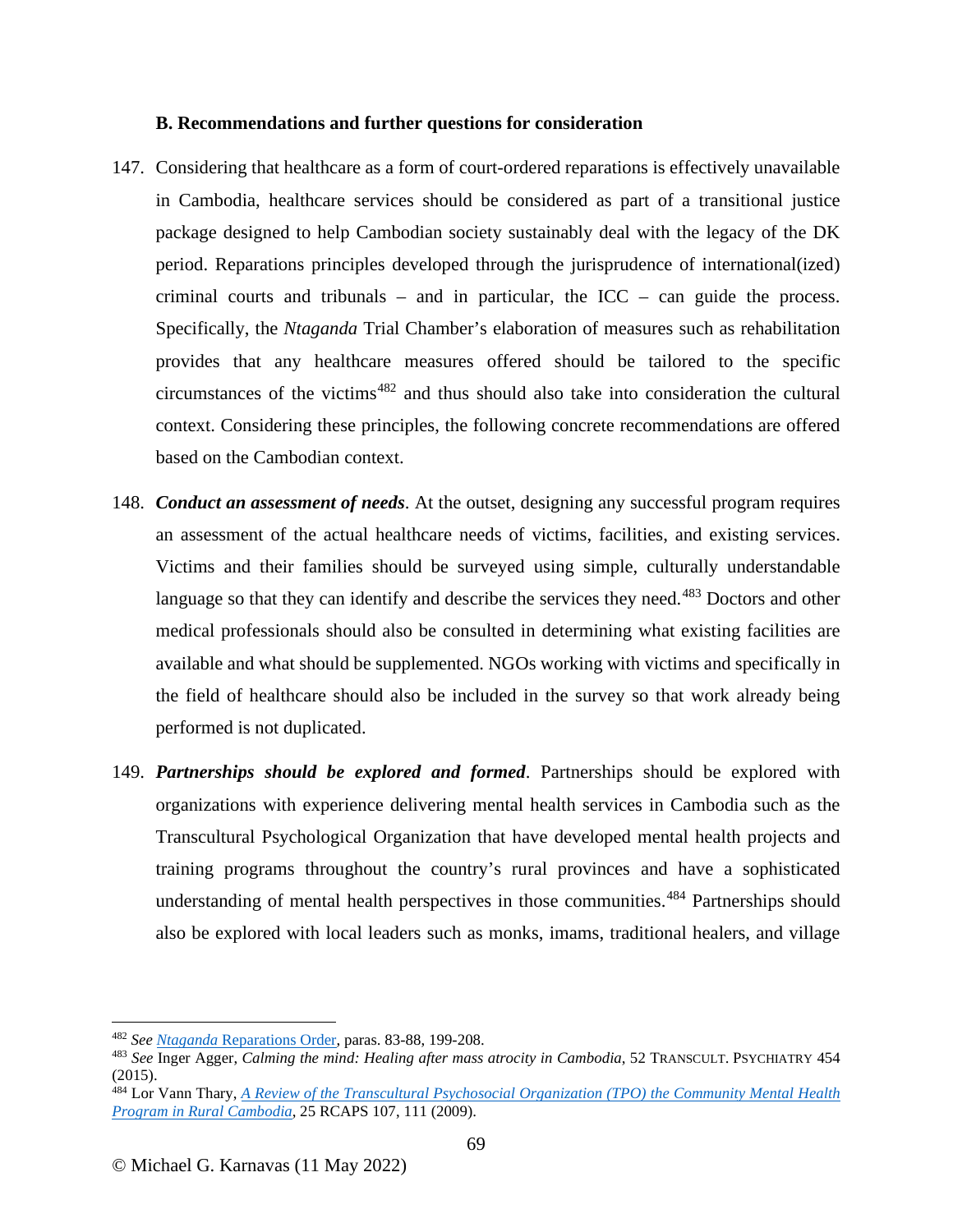chiefs to ensure the widest participation and effective dissemination of information and education.

- 150. *Consider how Cambodians already seek help for themselves*. It is important to incorporate traditional/spiritual ways of addressing psychological trauma that Cambodians can relate to so that the services are adaptable to Cambodians' understanding of health. One way of adapting to the ways in which Cambodians already seek assistance with physical and mental health is to incorporate local traditional leaders in the process, educating them about the special needs of victims of atrocity crimes, and using them to disseminate information to victims and liaise between victims' communities and other healthcare providers.
- 151. *Consider establishing DK-specific mental health training programs*. One way of developing a more sustainable health initiative is by providing adequate and culturally adaptable mental health training programs. For instance, free workshops/classes on basic mental health aid could be offered in Phnom Penh and the provinces with specialized training courses, especially on mental health issues associated with and resulting from the DK period. This can help expand more formal and local mental healthcare services in Cambodia while also increasing awareness on the continuing mental health needs resulting from the DK period.
- 152. *Consider incorporating an education component*. To distinguish from general healthcare services that are open to all, an education component should be incorporated to inform victims of their rights to benefits, of the trauma faced by other victims, and value of expressing their needs to healthcare officials. Traditional and local leaders can play an important part in this process by informing Cambodians of healthcare benefits and convincing them of their efficacy.<sup>[485](#page-69-0)</sup>
- 153. *Areas for further exploration.* Lastly, the international community and proponents of transitional justice measures in Cambodia should consider the following questions:
	- (1) Who or what entity would have the ultimate authority in deciding the appropriate reparations and/or transitional justice measure and how it should be implemented?

<span id="page-69-0"></span><sup>485</sup> *See Id*.

<sup>©</sup> Michael G. Karnavas (11 May 2022)